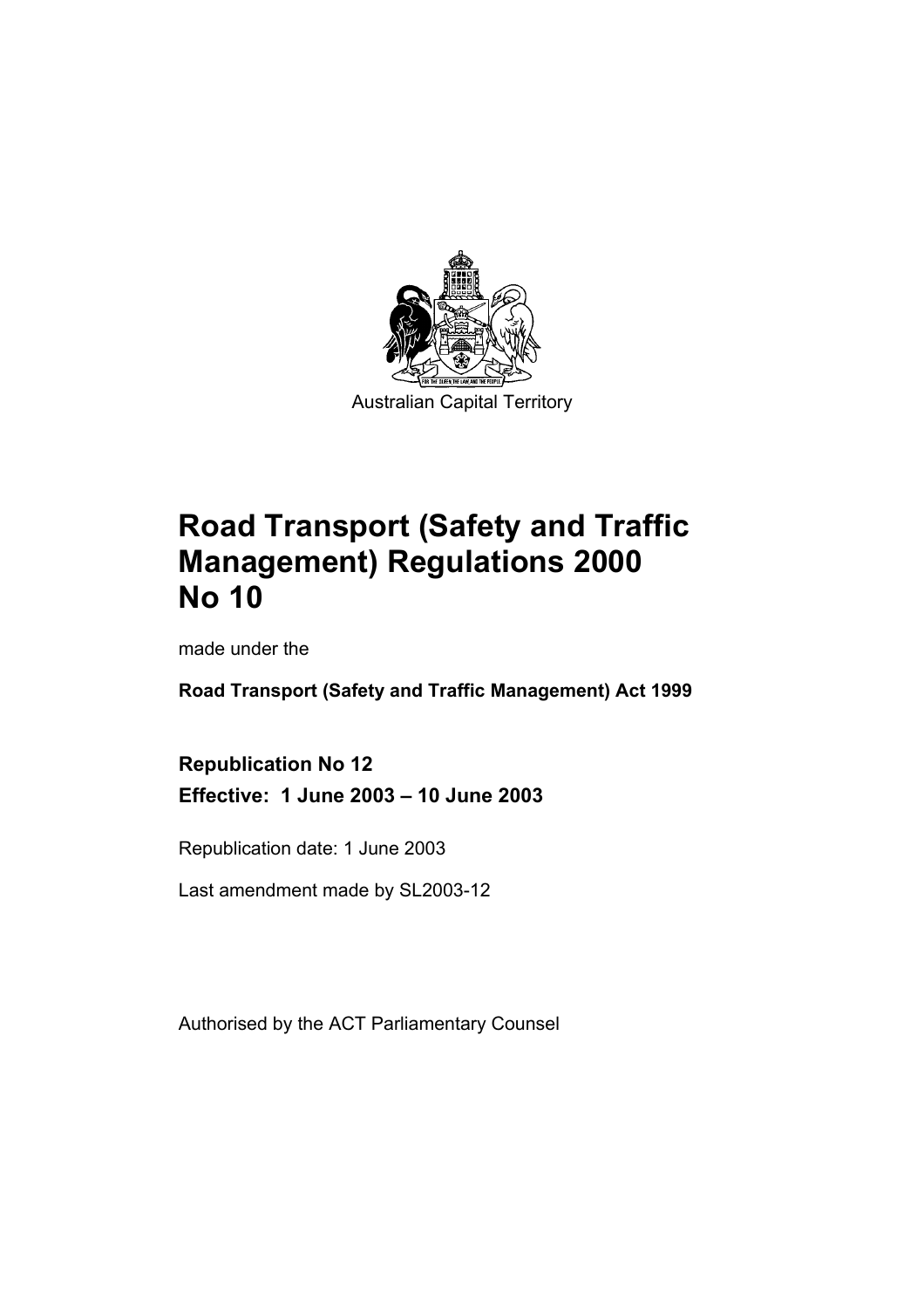#### **About this republication**

#### **The republished law**

This is a republication of the *Road Transport (Safety and Traffic Management) Regulations 2000*, made under the *Road Transport (Safety and Traffic Management) Act 1999* (including any amendment made under the *Legislation Act 2001*, part 11.3 (Editorial changes)) as in force on 1 June 2003*.* It also includes any amendment, repeal or expiry affecting the republished law to 1 June 2003.

The legislation history and amendment history of the republished law are set out in endnotes 3 and 4.

#### **Kinds of republications**

The Parliamentary Counsel's Office prepares 2 kinds of republications of ACT laws (see the ACT legislation register at www.legislation.act.gov.au):

- authorised republications to which the *Legislation Act 2001* applies
- unauthorised republications.

The status of this republication appears on the bottom of each page.

#### **Editorial changes**

The *Legislation Act 2001*, part 11.3 authorises the Parliamentary Counsel to make editorial amendments and other changes of a formal nature when preparing a law for republication. Editorial changes do not change the effect of the law, but have effect as if they had been made by an Act commencing on the republication date (see *Legislation Act 2001*, s 115 and s 117). The changes are made if the Parliamentary Counsel considers they are desirable to bring the law into line, or more closely into line, with current legislative drafting practice.

This republication does not include amendments made under part 11.3 (see endnote 1).

#### **Uncommenced provisions and amendments**

If a provision of the republished law has not commenced or is affected by an uncommenced amendment, the symbol  $\boxed{U}$  appears immediately before the provision heading. The text of the uncommenced provision or amendment appears only in the last endnote.

#### **Modifications**

If a provision of the republished law is affected by a current modification, the symbol  $\mathbf{M}$ appears immediately before the provision heading. The text of the modifying provision appears in the endnotes. For the legal status of modifications, see *Legislation Act 2001*, section 95.

#### **Penalties**

The value of a penalty unit for an offence against this republished law at the republication date is—

- (a) if the person charged is an individual—\$100; or
- (b) if the person charged is a corporation—\$500.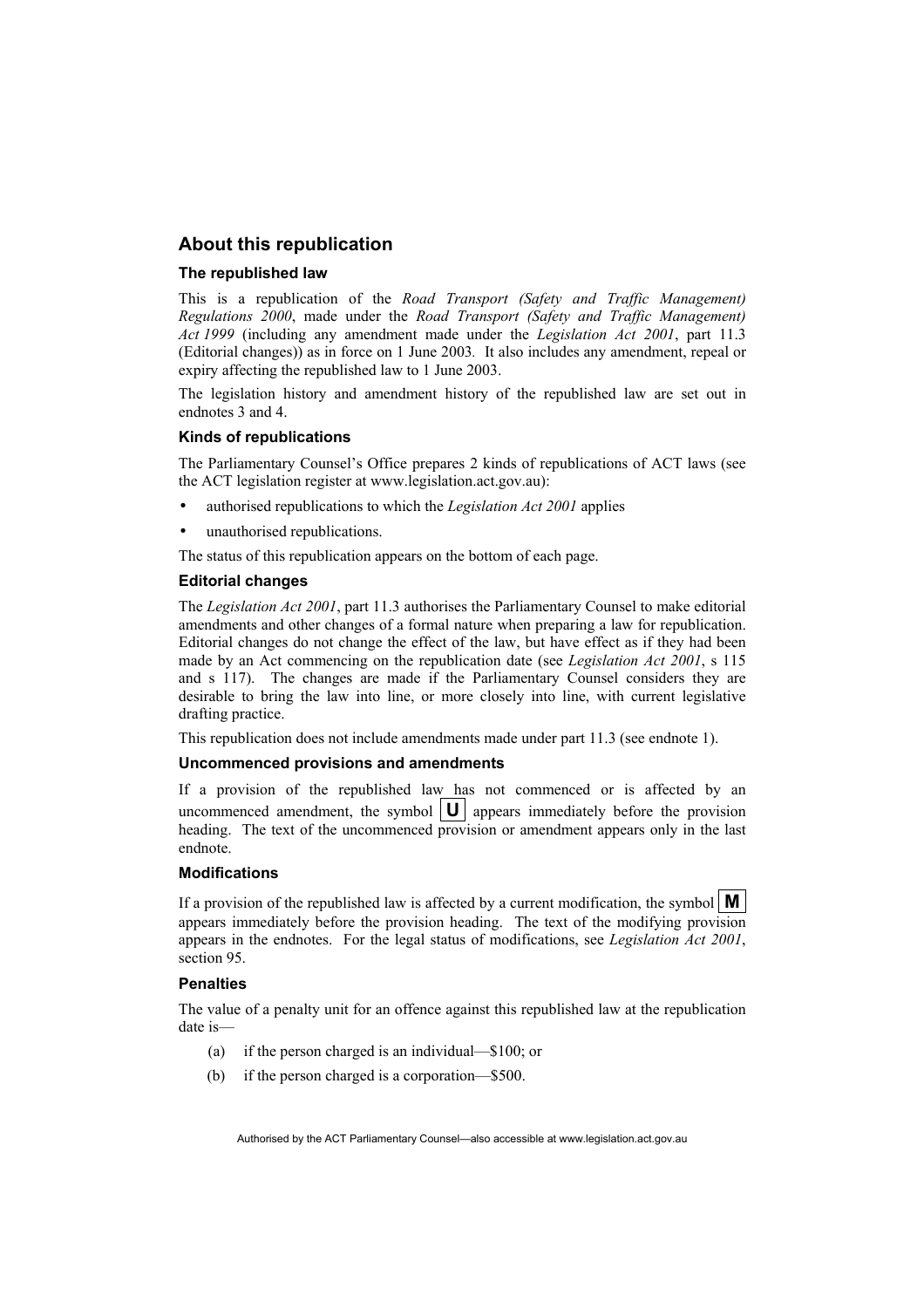

# **Road Transport (Safety and Traffic Management) Regulations 2000**

made under the

**Road Transport (Safety and Traffic Management) Act 1999** 

### **Contents**

Page

### **Chapter 1 Preliminary**

|    | Name of regulations                                           |   |
|----|---------------------------------------------------------------|---|
| 3  | Definitions—the dictionary                                    |   |
| 4  | <b>Notes</b>                                                  |   |
| 4A | Offences against regulations—application of Criminal Code etc | 3 |
| 4B | Offences against regulations are strict liability offences    |   |
| 4C | General defence of accident or reasonable effort              |   |

| R <sub>12</sub> |  |
|-----------------|--|
| 01/06/03        |  |

Road Transport (Safety and Traffic Management) Regulations 2000 Effective: 01/06/03-10/06/03

contents 1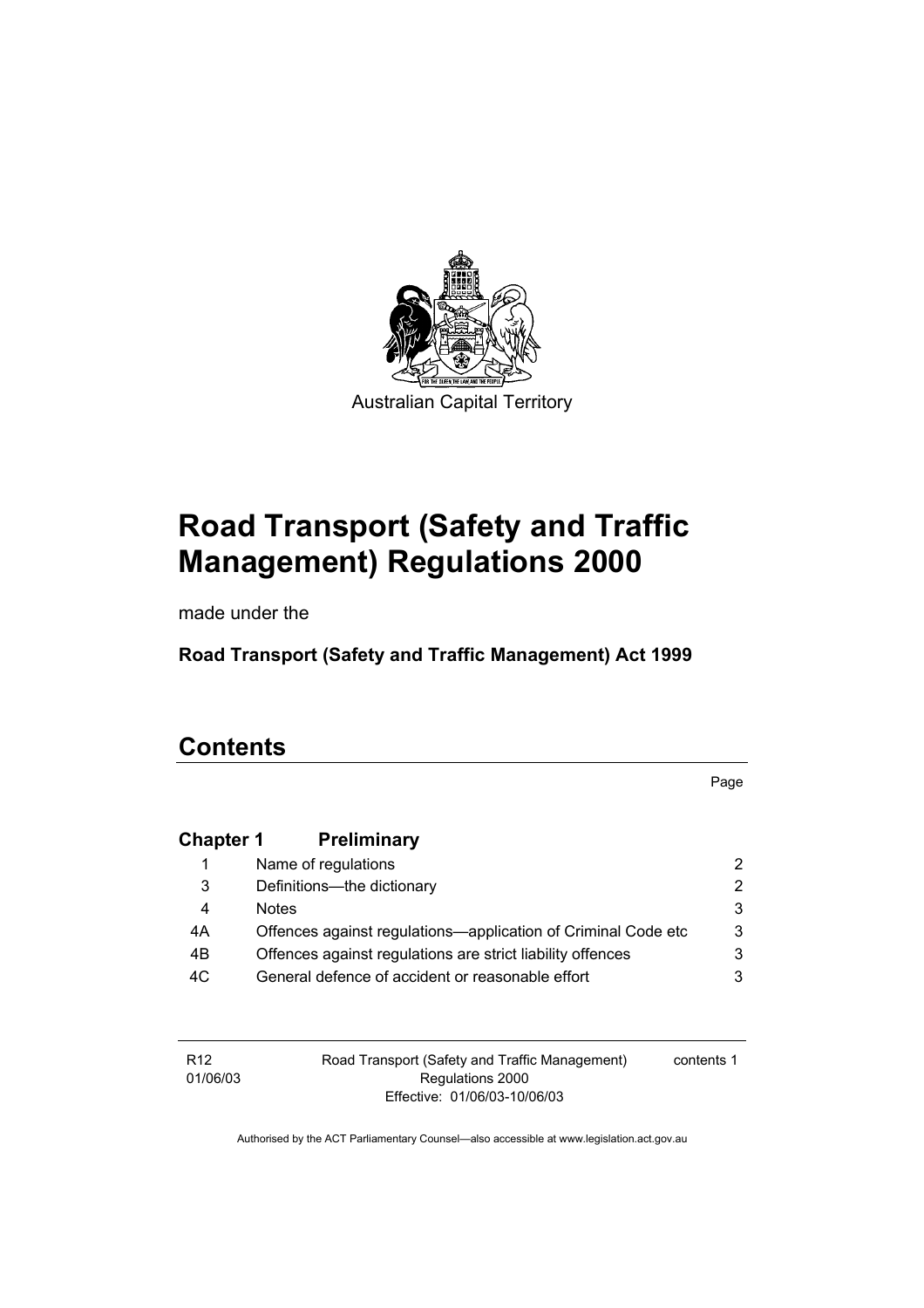| Contents |
|----------|
|          |

| <b>Chapter 2</b>     | <b>Australian Road Rules</b>                                                         | Page |
|----------------------|--------------------------------------------------------------------------------------|------|
| <b>Part 2.1</b><br>5 | <b>Incorporation into ACT law</b><br>What are the Australian Road Rules              | 5    |
| 6                    | Incorporation of Australian Road Rules into ACT law                                  | 5    |
| <b>Part 2.2</b>      | <b>How the Australian Road Rules are</b><br>incorporated                             |      |
| Division 2.2.1       | General                                                                              |      |
| 7                    | References to another law of this jurisdiction etc                                   | 8    |
| Division 2.2.2       | <b>Other provisions for the Australian Road Rules</b>                                |      |
| 8                    | ARR r 10 (2)-penalties for offences                                                  | 8    |
| 8Α                   | ARR r 25 (2)-default speed-limit in built-up area                                    | 8    |
| 9                    | ARR r 95-emergency stopping lane only signs                                          | 8    |
| 10                   | ARR r 104-no truck signs                                                             | 9    |
| 11                   | ARR r 151 (3) (b)—riding a motorbike or bicycle alongside more<br>than 1 other rider | 9    |
| 12                   | ARR r 158 (2) (c)—other vehicles permitted to travel in bus<br>lanes                 | 9    |
| 13                   | ARR r 179 (1) (c)—stopping in a loading zone                                         | 9    |
| 14                   | ARR r 199 (2)—stopping near a postbox                                                | 10   |
| 15                   | ARR r 206 (2) (b), (c)—parking by people with disabilities permit<br>holders         | 10   |
| 16                   | ARR r 207 (2) (a)—fees for parking in pay parking spaces                             | 10   |
| 16A                  | ARR r 213-non-application in ACT                                                     | 11   |
| 17                   | ARR r 215 (4)-lights required to be fitted to a vehicle                              | 11   |
| 18                   | ARR r 216 (3)—towing a vehicle at night or in hazardous<br>weather conditions        | 11   |
| 19                   | ARR r 220 (3)-using lights on vehicles that are stopped                              | 11   |
| 20                   | ARR r 221 (f)—using hazard warning lights on buses carrying<br>children              | 12   |
| 21                   | ARR r 222—using warning lights on buses carrying children                            | 12   |
| 22                   | ARR r 225-use of radar detectors                                                     | 12   |

| contents 2 | Road Transport (Safety and Traffic Management) | R <sub>12</sub> |
|------------|------------------------------------------------|-----------------|
|            | Regulations 2000                               | 01/06/03        |
|            | Effective: 01/06/03-10/06/03                   |                 |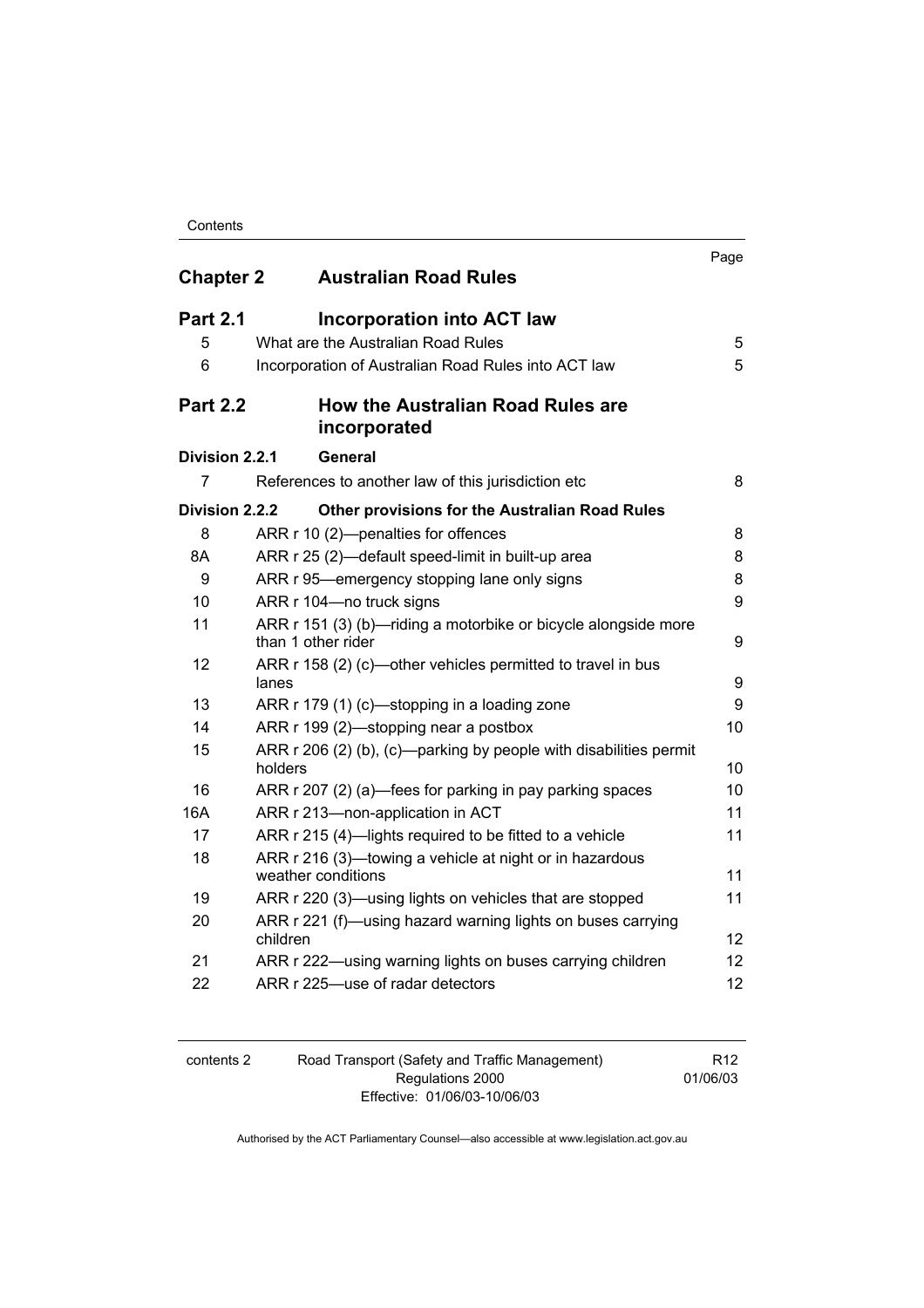| Contents |  |
|----------|--|
|          |  |

|                             |                                                                                                                  | Page |  |  |  |
|-----------------------------|------------------------------------------------------------------------------------------------------------------|------|--|--|--|
| 23                          | ARR r 240 (2)—wheeled recreational devices and toys not to be<br>used on certain roads                           | 12   |  |  |  |
| 23A                         | ARR r 248-bicycle rider may ride across marked foot crossing<br>if authorised                                    |      |  |  |  |
| 23B                         | ARR r 266 (3) (b)—wearing of seatbelts by passengers under<br>16 years old                                       |      |  |  |  |
| 24                          | ARR r 266 (7)—wearing of seatbelts by passengers under 16<br>years old                                           |      |  |  |  |
| 25                          | ARR r 267 (3)—certificates of exemption from wearing seatbelts                                                   | 15   |  |  |  |
| 26                          | ARR r 270 (3)—wearing motorbike helmets                                                                          | 15   |  |  |  |
| 27                          | ARR r 271 (6)-riding on motorbikes                                                                               | 15   |  |  |  |
| 27A                         | ARR r 280 (2) (a)-other vehicles to which B light rules apply                                                    | 16   |  |  |  |
| 28                          | ARR r 287 (3) (e), (4)—duties of participants in crashes                                                         | 16   |  |  |  |
| 29                          | ARR r 289 (1) (g)-driving on a nature strip                                                                      | 16   |  |  |  |
| 30                          | ARR r 298—driving with a person in or on a trailer                                                               | 17   |  |  |  |
| 31                          | ARR r 310 (3), (4)—exemption for road workers etc                                                                | 18   |  |  |  |
| 32                          | ARR r 313-postal workers                                                                                         |      |  |  |  |
| 33                          | ARR dict-definitions for dictionary                                                                              | 19   |  |  |  |
| <b>Part 2.3</b>             | <b>Additional ACT road rules</b>                                                                                 |      |  |  |  |
| Division 2.3.1              | Noise and other nuisances                                                                                        |      |  |  |  |
| 37                          | Making unnecessary engine noise                                                                                  | 22   |  |  |  |
| 38                          | Emission of waste oil or grease                                                                                  | 22   |  |  |  |
| Division 2.3.2              | Driver and passenger safety                                                                                      |      |  |  |  |
| 39                          | Safety of persons on trailers                                                                                    | 23   |  |  |  |
| 40                          | Passengers in sidecars to be seated                                                                              | 24   |  |  |  |
| Division 2.3.3              | <b>Trailers and towing</b>                                                                                       |      |  |  |  |
| 41                          | Number of vehicles that may be drawn                                                                             | 25   |  |  |  |
| 42                          | Towing by vehicles under 4.5t                                                                                    | 26   |  |  |  |
| Division 2.3.4              | <b>Lights on vehicles</b>                                                                                        |      |  |  |  |
| 43                          | Lights on motor vehicles generally                                                                               | 27   |  |  |  |
| Division 2.3.5              | <b>Stopping and parking</b>                                                                                      |      |  |  |  |
| 44                          | Use of meters in metered parking areas                                                                           | 29   |  |  |  |
| R <sub>12</sub><br>01/06/03 | Road Transport (Safety and Traffic Management)<br>contents 3<br>Regulations 2000<br>Effective: 01/06/03-10/06/03 |      |  |  |  |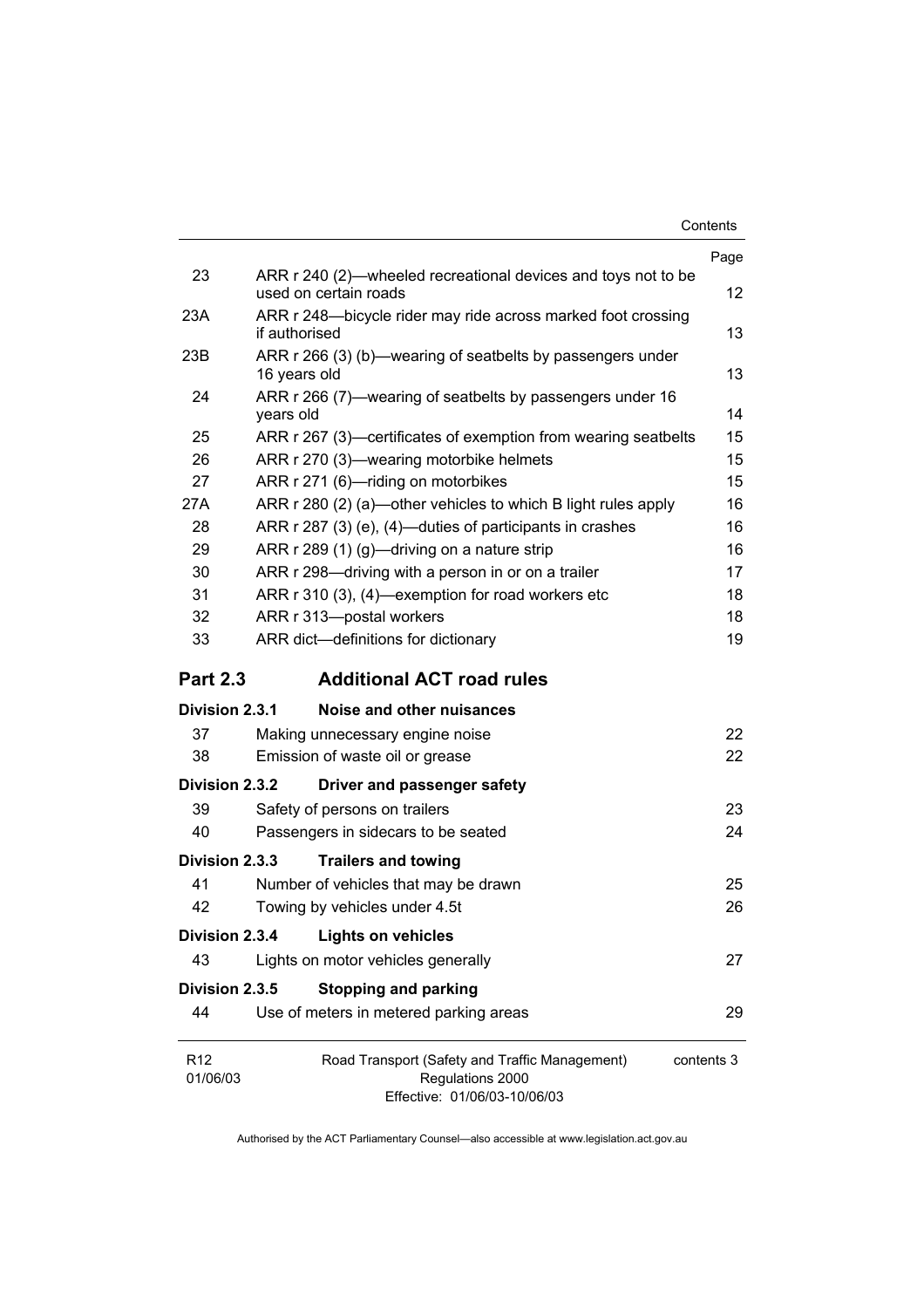| 45              | Parking in metered parking spaces                                                         | Page<br>30 |
|-----------------|-------------------------------------------------------------------------------------------|------------|
| 46              | Temporary closure of metered parking spaces                                               | 31         |
| 47              | Misuse of parking meters                                                                  | 31         |
| 48              | Interfering with parking meters etc                                                       | 32         |
| 49              | Use of tickets in ticket parking areas                                                    | 32         |
| 50              | Parking in ticket parking spaces                                                          | 34         |
| 51              | Temporary closure of ticket parking spaces                                                | 34         |
| 52              | Use of false or damaged parking tickets etc                                               | 35         |
| 53              | Misuse of ticket machines                                                                 | 35         |
| 54              | Interfering with parking ticket machines etc                                              | 36         |
| 55              | Removing parking tickets etc                                                              | 36         |
| 56              | Unauthorised use and revocation of mobility parking scheme<br>authorities                 | 37         |
| 57A             | Stopping public buses in bus zones and at bus stops                                       | 37         |
| 58              | Stopping in an emergency etc or to comply with another law                                | 38         |
| Division 2.3.6  | Miscellaneous other road rules                                                            |            |
| 59              | Carriage of dangerous goods                                                               | 39         |
| 60              | Interrupting funeral processions etc                                                      | 40         |
| 61              | Driving on roads closed to traffic                                                        | 40         |
| 62              | Use of wheeled recreational devices and wheeled toys on roads                             | 40         |
| <b>Part 2.4</b> | <b>Other provisions</b>                                                                   |            |
| 63              | Devices that are prescribed traffic control devices                                       | 42         |
| 64              | Preventing prescribed traffic control devices being clearly visible                       | 42         |
| 65              | Use of do not overtake turning vehicle sign                                               | 43         |
| 66              | Approvals etc by road transport authority                                                 | 43         |
| 67              | Exemption from requirement about riding on motorbikes                                     | 44         |
| 68              | Defence of complying with direction of police officer or<br>authorised person             | 44         |
| 69              | Exemption for driver of police vehicles                                                   | 44         |
| 70              | Exemption for driver of emergency vehicles                                                | 45         |
| 71              | Stopping and parking exemption for police and emergency<br>vehicles and authorised people | 45         |

| contents 4 | Road Transport (Safety and Traffic Management) | R <sub>12</sub> |
|------------|------------------------------------------------|-----------------|
|            | Regulations 2000                               | 01/06/03        |
|            | Effective: 01/06/03-10/06/03                   |                 |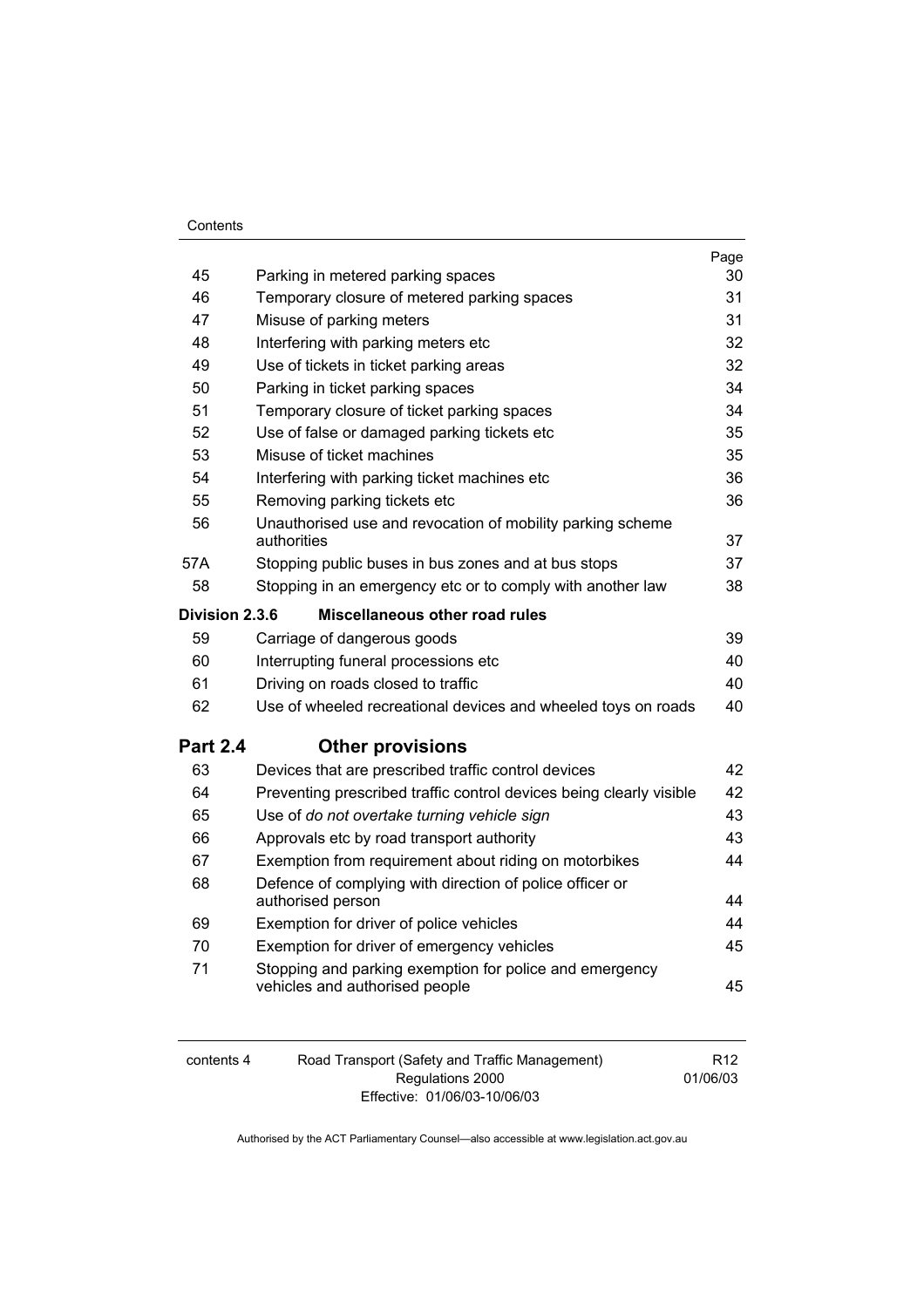| <b>Chapter 3</b> |                                                                              | <b>Parking</b>                                                 | Page       |  |  |
|------------------|------------------------------------------------------------------------------|----------------------------------------------------------------|------------|--|--|
| <b>Part 3.1</b>  |                                                                              | <b>Parking schemes</b>                                         |            |  |  |
| Division 3.1.1   |                                                                              | <b>Metered parking schemes</b>                                 |            |  |  |
| 72               |                                                                              | Metered parking schemes                                        | 47         |  |  |
| 73               |                                                                              | Metered parking areas                                          | 47         |  |  |
| 74               | Parking meters                                                               |                                                                | 47         |  |  |
| 75               |                                                                              | Metered parking spaces                                         | 48         |  |  |
| Division 3.1.2   |                                                                              | <b>Ticket parking schemes</b>                                  |            |  |  |
| 75A              |                                                                              | Parking authorities                                            | 48         |  |  |
| 75B              |                                                                              | Parking authority guidelines                                   | 48         |  |  |
| 76               |                                                                              | Ticket parking schemes—road transport authority                | 49         |  |  |
| 76A              |                                                                              | Ticket parking schemes-parking authority                       | 49         |  |  |
| 77               |                                                                              | Ticket parking areas                                           | 50         |  |  |
| 78               | <b>Ticket parking spaces</b>                                                 |                                                                |            |  |  |
| 79               | <b>Ticket machines</b>                                                       |                                                                | 50         |  |  |
| 80               | Parking tickets                                                              |                                                                | 50         |  |  |
| 81               |                                                                              | Duration of parking tickets                                    | 51         |  |  |
| Division 3.1.3   |                                                                              | Heavy vehicle parking                                          |            |  |  |
| 82               |                                                                              | Definitions for div 3.1.3                                      | 51         |  |  |
| 83               |                                                                              | References in div to land adjoining residential land           | 52         |  |  |
| 84               |                                                                              | Vehicle parked partly on residential land                      | 52         |  |  |
| 85               |                                                                              | Parking of certain vehicles on residential land prohibited     | 52         |  |  |
| 86               | Parking of certain vehicles on land adjoining residential land<br>prohibited |                                                                |            |  |  |
| 87               | developments                                                                 | Parking of certain commercial vehicles on land with multi-unit | 54         |  |  |
| 88               |                                                                              | Daily infringement                                             | 55         |  |  |
| 89               |                                                                              | Codes of practice                                              | 55         |  |  |
| 90               |                                                                              | Notice of codes of practice etc                                | 56         |  |  |
| 91               |                                                                              | Application for exemption                                      | 56         |  |  |
| 92               |                                                                              | Decision on application for exemption                          | 56         |  |  |
| 93               |                                                                              | <b>Endorsement of certificates</b>                             | 58         |  |  |
| R <sub>12</sub>  |                                                                              | Road Transport (Safety and Traffic Management)                 | contents 5 |  |  |

01/06/03

Regulations 2000 Effective: 01/06/03-10/06/03

**Contents**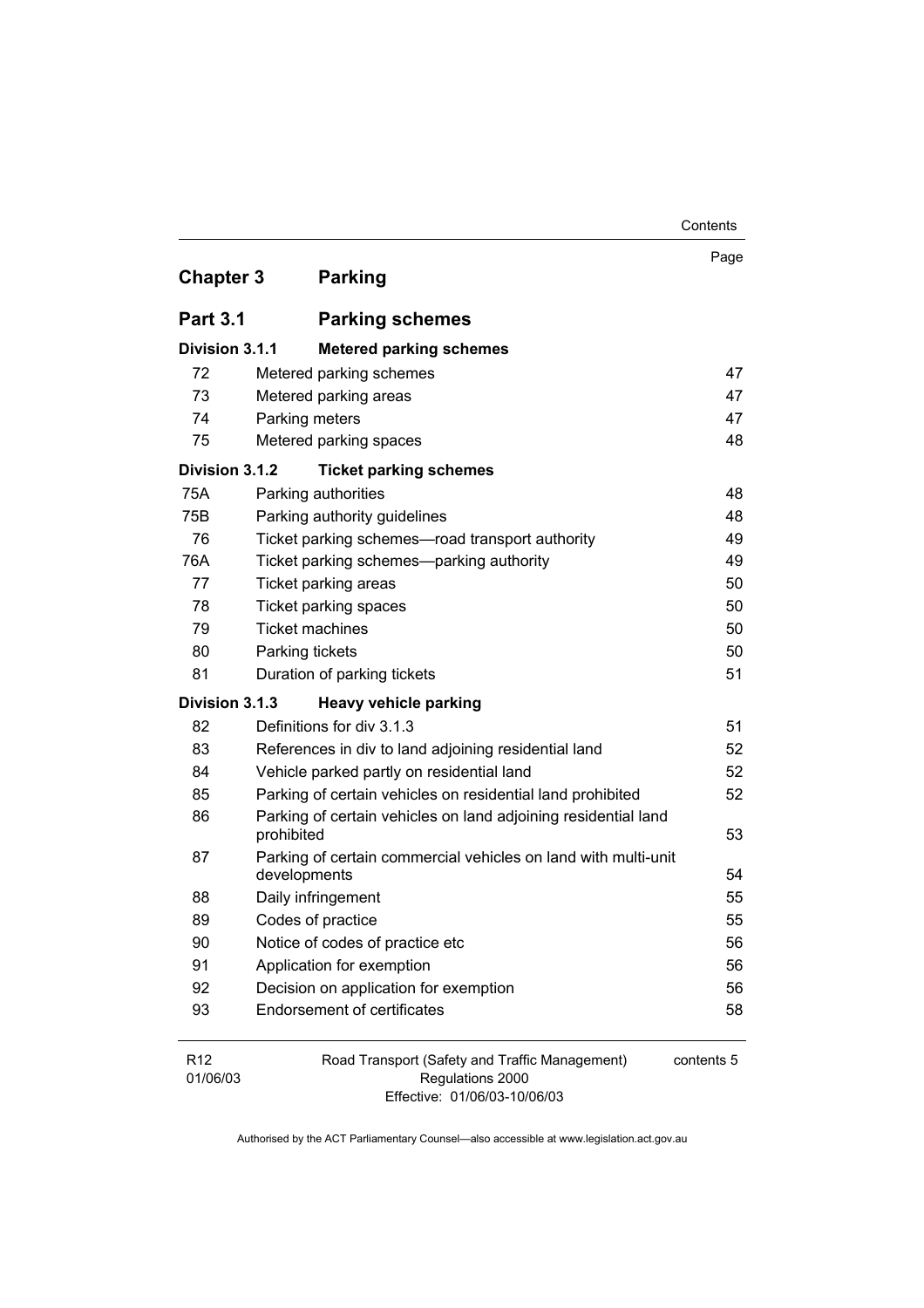| 94               | Variation of conditions of exemptions                                                         | Page<br>59 |
|------------------|-----------------------------------------------------------------------------------------------|------------|
| 95               | Additional information by applicant                                                           | 60         |
| 96               | Loss etc of existing operator's certificate                                                   | 60         |
| 97               | Cancellation of existing operator's certificate etc                                           | 60         |
| Division 3.1.4   | <b>Miscellaneous</b>                                                                          |            |
| 97A              | Other powers to provide pay parking                                                           | 62         |
| 98               | Overlapping schemes                                                                           | 62         |
| 98A              | Income from ticket parking scheme                                                             | 62         |
| 98B              | Costs of ticket parking scheme                                                                | 63         |
| 99               | Trailers not separately chargeable                                                            | 63         |
|                  |                                                                                               |            |
| <b>Part 3.2</b>  | Parking permits and mobility parking<br>scheme authorities                                    |            |
| 100              | Parking permits                                                                               | 64         |
| 101              | Mobility parking scheme authorities                                                           | 65         |
| <b>Chapter 4</b> | <b>Traffic offence detection devices</b>                                                      |            |
| 102              | Definitions for ch 4                                                                          | 66         |
| 103              | Approved traffic offence detection devices                                                    | 68         |
| 103A             | Approval of police vehicle speedometers                                                       | 68         |
| 104              | Major testing of traffic offence detection devices                                            | 68         |
| 105              | Use of digital camera detection devices                                                       | 70         |
| 105A             | Use of laser speed measuring devices                                                          | 71         |
| 105B             | Use of radar speed measuring devices                                                          | 72         |
| 106              | Approved people—testing and sealing                                                           | 72         |
| 107              | Approved people-use                                                                           | 73         |
| 107A             | Recording of digital camera detection device image files—Act, s<br>23 (2) (c) (ii)            | 73         |
| 107B             | Recording of traffic lights camera detection device image files-<br>Act, s 23 (2) (c) (ii)    | 73         |
| 107C             | Verification of traffic lights camera detection device image<br>files-Act, s 23 (2) (c) (iii) | 74         |
| 108              | Meaning of vehicle image codes                                                                | 75         |
|                  |                                                                                               |            |

| contents 6 | Road Transport (Safety and Traffic Management) | R <sub>12</sub> |
|------------|------------------------------------------------|-----------------|
|            | Regulations 2000                               | 01/06/03        |
|            | Effective: 01/06/03-10/06/03                   |                 |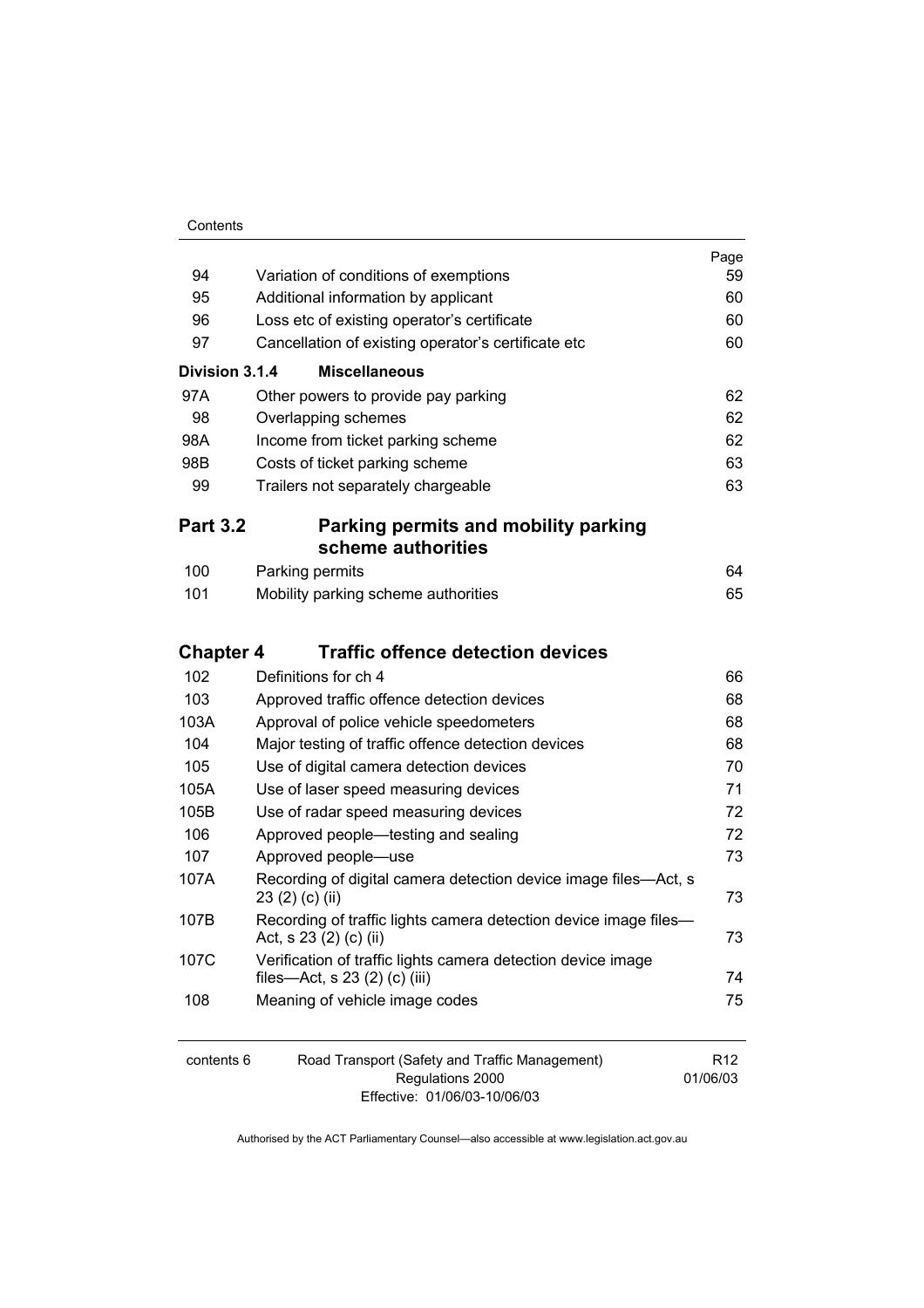|                   |                                                    | Contents |
|-------------------|----------------------------------------------------|----------|
|                   |                                                    | Page     |
| <b>Chapter 5</b>  | <b>Miscellaneous</b>                               |          |
| 109               | Additional powers of police                        | 79       |
| 110               | Prohibition on car minding                         | 79       |
| 111               | Removal of unattended vehicles from certain places | 80       |
| 112               | Disposal of impounded vehicles—Act, s 10J          | 80       |
| 112A              | Disposal of forfeited vehicles—Act, s 10J          | 82       |
| 113               | Responsible person to inspect driver licence       | 82       |
| 114               | Responsible person's consent                       | 82       |
| <b>Schedule 1</b> | <b>Meaning of location codes on images</b>         | 83       |
| <b>Part 1.1</b>   | <b>Digital camera detection devices</b>            | 83       |
| <b>Part 1.2</b>   | <b>Traffic lights camera detection devices</b>     | 86       |
| <b>Dictionary</b> |                                                    | 87       |
| <b>Endnotes</b>   |                                                    |          |
| 1                 | About the endnotes                                 | 97       |
| 2                 | Abbreviation key                                   | 97       |
| 3                 | Legislation history                                | 98       |
| 4                 | Amendment history                                  | 100      |
| 5                 | Earlier republications                             | 111      |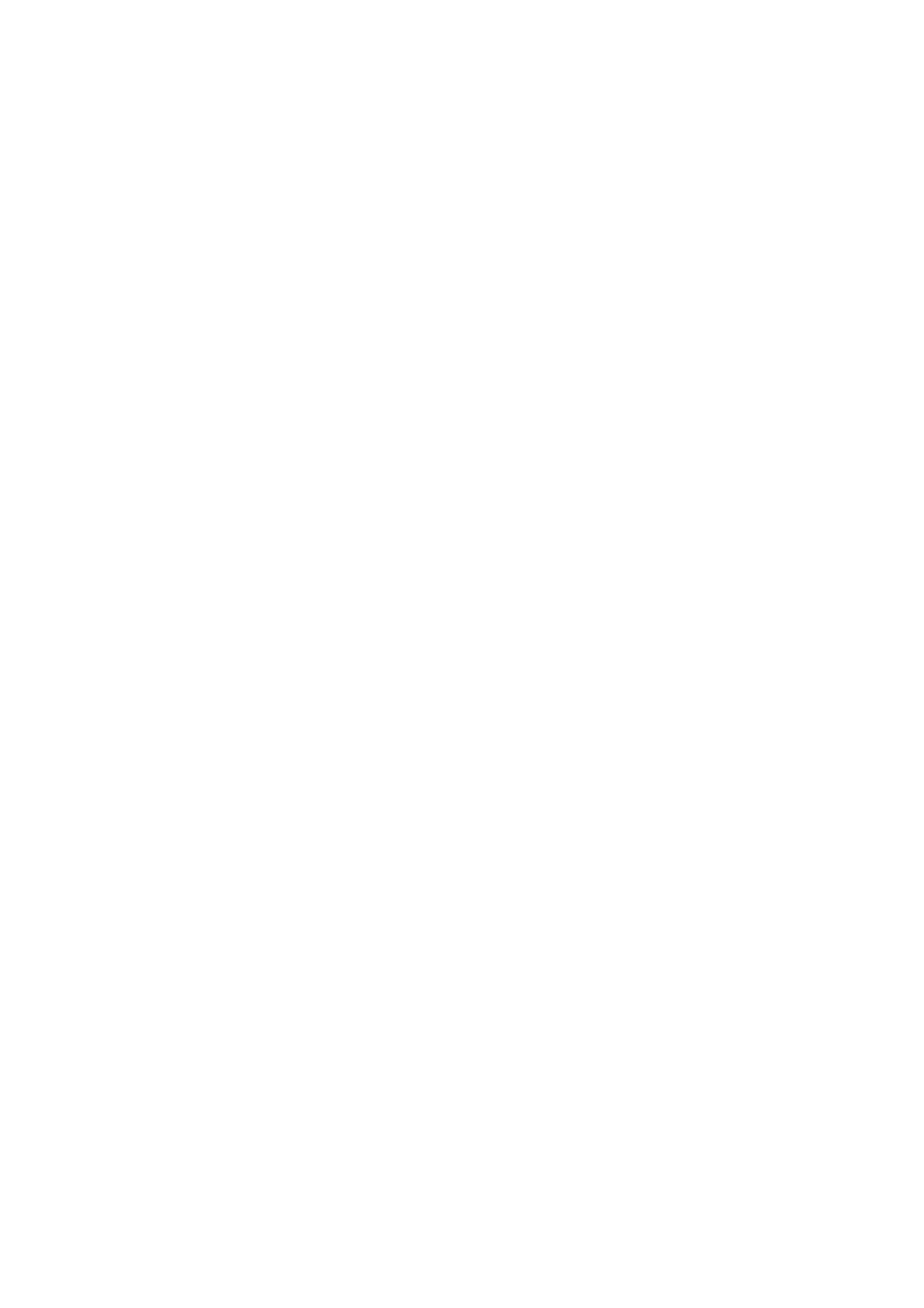

# **Road Transport (Safety and Traffic Management) Regulations 2000**

made under the

**Road Transport (Safety and Traffic Management) Act 1999** 

R12 01/06/03 Road Transport (Safety and Traffic Management) Regulations 2000 Effective: 01/06/03-10/06/03

page 1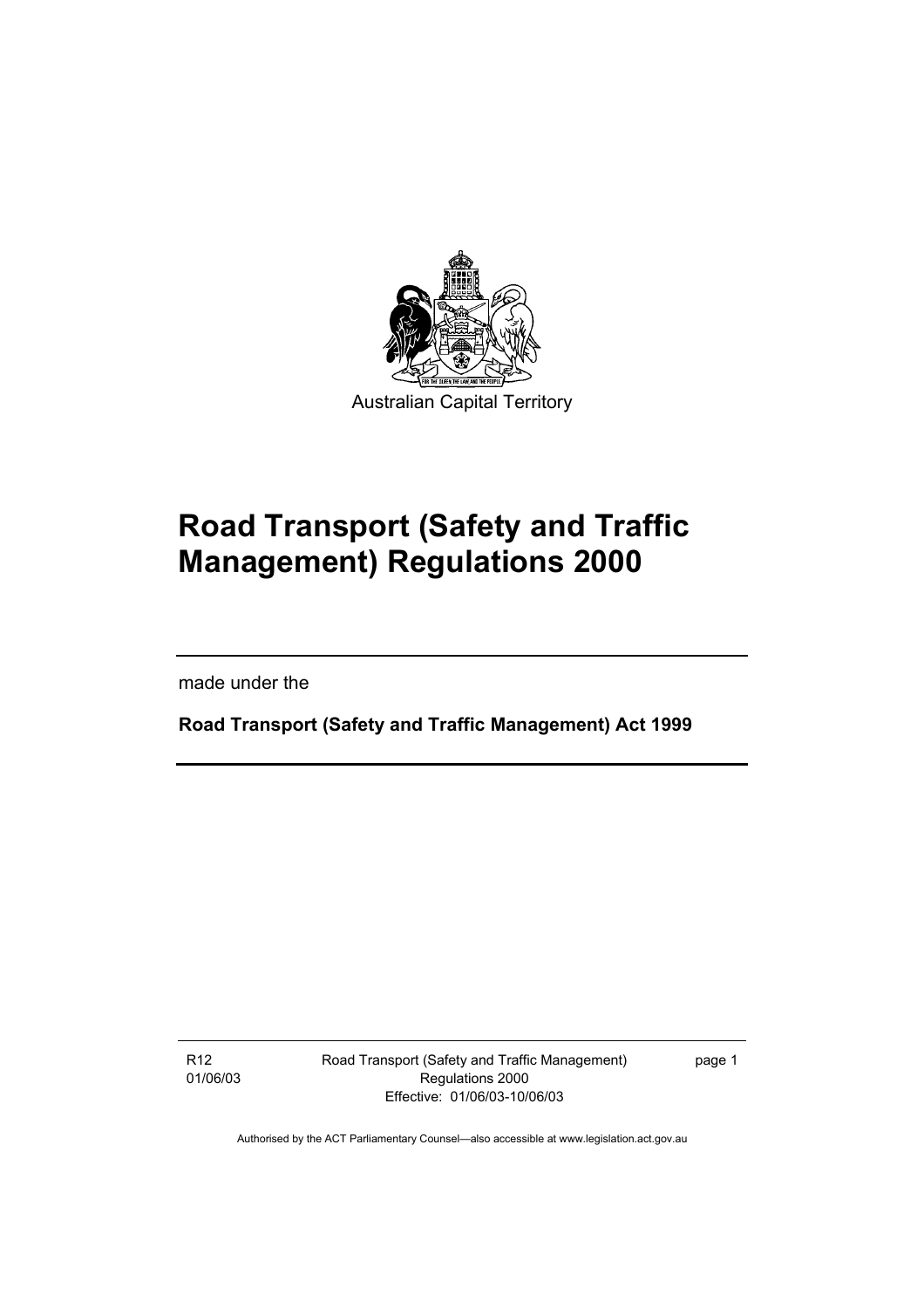#### **Chapter 1** Preliminary

Regulation 1

### **Chapter 1** Preliminary

#### **1 Name of regulations**

These regulations are the *Road Transport (Safety and Traffic Management) Regulations 2000*.

#### **3 Definitions—the dictionary**

- (1) The dictionary at the end of these regulations is part of these regulations.
	- *Note 1* The dictionary defines certain words and expressions used in these regulations, and includes references (*signpost definitions*) to other words and expressions defined elsewhere in these regulations or elsewhere in the road transport legislation.

 For example, the signpost definition '*semitrailer*—see the *Road Transport (Vehicle Registration) Regulations 2000*, dictionary.' means the word 'semitrailer' is defined in the dictionary to those regulations and the definition applies to these regulations.

- *Note 2* A definition in the dictionary (including a signpost definition) applies to the entire Act unless the definition, or another provision of the Act, provides otherwise or the contrary intention otherwise appears (see *Legislation Act 2001*, s 155 and s 156 (1)).
- (2) The definitions in the dictionary do not apply to the Australian Road Rules unless these regulations provide otherwise.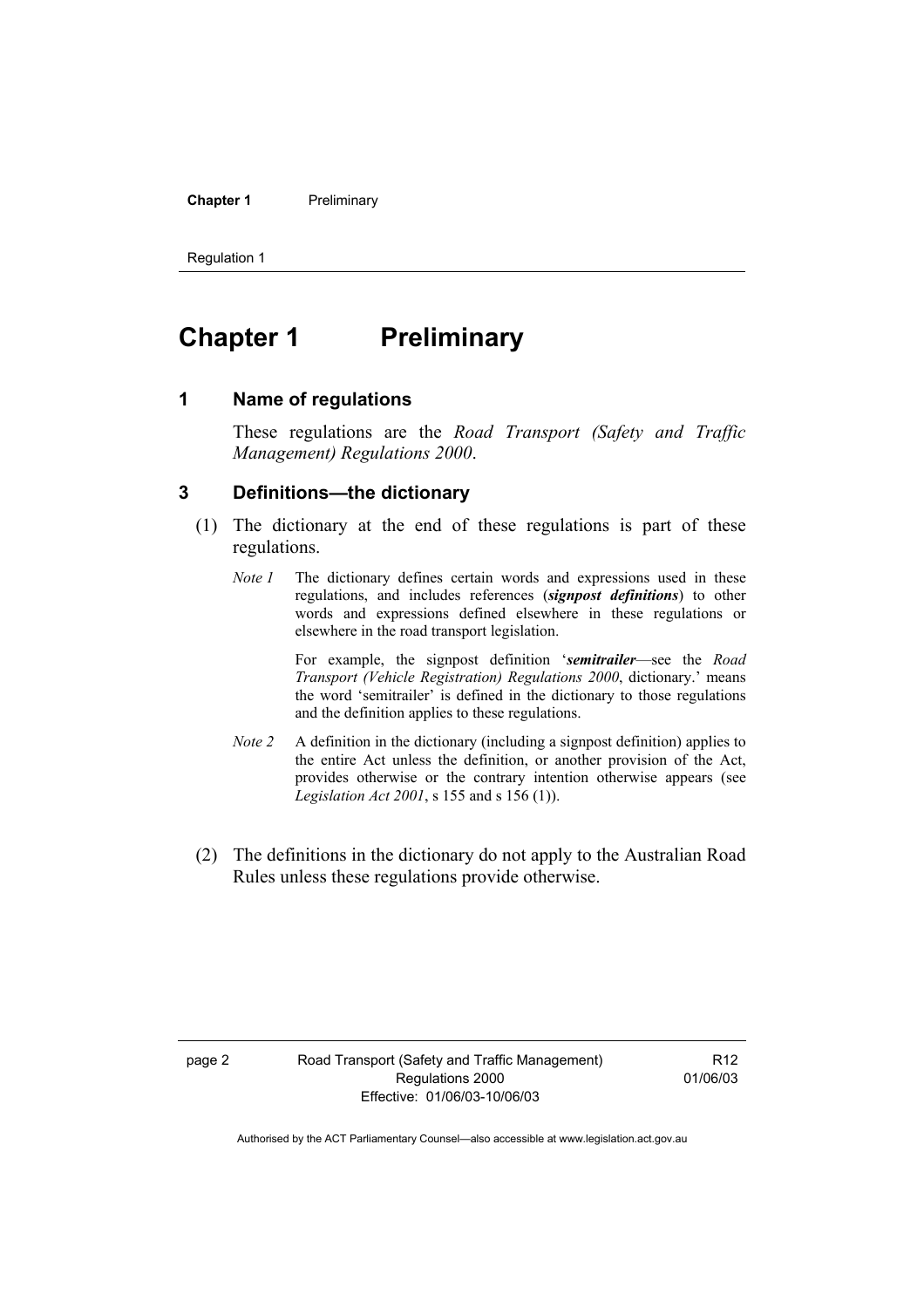Preliminary **Chapter 1** 

Regulation 4

#### **4 Notes**

A note in these regulations is explanatory and is not part of these regulations.

*Note* See *Legislation Act 2001*, s 127 (1), (4) and (5) for the legal status of notes.

#### **4A Offences against regulations—application of Criminal Code etc**

Other legislation applies in relation to offences against these regulations (including the Australian Road Rules).

*Note 1 Criminal Code*

The Criminal Code, ch 2 applies to an offence against these regulations (see Code, pt 2.1).

The chapter sets out the general principles of criminal responsibility (including burdens of proof and general defences), and defines terms used for offences to which the Code applies (eg *conduct*, *intention*, *recklessness* and *strict liability*).

*Note 2 Penalty units* 

The Legislation Act, s 133 deals with the meaning of offence penalties that are expressed in penalty units.

*Note 3* The Australian Road Rules are to be read with, and as if they formed part of, these regulations (see reg 6).

#### **4B Offences against regulations are strict liability offences**

An offence against these regulations (including the Australian Road Rules) is a strict liability offence.

#### **4C General defence of accident or reasonable effort**

Without limiting any other defence, it is a defence to an offence against these regulations (including the Australian Road Rules) if the defendant proves that the offence—

R12 01/06/03 Road Transport (Safety and Traffic Management) Regulations 2000 Effective: 01/06/03-10/06/03

page 3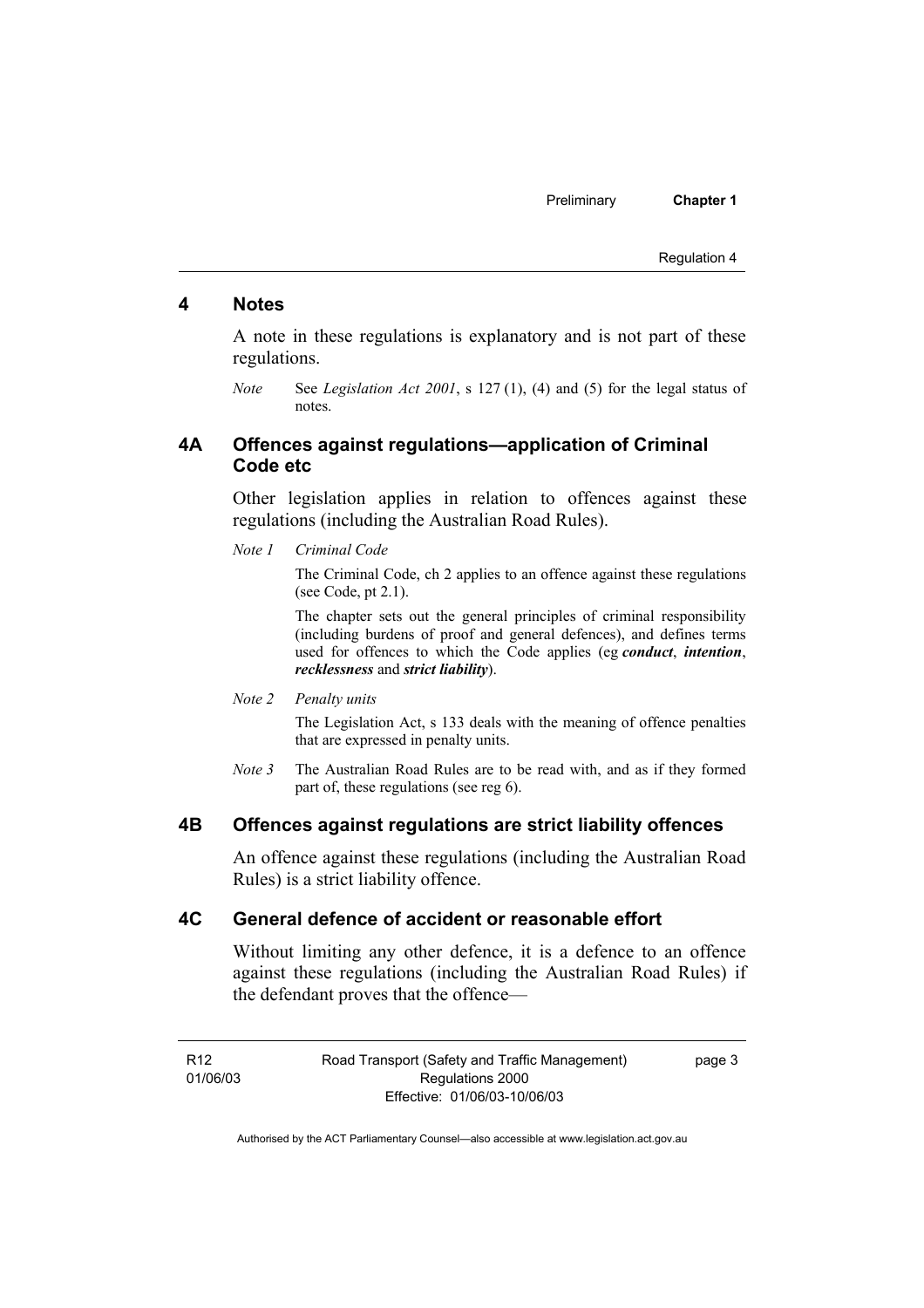#### **Chapter 1** Preliminary

#### Regulation 4C

- (a) was the result of an accident; or
- (b) could not have been avoided by any reasonable efforts by the defendant.

page 4 Road Transport (Safety and Traffic Management) Regulations 2000 Effective: 01/06/03-10/06/03

R12 01/06/03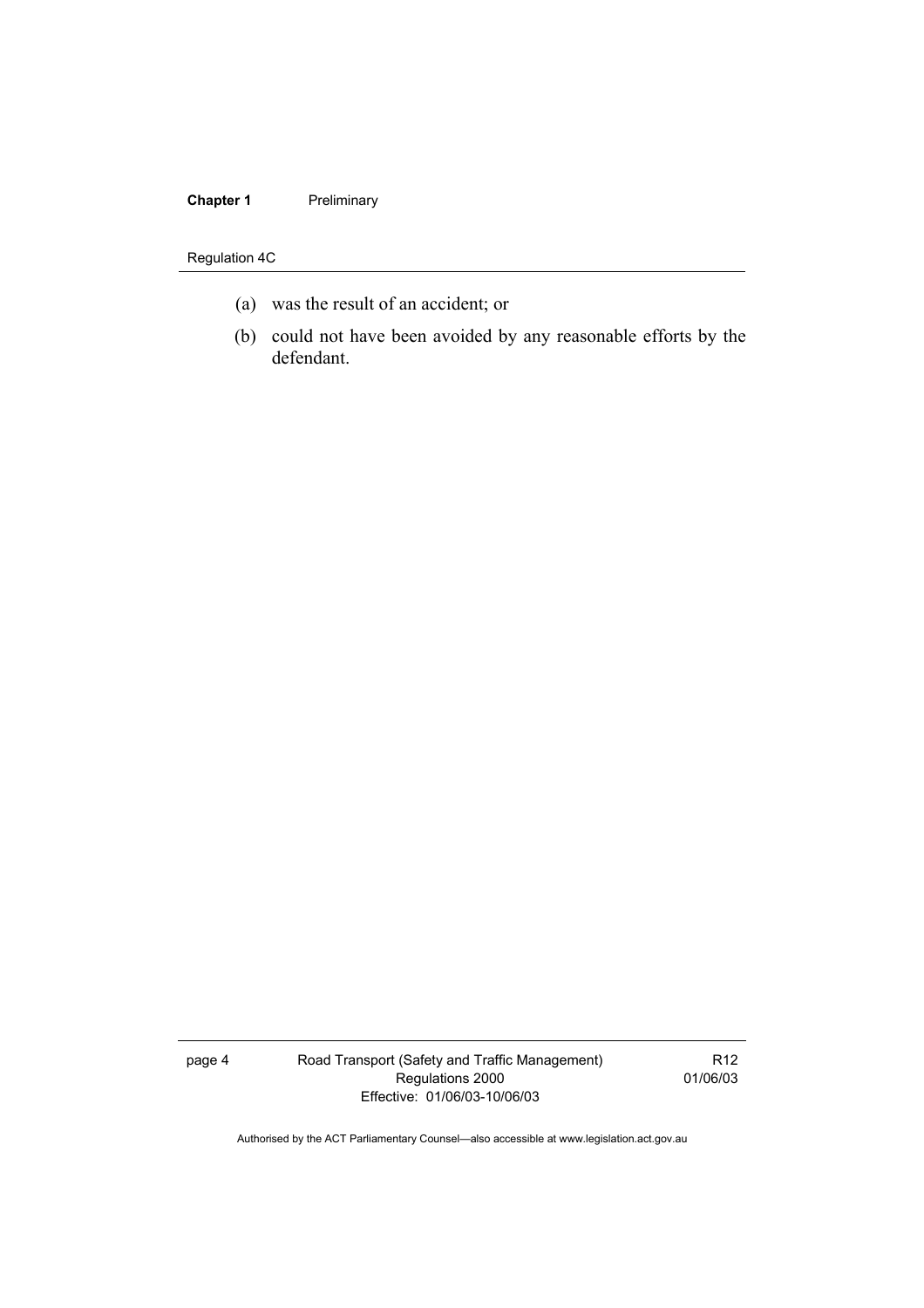Australian Road Rules **Chapter 2 Incorporation into ACT law** 

Regulation 5

### **Chapter 2 Australian Road Rules**

### **Part 2.1 Incorporation into ACT law**

#### **5 What are the Australian Road Rules**

In these regulations, the *Australian Road Rules* are that part of the publication known as the Australian Road Rules, ISBN 0 7240 8874 1, published by the National Road Transport Commission on 19 October 1999 that consists of the rules approved by the Australian Transport Council under the *National Road Transport Commission Act 1991* (Cwlth) on 29 January 1999 (together with the amendments of the rules approved by the Australian Transport Council on 30 June 1999 and 11 October 1999).

*Note* The Australian Road Rules are available on the ACT legislation register (www.legislation.act.gov.au).

#### **6 Incorporation of Australian Road Rules into ACT law**

- (1) The Australian Road Rules (other than rule 2) are to be read with, and as if they formed part of, these regulations.
- (2) Subregulation (1) has effect subject to these regulations.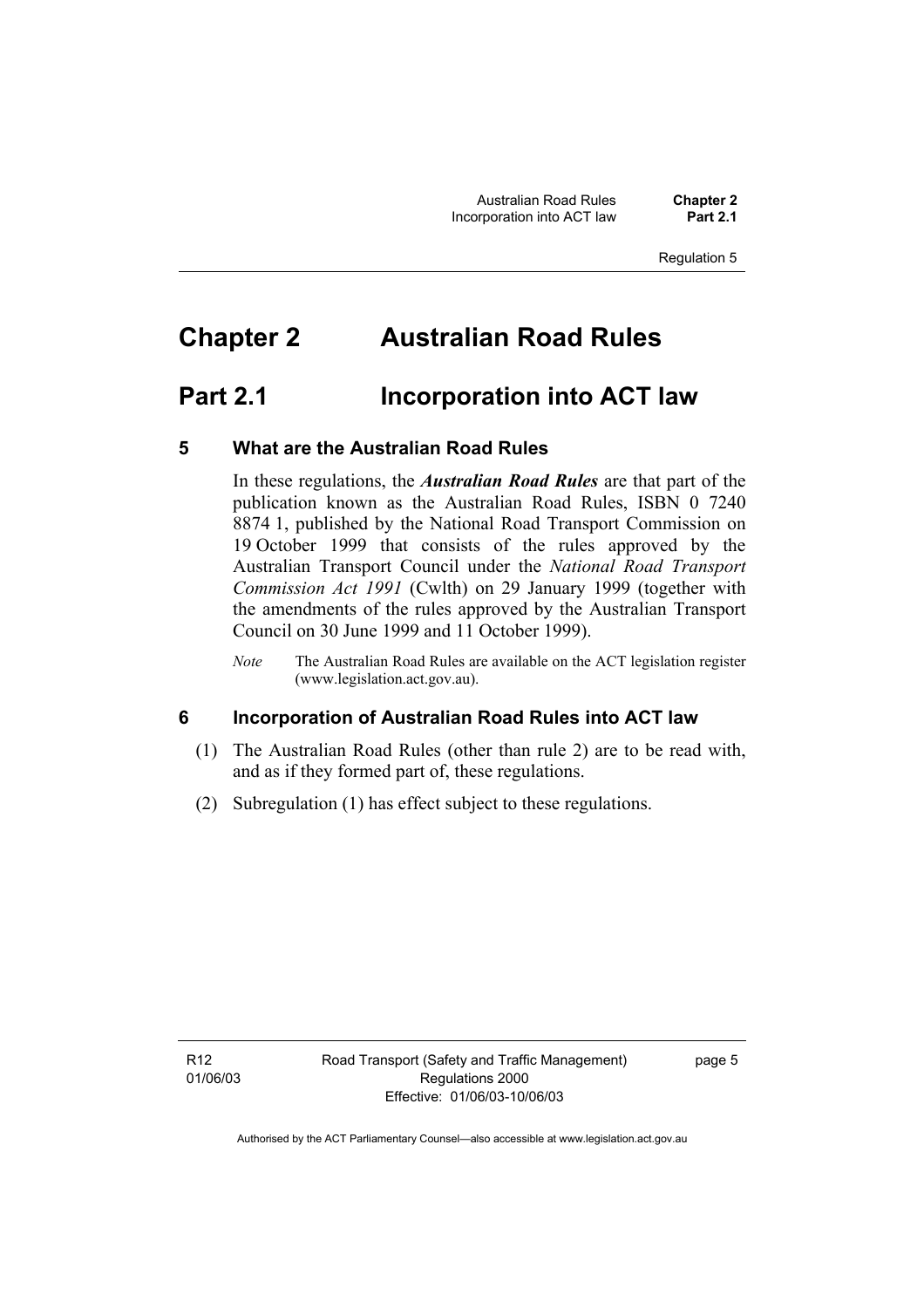| <b>Chapter 2</b> | Australian Road Rules                          |
|------------------|------------------------------------------------|
| <b>Part 2.2</b>  | How the Australian Road Rules are incorporated |
| Division 2.2.1   | General                                        |

**Part 2.2 How the Australian Road Rules are incorporated** 

### **Division 2.2.1 General**

Regulation 6

*Note 1* The Australian Road Rules are not completely self-contained and need to be read with associated laws of each jurisdiction. Many of the rules provide for 'another law of this jurisdiction' to define terms used in the Australian Road Rules for application of the Australian Road Rules in the ACT, to permit things to be done in the ACT otherwise prohibited by the Australian Road Rules or to exempt persons in the ACT from complying with the Australian Road Rules.

| <b>ARR</b><br>provision | provision of<br>these<br>regulations | <b>ARR provision</b>                        | provision of<br>these<br>regulations |
|-------------------------|--------------------------------------|---------------------------------------------|--------------------------------------|
| 10(2)                   | 8                                    | 270(3)                                      | 26                                   |
| 25(2)                   | 8A                                   | 271(6)                                      | 27                                   |
| 95                      | 9                                    | 280(2)(a)                                   | 27A                                  |
| 104                     | 10                                   | 287 (3) (e) and (4)                         | 28                                   |
| 151(3)(b)               | 11                                   | 289(1)(g)                                   | 29                                   |
| 158 $(2)$ $(c)$         | 12                                   | 298                                         | 30                                   |
| 179(1)(c)               | 13                                   | $310(3)$ and $(4)$                          | 31                                   |
| 199(2)                  | 14                                   | 313                                         | 32                                   |
| $206(2)$ (b) and<br>(c) | 15                                   | dict, def <i>approved</i><br>bicycle helmet | 33(1)                                |
| 207(2)(a)               | 16                                   | dict, def <i>authorised</i><br>person       | 33(1)                                |
| 213                     | 16A                                  | dict, def <i>emergency</i><br>worker        | 33(1)                                |
| 215(3)                  | 17                                   | dict, def $GVM$                             | 33(2)                                |
| 216(3)                  | 18                                   | dict, def <i>hazard</i><br>warning lights   | 33(3)                                |

*Note 2* The following table sets out the provisions of the Australian Road Rules for which provision is made by this part:

page 6 Road Transport (Safety and Traffic Management) Regulations 2000 Effective: 01/06/03-10/06/03

R12 01/06/03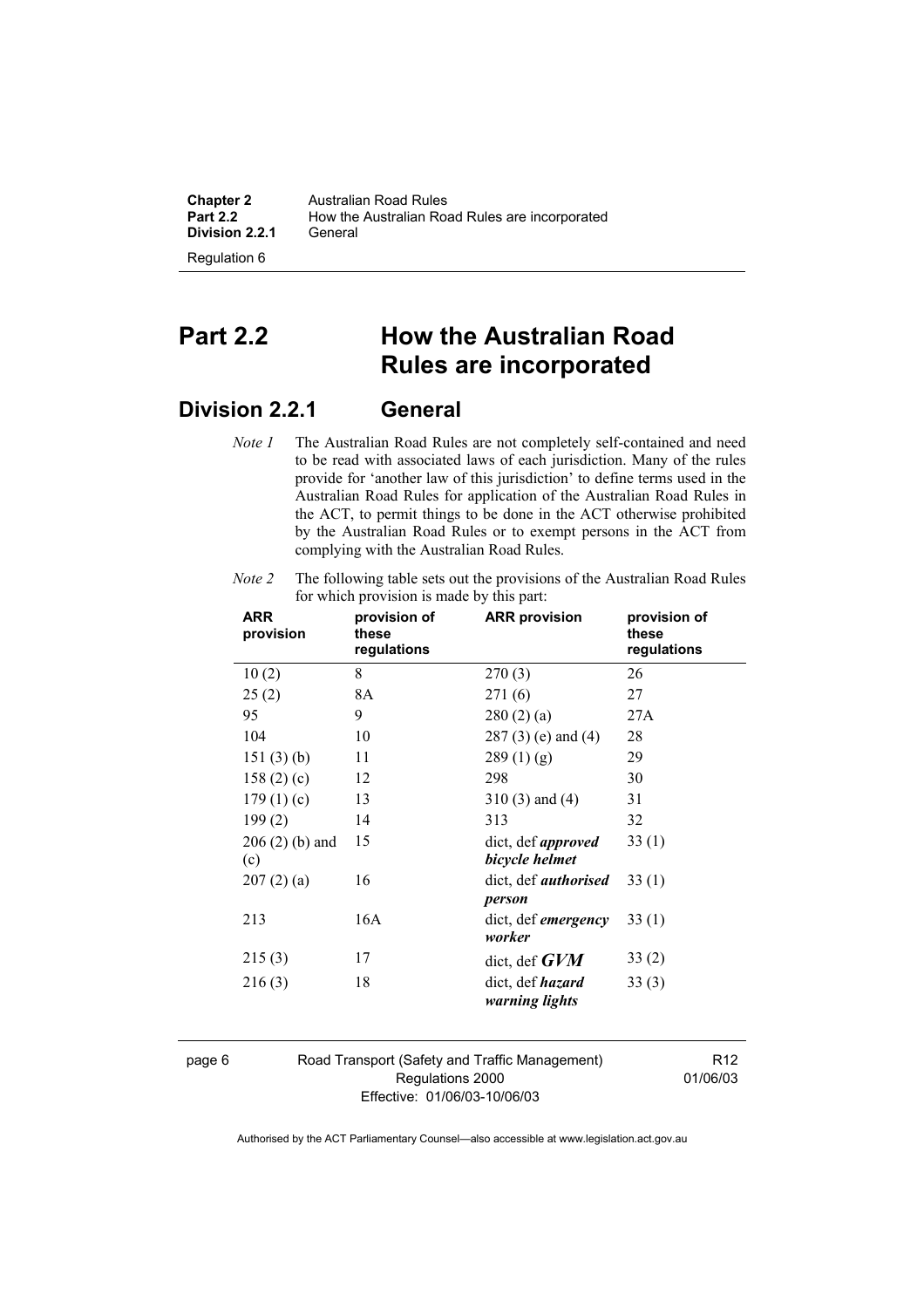Australian Road Rules **Chapter 2**  How the Australian Road Rules are incorporated<br>General Division 2.2.1

Regulation 6

| <b>ARR</b><br>provision | provision of<br>these<br>regulations | <b>ARR provision</b>                               | provision of<br>these<br>regulations |
|-------------------------|--------------------------------------|----------------------------------------------------|--------------------------------------|
| 220(3)                  | 19                                   | dict, def<br>mechanical<br>signalling device       | 33(1)                                |
| 221(f)                  | 20                                   | dict, def oversize<br>vehicle                      | 33(1)                                |
| 222                     | 21                                   | dict, def <i>police</i><br><i>officer</i>          | 33(1)                                |
| 225                     | 22                                   | dict, def <i>portable</i><br><i>warning device</i> | 33(4)                                |
| 240(2)                  | 23                                   | dict, def <i>postal</i><br>worker                  | 33(1)                                |
| 248                     | 23A                                  | dict, def <i>public bus</i>                        | 33(1)                                |
| 266(3)(b)               | 23B                                  | dict, def <i>taxi</i>                              | 33(1)                                |
| 266(7)                  | 24                                   |                                                    |                                      |
| 267(3)                  | 25                                   |                                                    |                                      |

*Note 3* The following table sets out other provisions of the Australian Road Rules for which provision is made by other Territory laws (including provisions in other parts of these regulations):

| <b>ARR provision</b>                   | other law                                          |
|----------------------------------------|----------------------------------------------------|
| 12(2)                                  | Road Transport (General) Act 1999, s 12            |
| 13(2)                                  | Road Transport (General) Act 1999, s 12            |
| $28(2)$ , n 3                          | these regulations, reg 65                          |
| $32(2)$ , n 3                          | these regulations, reg 65                          |
| 185(1)                                 | these regulations, reg 100                         |
| $287(1)$ , n 2                         | Road Transport (Safety and Traffic Management) Act |
|                                        | 1999, s 16                                         |
| 311(1)(c)                              | Road Transport (Dimensions and Mass) Act 1990      |
| 312(3)(c)                              | Road Transport (Safety and Traffic Management) Act |
|                                        | 1999, ss 31-32                                     |
| dict, def <i>parking</i>               | these regulations, reg 101                         |
| permit for people<br>with disabilities |                                                    |

R12 01/06/03

#### Road Transport (Safety and Traffic Management) Regulations 2000 Effective: 01/06/03-10/06/03

page 7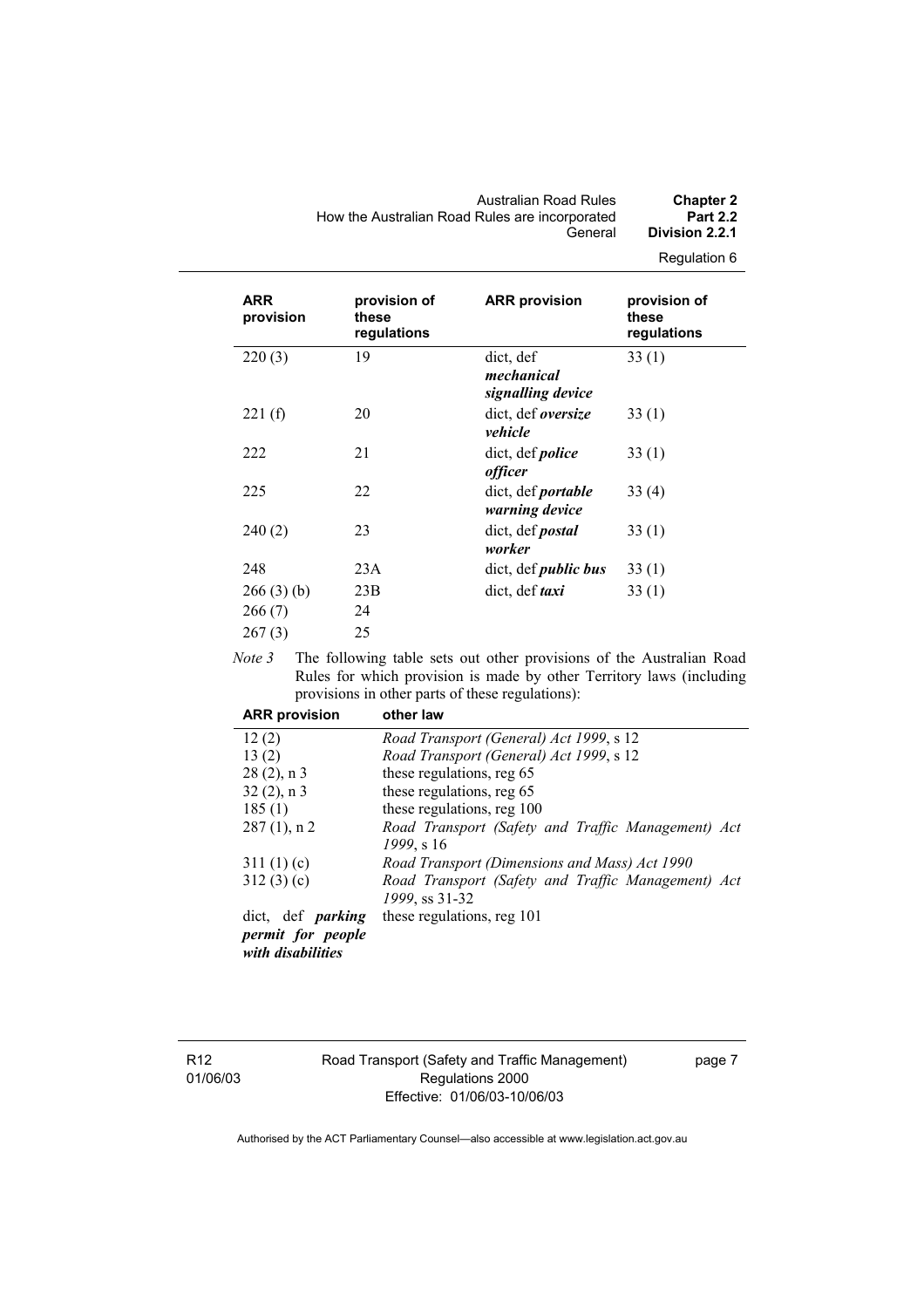| <b>Chapter 2</b>                      | Australian Road Rules                          |
|---------------------------------------|------------------------------------------------|
| <b>Part 2.2</b>                       | How the Australian Road Rules are incorporated |
| <b>Division 2.2.2</b><br>Regulation 7 | Other provisions for the Australian Road Rules |

#### **7 References to another law of this jurisdiction etc**

- (1) In the Australian Road Rules, a reference to *another law of this jurisdiction* includes a reference to the Act.
	- *Note* A reference to an Act includes a reference to the statutory instruments made or in force under the Act, including regulations (see *Legislation Act 2001*, s 104).
- (2) In the Australian Road Rules:

*law of this jurisdiction* means a Territory law or a law applying as a Territory law.

*this jurisdiction* means the Australian Capital Territory.

### **Division 2.2.2 Other provisions for the Australian Road Rules**

#### **8 ARR r 10 (2)—penalties for offences**

For the Australian Road Rules, rule 10 (2), the penalty for an offence against the Australian Road Rules is a maximum penalty of 20 penalty units.

#### **8A ARR r 25 (2)—default speed-limit in built-up area**

For the Australian Road Rules, rule 25 (1), and despite rule 25 (2), the *default speed-limit* applying to a driver for a length of road in a built-up area is 50km/h.

*Note* ARR r 25 (2) provides a 60km/h default speed-limit for a built-up area.

#### **9 ARR r 95—emergency stopping lane only signs**

For the Australian Road Rules, rule 95, the driver of a police or emergency vehicle is permitted to drive in an emergency stopping lane.

page 8 Road Transport (Safety and Traffic Management) Regulations 2000 Effective: 01/06/03-10/06/03 R12 01/06/03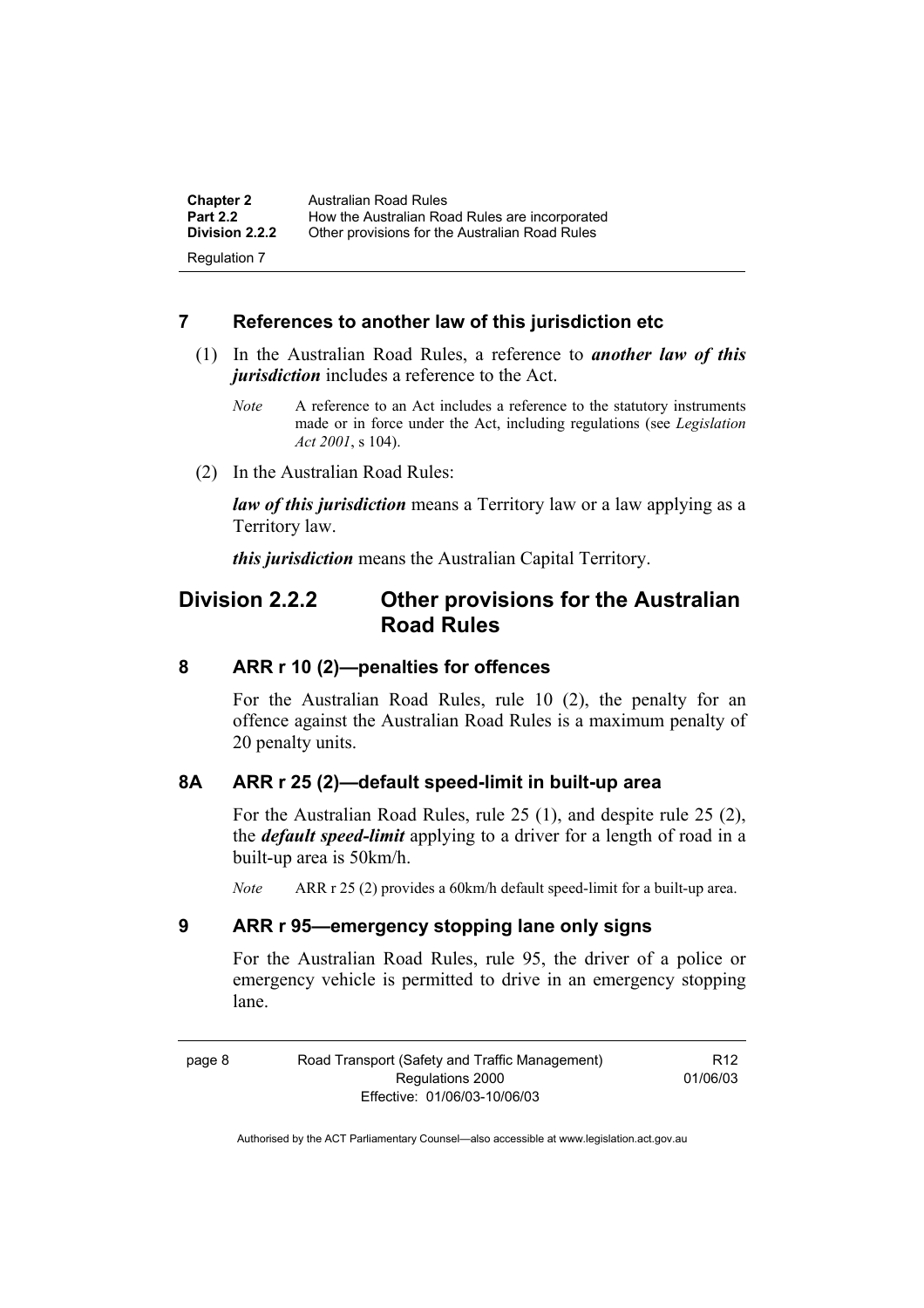| <b>Part 2.2</b><br>How the Australian Road Rules are incorporated                 |  |
|-----------------------------------------------------------------------------------|--|
| Other provisions for the Australian Road Rules<br>Division 2.2.2<br>Regulation 10 |  |

#### **10 ARR r 104—no truck signs**

For the Australian Road Rules, rule 104, a driver is permitted to drive a vehicle on a road (or a bridge, causeway, ramp or similar structure forming part of a road) past a *no trucks sign* mentioned in rule 104 (1), (2) or (3) if the destination of the driver's vehicle is a place on or reached from the road (or structure) and there is no alternative route by which to reach the destination.

#### **11 ARR r 151 (3) (b)—riding a motorbike or bicycle alongside more than 1 other rider**

For the Australian Road Rules, rule 151 (3) (b), the rider of a motorbike or bicycle is permitted to ride alongside more than 1 rider if each of the riders is taking part in an event approved by the road transport authority for this regulation.

#### **12 ARR r 158 (2) (c)—other vehicles permitted to travel in bus lanes**

- (1) The drivers of the following vehicles are permitted to drive in a bus lane:
	- (a) taxis;
	- (b) motorbikes.

*Note* Reg 27A applies the B light rules to drivers of taxis and motorbikes.

(2) In this regulation:

*taxi* includes a private hire car and a restricted hire vehicle.

#### **13 ARR r 179 (1) (c)—stopping in a loading zone**

For the Australian Road Rules, rule 179 (1) (c)—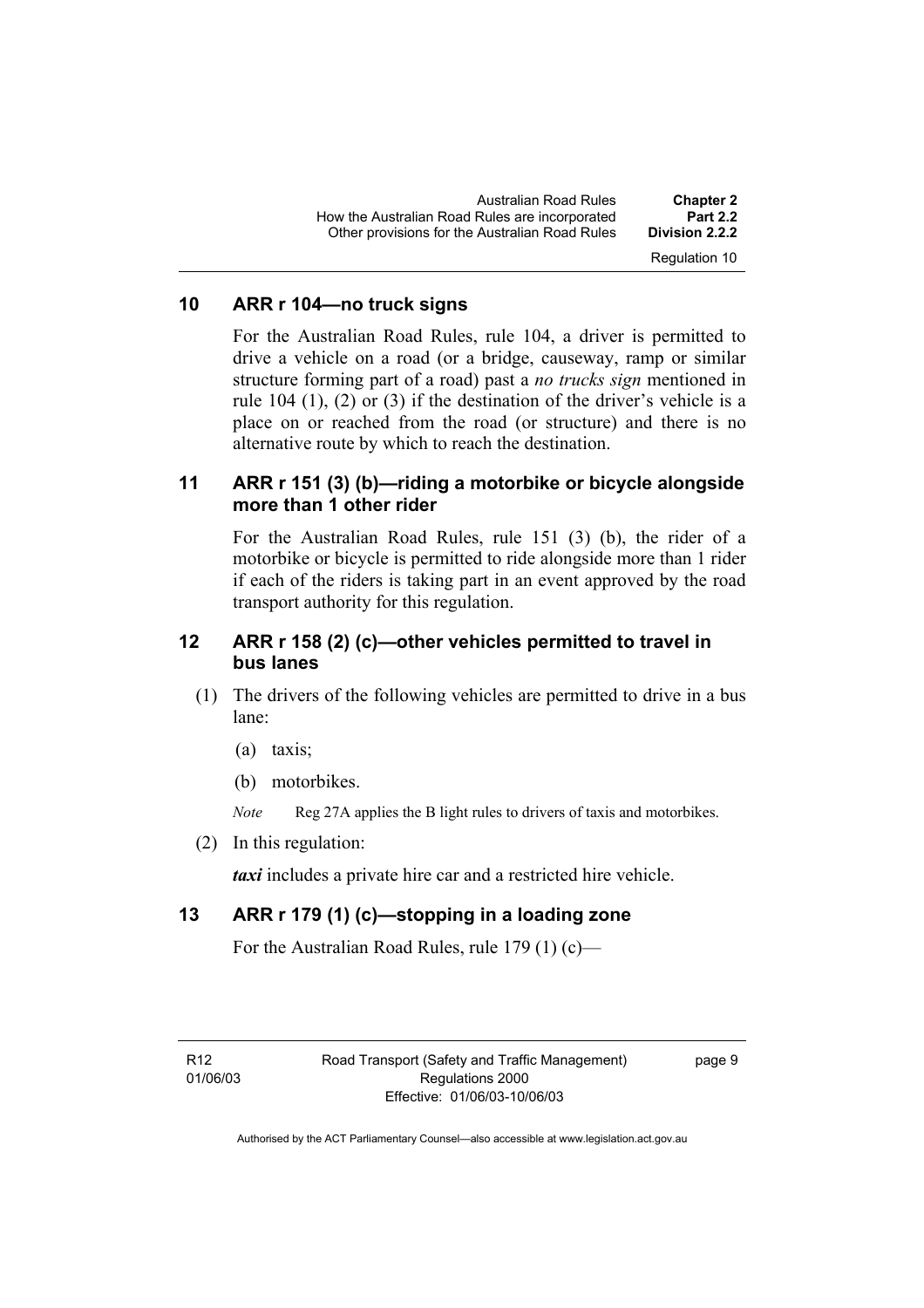| <b>Chapter 2</b>      | <b>Australian Road Rules</b>                   |
|-----------------------|------------------------------------------------|
| <b>Part 2.2</b>       | How the Australian Road Rules are incorporated |
| <b>Division 2.2.2</b> | Other provisions for the Australian Road Rules |
| Regulation 14         |                                                |

- (a) the driver of a motor vehicle that is built mainly for the transport of goods and is dropping off, or picking up, goods is permitted to stop in a loading zone; and
- (b) the driver of a vehicle displaying a current loading zone permit is permitted to stop in a loading zone in accordance with the conditions of the permit.

#### **14 ARR r 199 (2)—stopping near a postbox**

For the Australian Road Rules, rule 199 (2):

*public postbox* means a postbox erected, maintained or used by Australia Post.

#### **15 ARR r 206 (2) (b), (c)—parking by people with disabilities permit holders**

- (1) For the Australian Road Rules, rule 206 (2) (b), a driver to whom the Australian Road Rules, rule 206 applies may park for not longer than 2 hours on a length of road, or in an area, to which a *permissive parking sign* applies if the maximum period of parking allowed by the sign is not longer than 30 minutes.
- (2) For the Australian Road Rules, rule 206 (2) (c), a driver to whom the Australian Road Rules, rule 206 applies may park for an unlimited period on a length of road, or in an area, to which a *permissive parking sign* applies if the maximum period of parking allowed by the sign is longer than 30 minutes.

#### **16 ARR r 207 (2) (a)—fees for parking in pay parking spaces**

 (1) For the Australian Road Rules, rule 207 (2) (a), if a *permissive parking sign* applies to a length of road or area that is (or is part of) a pay parking area, the relevant parking fee is payable for parking in a pay parking space on the road or in the area.

R12 01/06/03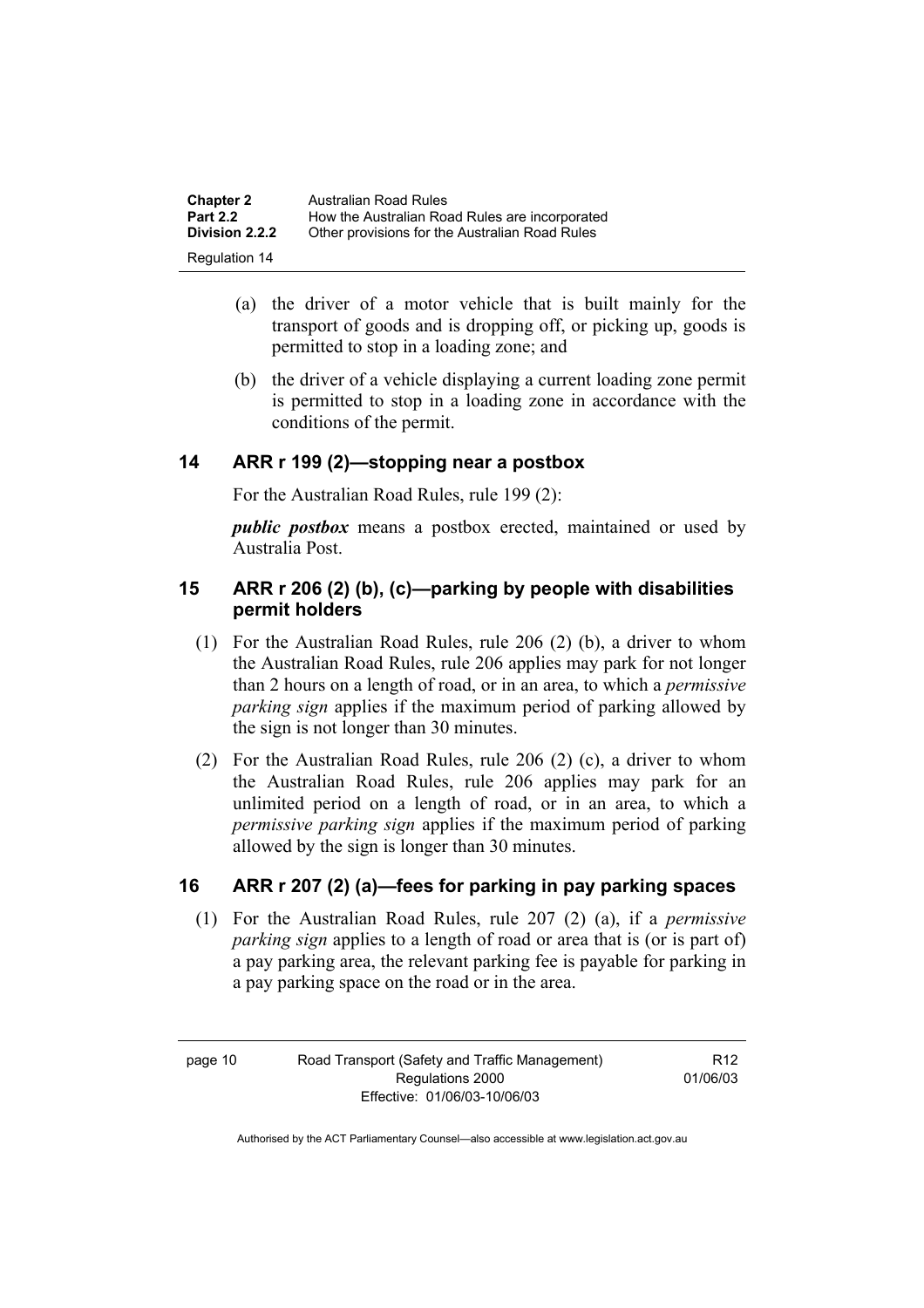| <b>Chapter 2</b><br><b>Part 2.2</b> | Australian Road Rules<br>How the Australian Road Rules are incorporated |
|-------------------------------------|-------------------------------------------------------------------------|
| Division 2.2.2                      | Other provisions for the Australian Road Rules                          |
| <b>Regulation 16A</b>               |                                                                         |

- (2) For this regulation, the relevant parking fee does not become payable under subregulation (1) until immediately after a vehicle is parked in the pay parking space concerned.
	- *Note* Pt 3.1 of these regulations makes provision for the administration of pay parking schemes (including the designation of pay parking areas by the erection of permissive parking signs and the fixing of fees).

#### **16A ARR r 213—non-application in ACT**

Every driver is exempt from the Australian Road Rules, rule 213 (4) (b).

*Note* The Australian Road Rules, r 213 deals with making a vehicle secure.

#### **17 ARR r 215 (4)—lights required to be fitted to a vehicle**

For the Australian Road Rules, rule 215 (4), the lights required to be fitted to a vehicle are the lights required to be fitted to the vehicle under the *Road Transport (Vehicle Registration) Regulations 2000,*  schedule 1.

#### **18 ARR r 216 (3)—towing a vehicle at night or in hazardous weather conditions**

For the Australian Road Rules, rule 216 (3):

*dangerous goods*—see the *Road Transport Reform (Dangerous Goods) Regulations 1997* (Cwlth), regulation 2.2.

*placard load*—see the *Road Transport Reform (Dangerous Goods) Regulations 1997* (Cwlth), regulation 2.13.

#### **19 ARR r 220 (3)—using lights on vehicles that are stopped**

For of the Australian Road Rules, rule 220 (3), a light of a kind required to be fitted to a vehicle is a light of that kind required to be fitted to the vehicle under the *Road Transport (Vehicle Registration) Regulations 2000*, schedule 1.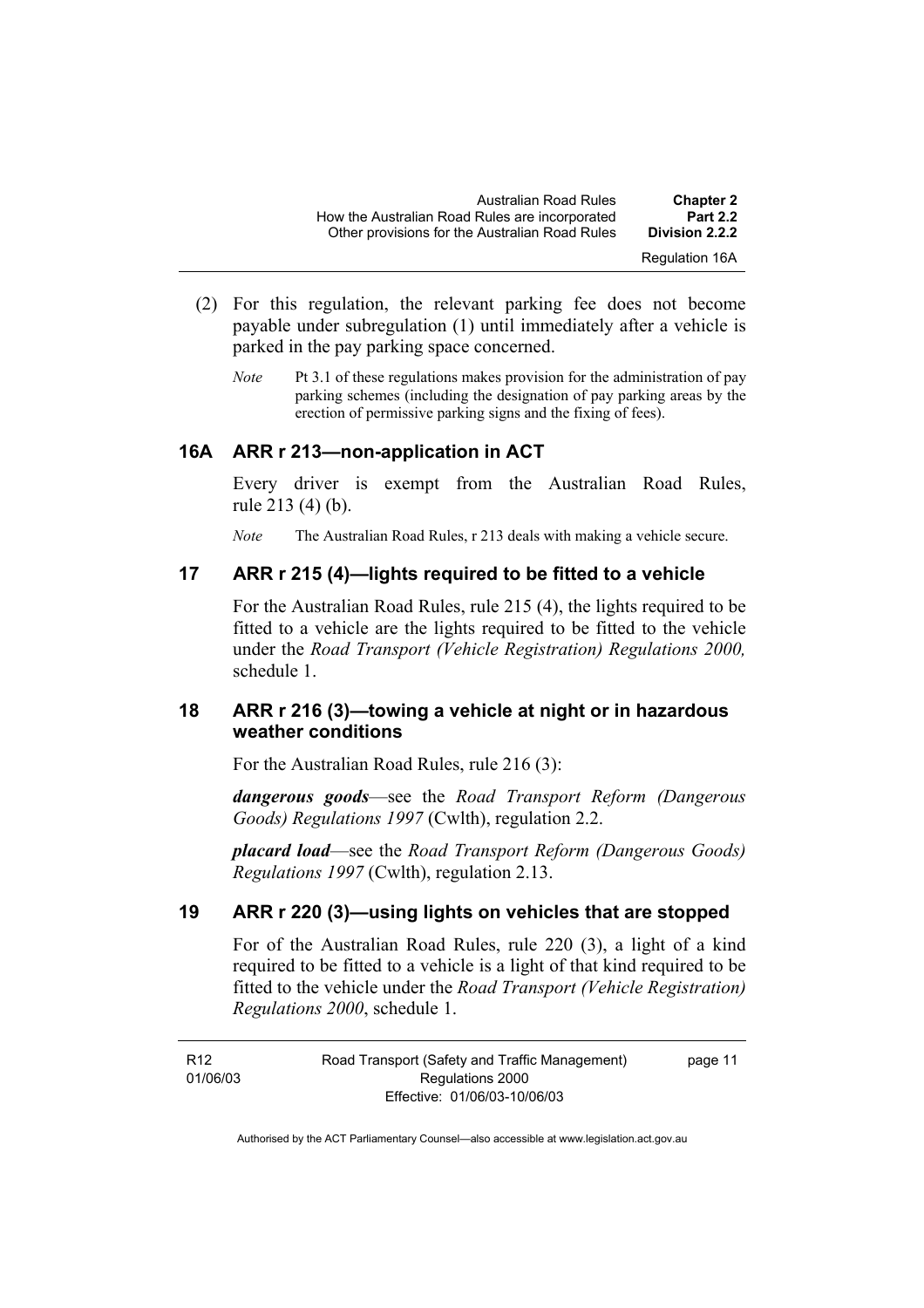| <b>Chapter 2</b> | Australian Road Rules                          |
|------------------|------------------------------------------------|
| <b>Part 2.2</b>  | How the Australian Road Rules are incorporated |
| Division 2.2.2   | Other provisions for the Australian Road Rules |
| Regulation 20    |                                                |

#### **20 ARR r 221 (f)—using hazard warning lights on buses carrying children**

- (1) This regulation applies to a bus that is carrying children and is fitted with hazard warning lights in accordance with the *Road Transport (Vehicle Registration) Regulations 2000*, schedule 1, but is not fitted with any other warning lights in accordance with that schedule.
- (2) For the Australian Road Rules, rule 221 (f), if the driver of the bus stops the bus to drop off or pick up a child, the driver is permitted to operate the hazard warning lights.

#### **21 ARR r 222—using warning lights on buses carrying children**

- (1) This regulation applies to a bus that is carrying children and is fitted with warning lights (other than hazard warning lights) in accordance with the *Road Transport (Vehicle Registration) Regulations 2000*, schedule 1.
- (2) For the Australian Road Rules, rule 222, the driver of the bus must operate the warning lights by activating them.

#### **22 ARR r 225—use of radar detectors**

Every driver is exempt from rule 225 of the Australian Road Rules.

*Note* The Australian Road Rules, r 225 is superfluous in the ACT because the Act,  $s \theta(2)$  makes it an offence for a person to drive or park a motor vehicle on a road or road related area if a traffic offence evasion device is fitted to, applied to, or carried in the vehicle.

#### **23 ARR r 240 (2)—wheeled recreational devices and toys not to be used on certain roads**

For the Australian Road Rules, rule 240 (2), a person must not travel in or on a wheeled recreational device on any road at night.

R12 01/06/03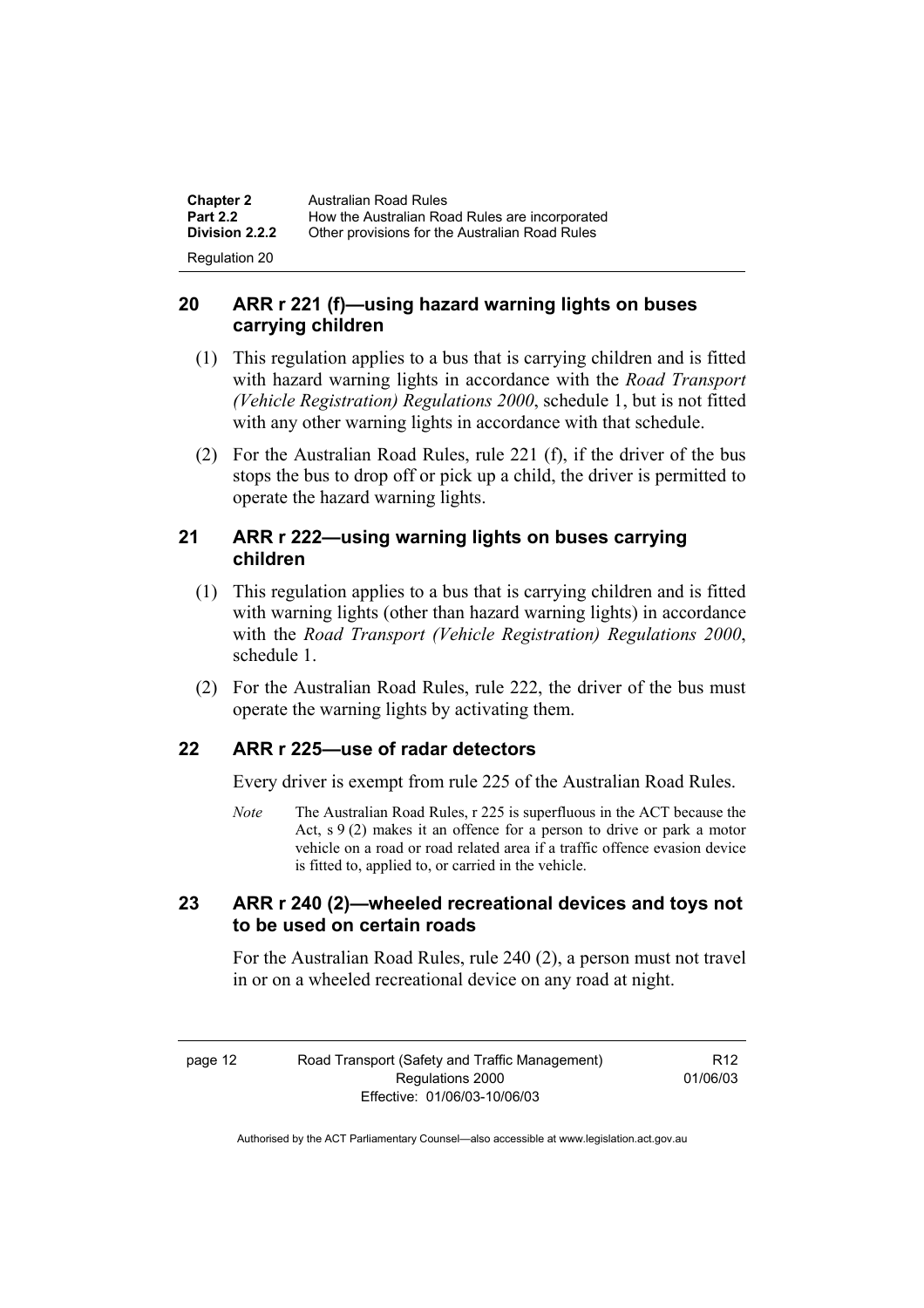#### **23A ARR r 248—bicycle rider may ride across marked foot crossing if authorised**

- (1) Despite the Australian Road Rules, rule 248, the rider of a bicycle may ride across a marked foot crossing if authorised to do so by a traffic control device.
	- *Note 1* The Australian Road Rules, r 248 provides that the rider of a bicycle must not ride across a road, or a part of a road, on a children's crossing, marked foot crossing or pedestrian crossing.
	- *Note 2 Marked foot crossing* is defined in the Australian Road Rules, dict.
	- *Note 3* A traffic control device (including pedestrian lights) generally only applies to a person if the device faces the person—see the Australian Road Rules, pt 20, div 3, especially r 340.
- (2) The rider must give way to any pedestrian on the marked foot crossing.
	- *Note Give way* means the rider must slow down and, if necessary, stop to avoid a collision—see the definition in the Australian Road Rules, dict.

Maximum penalty: 20 penalty units.

#### **23B ARR r 266 (3) (b)—wearing of seatbelts by passengers under 16 years old**

- (1) For the Australian Road Rules, rule 266 (3) (b), all passengers in or on a motor vehicle (other than a bus or motor bike) who are at least 1 year old, but under 16 years old, must be restrained in an approved child restraint or wear a seatbelt unless they are exempt from wearing a seatbelt under a Territory law.
	- *Note* For the circumstances in which a person is exempt from wearing a seatbelt, see the Australian Road Roads, r 267 and reg (2) below.
- (2) A passenger mentioned in subregulation (1) is exempt from wearing a seatbelt if—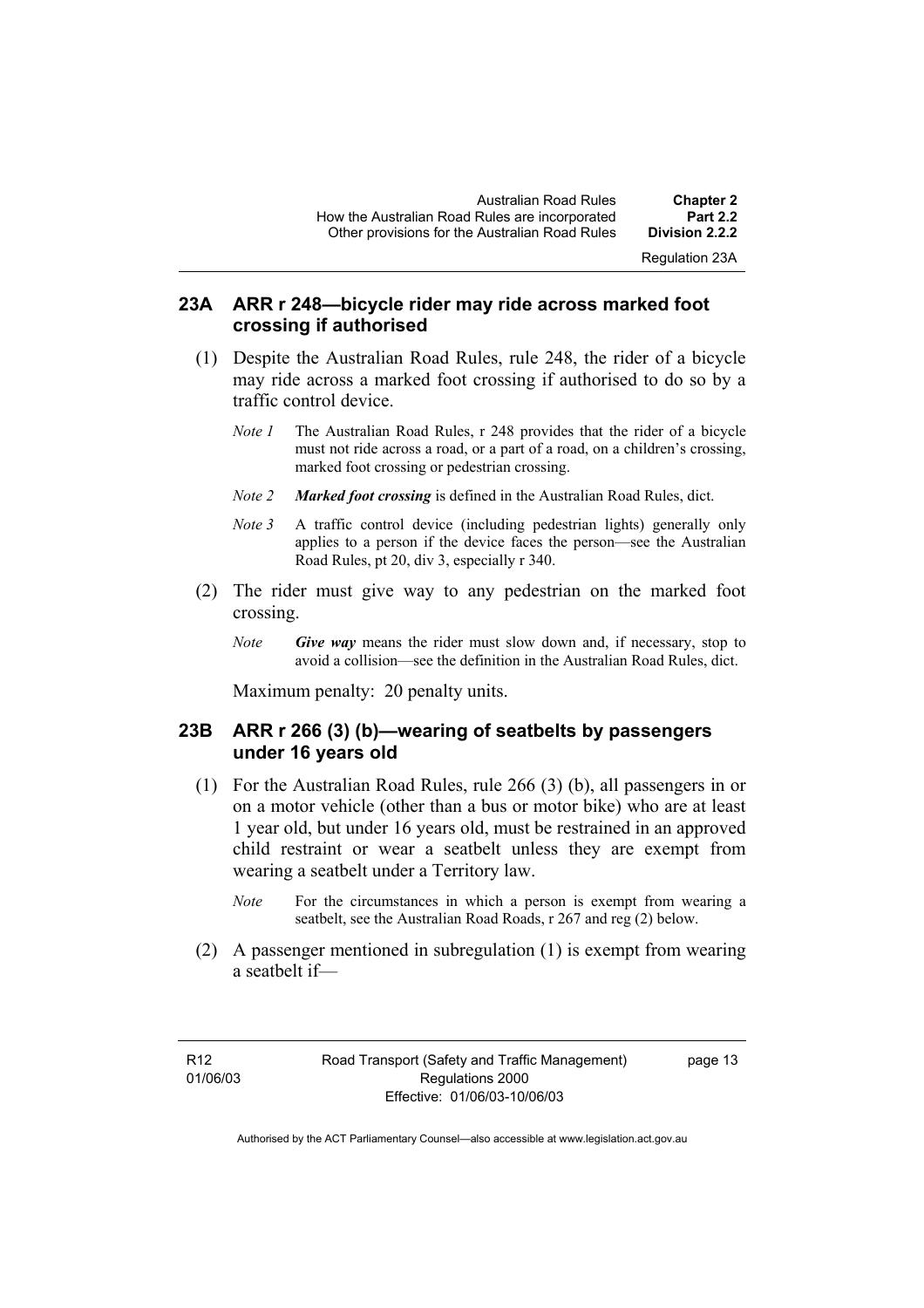| <b>Chapter 2</b>     | Australian Road Rules                          |
|----------------------|------------------------------------------------|
| <b>Part 2.2</b>      | How the Australian Road Rules are incorporated |
| Division 2.2.2       | Other provisions for the Australian Road Rules |
| <b>Regulation 24</b> |                                                |

- (a) the motor vehicle is not required to be fitted with child restraint anchorages or seatbelts under the 2nd or 3rd edition ADR and the vehicle has not been fitted with a child restraint anchorage point or a seatbelt for a seating position that is available for the passenger; or
- (b) the motor vehicle is registered in a State that does not have a law that substantially corresponds to subregulation (1); or
- (c) the motor vehicle is a taxi and a seating position (other than a front passenger seat) fitted with a suitable approved child restraint or seatbelt is not available for the passenger.
- *Note 1* The exemption applies to a passenger in a vehicle that has 2 or more rows of seats only if the passenger sits in the rear seats, see the ARR, r 267 (1).
- *Note 2 Taxi* includes a private hire car and a restricted hire vehicle, see reg 33 (1), def of *taxi*.
- *Note 3* The defence of sudden or extraordinary emergency is also available, see the Criminal Code, s 41.
- (3) In this regulation:

*2nd edition ADR*—see the *Road Transport (Vehicle Registration) Regulations 2000*, schedule 1, clause 14.

*3rd edition ADR*—see the *Road Transport (Vehicle Registration) Regulations 2000*, schedule 1, clause 15.

#### **24 ARR r 266 (7)—wearing of seatbelts by passengers under 16 years old**

For the Australian Road Rules, rule 266 (7:

*approved child restraint* means a child restraint that is approved by the road transport authority under regulation 66 (1) (b) (Approvals etc by road transport authority).

page 14 Road Transport (Safety and Traffic Management) Regulations 2000 Effective: 01/06/03-10/06/03 R12

01/06/03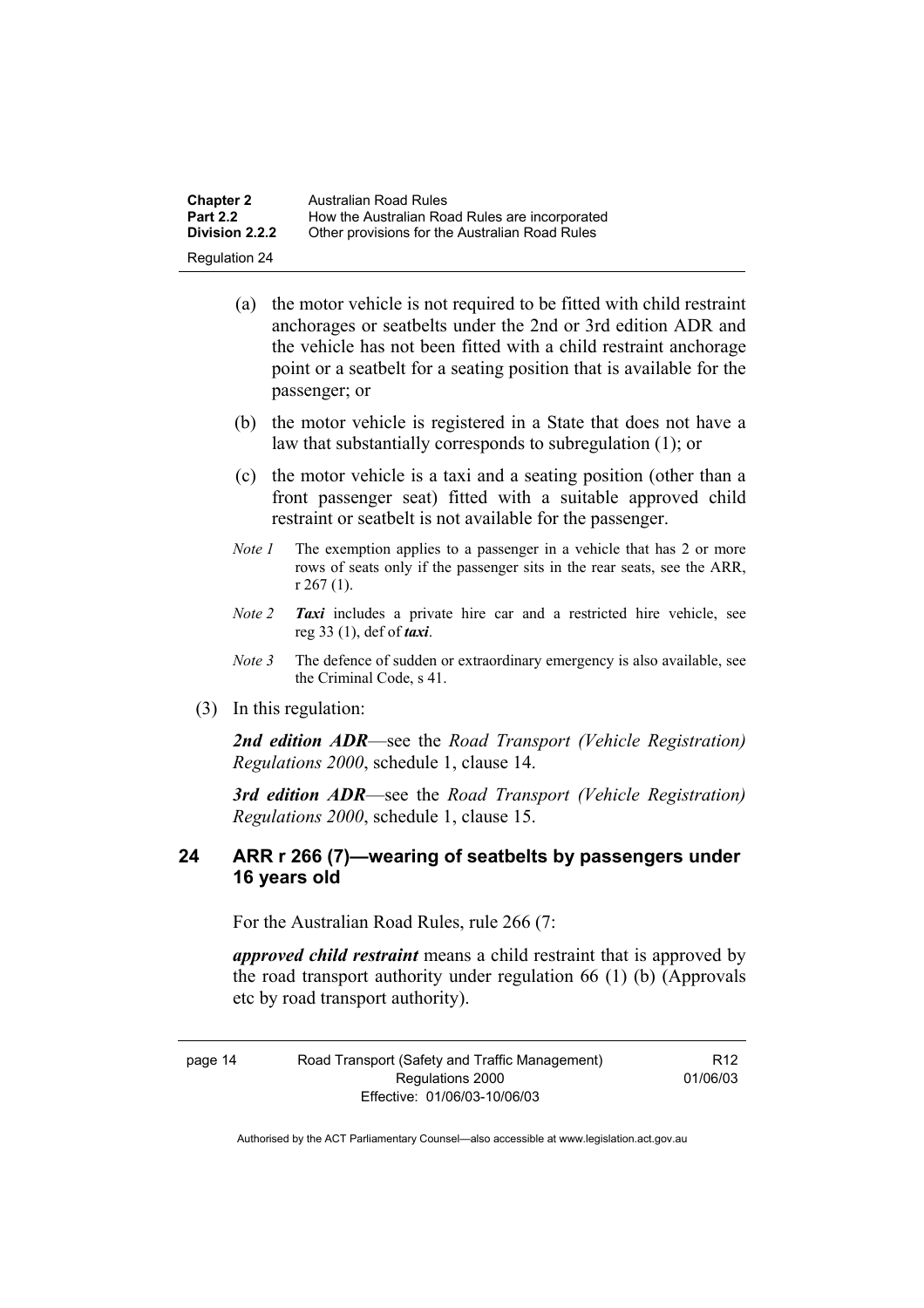#### **25 ARR r 267 (3)—certificates of exemption from wearing seatbelts**

For the Australian Road Rules, rule 267 (3) a certificate is issued under a law of this jurisdiction for a person if—

- (a) the certificate is signed by a doctor; and
- (b) it certifies that—
	- (i) the person cannot wear a seatbelt for medical reasons; or
	- (ii) the person cannot, because of that person's size, build or any other physical characteristic, safely drive a vehicle while wearing a seatbelt.

#### **26 ARR r 270 (3)—wearing motorbike helmets**

For the Australian Road Rules, rule 270 (3):

*approved motor bike helmet* means a protective helmet for motor bike riders that is approved by the road transport authority under regulation 66 (1) (c) (Approvals etc by road transport authority).

#### **27 ARR r 271 (6)—riding on motorbikes**

For the Australian Road Rules, rule 271 (6):

- (a) the Australian Road Rules, rule 271 (2) does not apply to a passenger on a motorbike to the extent that the passenger is exempt from the subrule under regulation 67 (Exemption from requirement about riding on motorbikes); and
- (b) the Australian Road Rules, rule 271 (3) does not apply to the rider of a motorbike in relation to a passenger to the extent that, under paragraph (a), rule 217 (2) does not apply to the passenger.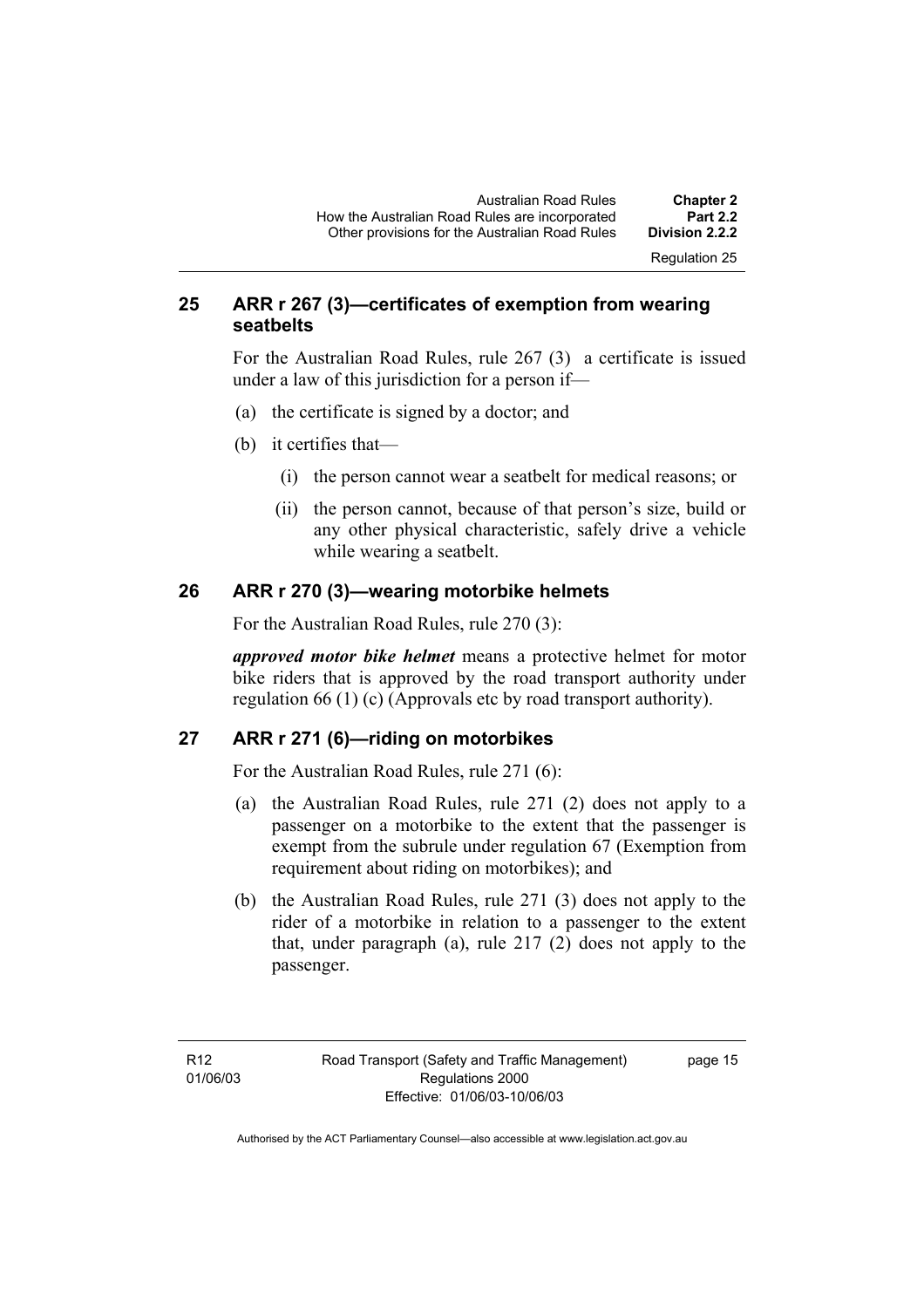**Chapter 2 Australian Road Rules**<br>**Part 2.2 How the Australian Road Part 2.2 How the Australian Road Rules are incorporated Division 2.2.2** Other provisions for the Australian Road Rules **Other provisions for the Australian Road Rules** Regulation 27A

#### **27A ARR r 280 (2) (a)—other vehicles to which B light rules apply**

- (1) The following classes of vehicles are specified:
	- (a) taxis;
	- (b) motorbikes.
	- *Note* This regulation applies the B light rules to taxi drivers and riders of motorbikes who, under reg 12, are allowed to drive in bus lanes.
- (2) In this regulation:

*taxi* includes a private hire car and a restricted hire vehicle.

#### **28 ARR r 287 (3) (e), (4)—duties of participants in crashes**

- (1) For the Australian Road Rules, rule 287 (3) (e), every crash not mentioned in the Australian Road Rules, rule 287 (3) (a) to (d) must be reported to a police officer.
	- *Note* The Australian Road Rules, r 287 (3) (e) requires the driver (or the driver's representative) to give the driver's required particulars, within the required time, about a crash to a police officer if the crash is required to be reported to a police officer under another law of this jurisdiction.
- (2) For the Australian Road Rules, rule 287 (4), definition of *required particulars*, information required to be given to a police officer about a crash includes an explanation of the circumstances of the crash.

#### **29 ARR r 289 (1) (g)—driving on a nature strip**

For the Australian Road Rules, rule 289 (1) (g), a driver may drive a vehicle on a nature strip adjacent to a length of road in a built-up area if the vehicle—

R12 01/06/03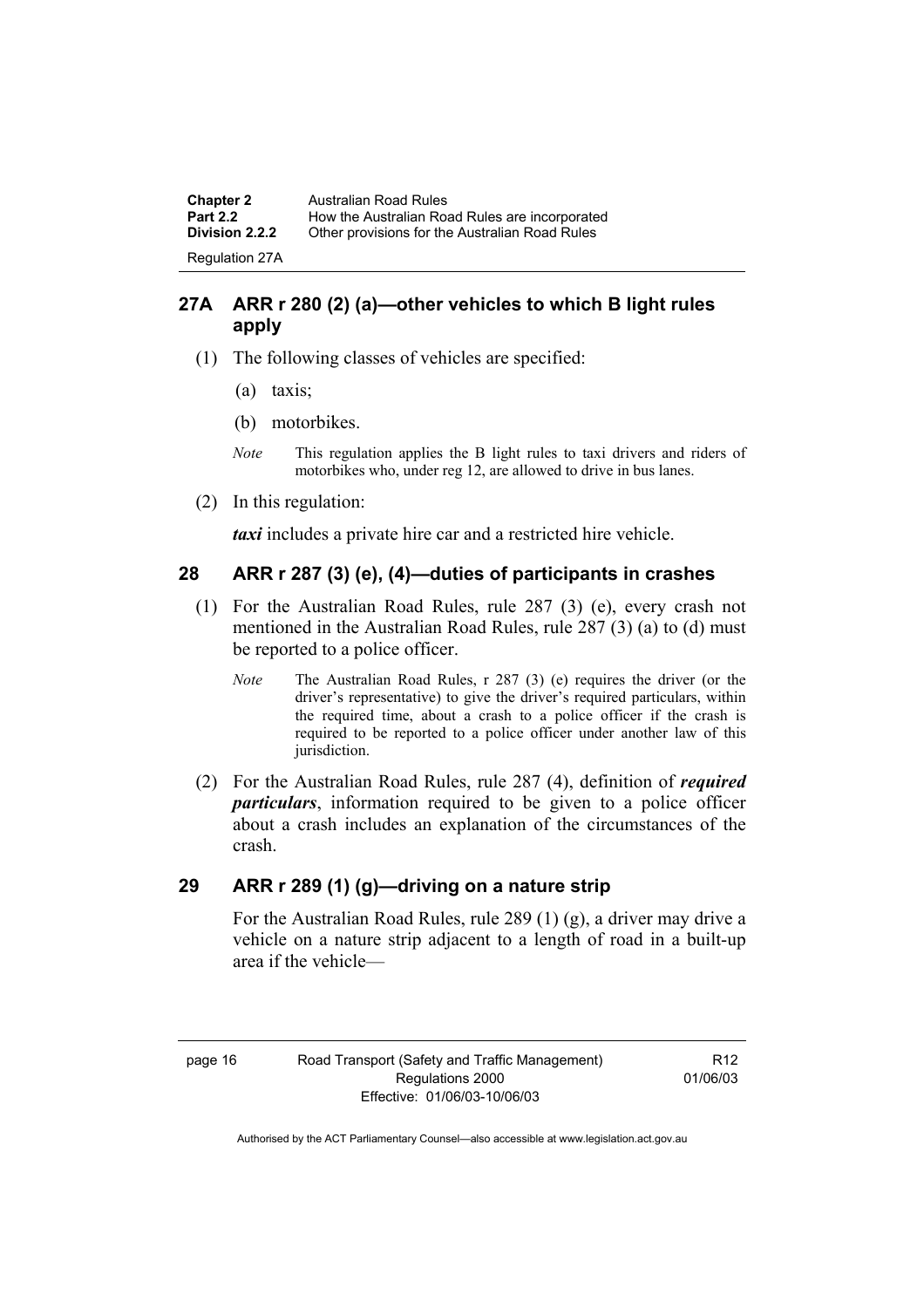| Australian Road Rules                          | <b>Chapter 2</b> |
|------------------------------------------------|------------------|
| How the Australian Road Rules are incorporated | <b>Part 2.2</b>  |
| Other provisions for the Australian Road Rules | Division 2.2.2   |
|                                                | Regulation 30    |

- (a) is a motor vehicle (other than a ride-on lawnmower) that is built and used solely for cutting grass, or for purposes incidental to cutting grass; or
- (b) is a motor vehicle that is designed for cleaning footpaths and is being driven on the nature strip for the purpose of cleaning a footpath and is displaying an amber flashing light; or
- (c) is being used to transport goods or materials for use in (or for the purposes of) the construction or maintenance of roads by or on behalf of the Territory; or
- (d) is being used by a person in the course of his or her duties as a person authorised under these regulations to use a traffic offence detection device.

#### **30 ARR r 298—driving with a person in or on a trailer**

- (1) For the Australian Road Rules, rule 298, a trailer is exempt if—
	- (a) the trailer is being towed by a police or emergency vehicle; or
	- (b) the carriage of passengers is permitted in a part of the trailer and anyone in the trailer is in that part; or
	- (c) anyone who is in the trailer is engaged in the door-to-door delivery or collection of goods, or in the collection of waste or garbage, and the trailer is not travelling faster than 25 km/h; or
	- (d) in all the circumstances, there is no reasonable danger of anyone in the trailer falling from the trailer or being injured.
- (2) For this regulation, the carriage of passengers is permitted in a part of a trailer if the part is designed primarily for—
	- (a) the carriage of passengers; or
	- (b) the carriage of goods, but is enclosed.
- (3) In this regulation:

| R <sub>12</sub> | Road Transport (Safety and Traffic Management) | page 17 |
|-----------------|------------------------------------------------|---------|
| 01/06/03        | Regulations 2000                               |         |
|                 | Effective: 01/06/03-10/06/03                   |         |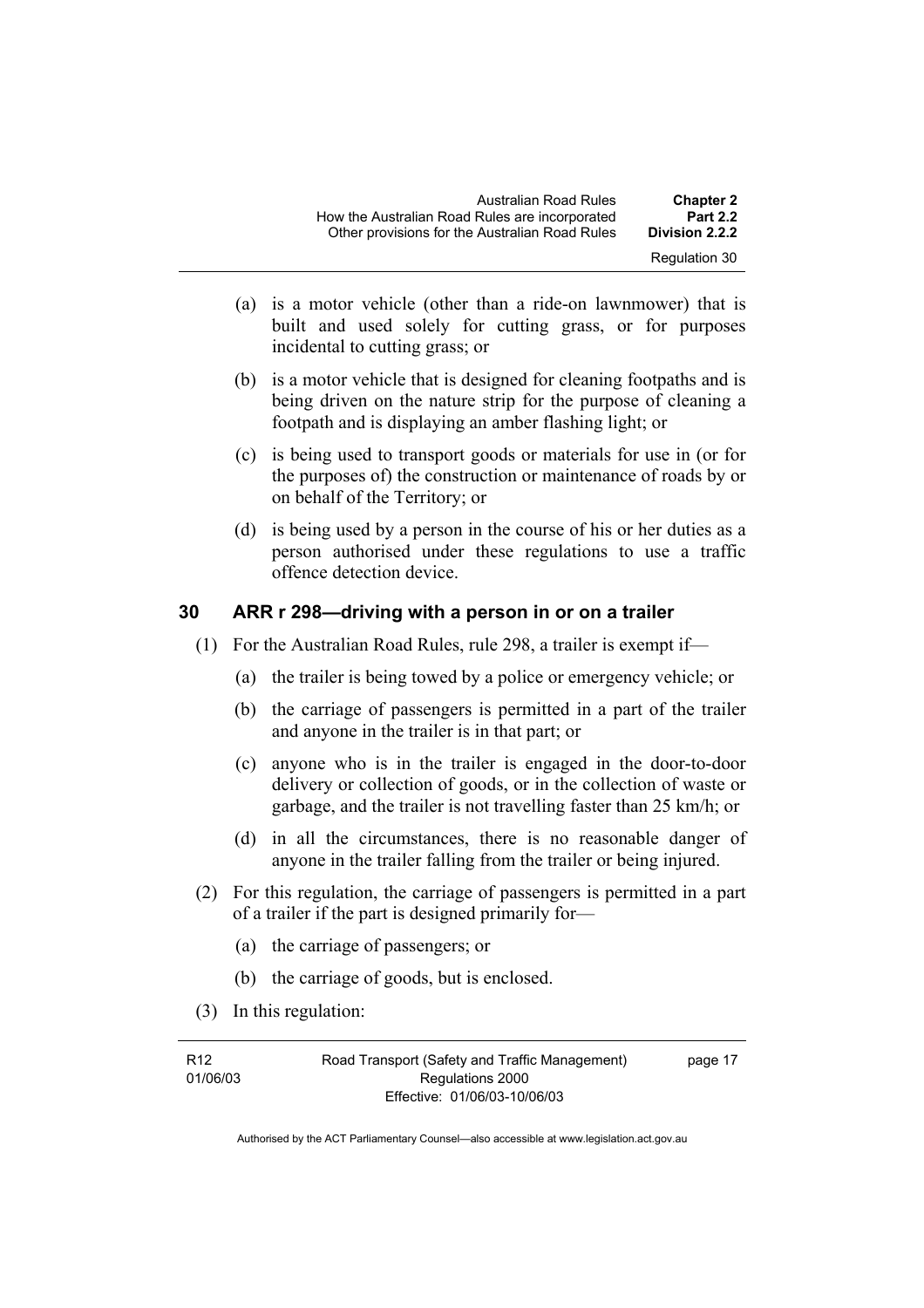| <b>Chapter 2</b>      | Australian Road Rules                          |
|-----------------------|------------------------------------------------|
| <b>Part 2.2</b>       | How the Australian Road Rules are incorporated |
| <b>Division 2.2.2</b> | Other provisions for the Australian Road Rules |
| Regulation 31         |                                                |

*enclosed*, for a part of a trailer, means enclosed by—

- (a) the structure of the trailer; or
- (b) a canopy, cage or other device fitted to the trailer that is of a kind approved by the road transport authority under regulation 66 (1) (d) (Approvals etc by road transport authority).

*in* includes on.

#### **31 ARR r 310 (3), (4)—exemption for road workers etc**

- (1) For the Australian Road Rules, rule 310 (3) (b), the road transport authority may authorise a person to engage in speed zoning tests.
- (2) For the Australian Road Rules, rule 310 (4), definition of *road work*, the road transport authority may authorise—
	- (a) installation or maintenance work on, above or below a road; or
	- (b) installation or maintenance of a traffic control device; or
	- (c) a traffic survey.
- (3) This regulation is additional to, and does not limit, any other power of the road transport authority or anyone else under a Territory law to authorise something mentioned in this regulation.
	- *Note* Under the Act, the road transport authority can authorise a person to install or display (or to interfere with, change or remove) a prescribed traffic control device.

#### **32 ARR r 313—postal workers**

For the Australian Road Rules, rule 313 —

- (a) the Australian Road Rules, rule 186 (Stopping in a mail zone) does not apply to the driver of a postal vehicle; and
- (b) the Australian Road Rules, rule 288 (Driving on a path) does not apply to the driver of a postal vehicle if—

| page 18 | Road Transport (Safety and Traffic Management) | R <sub>12</sub> |
|---------|------------------------------------------------|-----------------|
|         | 01/06/03<br>Regulations 2000                   |                 |
|         | Effective: 01/06/03-10/06/03                   |                 |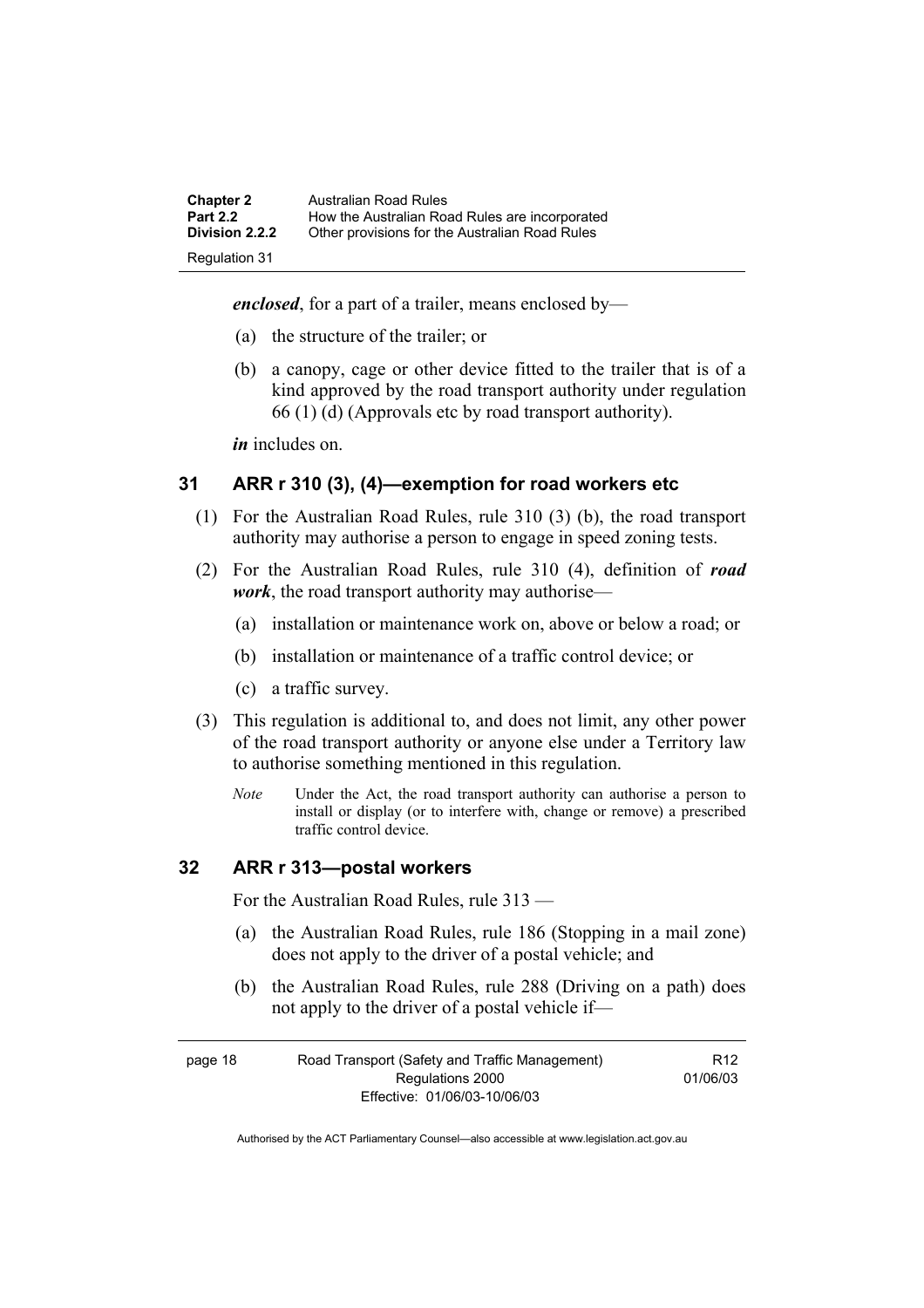| <b>Chapter 2</b> | Australian Road Rules                          |
|------------------|------------------------------------------------|
| <b>Part 2.2</b>  | How the Australian Road Rules are incorporated |
| Division 2.2.2   | Other provisions for the Australian Road Rules |
| Regulation 33    |                                                |

- (i) the vehicle is a motorbike with an engine capacity of not more that 110mL; and
- (ii) the vehicle is being driven at a speed of not more than 10km/h.

#### **33 ARR dict—definitions for dictionary**

(1) For the Australian Road Rules, dictionary:

*approved bicycle helmet* means a protective helmet for bicycle riders that is approved by the road transport authority under regulation 66 (1) (a) (Approvals etc by road transport authority).

*authorised person,* for a provision of the Australian Road Rules, means a person who is appointed as an authorised officer under the *Road Transport (General) Act 1999* for the Australian Road Rules or the provision.

*emergency worker* means—

- (a) a member of the ambulance service rendering or providing transport for sick or injured people; or
- (b) a member of the fire brigade, the rural fire fighting service or the emergency service providing transport in an emergency; or
- (c) a person who is declared by the road transport authority under regulation 66 (1) (e) (Approvals etc by road transport authority) to be an emergency worker.

*mechanical signalling device*, in relation to a vehicle, means a device that—

- (a) is fitted to the vehicle; and
- (b) is a mechanical signalling device or turn signal that complies with the *Road Transport (Vehicle Registration) Regulations 2000*, schedule 1.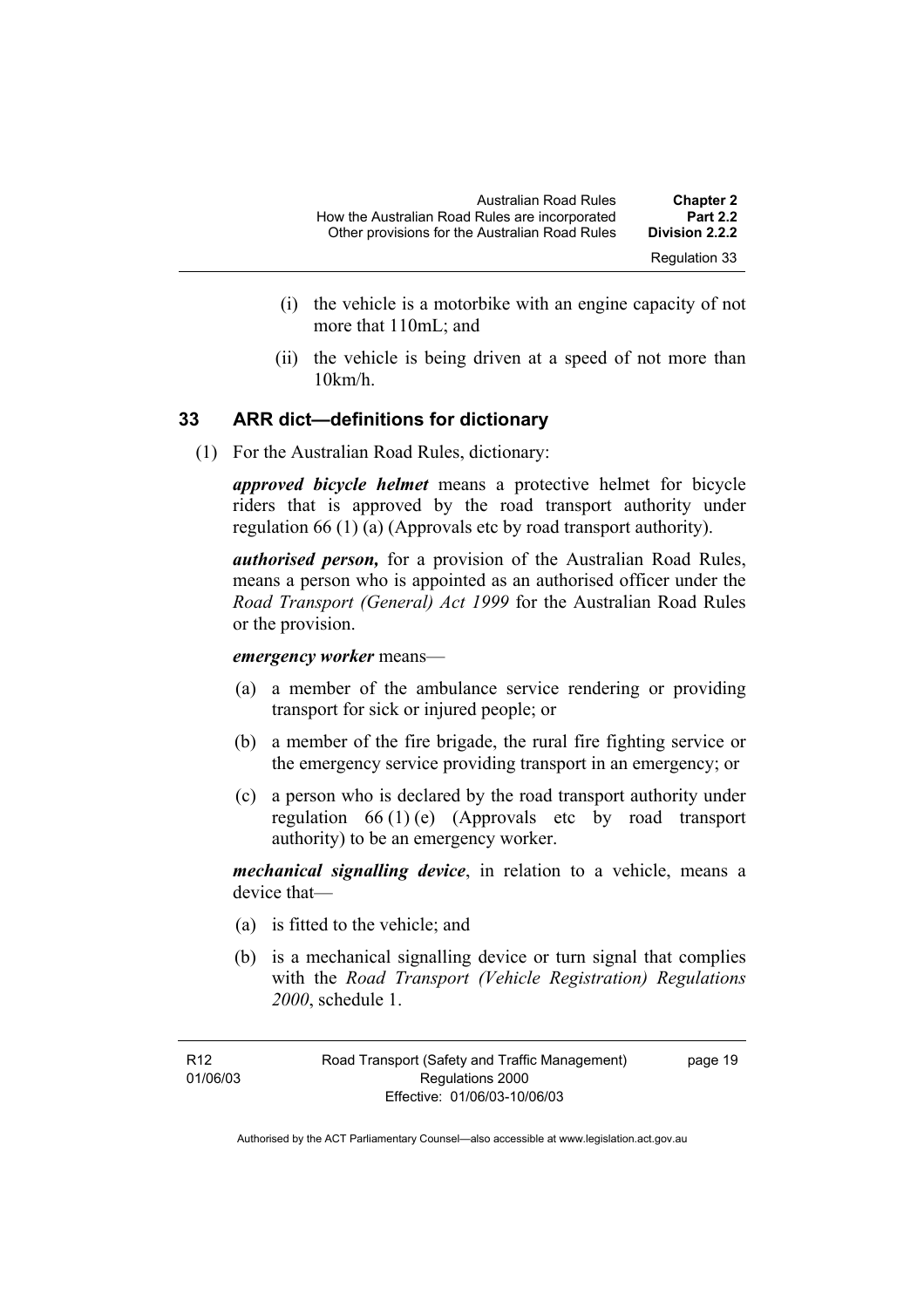| <b>Chapter 2</b>      | Australian Road Rules                          |
|-----------------------|------------------------------------------------|
| <b>Part 2.2</b>       | How the Australian Road Rules are incorporated |
| <b>Division 2.2.2</b> | Other provisions for the Australian Road Rules |
| Regulation 33         |                                                |

*oversize vehicle* means a vehicle that has a dimension that, including the dimension of any load, exceeds a relevant dimension limit under the *Road Transport (Dimensions and Mass) Act 1990*, the *Road Transport (Vehicle Registration) Regulations 2000*, or this regulation.

*police officer*—see *Legislation Act 2001*, dictionary, part 1.

*postal worker* means an employee of Australia Post or anyone else engaged by Australia Post to deliver post.

*public bus*—see the *Road Transport (Public Passenger Services) Act 2001*, dictionary.

*taxi*—

- (a) see the *Road Transport (Public Passenger Services) Act 2001*, section 45 (Meaning of *taxi*); and
- (b) except in the Australian Road Rules, rule 182 (which is about stopping in taxi zones), includes a private hire car and a restricted hire vehicle.
- (2) For the Australian Road Rules, dictionary, definition of *GVM*, paragraph (b):

*vehicle registration authority* means:

- (a) the road transport authority; or
- (b) the corresponding authority of another jurisdiction.
- (3) For the Australian Road Rules, dictionary, definition of *hazard warning lights*:

*another law of this jurisdiction* means the *Road Transport (Vehicle Registration) Regulations 2000*, schedule 1.

 (4) For the Australian Road Rules, dictionary, definition of *portable warning triangle*, a portable warning triangle is approved if it—

| page 20 | Road Transport (Safety and Traffic Management) | R <sub>12</sub> |
|---------|------------------------------------------------|-----------------|
|         | Regulations 2000                               | 01/06/03        |
|         | Effective: 01/06/03-10/06/03                   |                 |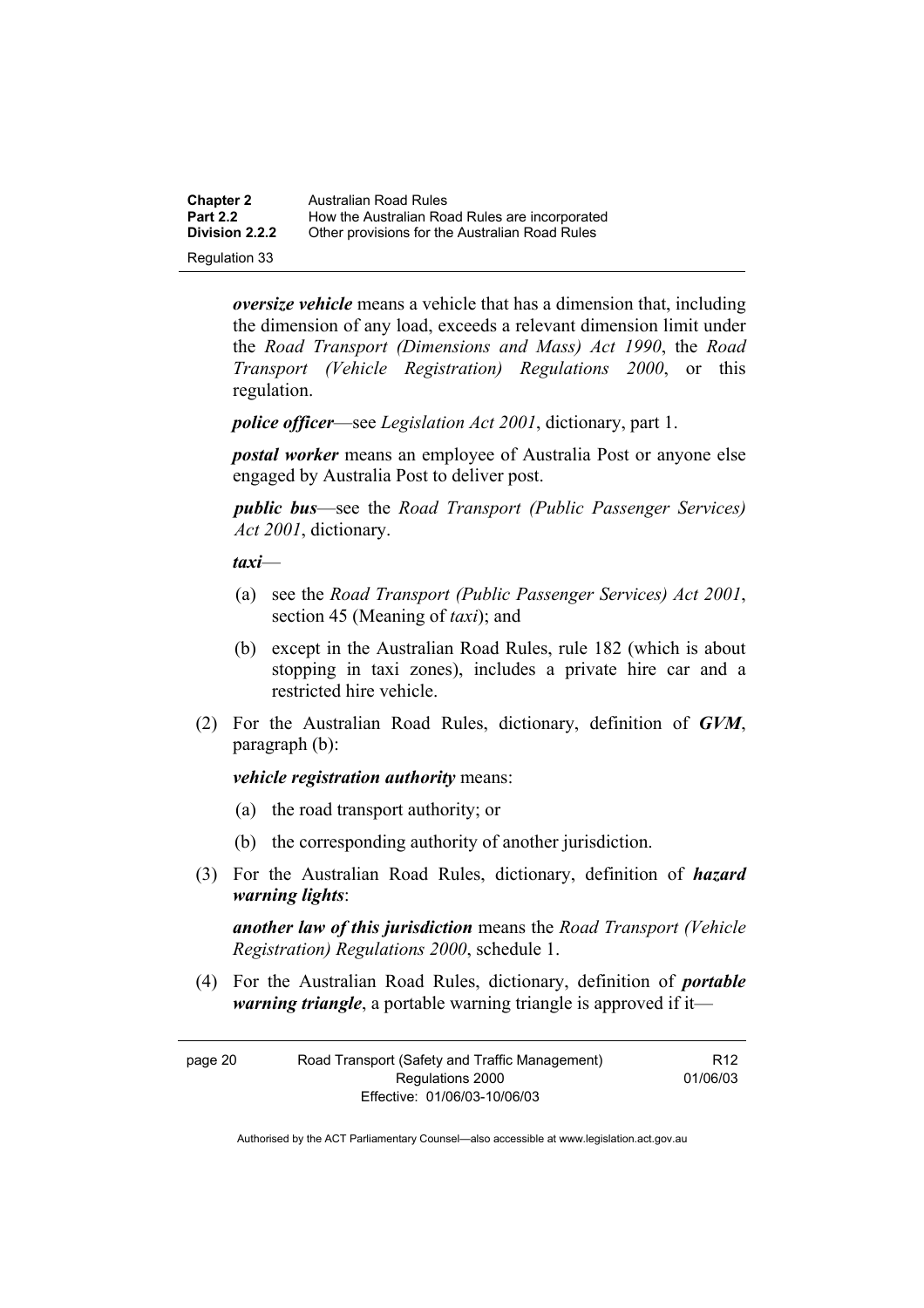- (a) is in the form of an equilateral triangle; and
- (b) has a minimum height of 300mm; and
- (c) has, on the front and back, red reflecting sheeting or material, or 9 red reflectors arranged in a triangular shape, causing a red reflection that would be clearly visible to the driver of a vehicle at night when the upper beam of light from any headlight on the vehicle (complying with the relevant provisions to the *Road Transport (Vehicle Registration) Regulations 2000*), schedule 1 is projected directly onto the sign from a distance of 200m; and
- (d) is of a robust and durable construction, capable of being readily erected to stand in an upright position and capable of remaining unaffected (to any material degree) by any reasonable force of wind or variation in weather conditions.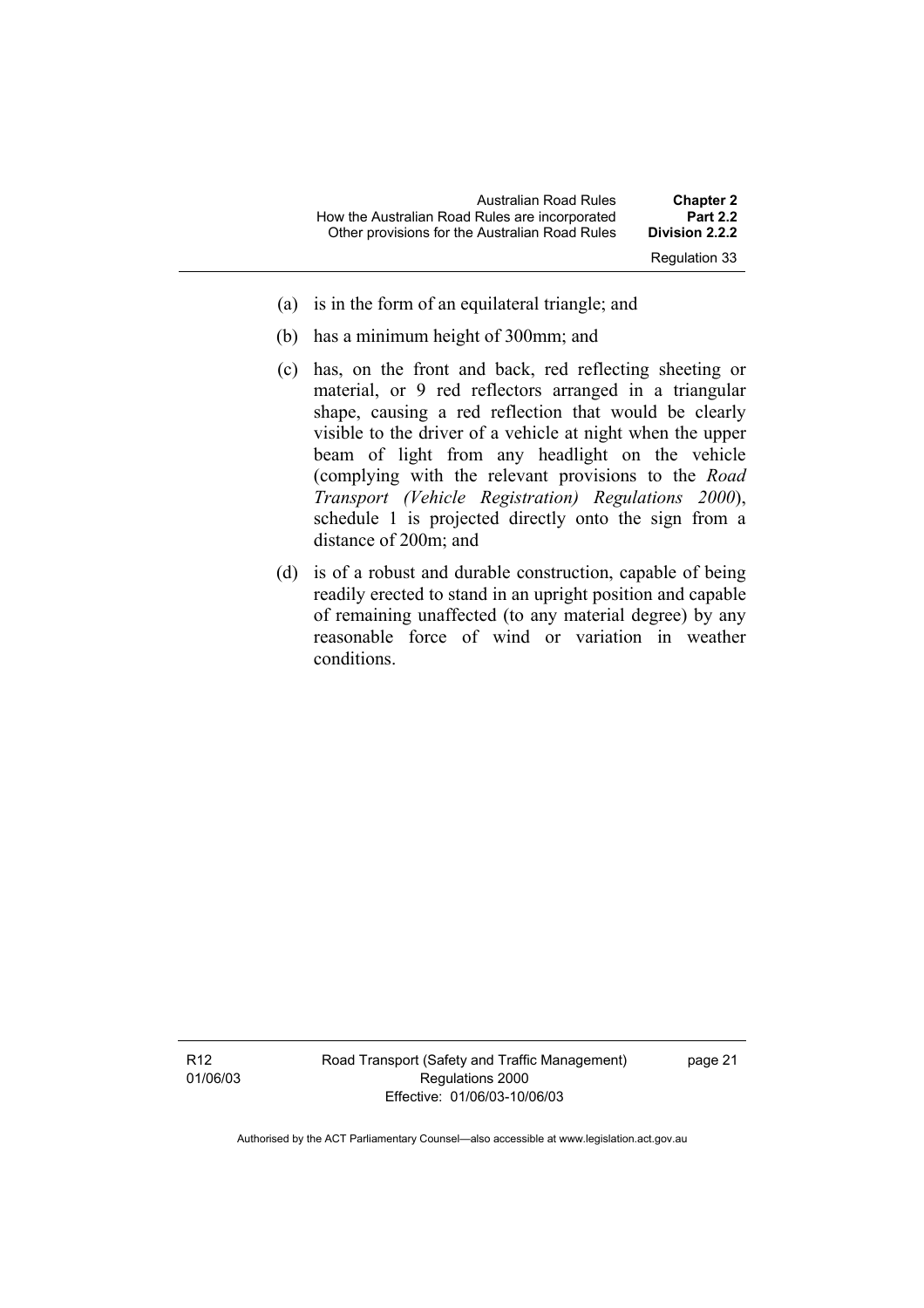**Chapter 2 Australian Road Rules**<br>**Part 2.3 Additional ACT road rules Part 2.3 Additional ACT road rules**<br>**Division 2.3.1** Noise and other nuisances **Division 2.3.1** Noise and other nuisances Regulation 37

## **Part 2.3 Additional ACT road rules**

*Note* The Australian Road Rules are not completely self-contained and need to be read with associated laws of each jurisdiction. This part sets out some of the associated laws that are particular to the ACT. Provisions of Acts and other regulations included in the road transport legislation contain other provisions that are particular to the ACT.

#### **Division 2.3.1 Noise and other nuisances**

#### **37 Making unnecessary engine noise**

The driver of a motor vehicle on a road must not make unnecessary noise by turning on, running or failing to turn off the vehicle's engine.

Maximum penalty: 20 penalty units.

*Note* Under the Australian Road Rules, r 291 it is an offence to start or drive a vehicle in a way that makes unnecessary noise or smoke.

#### **38 Emission of waste oil or grease**

 (1) A person must not use a motor vehicle or trailer on a road unless adequate precautions have been taken to prevent waste oil or grease from the machinery or from any other part of the vehicle from dropping onto the roadway.

Maximum penalty: 20 penalty units.

- *Note* The Australian Road Rules, r 293 requires the driver of a vehicle to remove oil or grease that falls from the vehicle in certain circumstances.
- (2) Without limiting the liability of anyone else, the responsible person for a motor vehicle or trailer must take reasonable steps to prevent a contravention of subregulation (1) in relation to the vehicle.

Maximum penalty: 20 penalty units.

page 22 Road Transport (Safety and Traffic Management) Regulations 2000 Effective: 01/06/03-10/06/03

R12 01/06/03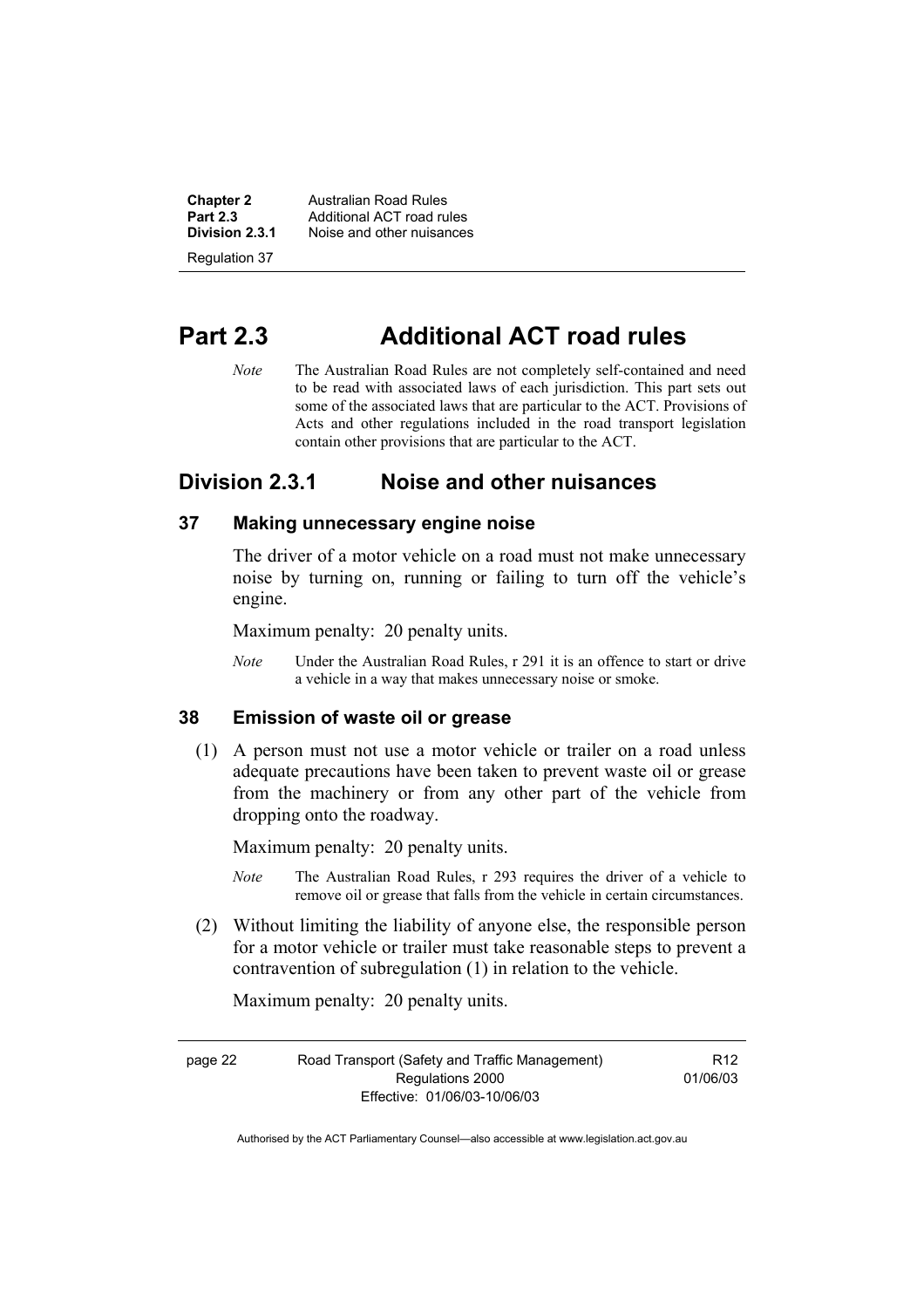Australian Road Rules **Chapter 2**  Additional ACT road rules **Part 2.3**  Driver and passenger safety

Regulation 39

### **Division 2.3.2 Driver and passenger safety**

#### **39 Safety of persons on trailers**

 (1) A person must not travel on a road in or on any part of a trailer that is not a part designed primarily for the carriage of passengers or goods.

Maximum penalty: 20 penalty units.

 (2) A person must not travel on a road in or on any part of a trailer that is a part designed primarily for the carriage of goods if the part is not enclosed.

Maximum penalty: 20 penalty units.

- (3) Subregulations (1) and (2) do not apply to a person—
	- (a) who is in or on a police or emergency vehicle; or
	- (b) engaged in the door-to-door delivery or collection of goods, or in the collection of waste or garbage, in or on a trailer that is not travelling faster than 25km/h; or
	- (c) if in all the circumstances, there is a no reasonable danger of the person falling or being thrown from the trailer, or being injured, because the person is travelling in a way prohibited by this regulation.
- (4) In this regulation:

*enclosed*, for a part of a trailer, means enclosed by—

- (a) the structure of the trailer; or
- (b) a canopy, cage or other device fitted to the trailer that is of a kind approved by the road transport authority under regulation 66 (1) (d) (Approvals etc by road transport authority).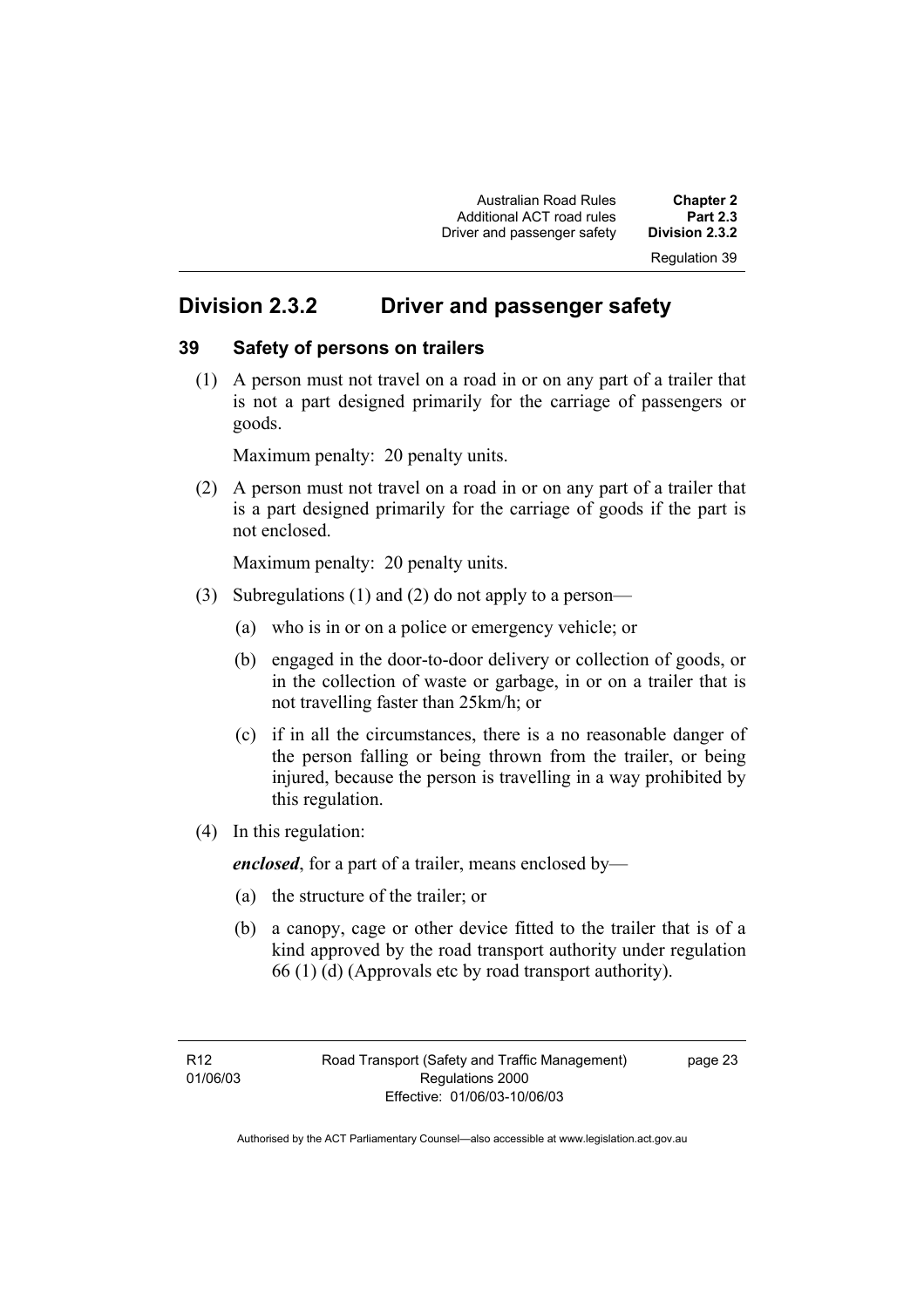**Chapter 2** Australian Road Rules<br>**Part 2.3** Additional ACT road rules **Part 2.3 Additional ACT road rules**<br>**Division 2.3.3** Trailers and towing **Division 2.3.3** Trailers and towing Regulation 40

> *Note* The Australian Road Rules, r 298 prohibits a driver from driving a motor vehicle towing a trailer with a person in or on the trailer, unless the trailer is exempt from the rule under another law of this jurisdiction. Reg 30 provides the exemption from the rule.

#### **40 Passengers in sidecars to be seated**

 (1) A passenger in a sidecar attached to a motorbike that is moving, or is stationary but not parked, on a road must sit in a place in the sidecar designed for use by a passenger.

Maximum penalty: 20 penalty units.

 (2) The rider of a motorbike must not ride with a passenger in a sidecar unless the passenger complies with subregulation (1).

Maximum penalty: 20 penalty units.

#### **Division 2.3.3 Trailers and towing**

*Note* The following rules of the Australian Road Rules apply to the towing of vehicles:

- r 216 (which is about the lights that must be used when towing a vehicle at night or in hazardous weather conditions)
- r 254 (which is about the towing of bicycles)
- r 257 (which is about riding with a person on a bicycle trailer)
- r 292 (which is about towing a vehicle with an insecure or overhanging load)
- r 294 (which is about keeping control of a motor vehicle or trailer being towed)
- r 295 (which is about towing another vehicle with a towline)
- r 298 (which is about driving with a person in a trailer)
- r 312 (which provides certain exemptions for tow truck drivers).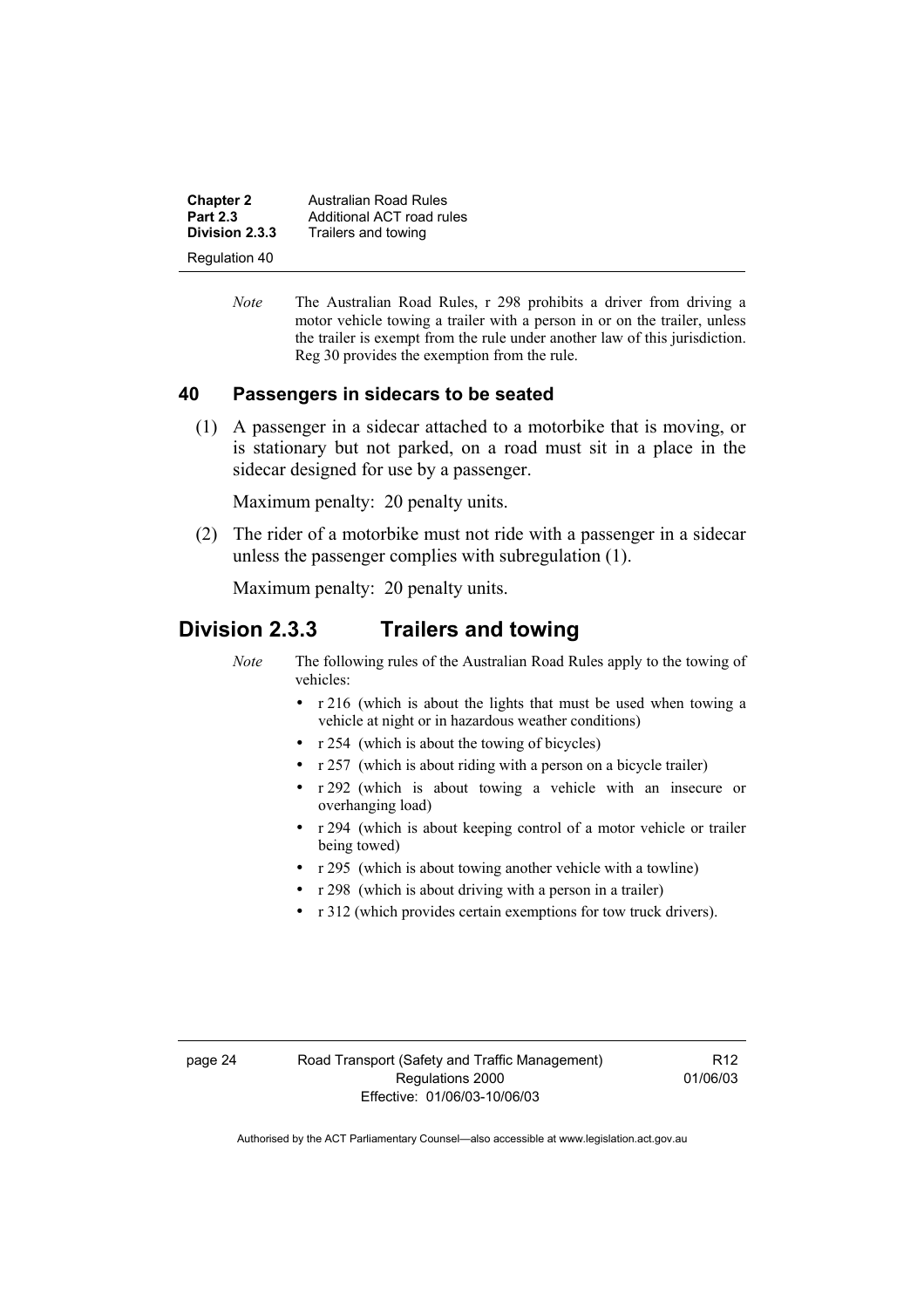#### **41 Number of vehicles that may be drawn**

 (1) The driver of an articulated vehicle must not tow any other vehicle on a road.

Maximum penalty: 20 penalty units.

 (2) The driver of a motor vehicle must not tow more than 1 other vehicle on a road.

Maximum penalty: 20 penalty units.

- (3) The road transport authority may exempt a vehicle or person from subregulation (1) or (2).
- (4) Subregulation (2) does not apply in relation to a tow truck that is towing an articulated vehicle (other than a B-double or road train) if—
	- (a) the articulated vehicle has broken down on a road and it is necessary for it to be towed away; or
	- (b) the articulated vehicle has been involved in a crash on a road and it is necessary for it to be towed away.
- (5) Subregulation (2) does not apply to a motor vehicle that is towing another vehicle using a lift and tow trailer if—
	- (a) the other vehicle is partly supported by the lift and tow trailer; and
	- (b) the vehicle is not towed at faster than 60 km/h; and
	- (c) the combined weight of the towed vehicle and the lift and tow trailer is not more than the unladen weight of the towing vehicle.
- (6) Subregulation (2) does not apply to—
	- (a) a tractor-harvester-cutting head trailer combination; or

page 25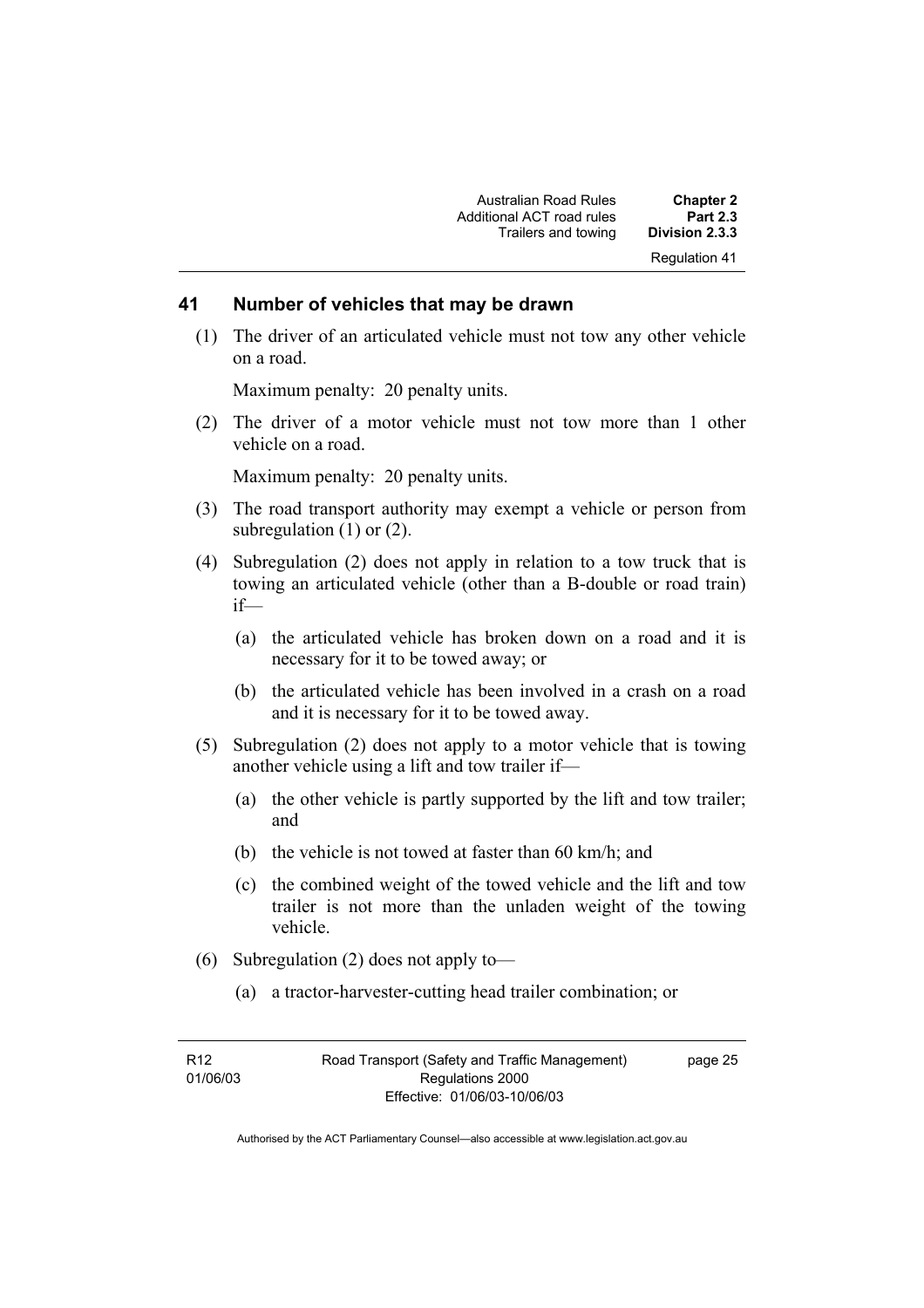| <b>Chapter 2</b> | Australian Road Rules     |
|------------------|---------------------------|
| <b>Part 2.3</b>  | Additional ACT road rules |
| Division 2.3.3   | Trailers and towing       |
| Regulation 42    |                           |

- (b) a tractor with multiple implements attached, if the implements are normally used as a single unit when performing agricultural operations; or
- (c) a tractor and implement combination towing a fuel trailer or laser tower; or
- (d) an articulated low-loader consisting of a prime mover towing a converter dolly and a semitrailer; or
- (e) a B-double, dog trailer or road train.

#### **42 Towing by vehicles under 4.5t**

- (1) The driver of a motor vehicle (the *towing vehicle*) must not tow another vehicle (the *towed vehicle*) on a road if the laden weight of the towed vehicle is more than—
	- (a) the capacity of the towing attachment fitted to the towing vehicle; or
	- (b) the maximum laden weight for the towed vehicle.

Maximum penalty: 20 penalty units.

- (2) Subregulation (1) does not apply to the driver if the towing vehicle has a GVM over 4.5t.
- (3) The road transport authority may exempt a vehicle or person from subregulation  $(1)$ .
- (4) In this regulation:

*maximum laden weight*, for the towed vehicle, means—

 (a) the maximum laden weight for a towed vehicle specified by the manufacturer of the towing vehicle in relation to the towing vehicle; or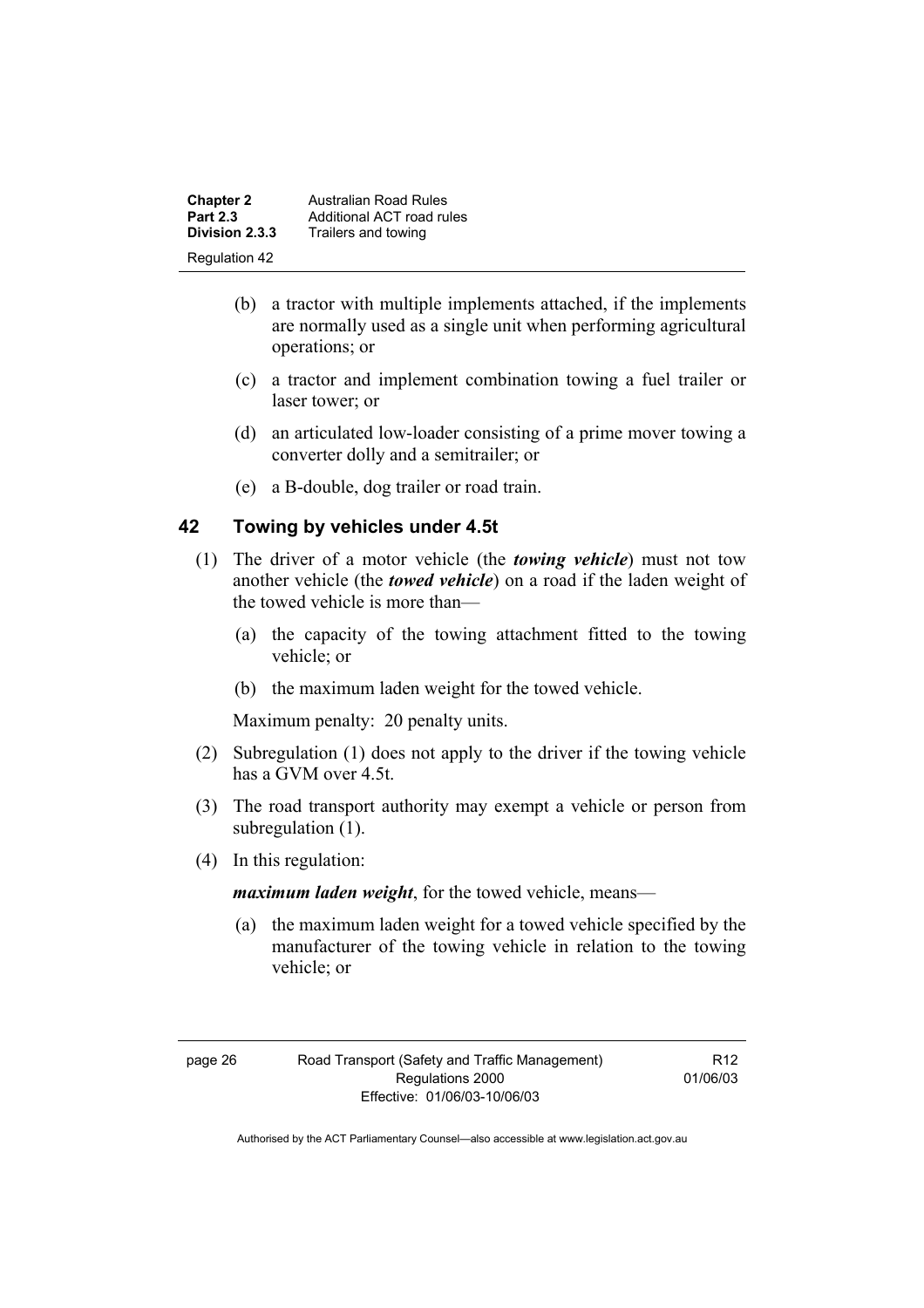| <b>Australian Road Rules</b> | <b>Chapter 2</b> |
|------------------------------|------------------|
| Additional ACT road rules    | <b>Part 2.3</b>  |
| Lights on vehicles           | Division 2.3.4   |
|                              | Regulation 43    |

- (b) if there is no such specification by the manufacturer, the manufacturer of the vehicle cannot be identified or the specification is not appropriate because the towing vehicle has been modified—
	- (i) 1.5 times the unladen weight of the towing vehicle if the towed vehicle is fitted with a braking system that is working properly; or
	- (ii) the unladen weight of the towing vehicle in any other case.

# **Division 2.3.4 Lights on vehicles**

- *Note* The following rules of the Australian Road Rules apply to lights on vehicles:
	- r 215 (which is about using lights when driving at night or in hazardous weather conditions)
	- r 216 (which is about the lights that must be used when towing a vehicle at night or in hazardous weather conditions)
	- r 217 (which is about using rear fog lights)
	- r 218 (which is about using headlights on high-beam)
	- r 219 (which is about not using lights to dazzle other road users)
	- r 220 (which is about the use of lights on a vehicle that is stopped)
	- r 221 (which is about using hazard warning lights)
	- r 222 (which is about the use of warning lights on buses carrying children)
	- r 223 (which is about using lights when riding an animal-drawn vehicle at night or in hazardous weather conditions)
	- r 259 (which is about using lights when riding a bicycle at night).

# **43 Lights on motor vehicles generally**

 (1) The driver of a motor vehicle fitted with a spotlight or searchlight must not operate the light, or allow it to be operated, on a road unless—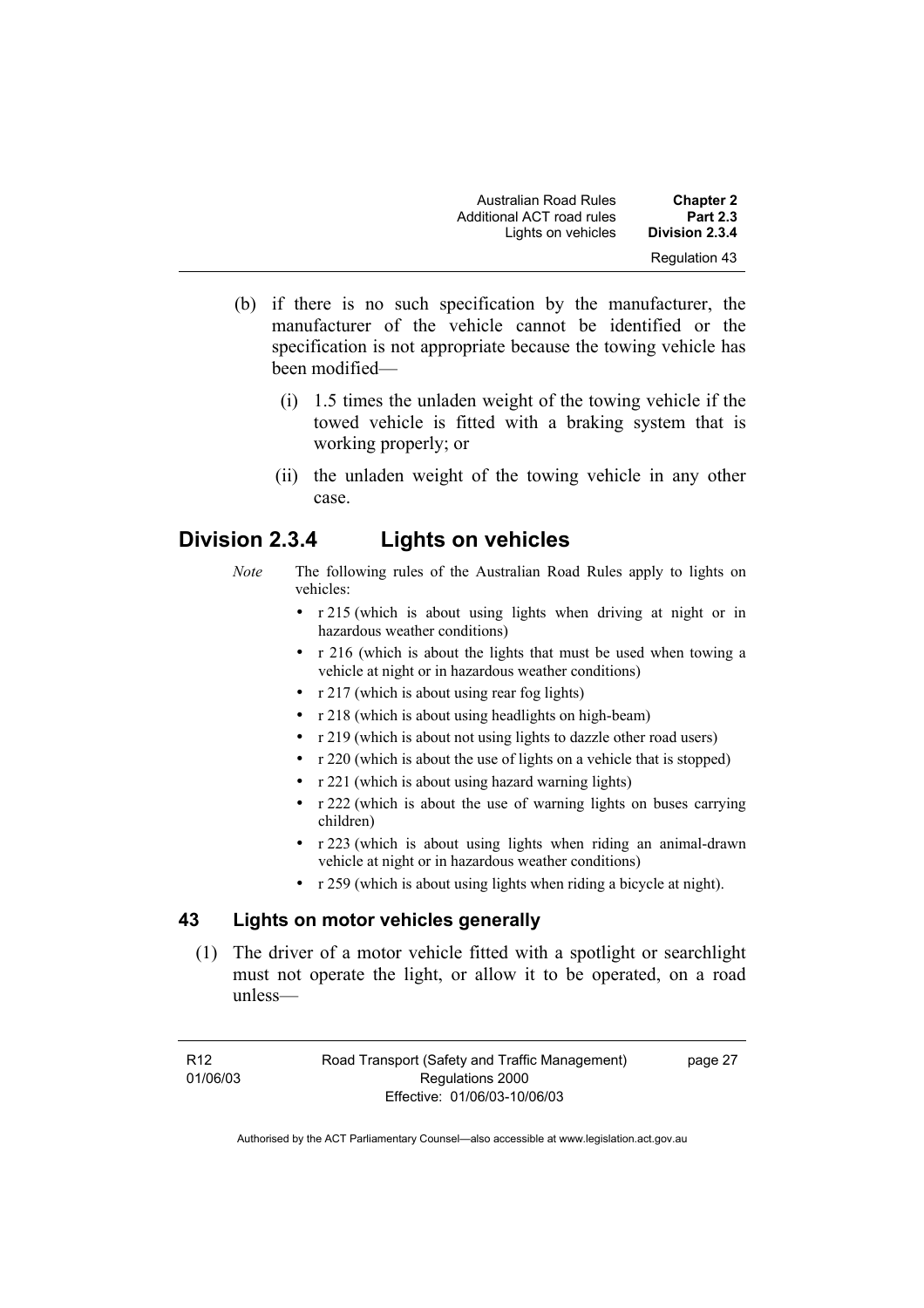| <b>Chapter 2</b> | <b>Australian Road Rules</b> |
|------------------|------------------------------|
| <b>Part 2.3</b>  | Additional ACT road rules    |
| Division 2.3.5   | Stopping and parking         |
| Regulation 43    |                              |

- (a) the vehicle is stationary, the light is operated only for examining or making adjustments or repairs to a vehicle, and light from it is not projected further than 6m; or
- (b) the light is operated for the temporary purpose of reading or looking for a notice, sign, house number or something similar; or
- (c) the vehicle is a police vehicle; or
- (d) the vehicle is being used by the Territory, the Commonwealth or any public authority.

Maximum penalty: 20 penalty units.

- (2) The driver of a motor vehicle fitted with an additional headlight permitted to be fitted under the *Road Transport (Vehicle Registration) Regulations 2000*, schedule 1 must not operate the headlight, or allow it to be operated, if—
	- (a) the vehicle is being driven on a length of road in a built-up area; or
	- (b) the driver is driving less than—
		- (i) 200m behind a vehicle travelling in the same direction as the driver; or
		- (ii) 200m from an oncoming vehicle.

Maximum penalty: 20 penalty units.

# **Division 2.3.5 Stopping and parking**

- *Note* The rules of the Australian Road Rules that apply to the parking of vehicles include the following:
	- r 189 (which is about double parking)
	- r 203 (which is about stopping in a parking area for people with disabilities)

| page 28 | Road Transport (Safety and Traffic Management) |  |
|---------|------------------------------------------------|--|
|         | Regulations 2000                               |  |
|         | Effective: 01/06/03-10/06/03                   |  |

R12 01/06/03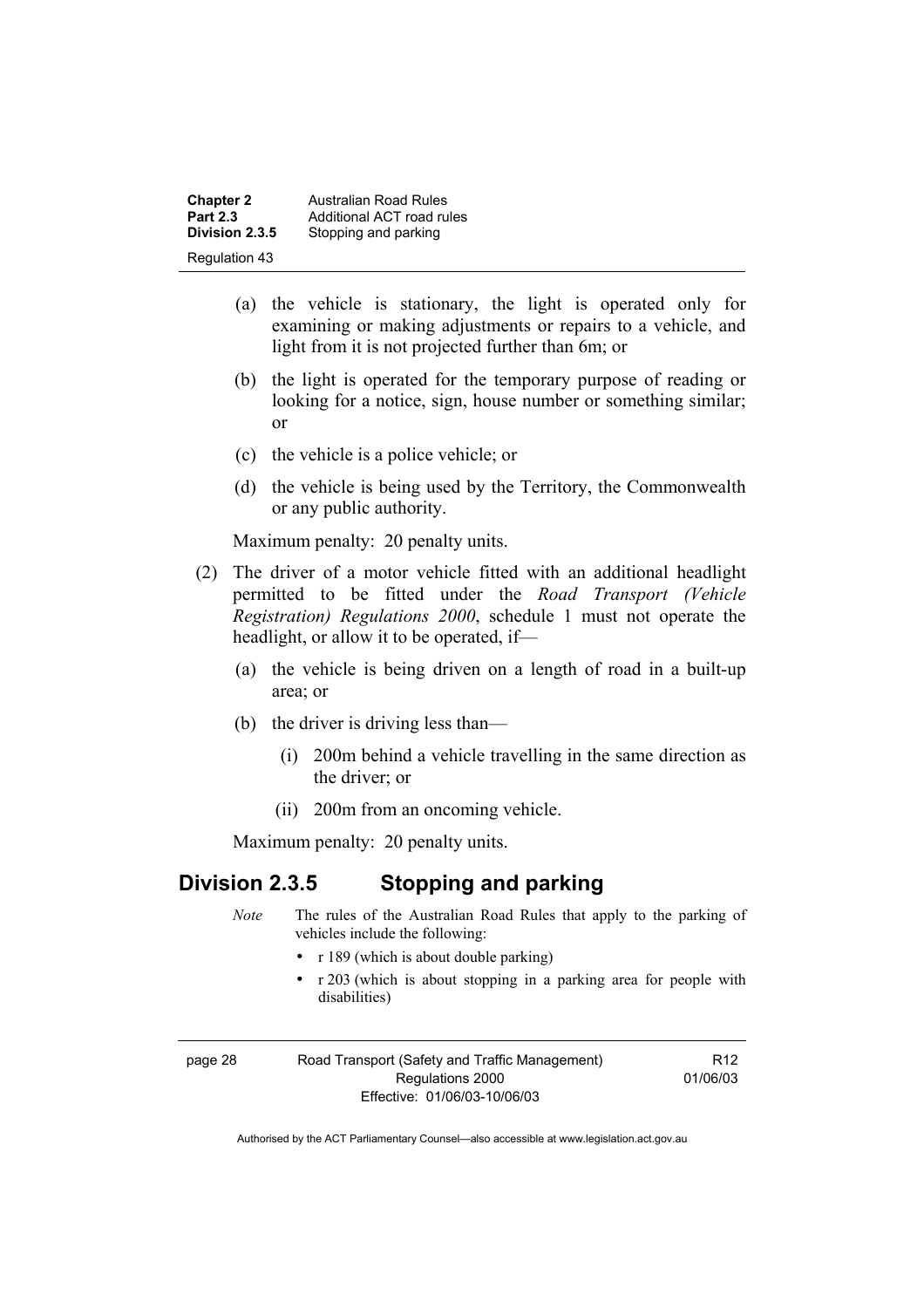| <b>Chapter 2</b>     | Australian Road Rules     |
|----------------------|---------------------------|
| <b>Part 2.3</b>      | Additional ACT road rules |
| Division 2.3.5       | Stopping and parking      |
| <b>Regulation 44</b> |                           |

- r 205 (which is about parking for longer than indicated)
- r 207 (which is about parking where fees are payable)
- r 208 (which is about parallel parking on a road, except in a median strip parking area)
- r 209 (which is about parallel parking in a median strip parking area)
- r 210 (which is about angle parking)
- r 211 (which is about parking in parking bays).

#### **44 Use of meters in metered parking areas**

 (1) A driver must not park in a metered parking area except in a metered parking space.

Maximum penalty: 20 penalty units.

 (2) A driver must not park in a metered parking space without paying the relevant fee for the space for at least the minimum period for which parking in the space must be paid for.

Maximum penalty: 20 penalty units.

- (3) A person does not commit an offence against subregulation (2) if—
	- (a) the driver parks in a metered parking space before paying the relevant fee; but
	- (b) the driver pays the fee immediately after parking.
- (4) The driver of a vehicle must not allow the vehicle to remain parked in a metered parking space if the parking meter for the space indicates that the period for which parking in the space has been paid for has expired.

Maximum penalty: 20 penalty units.

 (5) The driver of a vehicle must not allow the vehicle to remain parked in a metered parking space for longer than the period (if any)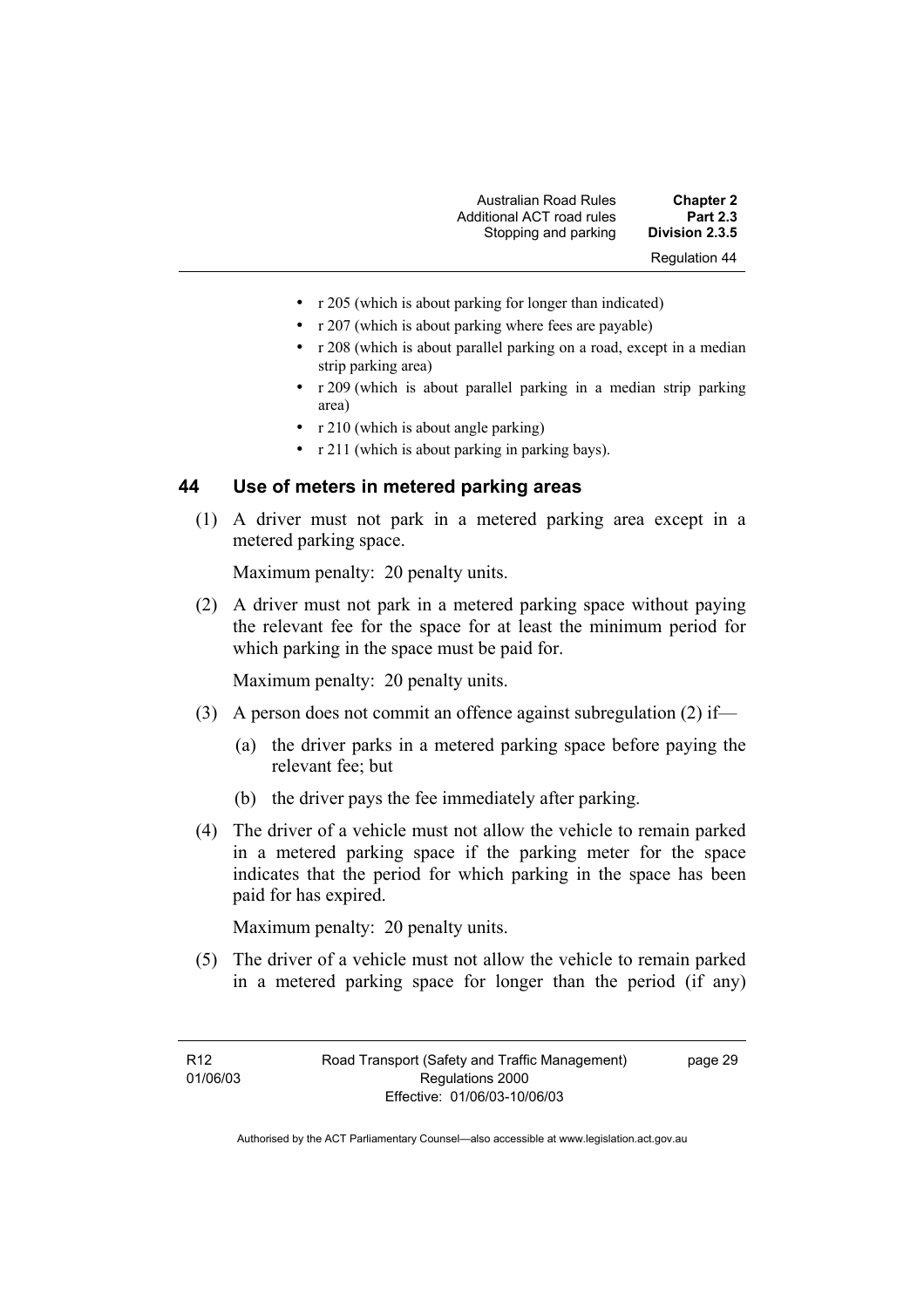| <b>Chapter 2</b> | <b>Australian Road Rules</b> |
|------------------|------------------------------|
| <b>Part 2.3</b>  | Additional ACT road rules    |
| Division 2.3.5   | Stopping and parking         |
| Regulation 45    |                              |

indicated on the metered parking signs applying to the space as the maximum period for which a vehicle may be parked in the space.

Maximum penalty: 20 penalty units.

- (6) A driver does not commit an offence against this regulation if—
	- (a) the driver parks in a metered parking space that is within a ticket parking area; and
	- (b) the driver complies with the provisions of this division in relation to parking in the area.
- (7) A driver does not commit an offence against this regulation (other than subregulation (5)) if the parking meter for the metered parking space is not working.
- (8) Without limiting subregulation (7), a driver does not commit an offence against this regulation (other than subregulation (5)) if the parking meter is covered with a hood bearing the words 'out of order time limit applies'.
- (9) This regulation does not apply to—
	- (a) a metered parking space outside the controlled parking hours for the space; or
	- (b) a vehicle displaying a current mobility parking scheme authority; or
	- (c) a vehicle displaying a current parking permit if it is parked in a metered parking space to which the permit applies and the space is designated for use by the holder of the permit.

# **45 Parking in metered parking spaces**

 (1) The driver of a vehicle must not park in a metered parking space if another vehicle is parked in the space.

Maximum penalty: 20 penalty units.

| page 30                      | Road Transport (Safety and Traffic Management) | R <sub>12</sub> |
|------------------------------|------------------------------------------------|-----------------|
|                              | Regulations 2000                               | 01/06/03        |
| Effective: 01/06/03-10/06/03 |                                                |                 |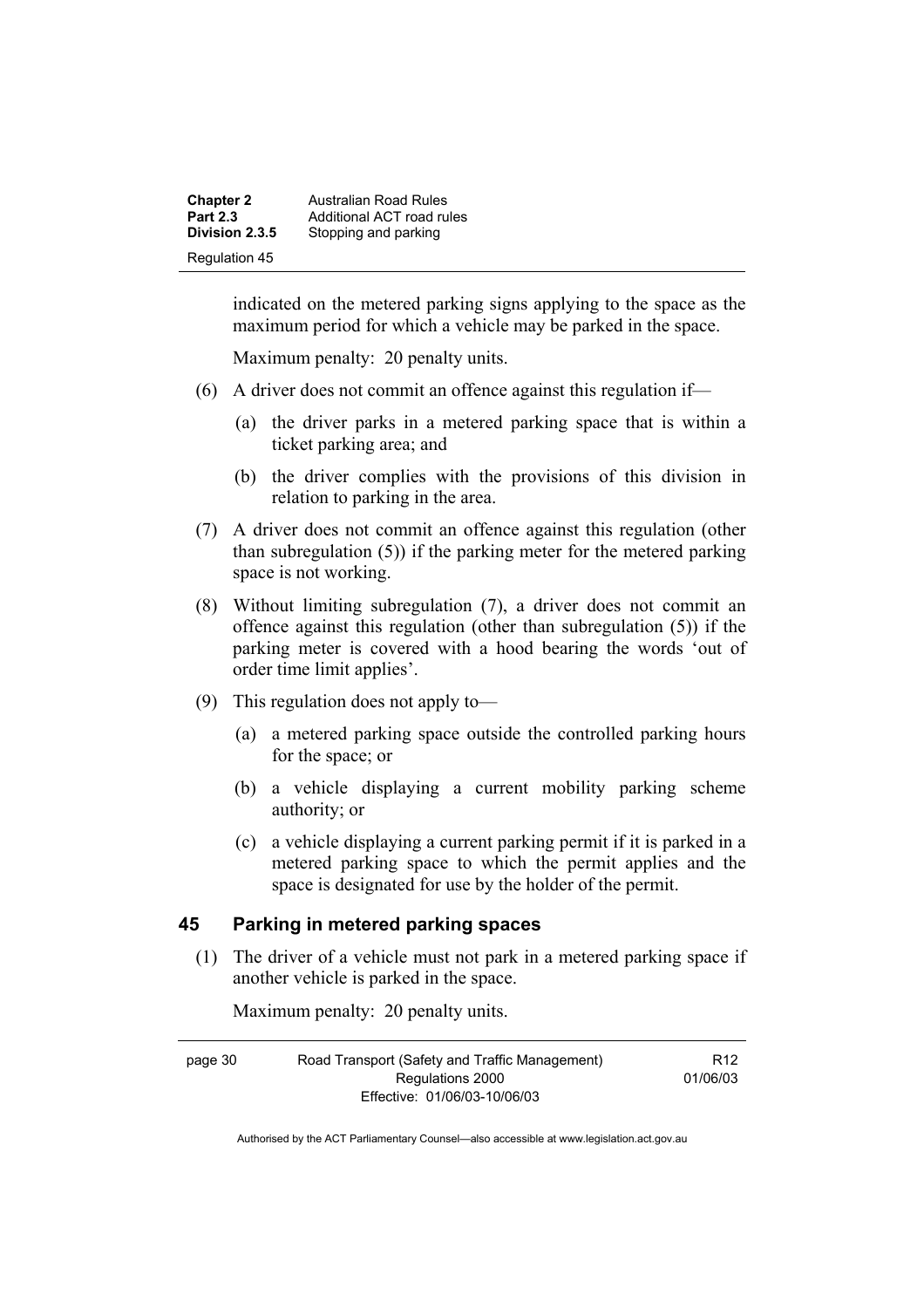Australian Road Rules **Chapter 2**  Additional ACT road rules **Part 2.3**  Stopping and parking Regulation 46

 (2) The driver of a vehicle who parks in a metered parking space must position the vehicle completely within the space.

Maximum penalty: 20 penalty units.

## **46 Temporary closure of metered parking spaces**

- (1) If the road transport authority decides that the use of a metered parking space should be temporarily discontinued, the authority may close the space by—
	- (a) installing a sign, at or near the space, that displays words to the effect that the space is closed; or
	- (b) covering the parking meter applying to the space with a parking meter hood bearing the words 'no parking'.
- (2) A driver must not park in a metered parking space that has been closed under subregulation (1).

Maximum penalty: 20 penalty units.

(3) In this regulation:

*sign* includes a board, device, plate, screen, words or anything else, whether or not installed with or on a traffic sign.

# **47 Misuse of parking meters**

A person must not—

- (a) insert in a parking meter anything other than coins appropriate for the meter; or
- (b) attach anything (for example, advertising material) to a parking meter.

Maximum penalty: 20 penalty units.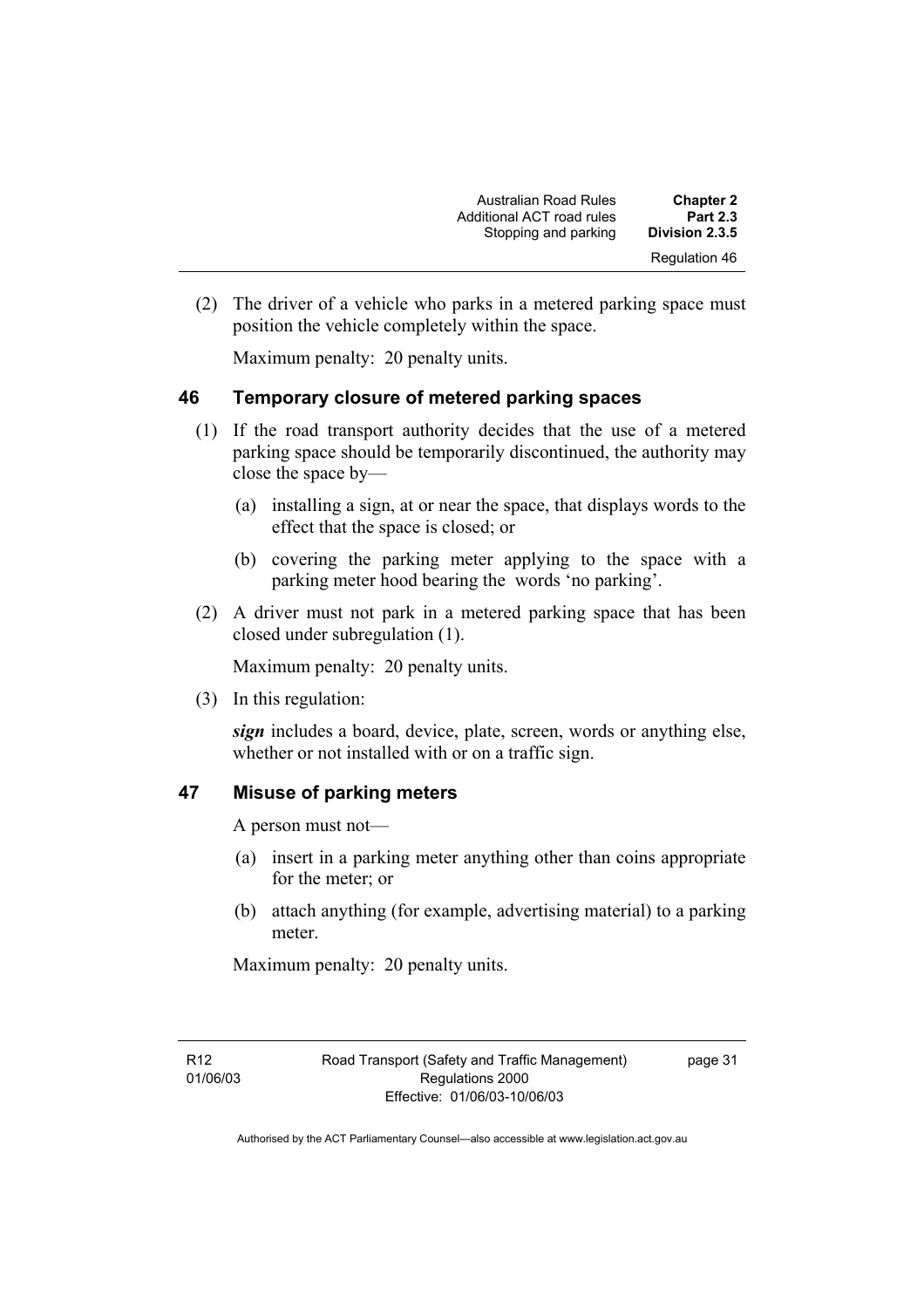| <b>Chapter 2</b> | <b>Australian Road Rules</b> |
|------------------|------------------------------|
| <b>Part 2.3</b>  | Additional ACT road rules    |
| Division 2.3.5   | Stopping and parking         |
| Regulation 48    |                              |

# **48 Interfering with parking meters etc**

A person must not—

- (a) do anything that interferes with (or is likely to interfere with) the proper working of a parking meter; or
- (b) fraudulently operate a parking meter.

Maximum penalty: 20 penalty units.

## **49 Use of tickets in ticket parking areas**

 (1) A driver must not park in a ticket parking area except in a ticket parking space.

Maximum penalty: 20 penalty units.

 (2) A driver must not park in a ticket parking area unless a current parking ticket for that ticket parking area is displayed in or on the driver's vehicle in accordance with subregulation (3).

Maximum penalty: 20 penalty units.

- (3) The parking ticket must be displayed—
	- (a) in or on the front left-hand side of the vehicle or, if the ticket requires the driver to display the ticket in or on a part of the vehicle, in or on that part of the vehicle; and
	- (b) in a way that its date and expiry time are clearly visible from outside the vehicle.
- (4) A driver does not commit an offence against subregulation (2) if—
	- (a) the driver parks in a ticket parking area before obtaining a parking ticket for the area; but
	- (b) the driver obtains a parking ticket for the area, and displays the ticket in accordance with subregulation (2), immediately after parking.

| page 32 | Road Transport (Safety and Traffic Management) | R <sub>12</sub> |
|---------|------------------------------------------------|-----------------|
|         | Regulations 2000                               | 01/06/03        |
|         | Effective: 01/06/03-10/06/03                   |                 |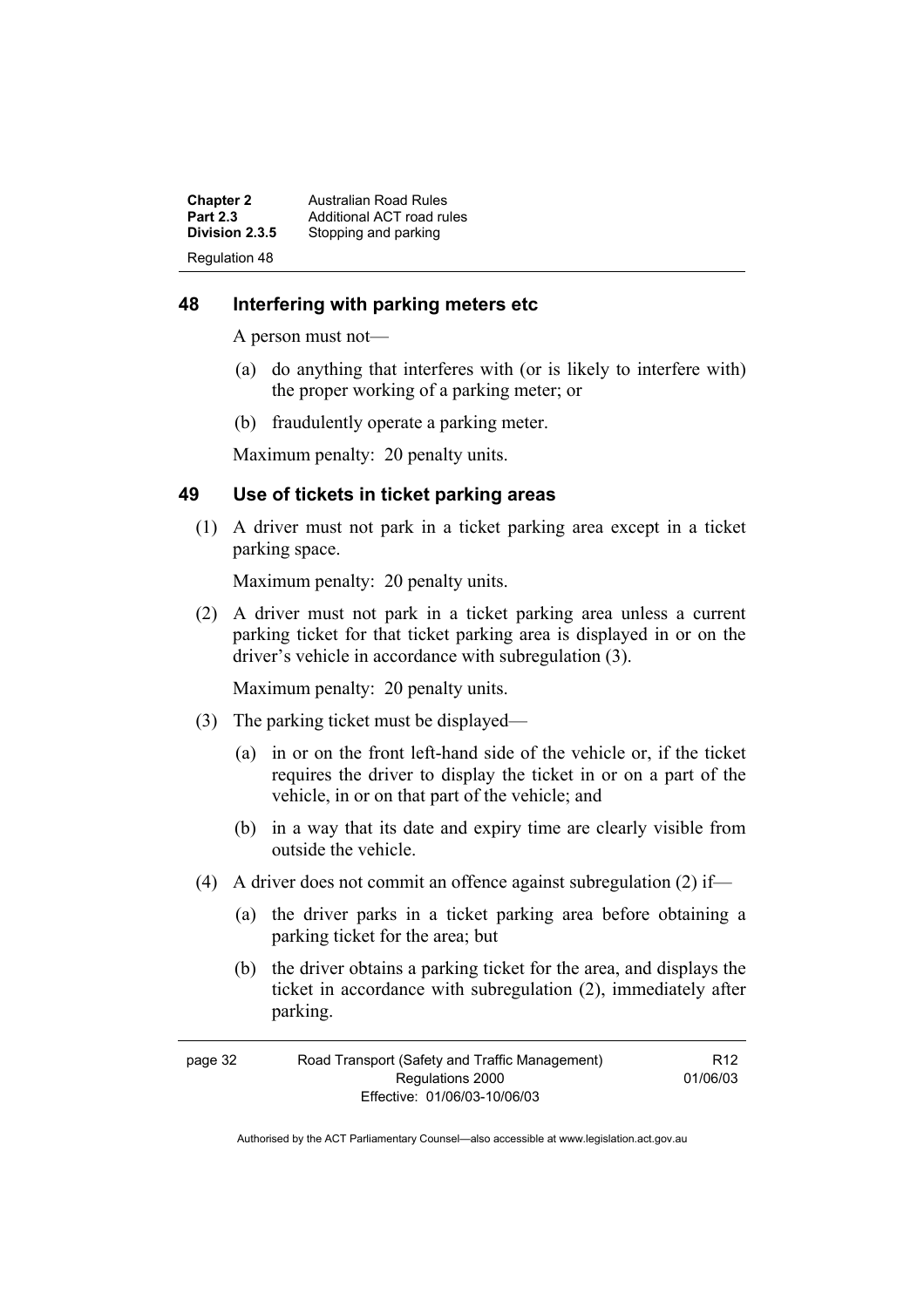| <b>Chapter 2</b> | <b>Australian Road Rules</b> |
|------------------|------------------------------|
| <b>Part 2.3</b>  | Additional ACT road rules    |
| Division 2.3.5   | Stopping and parking         |
| Regulation 49    |                              |

- (5) It is a defence to the prosecution of a driver for an offence against subregulation (2) if the driver proves that the driver—
	- (a) displayed a current parking ticket in or on the driver's vehicle in accordance with subregulation (3); and
	- (b) took reasonable steps to ensure that the ticket remained so displayed while the vehicle was parked in the ticket parking area.
- (6) The driver of a vehicle must not allow the vehicle to remain parked in a ticket parking area after the expiry of the parking ticket displayed in or on the vehicle.

Maximum penalty: 20 penalty units.

 (7) The driver of a vehicle must not allow the vehicle to remain parked in a ticket parking area for longer than the period (if any) indicated on the ticket parking signs applying to the area as the maximum period for which a vehicle may be parked in the area.

Maximum penalty: 20 penalty units.

- (8) A driver does not commit an offence against this regulation if—
	- (a) the driver parks in a metered parking space within a ticket parking area; and
	- (b) the driver complies with the provisions of this division in relation to parking in the space.
- (9) This regulation does not prevent a driver from parking in a different part of a ticket parking area while displaying the same parking ticket on the driver's vehicle if the fee payable to park in the part is the same as, or less than, the fee payable to park in the part for which the parking ticket was issued.
- (10) This regulation does not apply to—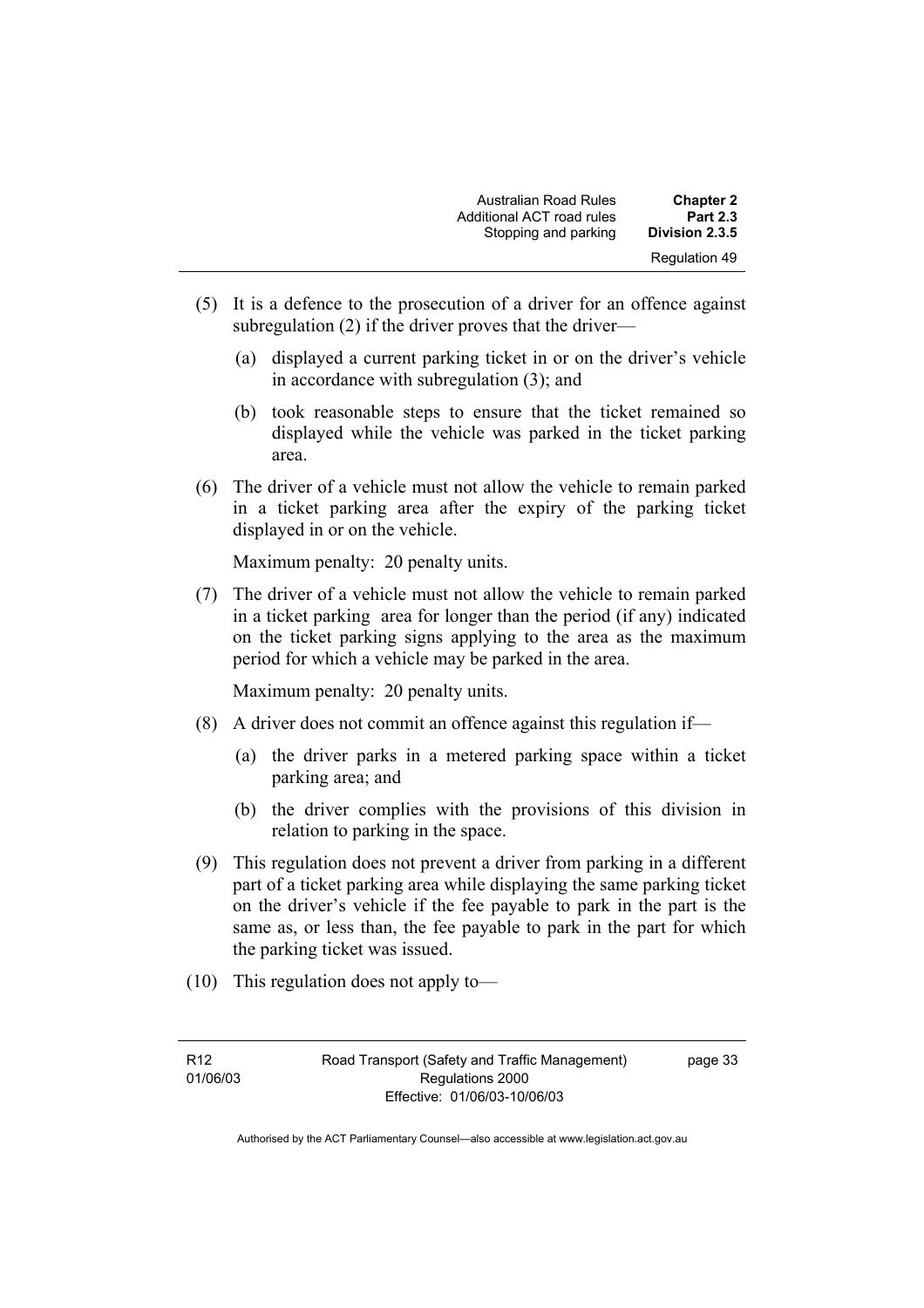**Chapter 2 Australian Road Rules**<br>**Part 2.3 Additional ACT road rules Part 2.3 Additional ACT road rules**<br>**Division 2.3.5** Stopping and parking **Division 2.3.5** Stopping and parking Regulation 50

- (a) a ticket parking area outside the controlled parking hours for the area; or
- (b) a vehicle displaying a current mobility parking scheme authority; or
- (c) a vehicle displaying a current parking permit if it is parked in a ticket parking area to which the permit applies and the area is designated for use by the holder of the permit.

# **50 Parking in ticket parking spaces**

 (1) The driver of a vehicle must not park a vehicle in a ticket parking space if another vehicle is parked in the space.

Maximum penalty: 20 penalty units.

 (2) The driver of a vehicle who parks in a ticket parking space must position the vehicle completely in the space.

Maximum penalty: 20 penalty units.

# **51 Temporary closure of ticket parking spaces**

- (1) If the road transport authority decides that the use of a ticket parking area, or ticket parking space, should be temporarily discontinued, the authority may close the area or space by—
	- (a) for the closure of a ticket parking area—installing a sign, at or near each traffic sign applying to the area, that displays words to the effect that the area is closed; or
	- (b) for the closure of a ticket parking space—installing a sign, at or near the space, that displays words to that effect.
- (2) If a parking authority decides that the use of a ticket parking area, or ticket parking space, within its area of operations should be temporarily discontinued, the authority may close the area or space  $by-$

R12 01/06/03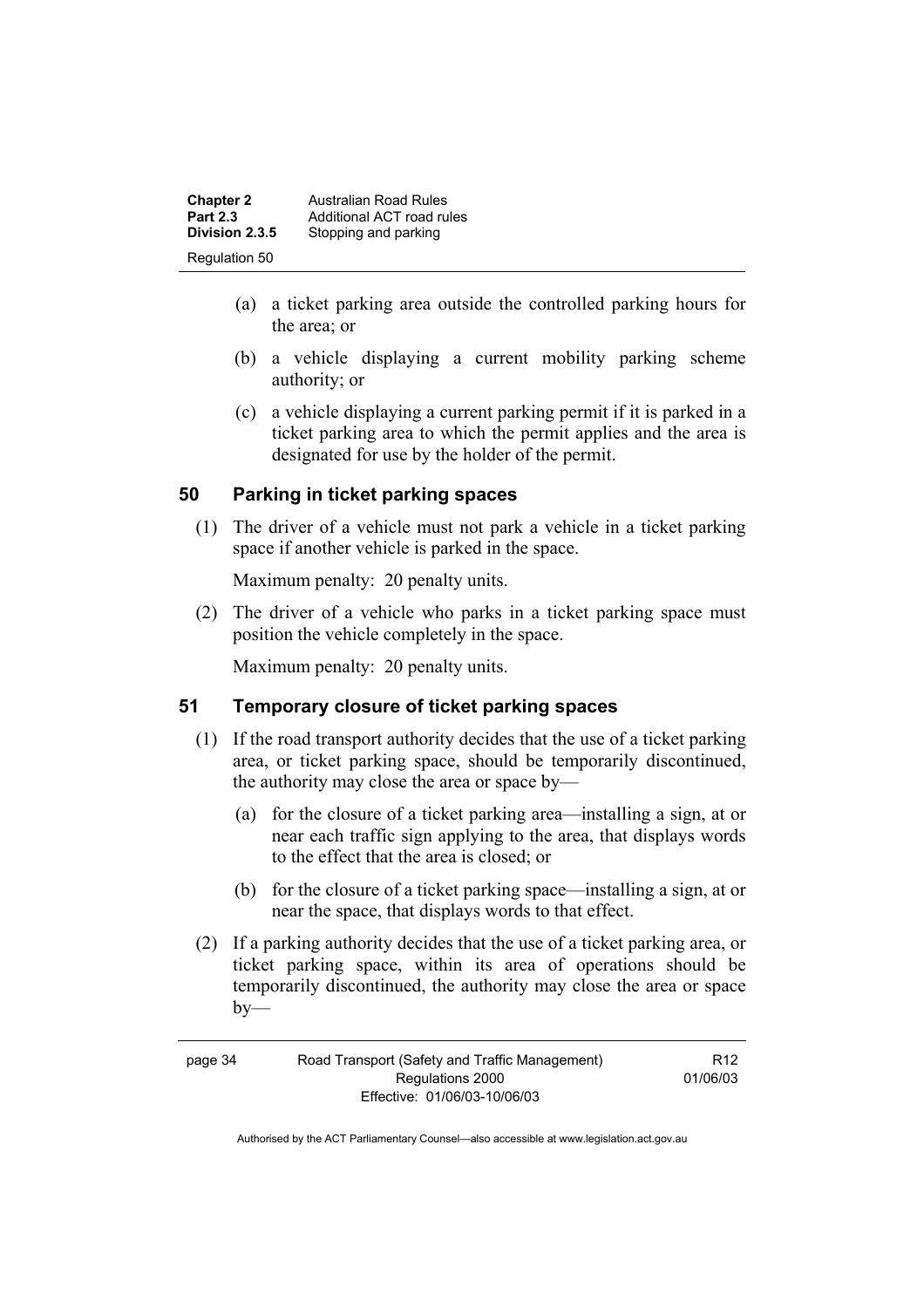| <b>Chapter 2</b>     | <b>Australian Road Rules</b> |
|----------------------|------------------------------|
| <b>Part 2.3</b>      | Additional ACT road rules    |
| Division 2.3.5       | Stopping and parking         |
| <b>Regulation 52</b> |                              |

- (a) for the closure of a ticket parking area—installing a sign, at or near each traffic sign applying to the area, that displays words to the effect that the area is closed; or
- (b) for the closure of a ticket parking space—installing a sign, at or near the space, that displays words to that effect.
- *Note* Reg 75A provides for the road transport authority to declare parking authorities and reg 76A provides for the operation of ticket parking schemes by parking authorities.
- (3) A driver must not park in a ticket parking area or ticket parking space that has been closed under subregulation (1) or (2).

Maximum penalty: 20 penalty units.

(4) In this regulation:

*sign* includes a board, device, plate, screen, words or anything else, whether or not installed with or on a traffic sign.

## **52 Use of false or damaged parking tickets etc**

A person must not display in or on a vehicle that is parked in a ticket parking area—

- (a) anything resembling a parking ticket that falsely suggests that the relevant parking fee has been paid; or
- (b) a parking ticket that is illegible or has been altered, defaced or damaged.

Maximum penalty: 20 penalty units.

#### **53 Misuse of ticket machines**

A person must not—

 (a) insert in a parking ticket machine anything other than coins, or another means of payment, appropriate for the machine; or

page 35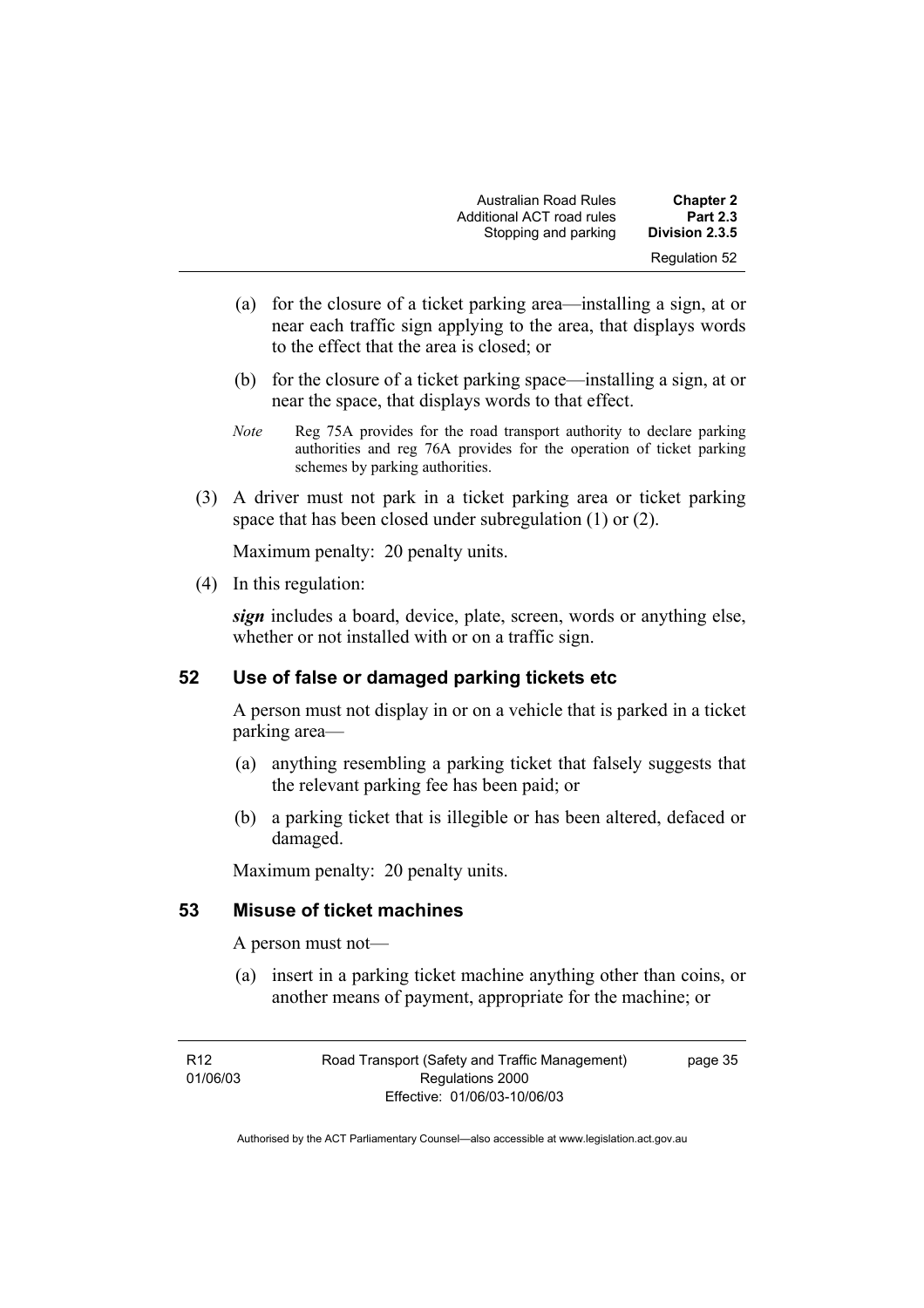| <b>Chapter 2</b><br><b>Part 2.3</b> | Australian Road Rules<br>Additional ACT road rules |
|-------------------------------------|----------------------------------------------------|
| Division 2.3.5                      | Stopping and parking                               |
| <b>Regulation 54</b>                |                                                    |

 (b) attach anything (for example, advertising material) to a ticket machine.

Maximum penalty: 20 penalty units.

## **54 Interfering with parking ticket machines etc**

A person must not—

- (a) do anything that interferes with (or is likely to interfere with) the proper working of a parking ticket machine; or
- (b) fraudulently operate a parking ticket machine.

Maximum penalty: 20 penalty units.

# **55 Removing parking tickets etc**

A person must not remove, deface, damage or otherwise interfere with a parking ticket, mobility parking scheme authority or parking permit that is in or on, or attached to, a vehicle unless the person is—

- (a) the driver of the vehicle; or
- (b) the responsible person (or a responsible person) for the vehicle; or
- (c) for a mobility parking scheme authority or parking permit—the person to whom the authority or permit was issued.

Maximum penalty: 20 penalty units.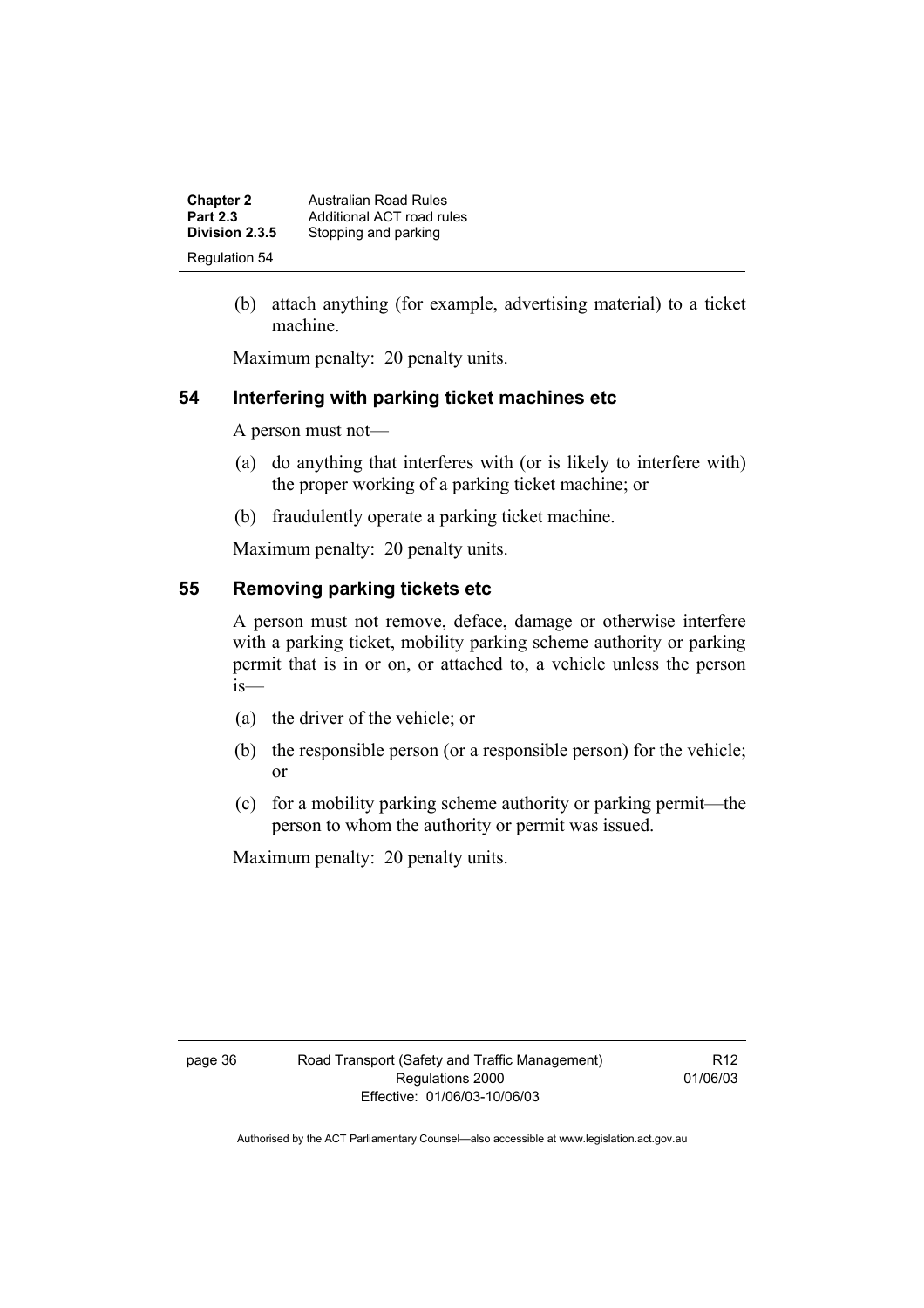Australian Road Rules **Chapter 2**  Additional ACT road rules **Part 2.3 Stopping and parking** Regulation 56

## **56 Unauthorised use and revocation of mobility parking scheme authorities**

 (1) A driver must not display a mobility parking scheme authority on the driver's vehicle unless the driver is entitled to do so under the conditions of the authority.

Maximum penalty: 20 penalty units.

 (2) The road transport authority may revoke a mobility parking scheme authority by notice given to the person or other entity to which the authority was issued.

*Note* For how documents may be given, see *Legislation Act 2001*, pt 19.5.

 (3) If an entity receives a notice under subregulation (2), the entity must return the mobility parking scheme authority to the road transport authority as soon as possible (but not later than 21 days) after receiving the notice.

Maximum penalty: 20 penalty units.

## **57A Stopping public buses in bus zones and at bus stops**

- (1) The driver of a public bus must not stop in a bus zone unless the driver—
	- (a) is dropping off, or picking up, passengers; or
	- (b) is stopping for a regular route service.

Maximum penalty: 20 penalty units.

 (2) Subregulation (1) does not apply to the driver of a public bus that is not permitted to stop in the bus zone by information on or with the *bus zone sign* applying to the bus zone.

*Note* The driver would contravene the Australian Road Rules, r 183.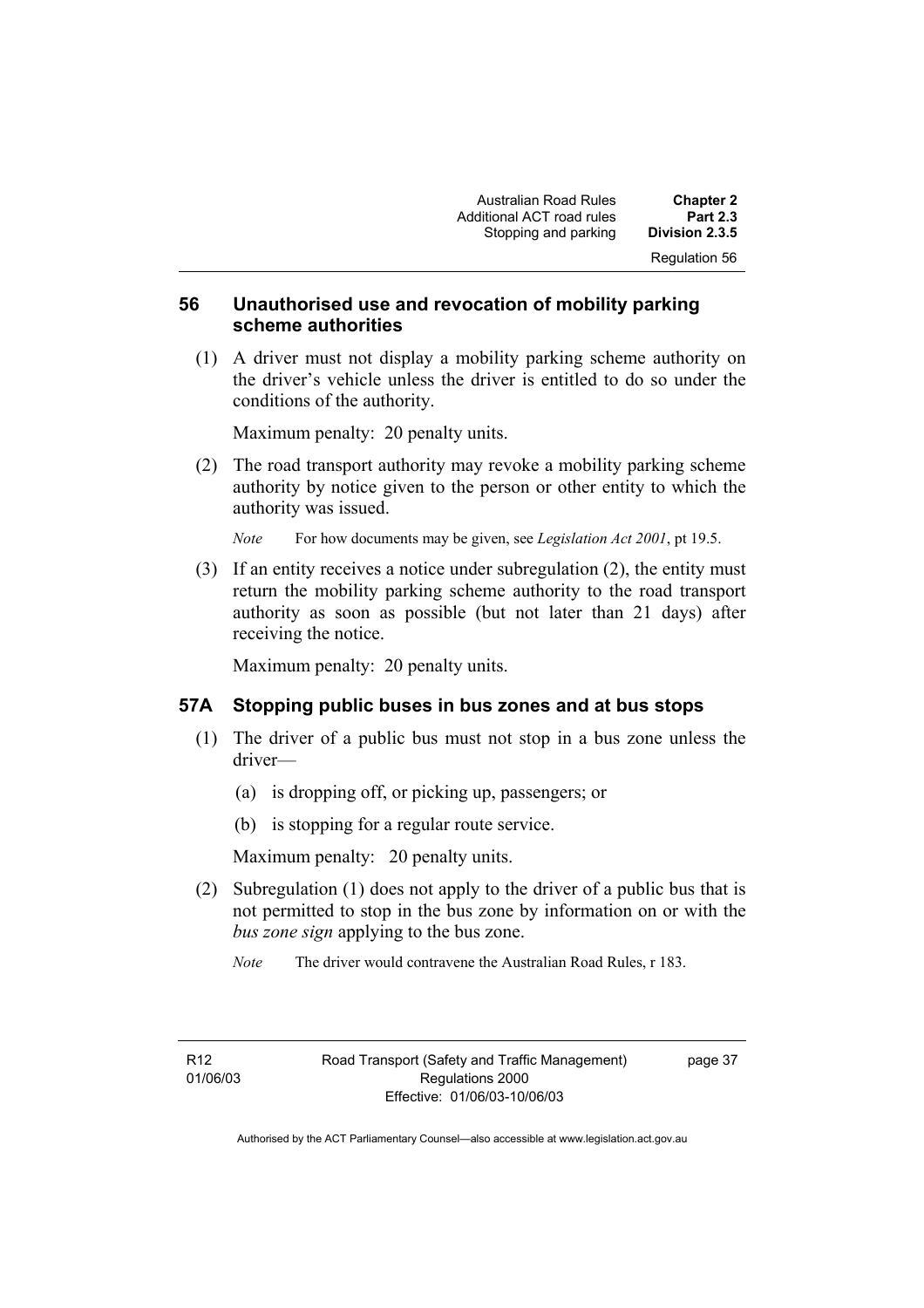| <b>Chapter 2</b> | <b>Australian Road Rules</b> |
|------------------|------------------------------|
| <b>Part 2.3</b>  | Additional ACT road rules    |
| Division 2.3.5   | Stopping and parking         |
| Regulation 58    |                              |

- (3) The driver of a public bus must not stop at a bus stop, or on the road, within 20m before a sign on the road that indicates the bus stop, and 10m after the sign, unless the driver—
	- (a) stops at a place on a length of road, or in an area, to which a parking control sign applies and the driver is permitted to stop at that place under the Australian Road Rules; or
	- (b) is dropping off, or picking up, passengers; or
	- (c) is stopping for a regular route service.

Maximum penalty: 20 penalty units.

(4) In this regulation:

*bus stop*—see the Australian Road Rules, rule 195.

*bus zone*—see the Australian Road Rules, rule 183.

*bus zone sign*—see the Australian Road Rules, schedules 2 and 3 and rules 314 to 316.

*regular route service*—see the Road Transport (Public Passenger Services) Act 2001, section 9 (What is a regular route service?).

## **58 Stopping in an emergency etc or to comply with another law**

It is a defence to the prosecution of a driver for an offence against a provision of this division if—

- (a) the driver stops at a particular place, or in a particular way, to avoid a collision, and the driver stops for no longer than is necessary to avoid the collision; or
- (b) the driver stops at a particular place, or in a particular way, because the driver's vehicle is disabled, and the driver stops for no longer than is necessary for the vehicle to be moved safely

R12 01/06/03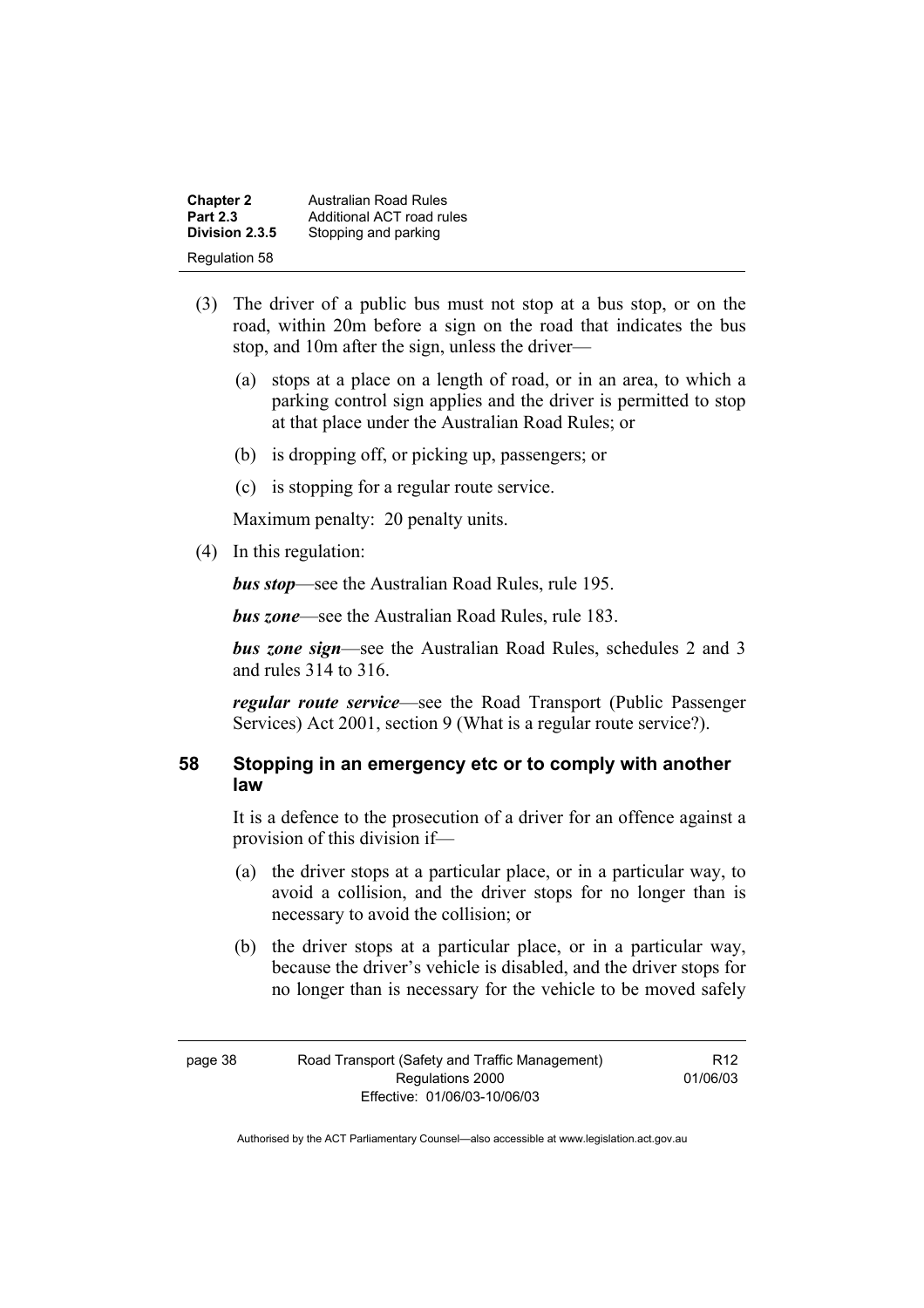| <b>Chapter 2</b> | Australian Road Rules          |
|------------------|--------------------------------|
| <b>Part 2.3</b>  | Additional ACT road rules      |
| Division 2.3.6   | Miscellaneous other road rules |
| Regulation 59    |                                |

to a place where the driver is permitted to park the vehicle under the Australian Road Rules and this division; or

- (c) the driver stops at a particular place, or in a particular way, to deal with a medical or other emergency, and the driver stops for no longer than is necessary in the circumstances; or
- (d) the driver stops at a particular place, or in a particular way, because the condition of the driver, a passenger, or the driver's vehicle makes it necessary for the driver to stop in the interests of safety, and the driver stops for no longer than is necessary in the circumstances; or
- (e) the driver stops at a particular place, or in a particular way, to comply with a provision of the Australian Road Rules or a provision of another law, and the driver stops for no longer than is necessary to comply with the provision.

# **Division 2.3.6 Miscellaneous other road rules**

## **59 Carriage of dangerous goods**

 (1) A person must not drive or park a vehicle that is carrying an explosive substance in, directly above, or within 50m of either end of, a major road tunnel.

Maximum penalty: 30 penalty units.

(2) In this regulation:

*dangerous goods* means any substance or article prescribed as dangerous goods for the *Dangerous Goods Act 1975*.

*explosives substance* means any dangerous goods prescribed as an explosive for the *Dangerous Goods Act 1975*, and includes any other dangerous goods that can explode.

*major road tunnel* means—

R12 01/06/03 Road Transport (Safety and Traffic Management) Regulations 2000 Effective: 01/06/03-10/06/03

page 39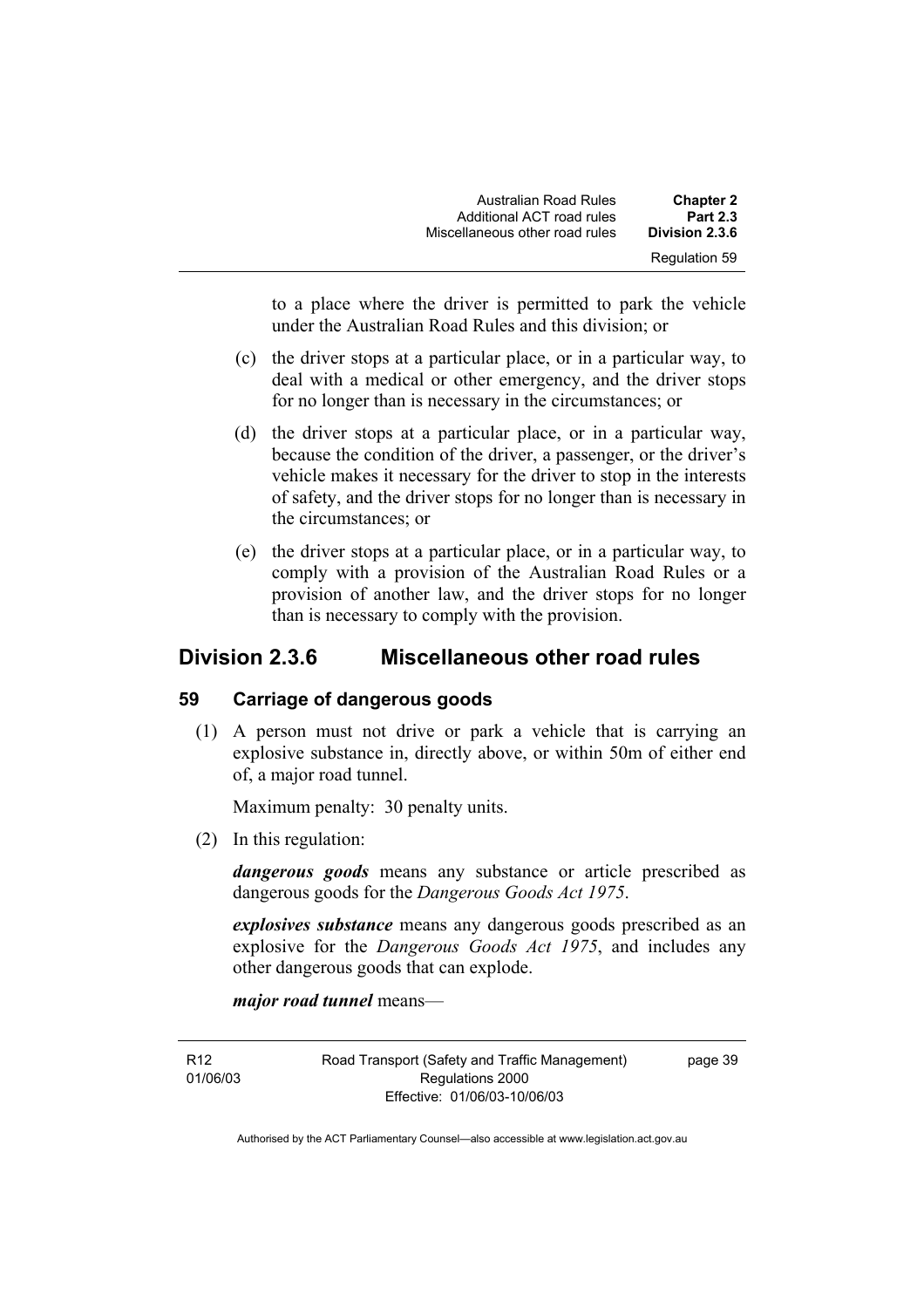| <b>Chapter 2</b> | Australian Road Rules          |
|------------------|--------------------------------|
| <b>Part 2.3</b>  | Additional ACT road rules      |
| Division 2.3.6   | Miscellaneous other road rules |
| Regulation 60    |                                |

- (a) the road tunnel on Parkes Way in the Division of Acton, Canberra Central District; or
- (b) the road tunnel on Capital Circle in the Division of Capital Hill, Canberra Central District.

# **60 Interrupting funeral processions etc**

A driver must not interfere with, or interrupt, the free passage of—

- (a) a funeral procession or any other lawful procession; or
- (b) any vehicle or person forming part of such a procession.

Maximum penalty: 20 penalty units.

# **61 Driving on roads closed to traffic**

A person must not drive a vehicle on a road that is closed to traffic under the Act, section 30.

Maximum penalty: 20 penalty units.

# **62 Use of wheeled recreational devices and wheeled toys on roads**

 (1) A person must not travel in or on a wheeled recreational device or wheeled toy on a road while it is attached to another vehicle.

Maximum penalty: 20 penalty units.

 (2) A person travelling in or on a wheeled recreational device or wheeled toy on a road must not permit it to be drawn by another vehicle.

Maximum penalty: 20 penalty units.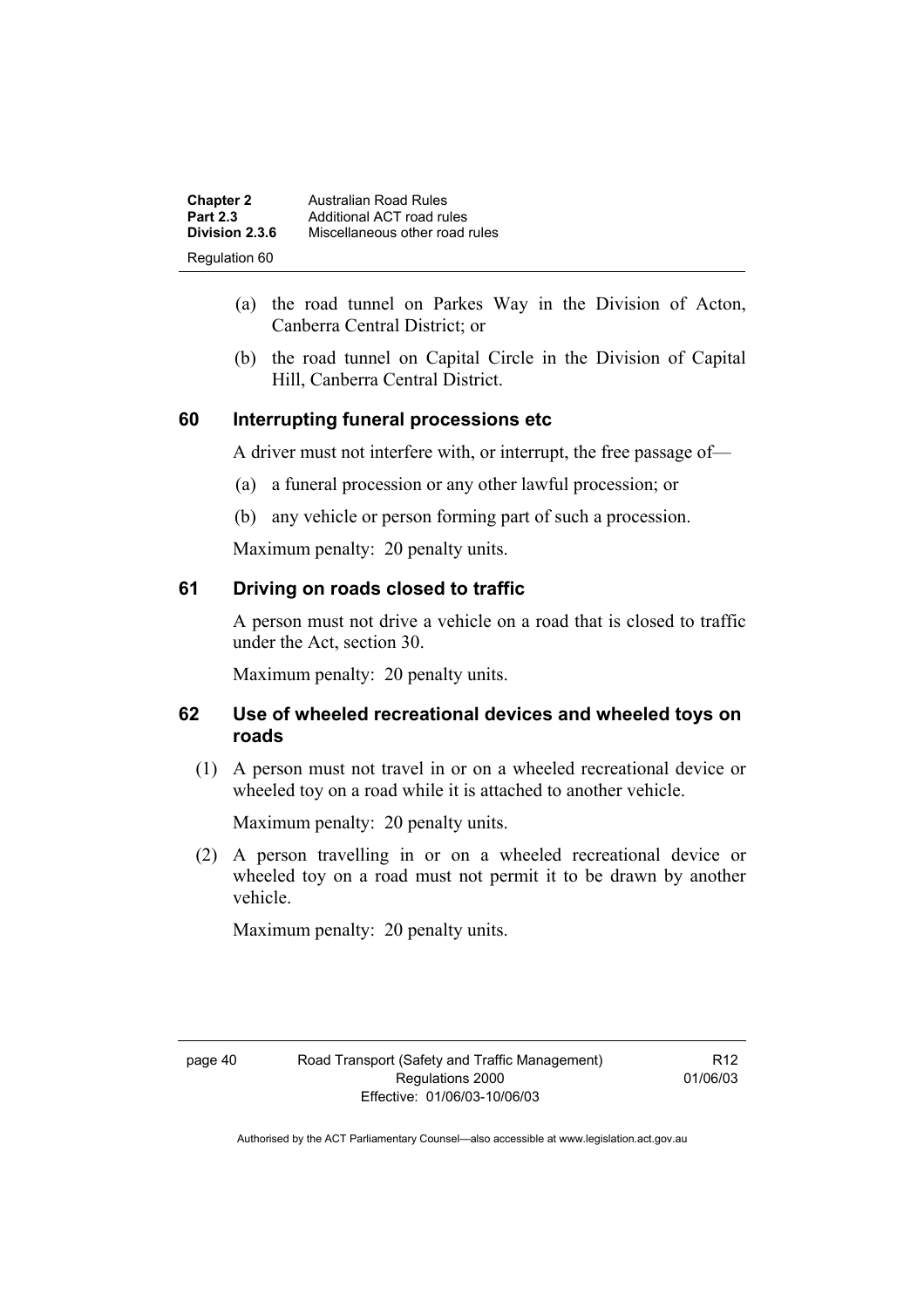| <b>Chapter 2</b> | Australian Road Rules          |
|------------------|--------------------------------|
| <b>Part 2.3</b>  | Additional ACT road rules      |
| Division 2.3.6   | Miscellaneous other road rules |
| Regulation 62    |                                |

 (3) A person must not travel in or on a wheeled recreational device or wheeled toy on a road if anyone travelling in or on it is wholly or partly assisted in propelling it by means other than human power or gravity.

Maximum penalty: 20 penalty units.

Road Transport (Safety and Traffic Management) Regulations 2000 Effective: 01/06/03-10/06/03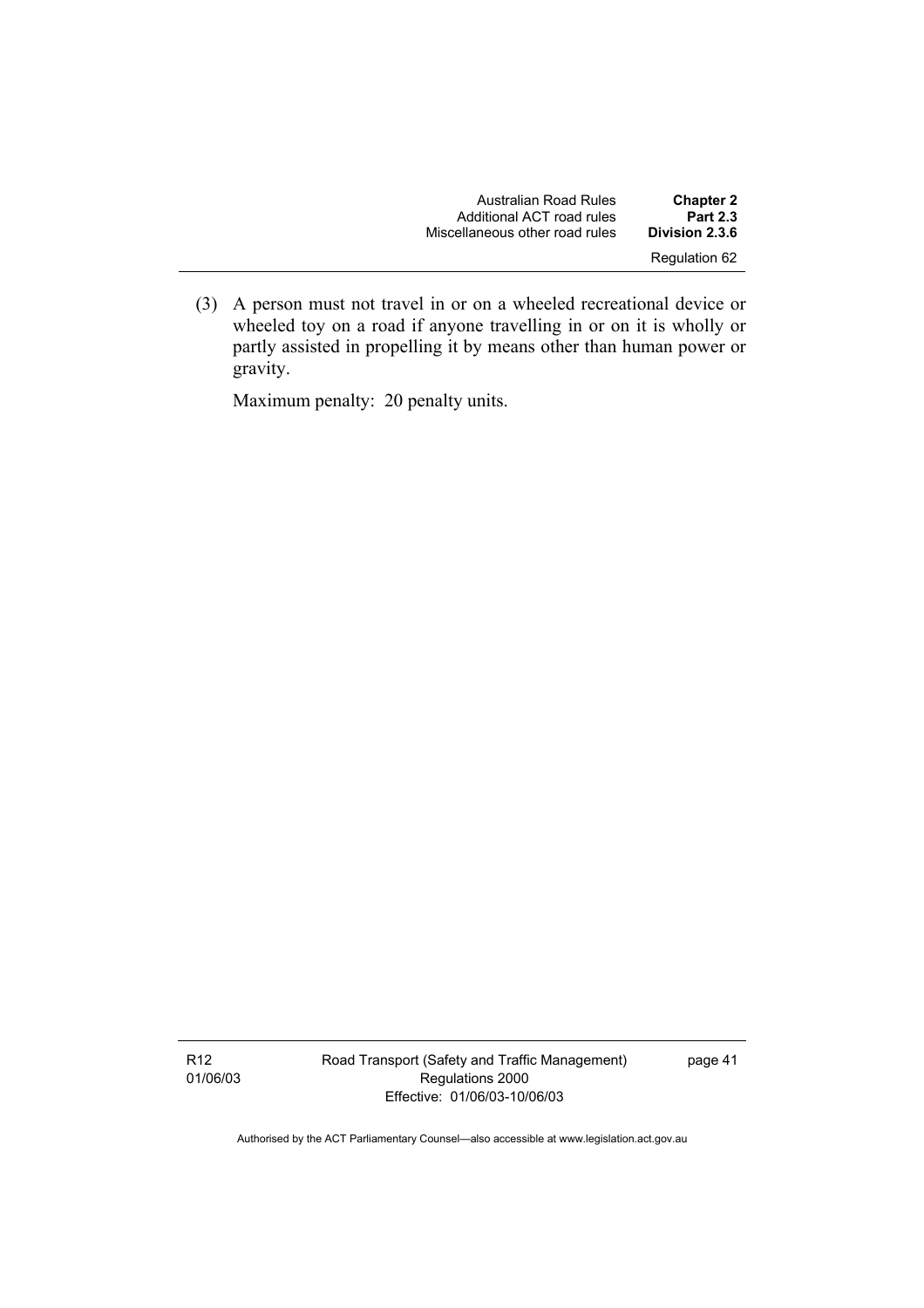**Chapter 2 Australian Road Rules**<br>**Part 2.4 C** Other provisions **Other provisions** 

Regulation 63

# **Part 2.4 Other provisions**

#### **63 Devices that are prescribed traffic control devices**

- (1) For the Act, dictionary, definition of *prescribed traffic control device*, the following things are prescribed:
	- (a) any traffic control device that has effect for the Australian Road Rules under the Australian Road Rules, rule 315;
	- (b) any traffic-related item that has effect for the Australian Road Rules under the Australian Road Rules, rule 319;
	- (c) any pay parking device, parking meter, parking meter hood, parking ticket machine, and any sign installed under division 2.3.6.
- (2) In this regulation:

*sign* includes any device, plate, screen, words or anything else, whether or not installed with or on a traffic sign.

# **64 Preventing prescribed traffic control devices being clearly visible**

 (1) A person must not (except with the approval of the road transport authority) place anything in a position that prevents, or is likely to prevent, a prescribed traffic control device from being clearly visible to the road users to whom it is intended to apply.

Maximum penalty: 20 penalty units.

*Note* The Act, s 19 (1) also makes it an offence for a person to install or display (or interfere, change or remove) a prescribed traffic control device without appropriate authority.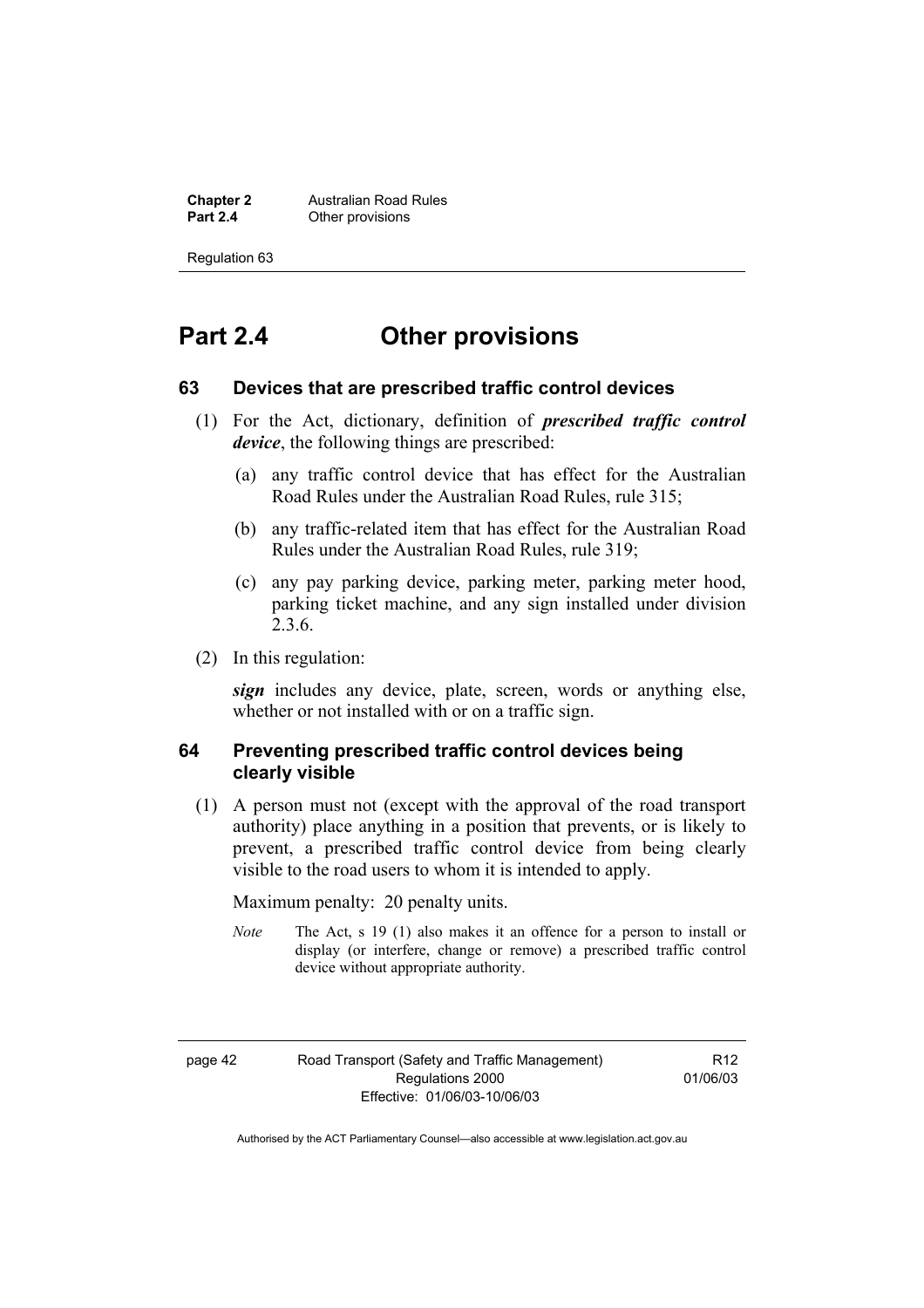Regulation 65

- (2) The road transport authority, a police officer or an authorised person—
	- (a) may, orally or in writing, direct a person who has contravened subregulation (1) by placing something to remove the thing within a stated reasonable time; or
	- (b) may remove the thing.
- (3) If a person is given a direction under subregulation (2) (a), the person must comply with the direction.

Maximum penalty: 20 penalty units.

#### **65 Use of** *do not overtake turning vehicle sign*

A person must not drive a motor vehicle or combination displaying a *do not overtake turning vehicle sign* unless the motor vehicle or combination, together with any load or projection, is at least 7.5m long.

Maximum penalty: 20 penalty units.

#### **66 Approvals etc by road transport authority**

- (1) For the Australian Road Rules and these regulations, the road transport authority may, in writing—
	- (a) approve a protective helmet for bicycle riders as an approved bicycle helmet; or
	- (b) approve a child restraint as an approved child restraint; or
	- (c) approve a protective helmet for motorbike riders as an approved motorbike helmet; or
	- (d) approve a canopy, cage or other device fitted to a vehicle; or
	- (e) declare a person to be an emergency worker.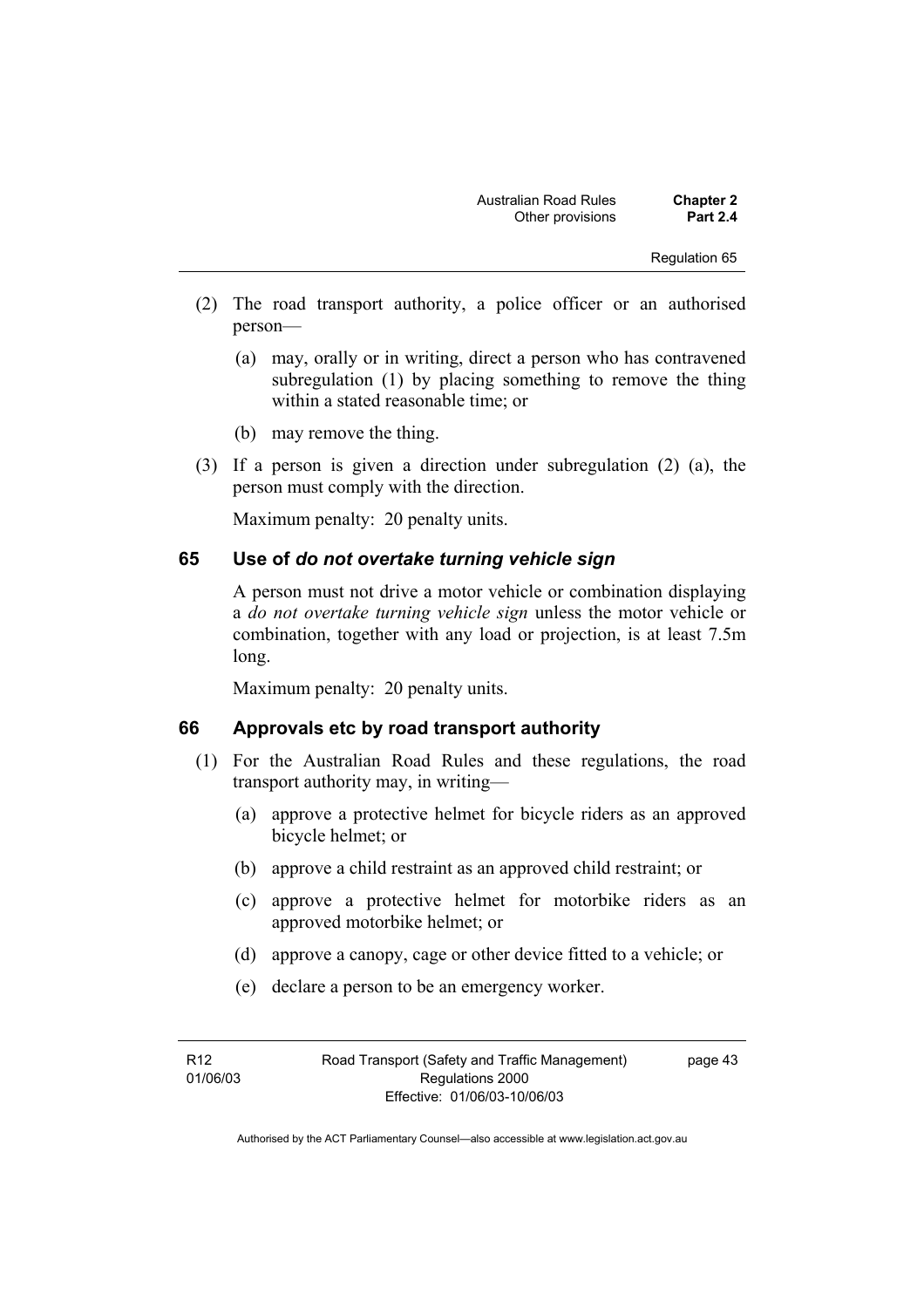| <b>Chapter 2</b> | <b>Australian Road Rules</b> |
|------------------|------------------------------|
| <b>Part 2.4</b>  | Other provisions             |

#### Regulation 67

- (2) An approval or declaration is a disallowable instrument.
	- *Note* A disallowable instrument must be notified, and presented to the Legislative Assembly, under the *Legislation Act 2001*.

#### **67 Exemption from requirement about riding on motorbikes**

The road transport authority may, for the purpose of allowing a sporting or similar event to be filmed, exempt a person from the Australian Road Rules, rule 271 (2) to the extent that it requires the person to face forward while being carried as a passenger on a motorbike.

#### **68 Defence of complying with direction of police officer or authorised person**

- (1) It is a defence to a prosecution of a person for an offence against a provision of this chapter if, at the time of the offence, the person was obeying a direction given to the person under the Australian Road Rules, rule 304 (1).
- (2) To remove any doubt, it is declared that a person must obey a direction given to the person under the Australian Road Rules, rule 304 (1), whether or not the person may contravene a provision of this chapter by obeying the direction.

#### **69 Exemption for driver of police vehicles**

- (1) A provision of this chapter does not apply to the driver of a police vehicle if—
	- (a) in the circumstances—
		- (i) the driver is taking reasonable care; and
		- (ii) it is reasonable that the provision should not apply; and
	- (b) if the vehicle is a motor vehicle that is moving—the vehicle is displaying a blue or red flashing light or sounding an alarm.

| page 44          | Road Transport (Safety and Traffic Management) | R <sub>12</sub> |
|------------------|------------------------------------------------|-----------------|
| Regulations 2000 |                                                | 01/06/03        |
|                  | Effective: 01/06/03-10/06/03                   |                 |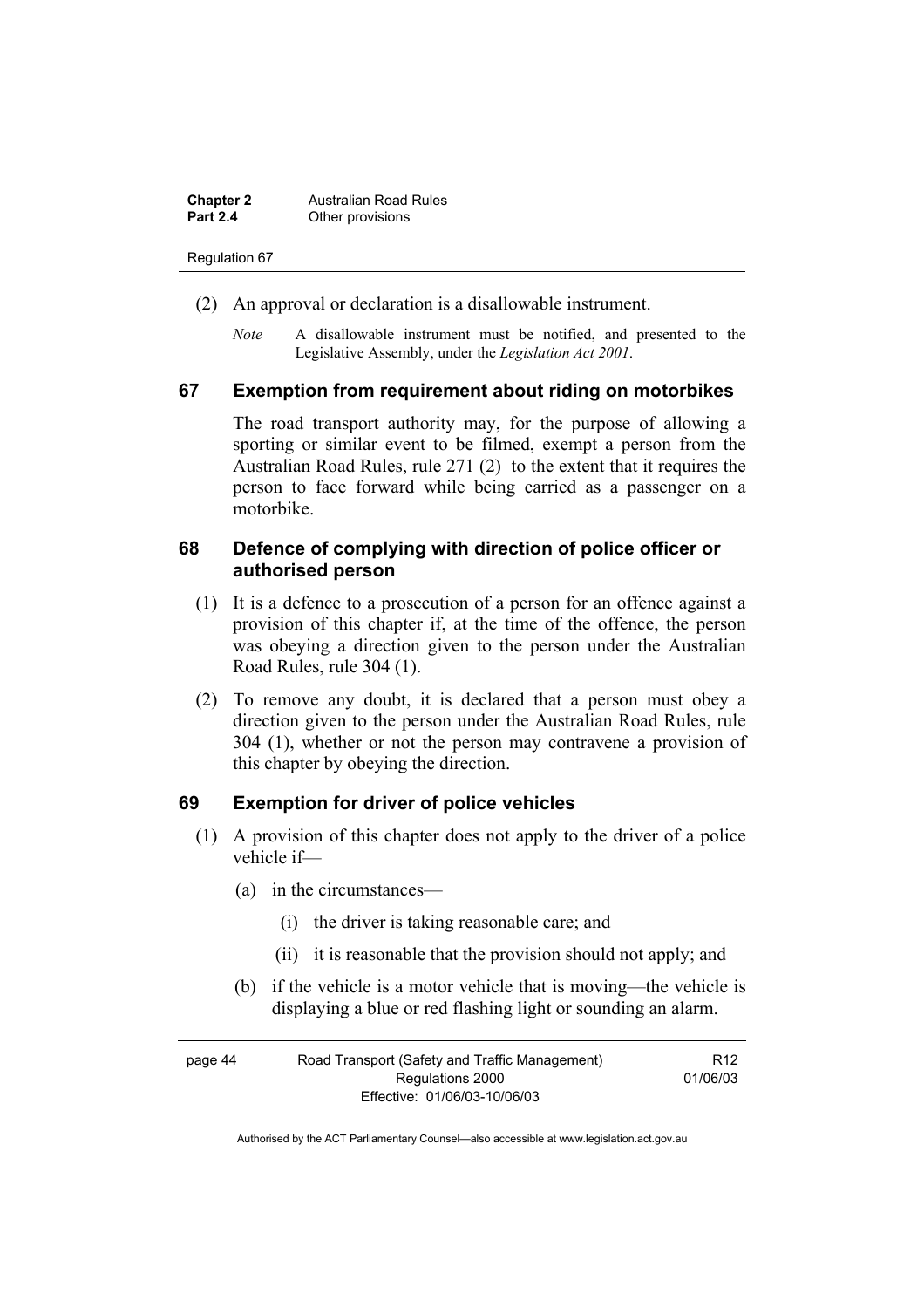Regulation 70

- (2) Subregulation (1) (b) does not apply to the driver if, in the circumstances, it is reasonable—
	- (a) not to display the light or sound the alarm; or
	- (b) for the vehicle not to be fitted or equipped with a blue or red flashing light or an alarm.

# **70 Exemption for driver of emergency vehicles**

A provision of this chapter does not apply to the driver of an emergency vehicle if—

- (a) in the circumstances—
	- (i) the driver is taking reasonable care; and
	- (ii) it is reasonable that the provision should not apply; and
- (b) if the vehicle is a motor vehicle that is moving—the vehicle is displaying a blue or red flashing light or sounding an alarm.

# **71 Stopping and parking exemption for police and emergency vehicles and authorised people**

- (1) A provision of division 2.3.5 (Stopping and parking) does not apply to the driver of a police or emergency vehicle if, in the circumstances—
	- (a) the driver is taking reasonable care; and
	- (b) it is reasonable that the provision should not apply.
- (2) A provision of division 2.3.5 (Stopping and parking) does not apply to a driver who is an authorised person driving a vehicle in the course of his or her duty as an authorised person if, in the circumstances—
	- (a) the driver is taking reasonable care; and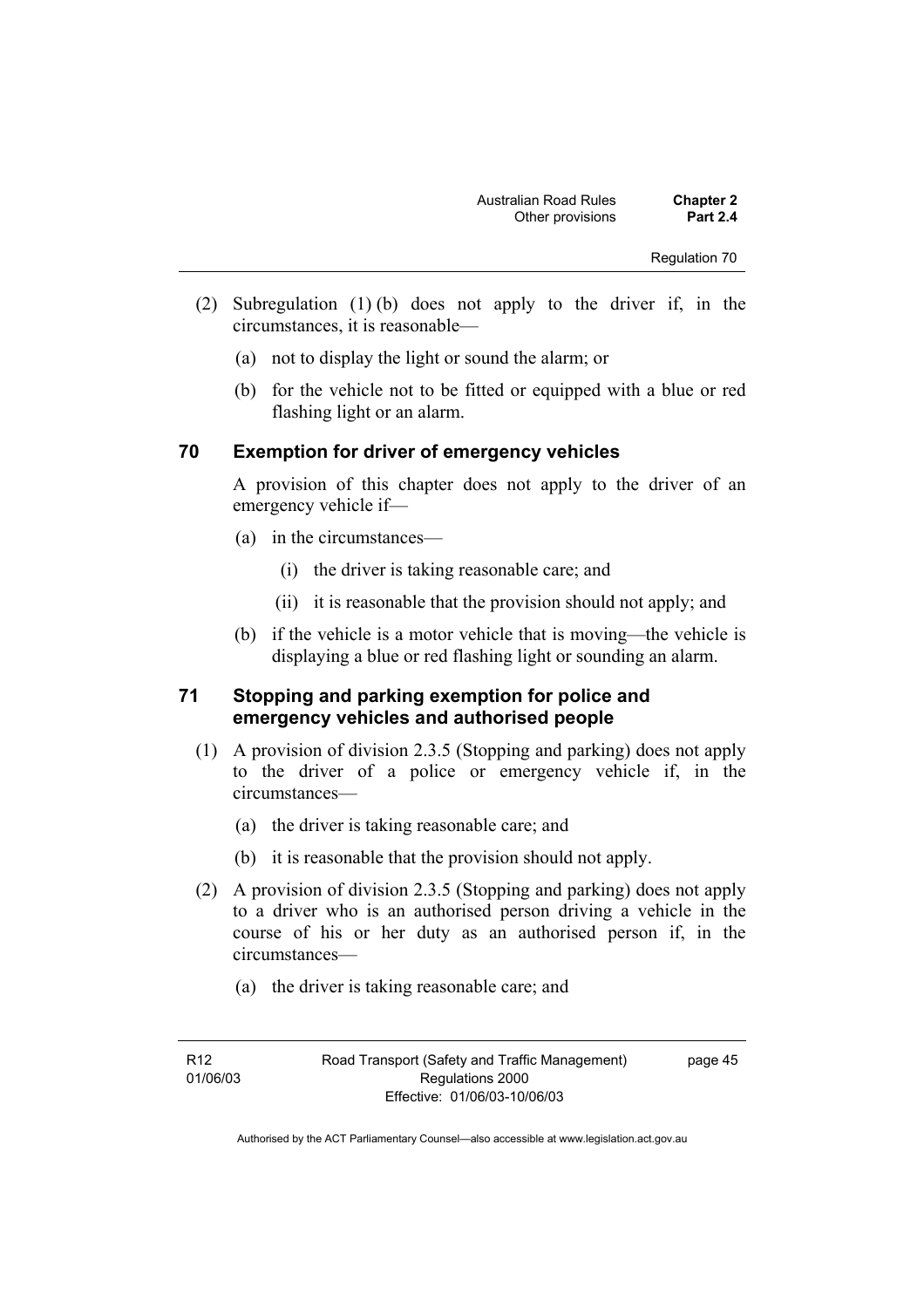**Chapter 2** Australian Road Rules **Part 2.4 Other provisions** 

# Regulation 71

(b) it is reasonable that the provision should not apply.

page 46 Road Transport (Safety and Traffic Management) Regulations 2000 Effective: 01/06/03-10/06/03

R12 01/06/03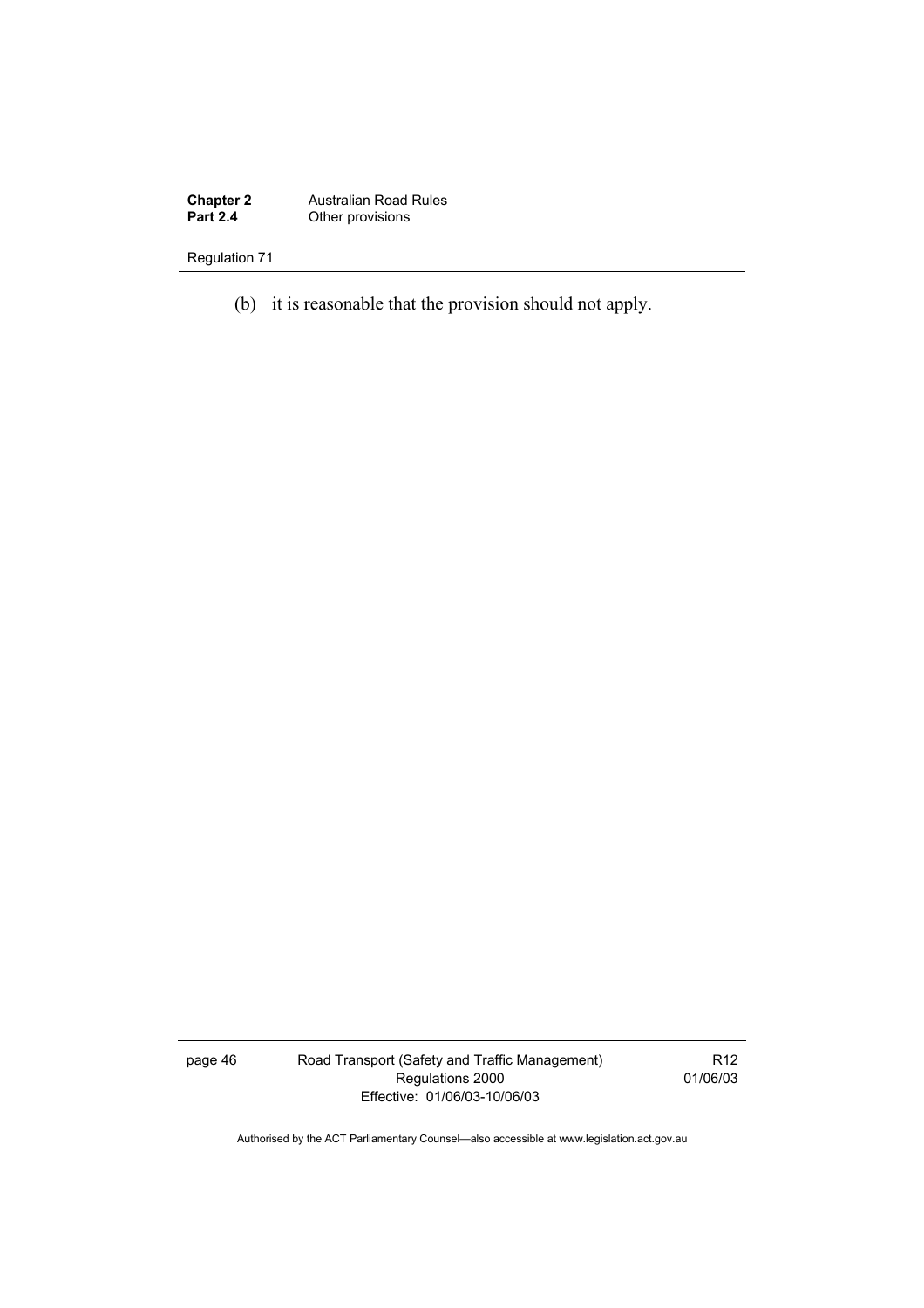# **Chapter 3 Parking**

# **Part 3.1 Parking schemes**

# **Division 3.1.1 Metered parking schemes**

# **72 Metered parking schemes**

- (1) The road transport authority may establish and operate metered parking schemes for any length of road or area.
- (2) For a metered parking scheme, the road transport authority—
	- (a) may set aside metered parking spaces; and
	- (b) may install parking meters for the payment of fees for metered parking spaces.

# **73 Metered parking areas**

- (1) The road transport authority may set aside a length of road or area as a metered parking area.
- (2) A metered parking area must be designated by *permissive parking signs* with the word 'meter' on or with the signs.

# **74 Parking meters**

- (1) A parking meter must be installed at the space to which it applies or, if a parking meter applies to 2 or more spaces, close to the spaces.
- (2) The parking meter applying to a metered parking space must show or be capable of showing the fees fixed for the space under this division.

R12 01/06/03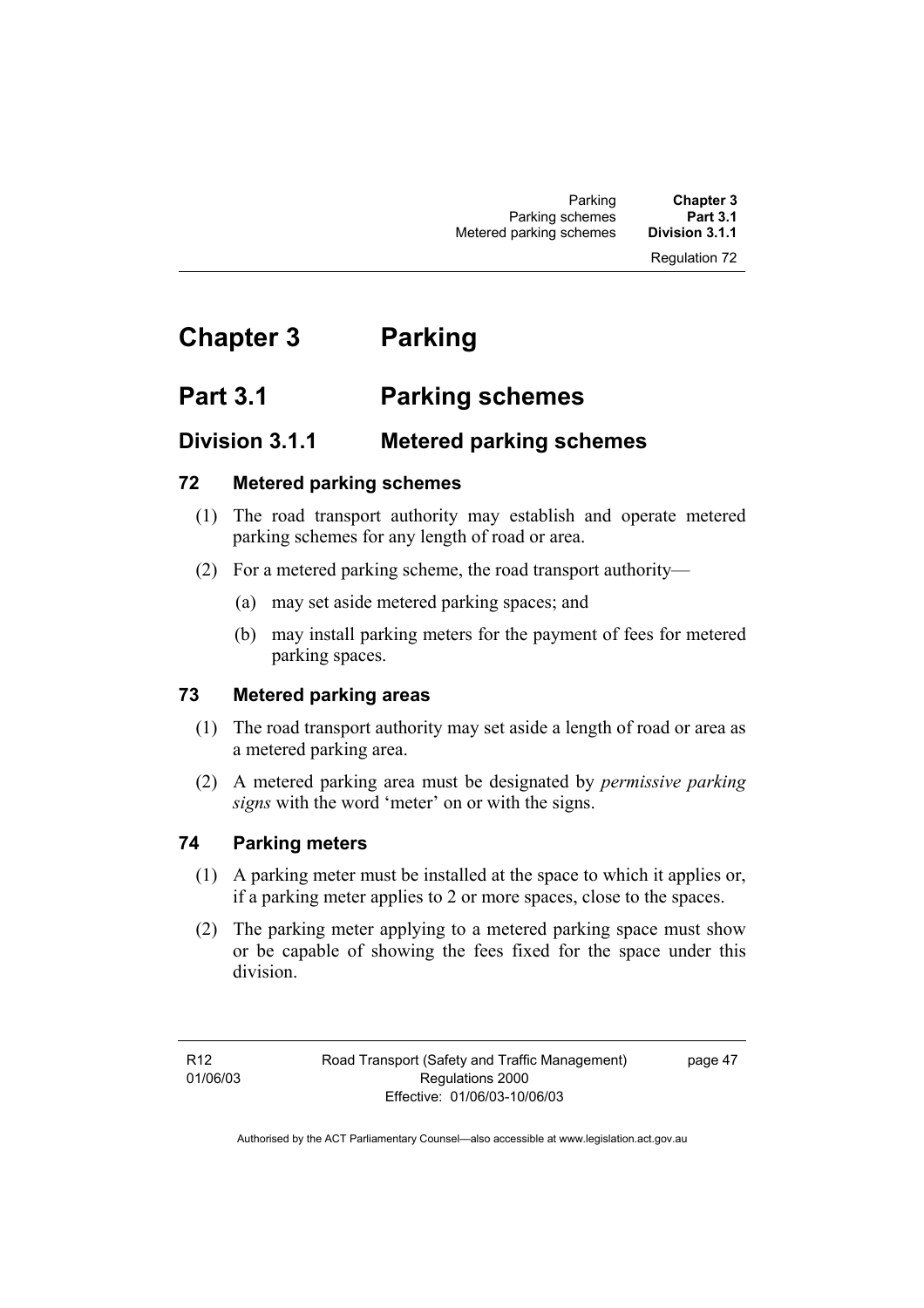| <b>Chapter 3</b> | Parking                |
|------------------|------------------------|
| <b>Part 3.1</b>  | Parking schemes        |
| Division 3.1.2   | Ticket parking schemes |
| Regulation 75    |                        |

 (3) A parking meter must clearly show, or be capable of clearly showing, the status of the metered parking space or spaces to which it applies and, if the meter is a multi-space parking meter, must identify each metered parking space by its number.

# **75 Metered parking spaces**

- (1) A metered parking space must be designated by a road marking.
- (2) For a metered parking space to which a multi-space parking meter applies, the number for the space and an arrow indicating the direction of the meter must be marked in or adjacent to the space.

# **Division 3.1.2 Ticket parking schemes**

*Note* The Australian Road Rules, r 207 (2) provides that a driver who parks in a ticket parking area must pay the fee and obey the instructions on the ticket. See also reg 16.

## **75A Parking authorities**

- (1) A person may apply to the road transport authority to be a parking authority for a stated area.
- (2) The road transport authority may, in writing, declare the person to be a parking authority for a stated area (the *area of operations*).
	- *Note* The power to make the declaration includes the power to amend or repeal it (see the *Legislation Act 2001*, s 46).
- (3) The declaration is a disallowable instrument.
	- *Note* A disallowable instrument must be notified, and presented to the Legislative Assembly, under the *Legislation Act 2001*.

# **75B Parking authority guidelines**

 (1) The road transport authority must establish written guidelines for regulation 76A (the *parking authority guidelines*).

page 48 Road Transport (Safety and Traffic Management) Regulations 2000 Effective: 01/06/03-10/06/03

R12 01/06/03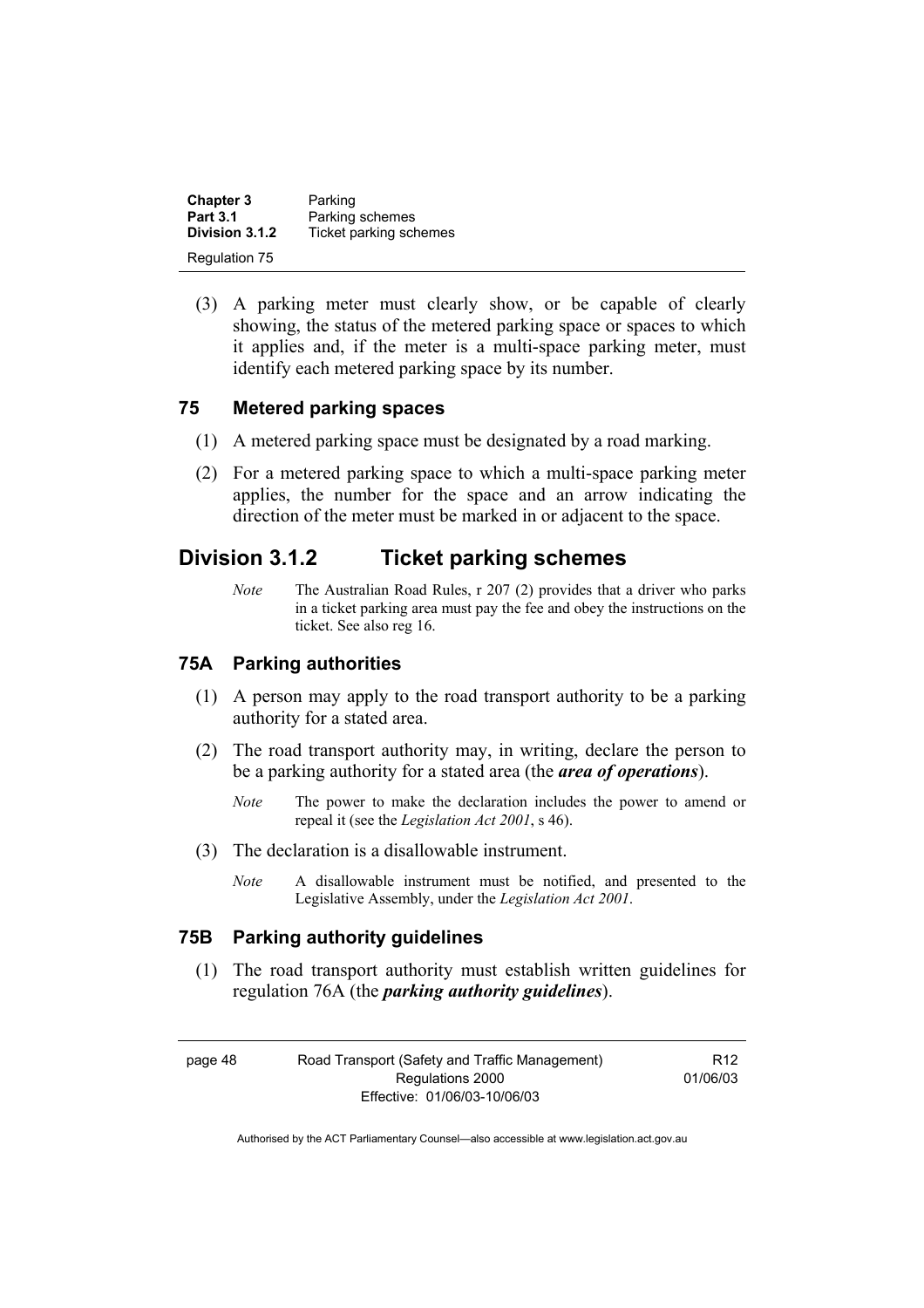| <b>Chapter 3</b>     | Parking                |
|----------------------|------------------------|
| <b>Part 3.1</b>      | Parking schemes        |
| Division 3.1.2       | Ticket parking schemes |
| <b>Regulation 76</b> |                        |

(2) The parking authority guidelines are a disallowable instrument.

- (3) A parking authority is not entitled to provide, or charge for, parking in a ticket parking area if the parking authority does not comply with the parking authority guidelines.
- (4) A parking authority is taken to comply with the parking authority guidelines until the contrary is proved.

## **76 Ticket parking schemes—road transport authority**

- (1) The road transport authority may establish and operate a ticket parking scheme for any length of road or area.
- (2) For a ticket parking scheme, the road transport authority—
	- (a) may set aside a length of road or area as a ticket parking area; and
	- (b) may adopt the ways of, and schemes for, payment of the fees the authority considers appropriate; and
	- (c) may install devices for payment of the fees (a *pay parking device*).

## **76A Ticket parking schemes—parking authority**

- (1) A parking authority may, in accordance with the parking authority guidelines, establish and operate a ticket parking scheme for any length of road or area within its area of operations.
- (2) For a ticket parking scheme, the parking authority may, in accordance with the parking authority guidelines—
	- (a) set aside a length of road or area within its area of operations as a ticket parking area; and

*Note* A disallowable instrument must be notified, and presented to the Legislative Assembly, under the *Legislation Act 2001*.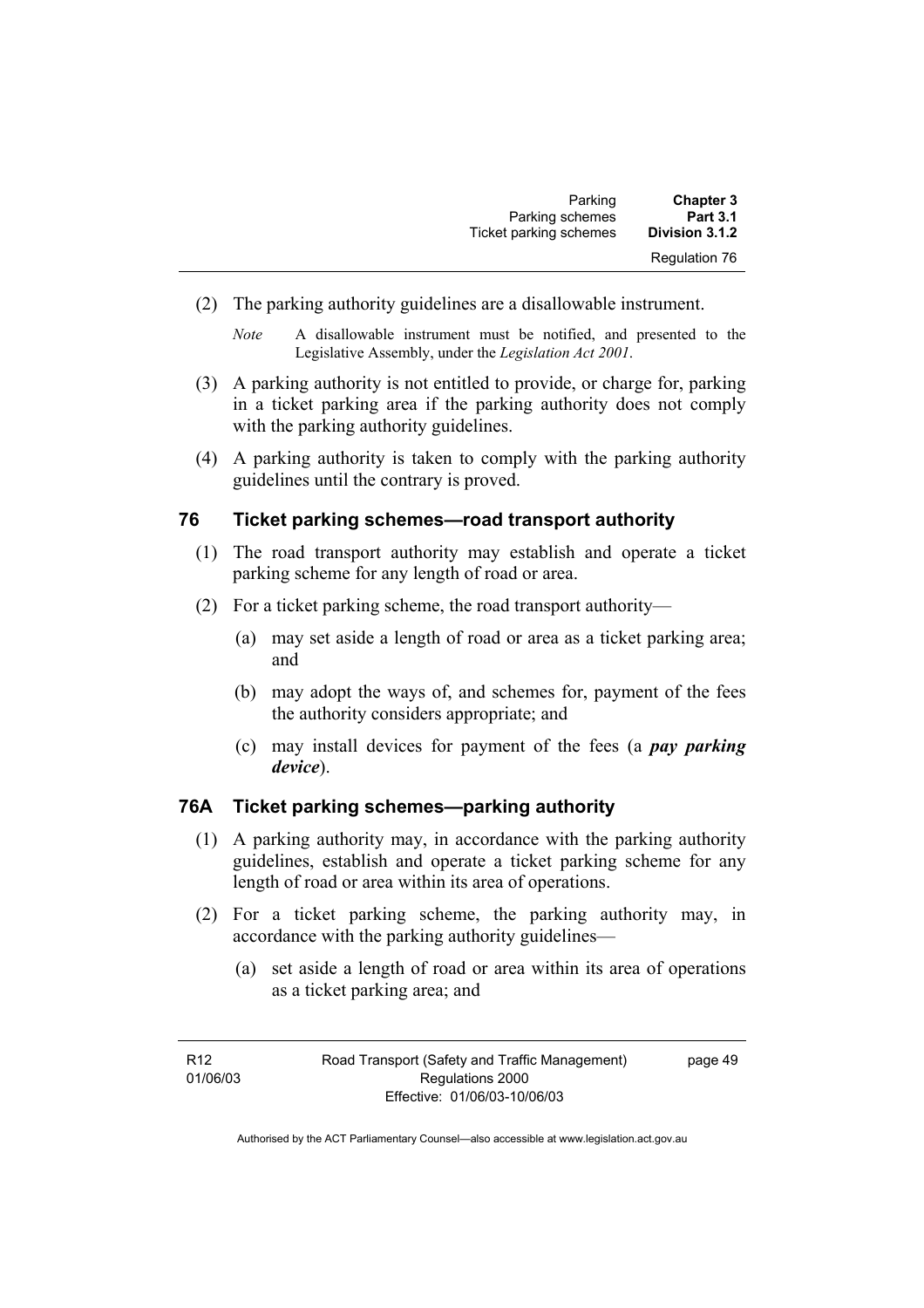| <b>Chapter 3</b> | Parking                |
|------------------|------------------------|
| <b>Part 3.1</b>  | Parking schemes        |
| Division 3.1.2   | Ticket parking schemes |
| Regulation 77    |                        |

- (b) fix fees for the parking of vehicles in the area; and
- (c) adopt the ways of, and schemes for, payment of the fees the authority considers appropriate; and
- (d) install pay parking devices.
- *Note* Reg 75A provides for the road transport authority to declare parking authorities and reg 75B provides for parking authority guidelines.

# **77 Ticket parking areas**

- (1) A ticket parking area must be designated by *permissive parking signs* with the word 'ticket' on or with the signs.
- (2) A ticket parking area is taken to include only such lengths of road and areas to which ticket parking signs apply as are lawfully available, apart from this division, for the parking of vehicles.
- (3) A reference in subregulation (1) to *ticket* includes a reference to voucher.
- (4) Subregulation (3) and this subregulation cease to have effect on 1 December 2006.

# **78 Ticket parking spaces**

A ticket parking area may be divided into ticket parking spaces, of a size suitable for parking a single vehicle, by a road marking.

## **79 Ticket machines**

The ticket machine for a ticket parking area must show or be capable of showing the fees fixed for the area under this division.

# **80 Parking tickets**

(1) The following information must be printed on a parking ticket:

page 50 Road Transport (Safety and Traffic Management) Regulations 2000 Effective: 01/06/03-10/06/03

R12 01/06/03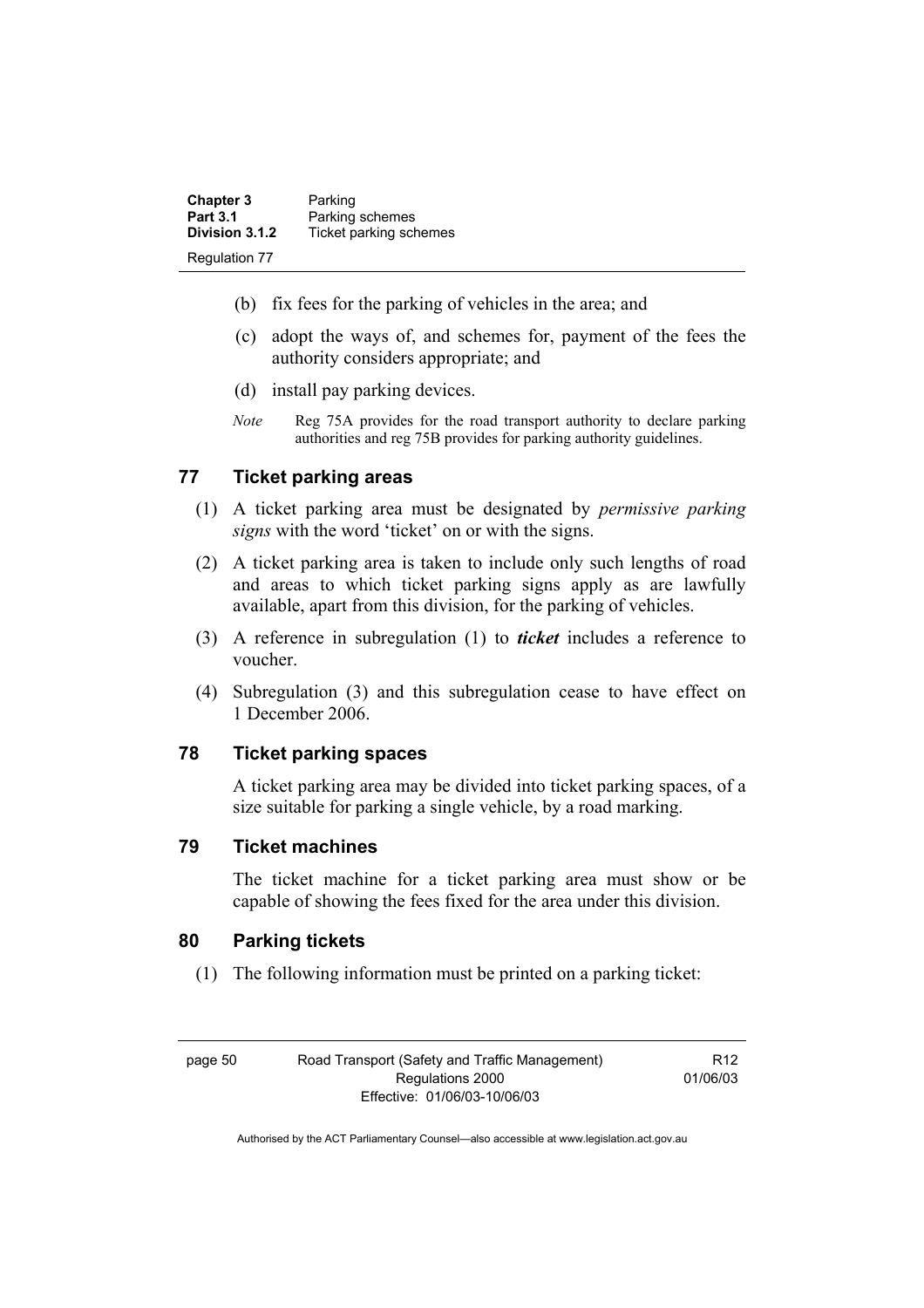| Parking               | <b>Chapter 3</b>     |
|-----------------------|----------------------|
| Parking schemes       | <b>Part 3.1</b>      |
| Heavy vehicle parking | Division 3.1.3       |
|                       | <b>Requlation 81</b> |

- (a) the expiry date (expressed as the day of the month, the month and the year);
- (b) the expiry time (expressed in hours and minutes);
- (c) the name of the authority issuing the ticket;
- (d) the ticket parking area code (if applicable);
- (e) a serial number;
- (f) instructions for use of the ticket.
- (2) A parking ticket must be legible and of a size and design that enables it to be easily displayed in or on a vehicle.

#### **81 Duration of parking tickets**

A parking ticket takes effect when it is issued and expires at the expiry time stated on the ticket.

# **Division 3.1.3 Heavy vehicle parking**

#### **82 Definitions for div 3.1.3**

In this division:

*code of practice* means the code of practice approved under regulation 89, as in force from time to time.

*exemption* means an exemption given under regulation 92 (Decision on application for exemption).

*existing operator* means the holder of an existing operator's certificate.

*existing operator's certificate* means an existing operator's certificate issued under the *Motor Traffic Act 1936,* section 150R that was in force immediately before the commencement of this regulation and has not been cancelled under this division.

R12 01/06/03 Road Transport (Safety and Traffic Management) Regulations 2000 Effective: 01/06/03-10/06/03 page 51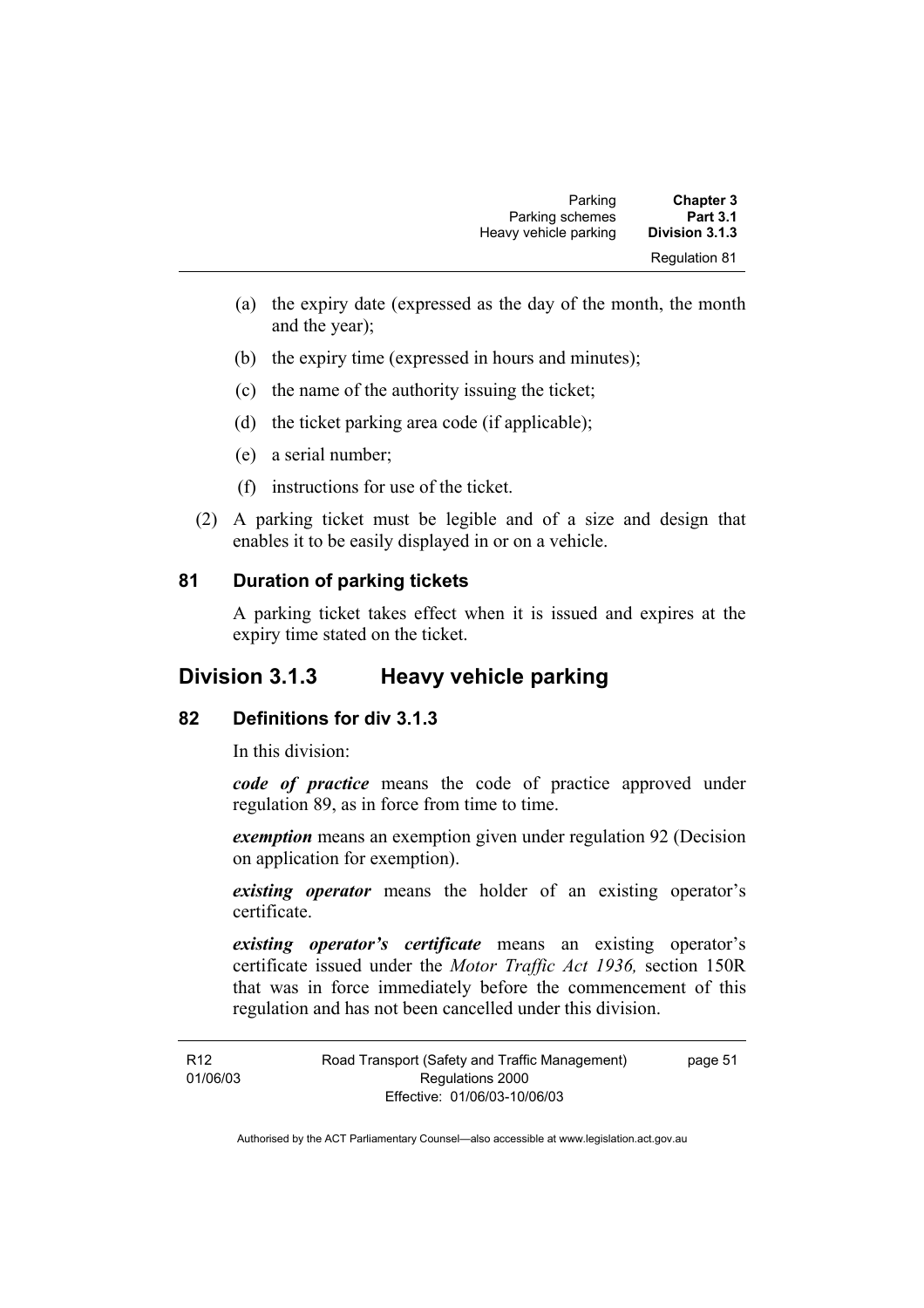| <b>Chapter 3</b> | Parking               |
|------------------|-----------------------|
| <b>Part 3.1</b>  | Parking schemes       |
| Division 3.1.3   | Heavy vehicle parking |
| Regulation 83    |                       |

*heavy vehicle* means a vehicle, whether loaded or unloaded, that is longer than 7.5m, has a GVM over 4.5t, and is used for commercial purposes.

*land adjoining residential land*—see regulation 83.

*residential land* means land leased for residential purposes.

*stock truck* means a vehicle that has a GVM over 4.5t and is built or used to transport livestock.

# **83 References in div to land adjoining residential land**

A reference in this division to *land adjoining residential land* includes a reference to land that would, but for an intervening road, adjoin that land.

# **84 Vehicle parked partly on residential land**

For this division, a vehicle that is parked partly on residential land, and partly on adjoining land that is not residential land, is taken not to be parked on residential land.

# **85 Parking of certain vehicles on residential land prohibited**

- (1) This regulation applies to a vehicle, whether loaded or unloaded, that is—
	- (a) a stock truck; or
	- (b) a semitrailer with the load space permanently enclosed by rigid construction or with sides enclosed by nonrigid material and a rigid roof; or
	- (c) higher than 3.6m and used for commercial purposes.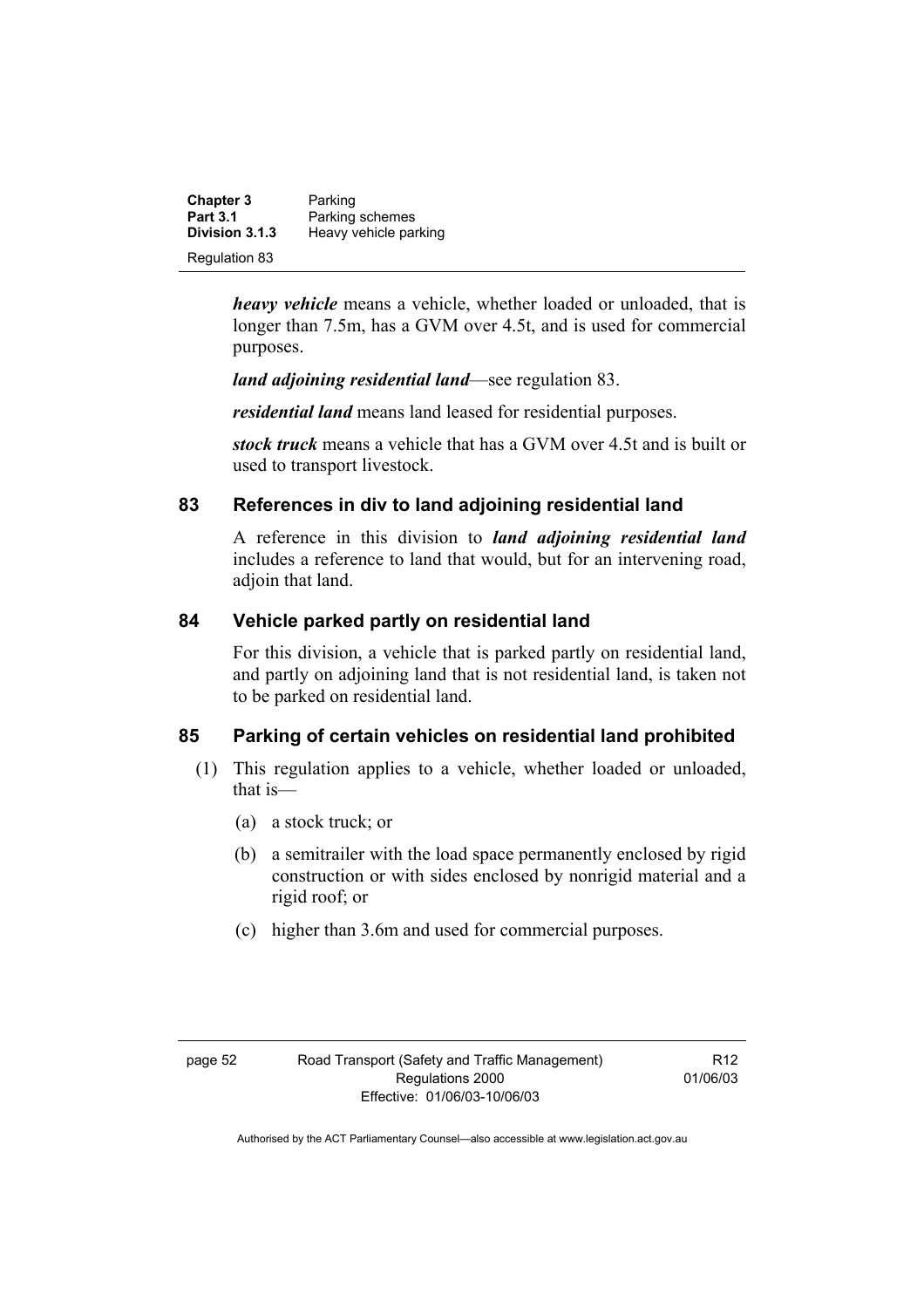| <b>Chapter 3</b>     | Parking               |
|----------------------|-----------------------|
| <b>Part 3.1</b>      | Parking schemes       |
| Division 3.1.3       | Heavy vehicle parking |
| <b>Regulation 86</b> |                       |

 (2) A person must not park a vehicle to which this regulation applies on residential land.

Maximum penalty: 20 penalty units.

- (3) Subregulation (2) does not apply to the vehicle—
	- $(a)$  if—
		- (i) the parking of the vehicle on the land is reasonably necessary to avoid a contravention of another provision of these regulations or another Territory law; or
		- (ii) the vehicle is parked on the land to drop off, or pick up, people or goods or in the course of providing services; and
	- (b) the vehicle is not parked on the land for longer than is reasonable in all the circumstances.

# **86 Parking of certain vehicles on land adjoining residential land prohibited**

- (1) This regulation applies to—
	- (a) a vehicle or combination, whether loaded or unloaded, that is longer than 7.5m; and
	- (b) a vehicle, whether loaded or unloaded, with a GVM over 4.5t.
- (2) A person must not park a vehicle or combination to which this regulation applies on land adjoining residential land for more than 1 hour.

Maximum penalty: 20 penalty units.

- (3) Subregulation (2) does not apply to the vehicle or combination—
	- $(a)$  if—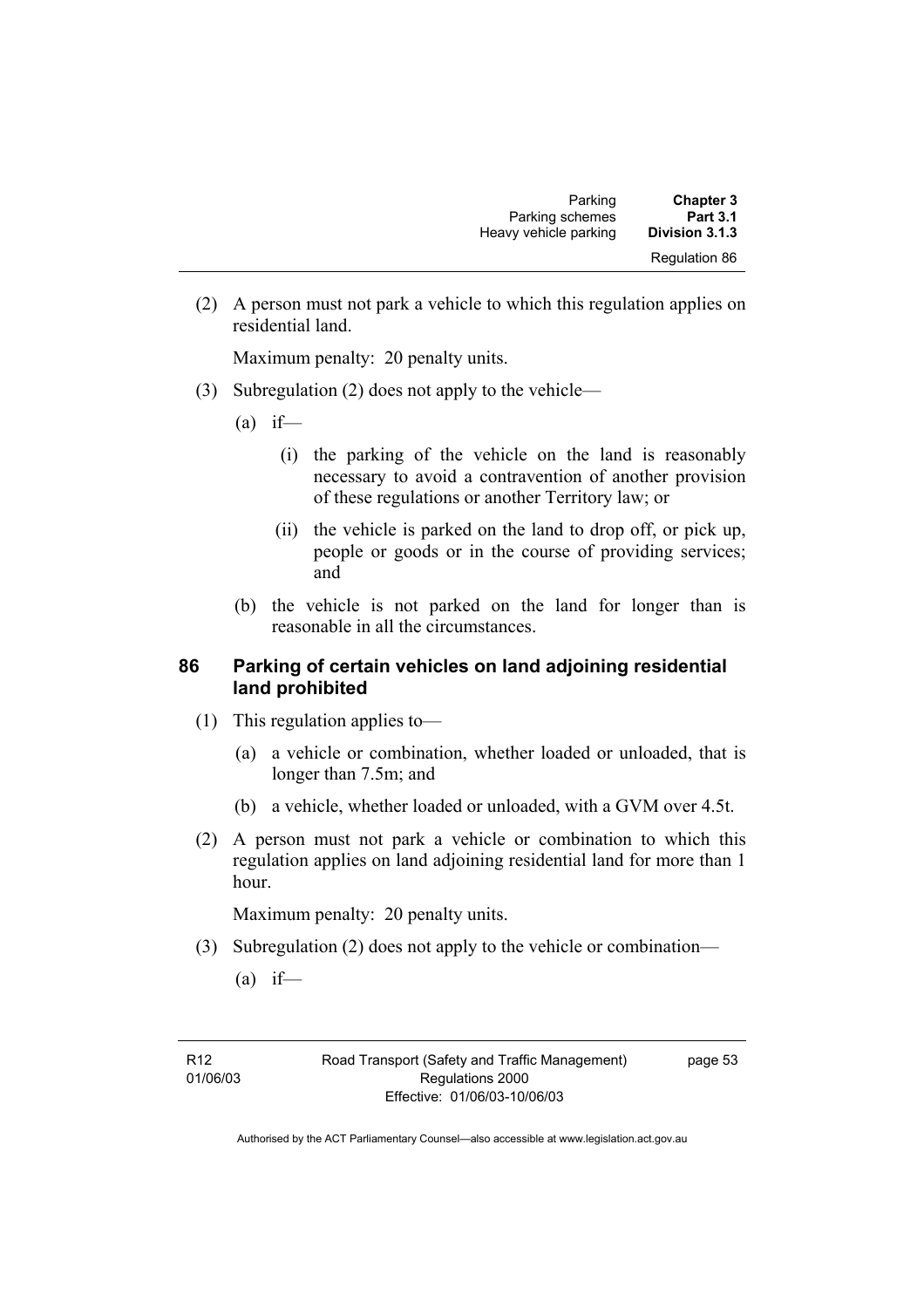| <b>Chapter 3</b><br><b>Part 3.1</b> | Parking<br>Parking schemes |
|-------------------------------------|----------------------------|
| Division 3.1.3                      | Heavy vehicle parking      |
| Regulation 87                       |                            |

- (i) the parking of the vehicle on the land is reasonably necessary to avoid a contravention of another provision of these regulations or another Territory law; or
- (ii) the vehicle is parked on the land to drop off, or pick up, people or goods or in the course of providing services; and
- (b) the vehicle is not parked on the land for longer than is reasonable in all the circumstances.
- (4) Subregulation (2) also does not apply to the vehicle or combination if the land where it is parked is residential land or land leased for commercial purposes.

# **87 Parking of certain commercial vehicles on land with multi-unit developments**

- (1) This regulation applies to a vehicle, whether loaded or unloaded, that is used for commercial purposes and is longer than 6m, higher than 2.6m or has a GVM over 3.75t.
- (2) A person must not park a vehicle to which this regulation applies on residential land with a multi-unit development.

Maximum penalty: 20 penalty units.

- (3) Subregulation (2) does not apply to the vehicle or combination—
	- $(a)$  if—
		- (i) the parking of the vehicle on the land is reasonably necessary to avoid a contravention of another provision of these regulations or another Territory law; or
		- (ii) the vehicle is parked on the land to drop off, or pick up, people or goods or in the course of providing services; and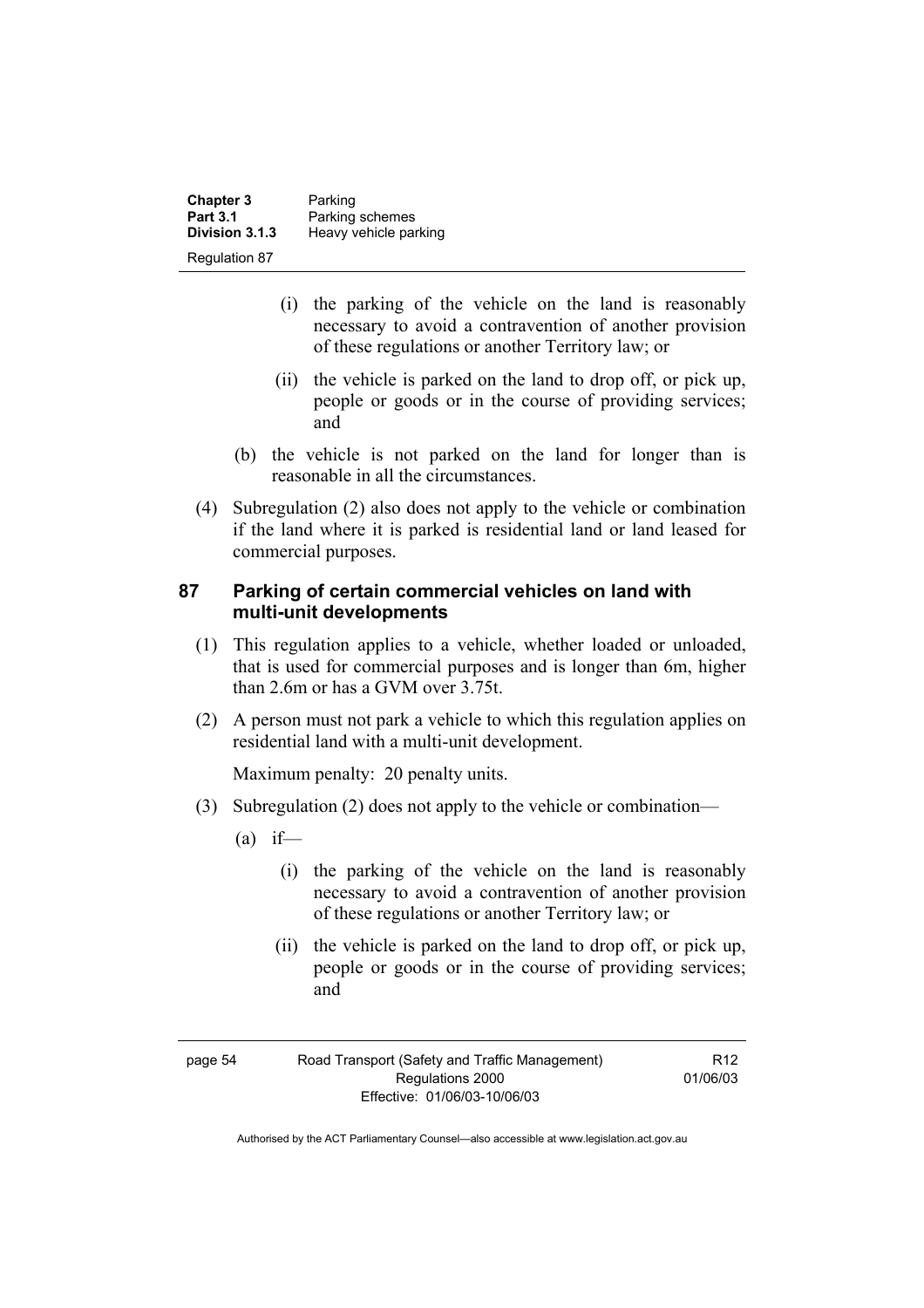| Parking               | <b>Chapter 3</b>     |
|-----------------------|----------------------|
| Parking schemes       | <b>Part 3.1</b>      |
| Heavy vehicle parking | Division 3.1.3       |
|                       | <b>Regulation 88</b> |

- (b) the vehicle is not parked on the land for longer than is reasonable in all the circumstances.
- (4) In this regulation:

*multi-unit development*—see the Territory plan, appendix 6 in force on 1 January 1997.

*Territory plan*—see the *Land (Planning and Environment) Act 1991*, section 13.

# **88 Daily infringement**

A person commits an offence against regulation 85 (Parking of certain vehicles on residential land prohibited), regulation 86 (Parking of certain vehicles on land adjoining residential land prohibited) or regulation 87 (Parking of certain commercial vehicles on land with multi-unit developments) in relation to each day when the person contravenes that regulation, including the day of a conviction for the contravention or any later day.

## **89 Codes of practice**

- (1) The Minister may, in writing, approve a code of practice about the parking of heavy vehicles on residential land.
- (2) Without limiting subregulation (1), a code of practice may include provisions with respect to—
	- (a) requirements for the parking of heavy vehicles by existing operators; and
	- (b) the number of heavy vehicles that may be parked on residential land at any time; and
	- (c) the operation of heavy vehicles while on residential land.
- (3) A code of practice is a disallowable instrument.

R12 01/06/03 Road Transport (Safety and Traffic Management) Regulations 2000 Effective: 01/06/03-10/06/03

page 55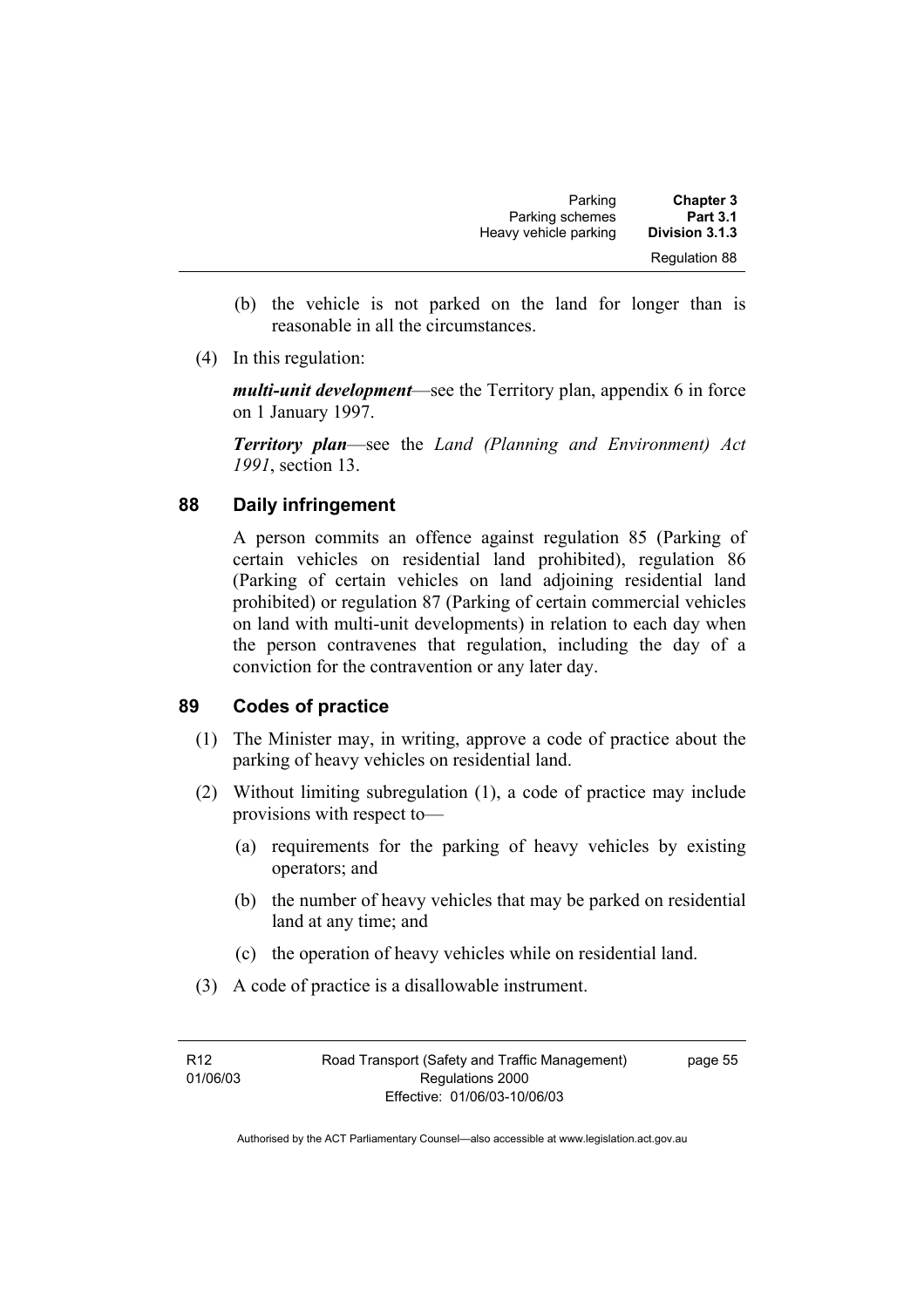| <b>Chapter 3</b> | Parking               |
|------------------|-----------------------|
| <b>Part 3.1</b>  | Parking schemes       |
| Division 3.1.3   | Heavy vehicle parking |
| Regulation 90    |                       |

*Note* A disallowable instrument must be notified, and presented to the Legislative Assembly, under the *Legislation Act 2001*.

#### **90 Notice of codes of practice etc**

- (1) The road transport authority must publish notice of the approval of each code of practice in a newspaper published and circulating in the ACT.
- (2) The notice must—
	- (a) be published on or before the day when the code of practice commences; and
	- (b) state when the code of practice commences; and
	- (c) contain a statement to the effect that—
		- (i) the code of practice can be inspected at a stated office or offices of the road transport authority during office hours; and
		- (ii) the code of practice is subject to disallowance by the Legislative Assembly under the *Legislation Act 2001*.

# **91 Application for exemption**

- (1) A person who is the holder of an existing operator's certificate may apply to the road transport authority for an exemption from all provisions or stated provisions of the code of practice in relation to stated land of which the person is the occupier.
- (2) The applicant must give the applicant's existing operator's certificate to the road transport authority with the application.

#### **92 Decision on application for exemption**

 (1) If the road transport authority receives an application for an exemption, the authority must—

page 56 Road Transport (Safety and Traffic Management) Regulations 2000 Effective: 01/06/03-10/06/03 R12 01/06/03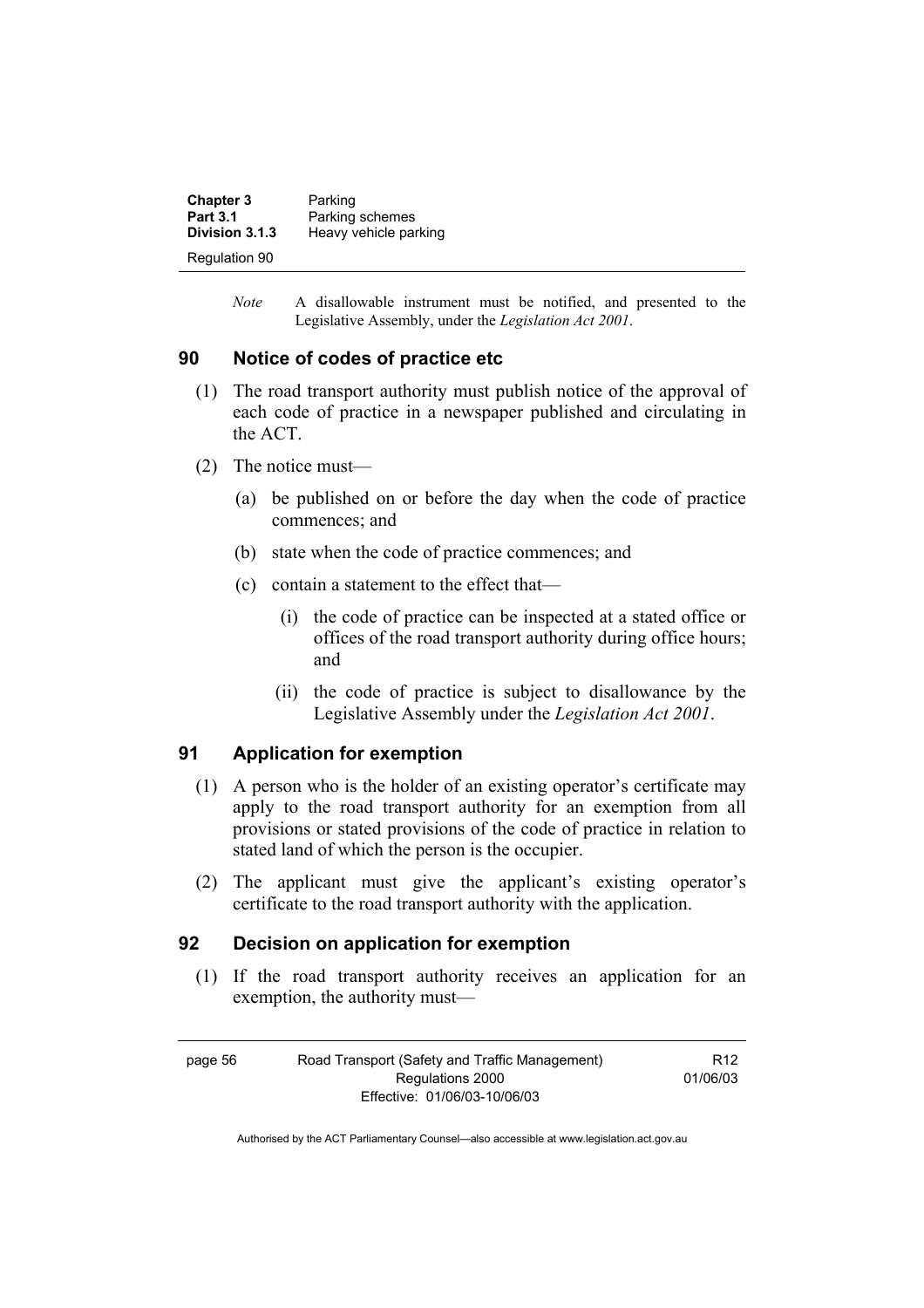| Parking               | <b>Chapter 3</b>     |
|-----------------------|----------------------|
| Parking schemes       | <b>Part 3.1</b>      |
| Heavy vehicle parking | Division 3.1.3       |
|                       | <b>Regulation 92</b> |

- (a) give the exemption for the period stated in the exemption; or
- (b) give the exemption for the period, and subject to the conditions, stated in the exemption; or
- (c) refuse to give the exemption.
- (2) Before making a decision on the application, the road transport authority must give notice of the application to—
	- (a) if land adjoining the land to which the application relates is occupied—the occupier and, if the occupier is not the lessee, the lessee of each parcel of adjoining land that is occupied; or
	- (b) if land adjoining the land to which the application relates is unoccupied—the lessee of each parcel of adjoining land that is unoccupied.
- (3) A notice under subregulation (2) must—
	- (a) contain a description of the provisions of the code of practice from which exemption is sought; and
	- (b) invite the occupier or lessee to make submissions to the road transport authority, within 28 days after receiving the notice, why the exemption sought should not be given; and
	- (c) contain a statement to the effect that, if a submission is not received by the road transport authority within that 28 days, the authority may give the exemption.
- (4) Without limiting the ways in which a notice under subregulation (2) (a) may be given to the occupier or lessee of a parcel of land, the notice may be given by letter addressed to the occupier or lessee and sent by prepaid post to the address of the parcel.
- (5) In deciding whether to give the exemption, what period the exemption should be given for and what conditions the exemption should be subject to, the road transport authority must—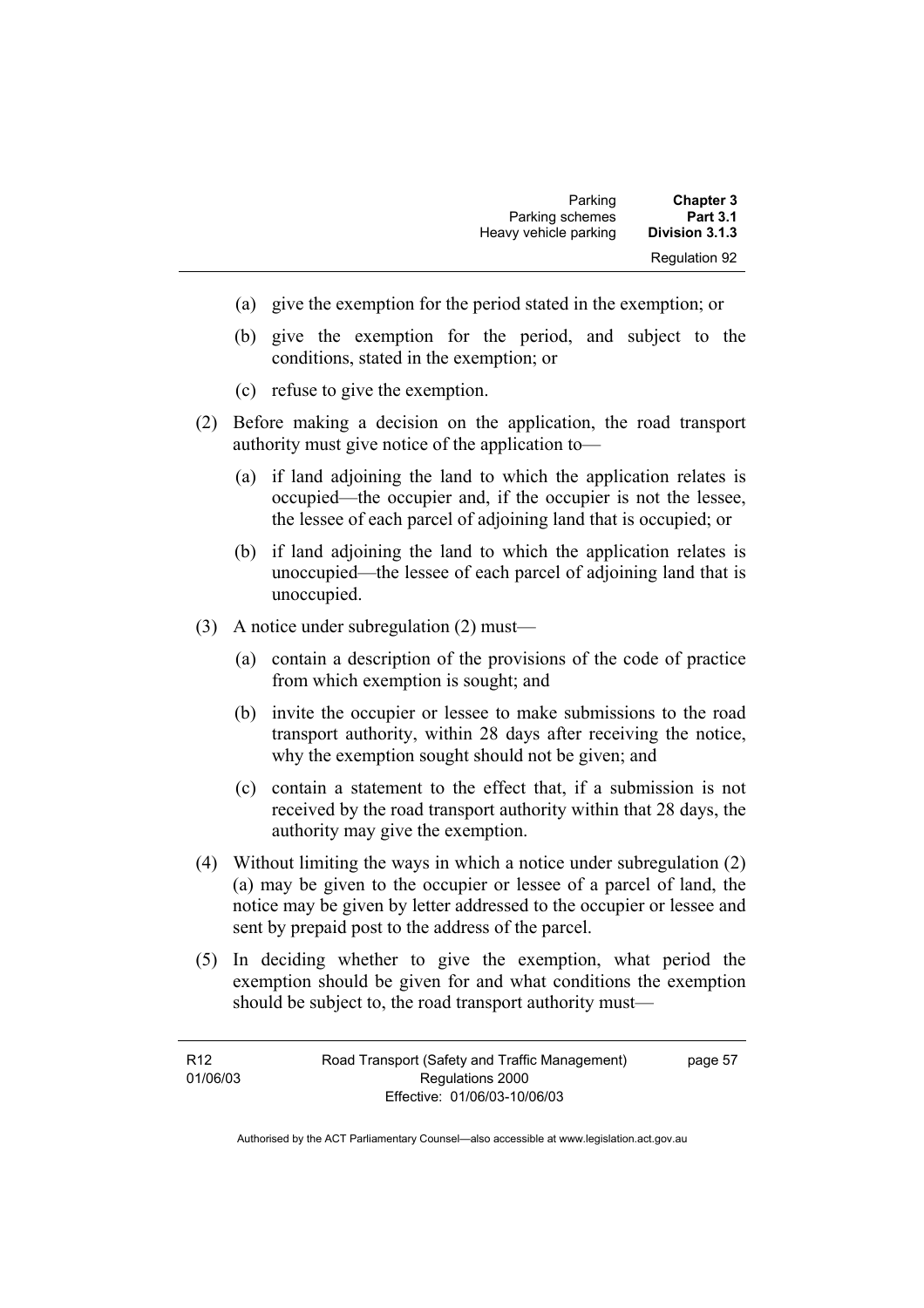| <b>Chapter 3</b>     | Parking               |
|----------------------|-----------------------|
| <b>Part 3.1</b>      | Parking schemes       |
| Division 3.1.3       | Heavy vehicle parking |
| <b>Regulation 93</b> |                       |

- (a) take into account any submissions made under subregulation (3); and
- (b) have regard to whether and, if so, the extent to which, an occupier or lessee of adjoining land would be adversely affected by the decision.
- (6) For subregulation (5) (b), in deciding whether an occupier or lessee of adjoining land would be adversely affected, the road transport authority must take into account—
	- (a) the period for which, and the provisions of the code of practice from which, exemption is sought; and
	- (b) the likely safety, noise and visual consequences of giving the exemption; and
	- (c) any action taken by the applicant to reduce the safety, noise or visual impact on occupiers of adjoining land, including, for example, any landscaping, parking bays, fencing, noise barriers and garaging arrangements on land occupied by the applicant.
- (7) The road transport authority must not give the exemption if the authority believes on reasonable grounds that the applicant—
	- (a) has failed to comply with regulation 95 (Additional information by applicant); or
	- (b) made a statement which was false or misleading in a material particular in or in relation to the application.
- (8) If an exemption is given subject to conditions, the exemption applies only if all the conditions of the exemption are being complied with.

## **93 Endorsement of certificates**

 (1) If the road transport authority gives an exemption to the holder of an existing operator's certificate, the authority must endorse the certificate with the exemption.

| page 58                      | Road Transport (Safety and Traffic Management) | R <sub>12</sub> |
|------------------------------|------------------------------------------------|-----------------|
| Regulations 2000             |                                                | 01/06/03        |
| Effective: 01/06/03-10/06/03 |                                                |                 |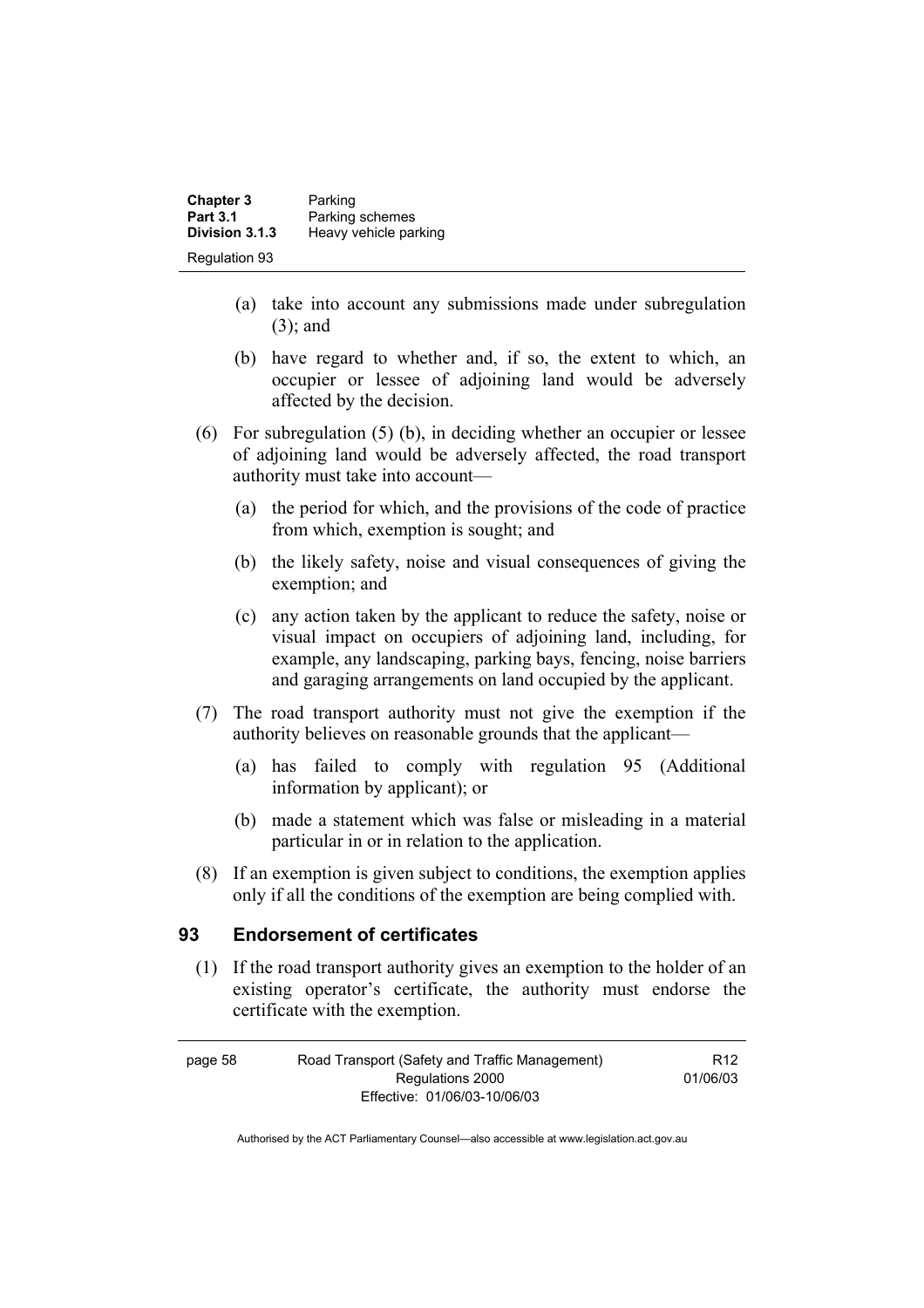## (2) The endorsement—

- (a) must state—
	- (i) each provision of the code of practice from the holder is exempt; and
	- (ii) whether or not the exemption is subject to conditions; and
	- (iii) the vehicle or vehicles to which the exemption applies; and
	- (iv) the residential land where the vehicle or vehicles may be parked under the exemption; and
	- (v) the period for which the exemption is given; and
- (b) may include other information about the exemption the road transport authority considers appropriate.

# **94 Variation of conditions of exemptions**

- (1) The holder of an exemption may apply to the road transport authority for a stated variation of the conditions to which an exemption is subject.
- (2) If the road transport authority receives an application under subregulation (1), the authority must—
	- (a) vary the conditions in the way sought in the application; or
	- (b) refuse to vary the conditions.
- (3) Regulation 92 (2) to (7) (Decision on application for exemption) applies, with all necessary changes, to an application under this regulation in the same way as it applies to an application for an exemption.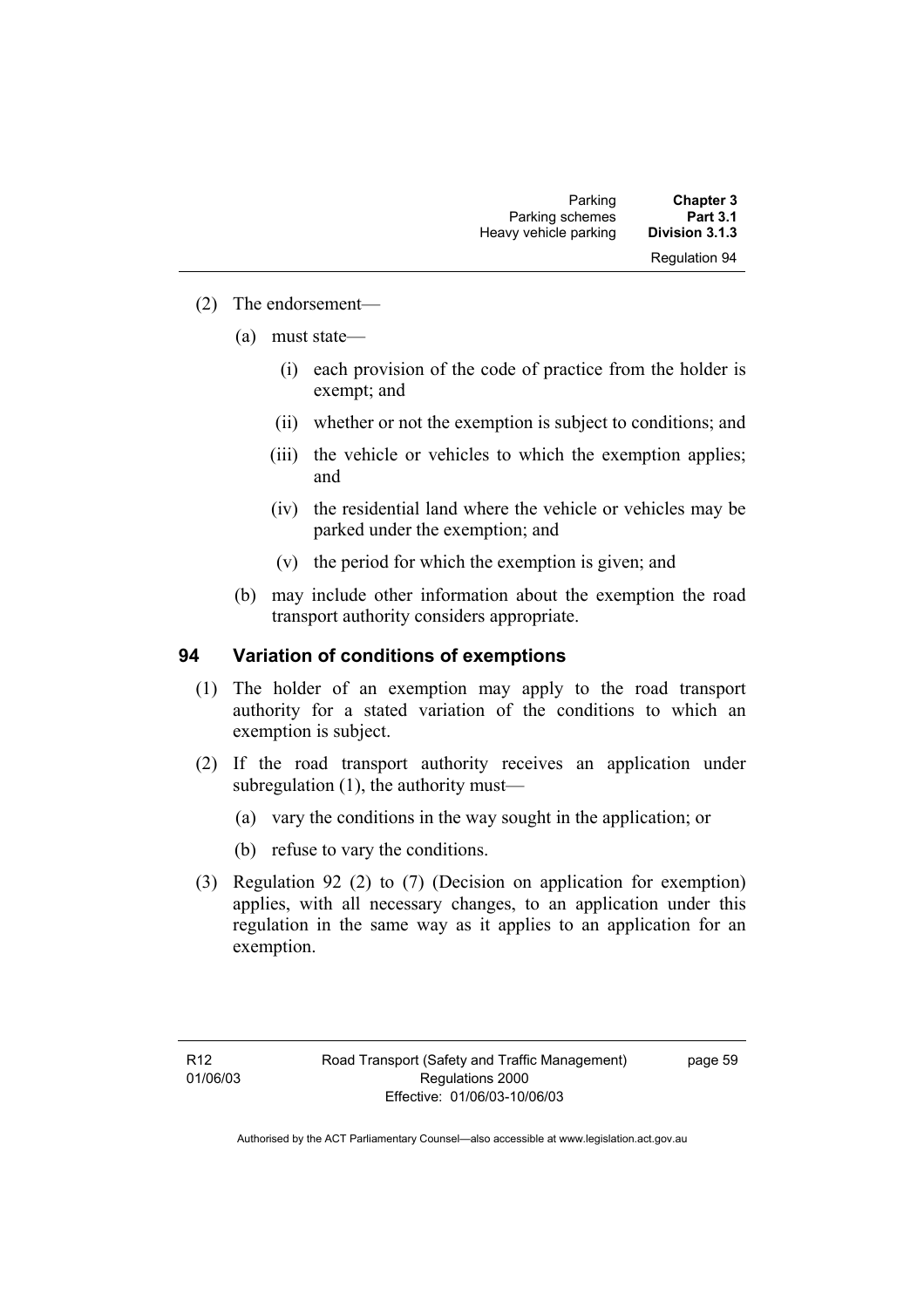**Chapter 3** Parking<br>**Part 3.1** Parking **Part 3.1** Parking schemes<br>**Division 3.1.3** Heavy vehicle pay **Division 3.1.3** Heavy vehicle parking Regulation 95

# **95 Additional information by applicant**

The road transport authority may, by notice given to an applicant for an exemption or variation of conditions to which an exemption is subject, require the applicant to provide any information or documents necessary for the authority to decide the application.

# **96 Loss etc of existing operator's certificate**

 (1) If an existing operator's certificate is lost, stolen or destroyed the holder of the certificate must tell the road transport authority, in writing, within 14 days after becoming aware of that fact.

Maximum penalty: 5 penalty units.

 (2) If the road transport authority is satisfied that an existing operator's certificate has been lost, stolen or destroyed, the road transport authority must, on application by the holder of the certificate, give the holder a replacement certificate.

# **97 Cancellation of existing operator's certificate etc**

- (1) If the road transport authority has reasonable grounds for believing that—
	- (a) an existing operator's certificate was issued; or
	- (b) an exemption was given; or
	- (c) the conditions to which an exemption is subject were varied;

because information given by the holder of the certificate or exemption in or in relation to the application for the certificate, exemption or variation was false, misleading or incomplete in a material particular, the road transport authority must give the holder written notice under this subregulation.

*Note* For how documents may be given, see *Legislation Act 2001*, pt 19.5.

(2) The notice must—

page 60 Road Transport (Safety and Traffic Management) Regulations 2000 Effective: 01/06/03-10/06/03

R12 01/06/03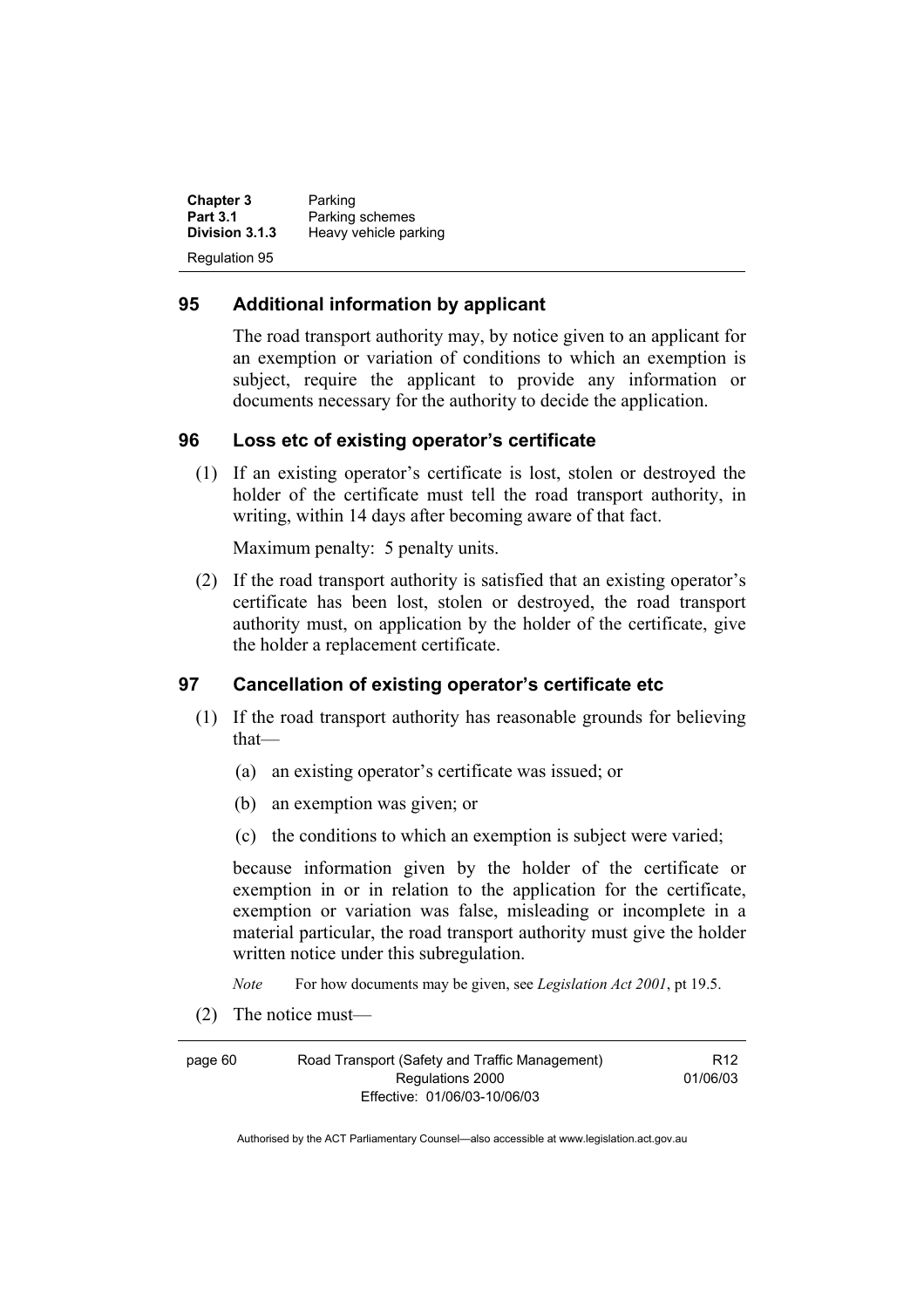| Parking               | <b>Chapter 3</b>     |
|-----------------------|----------------------|
| Parking schemes       | <b>Part 3.1</b>      |
| Heavy vehicle parking | Division 3.1.3       |
|                       | <b>Regulation 97</b> |

- (a) tell the holder of the road transport authority's belief; and
- (b) state the grounds for the belief; and
- (c) invite the holder to make representations to the authority, within 28 days after the holder receives the notice, why the certificate should not be cancelled, or the exemption or variation revoked.
- (3) If, after considering any representation made by the holder under subregulation (2) (c), the road transport authority is satisfied that the authority's belief was correct, the authority must cancel the certificate or revoke the exemption or variation.
- (4) The road transport authority must also cancel an existing operator's certificate or revoke an exemption if the holder of the certificate or exemption asks the authority, in writing, to do so and gives the existing operator's certificate held by the holder to the authority.
- (5) If the road transport authority cancels an existing operator's certificate, or revokes an exemption, under subregulation (3), the holder of the certificate or exemption must give his or her existing operator's certificate to the authority within 14 days after being told of the cancellation or revocation by the authority.

Maximum penalty: 20 penalty units.

 (6) If the road transport authority receives an existing operator's certificate under subregulation (4) or (5) because an exemption held by the holder of the certificate is to be or is revoked, the authority must return the certificate to the holder after cancelling the endorsement of the exemption on the certificate.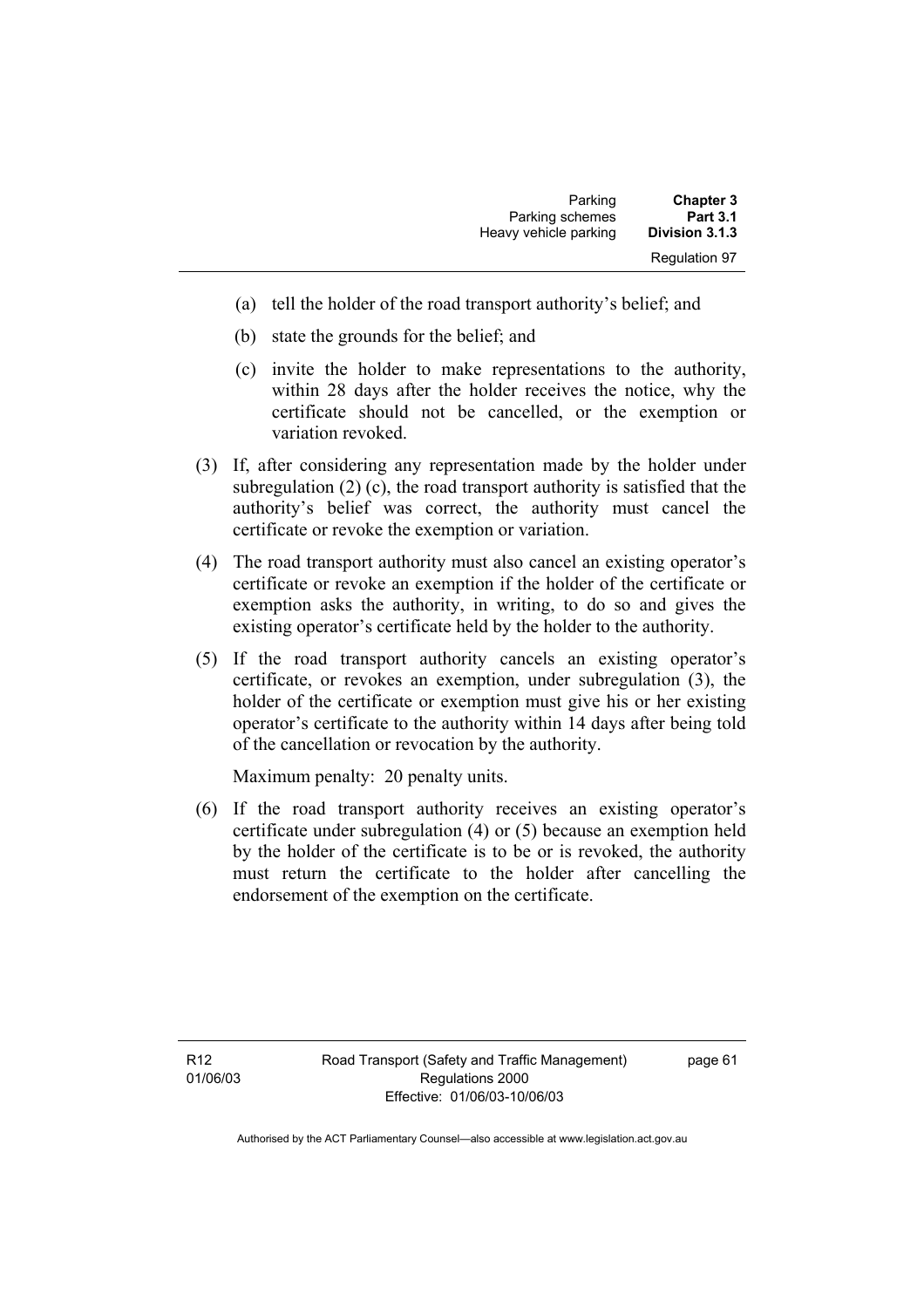**Chapter 3** Parking<br>**Part 3.1** Parking Parking schemes<br>Miscellaneous **Division 3.1.4** Regulation 97A

# **Division 3.1.4 Miscellaneous**

## **97A Other powers to provide pay parking**

- (1) This part does not affect any other power of a parking authority to provide for parking on land within its area of operations.
- (2) A parking authority may exercise a power under this part in relation to land that it does not own only with the consent of the owner of the land.
- (3) Consent may be given subject to conditions, including conditions about the length and withdrawal of the consent.
- (4) Subject to the conditions of the consent, the consent may be withdrawn only after reasonable notice.
- (5) In this regulation:

*owner*, of land, includes lessee of land.

## **98 Overlapping schemes**

- (1) This part does not prevent the road transport authority or a parking authority from establishing and operating a pay parking scheme on the same length of road, or in the same area, where it is operating a different pay parking scheme.
- (2) The road transport authority or a parking authority may not recover the fee fixed for the parking of a vehicle in a metered space or ticket parking area if any other applicable parking fee has been paid for parking the vehicle in the space or area.

## **98A Income from ticket parking scheme**

 (1) All fees collected by a parking authority from the operation of a ticket parking scheme belong to the parking authority.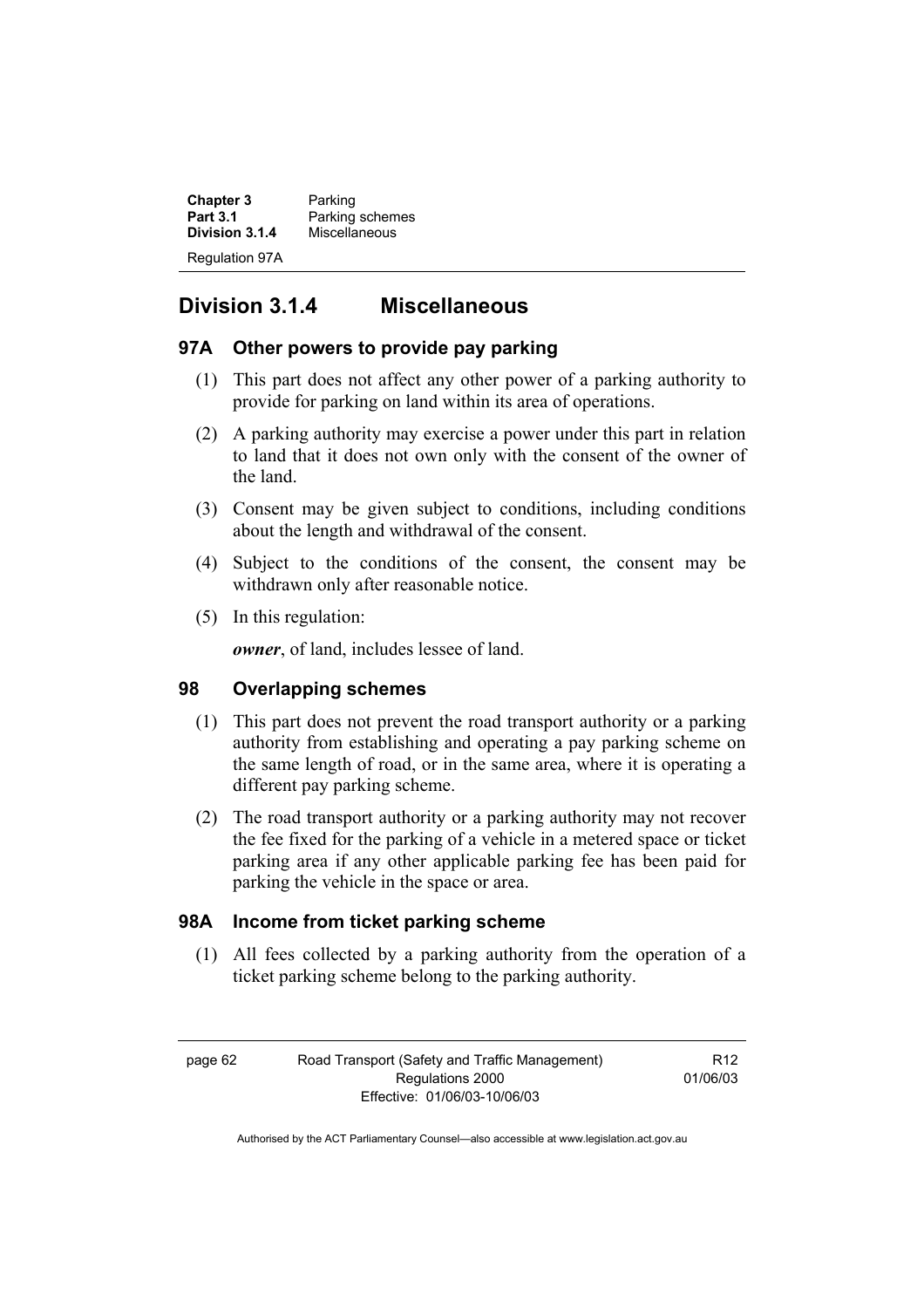| Parking         | <b>Chapter 3</b>      |
|-----------------|-----------------------|
| Parking schemes | <b>Part 3.1</b>       |
| Miscellaneous   | Division 3.1.4        |
|                 | <b>Regulation 98B</b> |

 (2) Any surplus arising from the operation of a ticket parking scheme may be applied at the discretion of the parking authority.

# **98B Costs of ticket parking scheme**

The costs of administering a ticket parking scheme operated by a parking authority under regulation 76A are to be borne by the parking authority.

# **99 Trailers not separately chargeable**

A separate parking fee is not required to be paid for a trailer towed by another vehicle.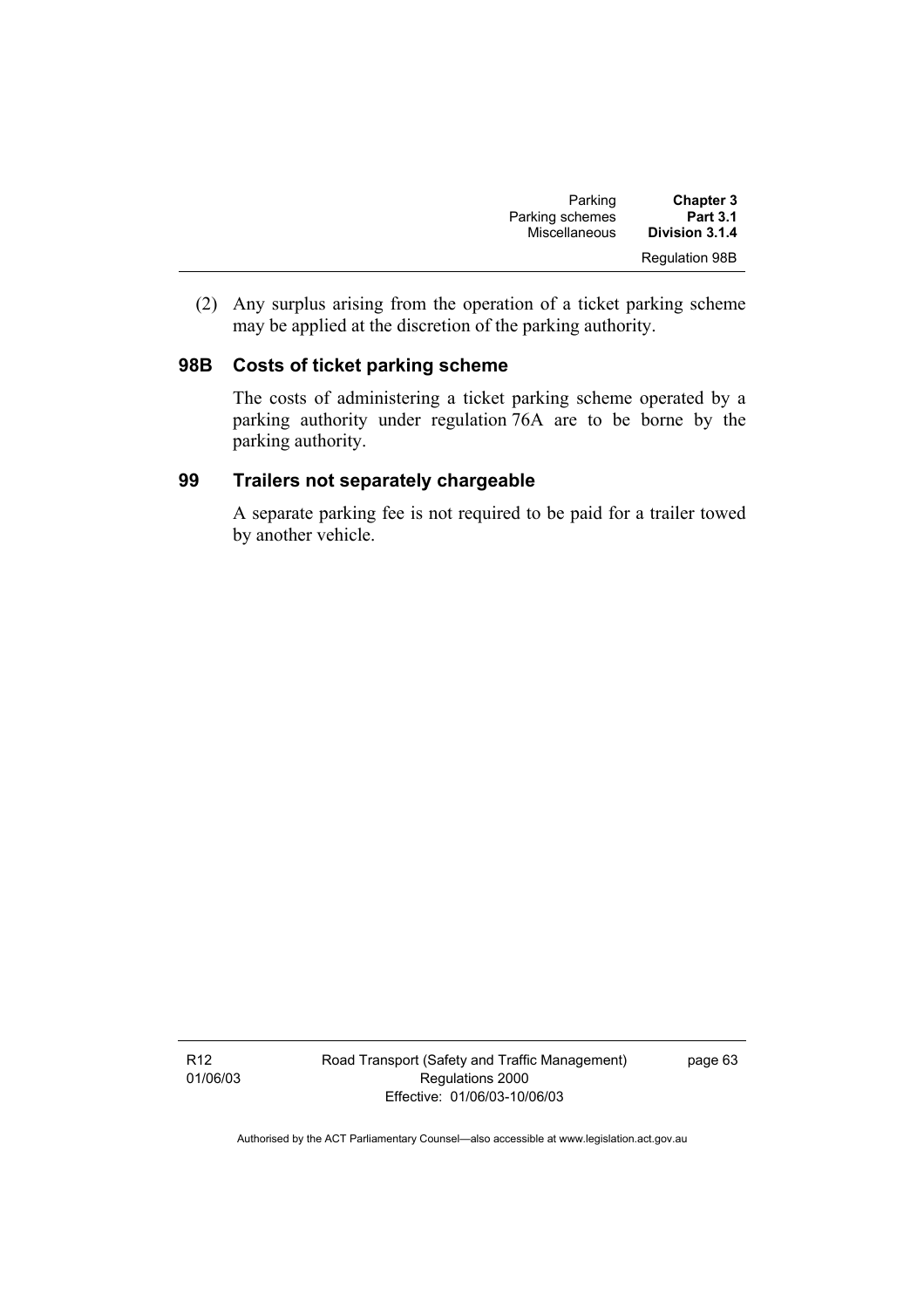# **Part 3.2 Parking permits and mobility parking scheme authorities**

# **100 Parking permits**

- (1) The road transport authority may issue a permit authorising the parking of a vehicle, without charge or time restrictions, in a parking space designated for use by holders of such a permit.
- (2) The permit may be of 1 or more of the following kinds:
	- (a) a business parking permit;
	- (b) a commuter parking permit;
	- (c) a loading zone permit;
	- (d) a resident parking permit;
	- (e) a residents' visitor parking permit;
	- (f) a special event parking permit;
	- (g) any other kind declared by the road transport authority for this regulation.
- (3) A permit must state the conditions (if any) to which it is subject and, for a resident's visitor parking permit, the address of the person to whom the permit was issued.
- (4) A permit may state the length of road or area to which it applies.
- (5) The holder of a loading zone permit may surrender the permit by returning it to the road transport authority.
- (6) For these regulations, a parking space is designated for use by the holder of a permit if the following words are displayed on or with a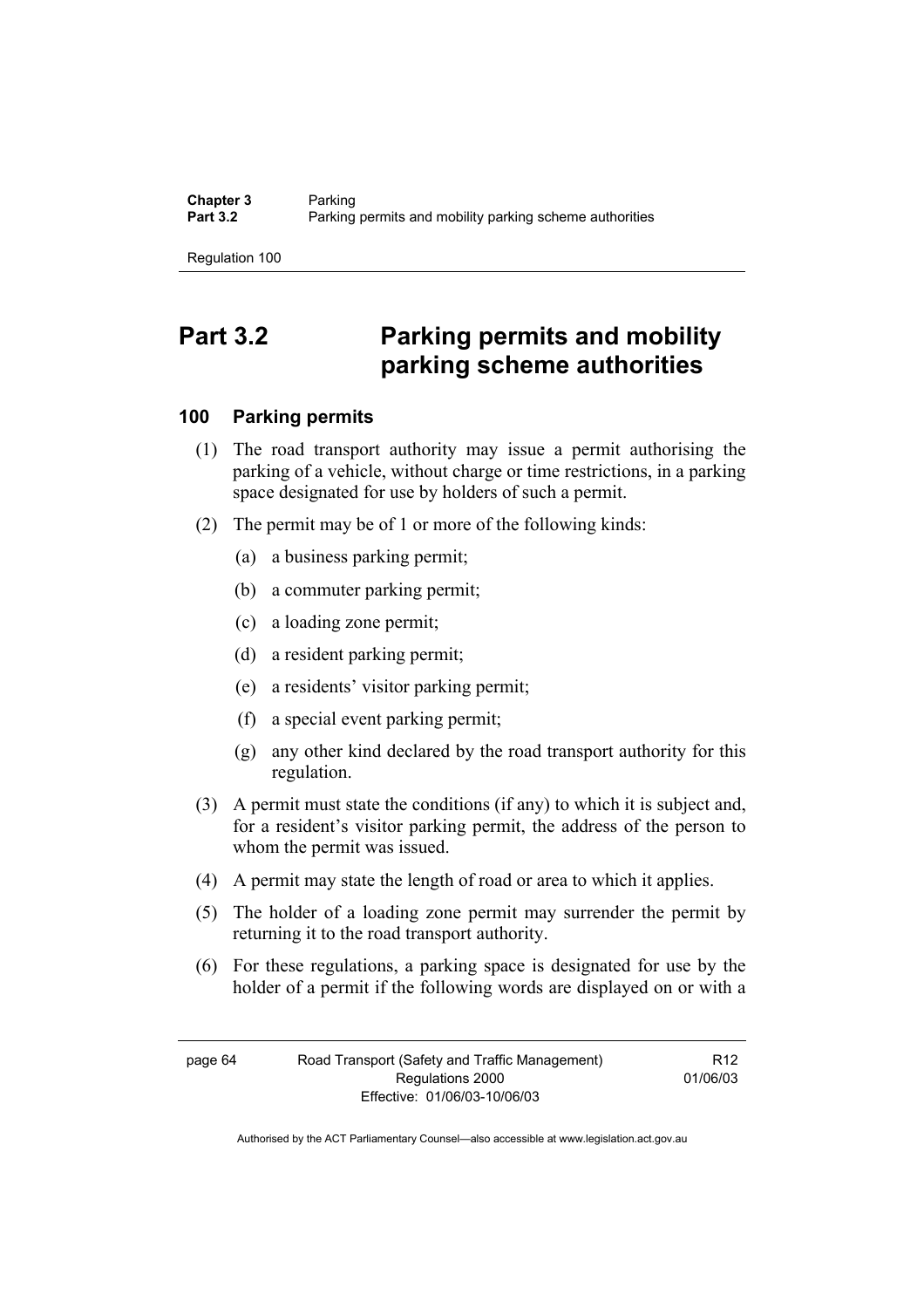traffic sign applying to the parking space under the Australian Road Rules:

- (a) for a resident or resident's visitor parking permit—'permit holders excepted' or 'authorised residents vehicles excepted';
- (b) for any other permit—'permit holders excepted'.

# **101 Mobility parking scheme authorities**

- (1) The road transport authority may issue a mobility parking scheme authority—
	- (a) for use by a person with a disability; or
	- (b) for use by an entity for the transport of people with disabilities.
- (2) A mobility parking scheme authority is subject to the conditions (if any) stated in the authority and is issued for the period stated in the authority.
- (3) A mobility parking scheme authority must include a people with disabilities symbol.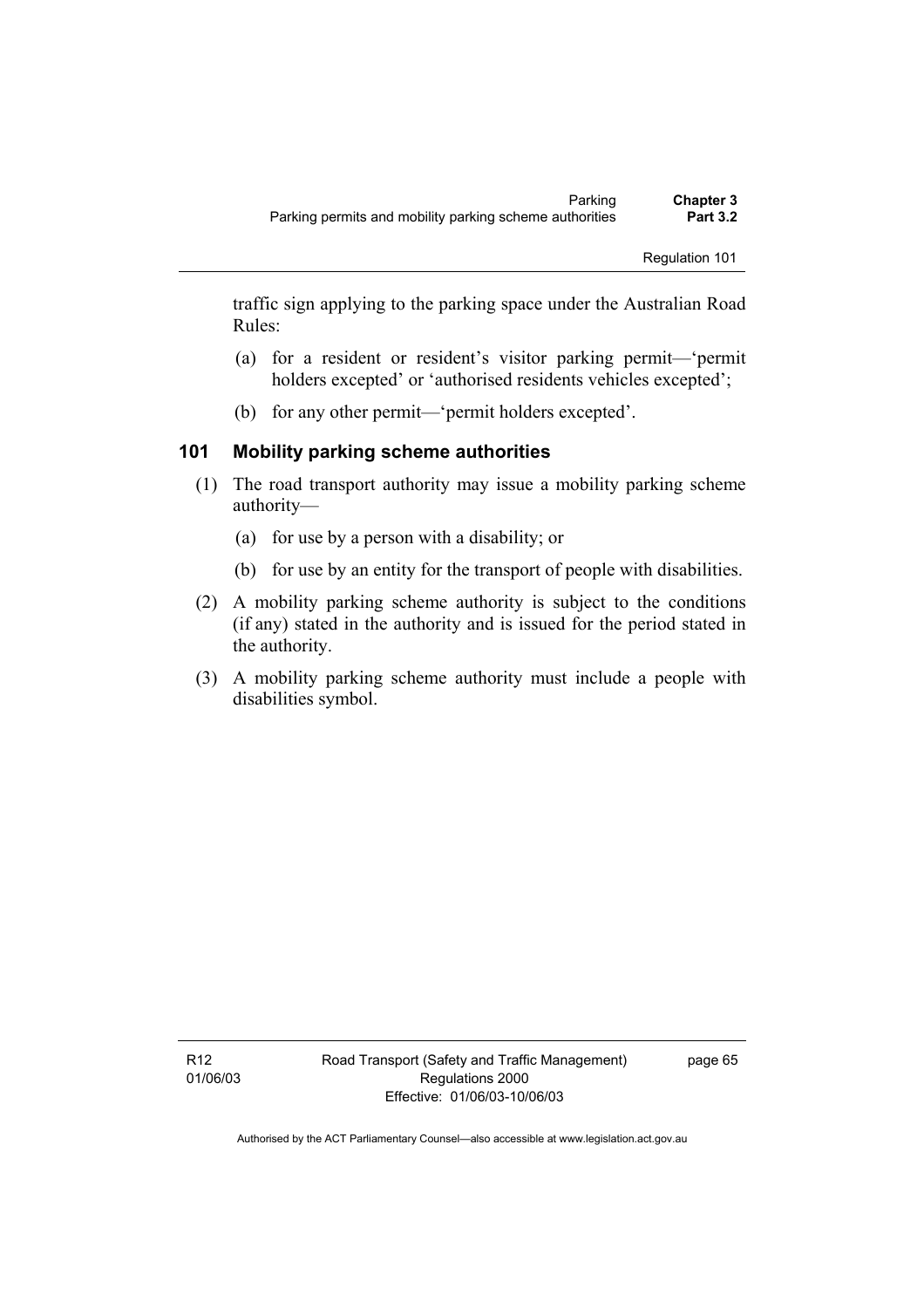#### **Chapter 4** Traffic offence detection devices

Regulation 102

# **Chapter 4 Traffic offence detection devices**

# **102 Definitions for ch 4**

In this chapter:

*approved police speedometer* means a speedometer approved under regulation 103A (Approval of police vehicle speedometers).

*digital camera detection device* means a camera detection device known as—

- (a) LaserCam 2000, which includes, as a component, a laser speed measuring device; or
- (b) LaserCam NT, which includes, as a component, a laser speed measuring device.

*laser speed measuring device* means a speed measuring device known as—

- (a) Laser Technology Inc. LTI 20-20 Marksman; or
- (b) Laser Technology Inc. LTI 20-20 Ultralyte.

*piezo strip speed measuring device* means a speed measuring device known as—

- (a) Redflex Smartcam SDCM; or
- (b) Truvelo M4 MPC.

*radar speed measuring device* means a speed measuring device known as—

(a) Applied Concepts Inc. Stalker Dual; or

| page 66 | Road Transport (Safety and Traffic Management) |  |
|---------|------------------------------------------------|--|
|         | Regulations 2000                               |  |
|         | Effective: 01/06/03-10/06/03                   |  |

R12 01/06/03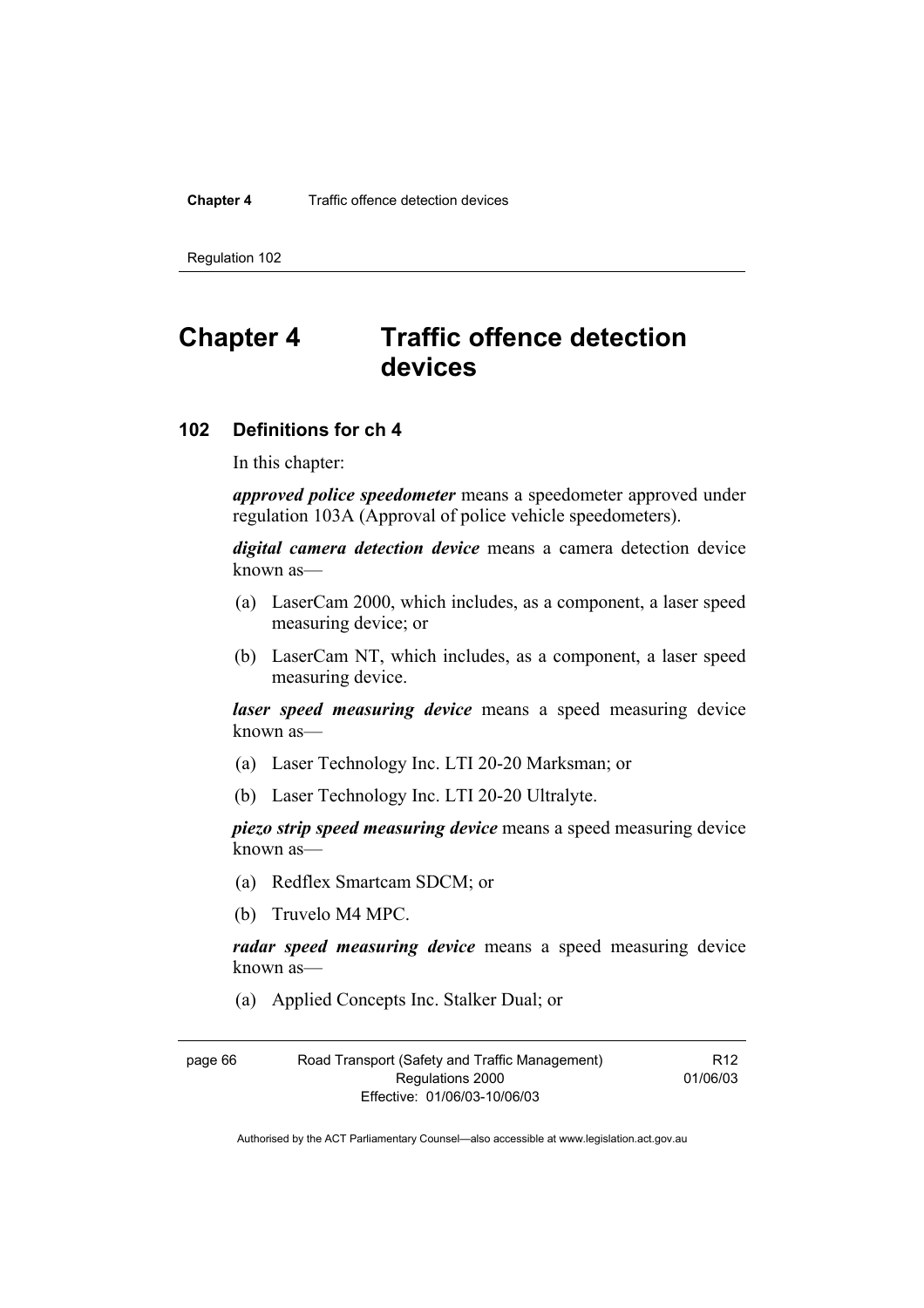- (b) AWA Slant Radar Model 449; or
- (c) Kustom Signals KR-10SP; or
- (d) Kustom Signals KR-11; or
- (e) Kustom Signals, Inc. Silver Eagle; or
- (f) Fairey Slant Radar Model 456.

*security checksum*, for an electronic file, means the number (whether numerals or numerals and letters) produced by the application of an algorithm to the contents of an electronic file or a copy of the file.

*testing authority* means—

- (a) a department of electrical or electronic engineering at a university in Australia; or
- (b) the National Measurement Laboratory, Division of Telecommunications and Industrial Physics, Commonwealth Scientific and Industrial Research Organisation; or
- (c) the Deeper Level Maintenance, Support Services Division, British Aerospace Australia Limited; or
- (d) Technical Services, Australian Federal Police, Canberra; or
- (e) for an approved police speedometer—an entity approved in writing by the chief police officer to test approved police speedometers.
- *Note* An entity includes an individual, see *Legislation Act 2001*, dict, pt 1, def of *entity*.

*traffic lights camera detection device* means a camera detection device known as—

 (a) Centaur 2000, which includes, as a component, a piezo strip speed measuring device; or

| R12      | Road Transport (Safety and Traffic Management) | page 67 |
|----------|------------------------------------------------|---------|
| 01/06/03 | Regulations 2000                               |         |
|          | Effective: 01/06/03-10/06/03                   |         |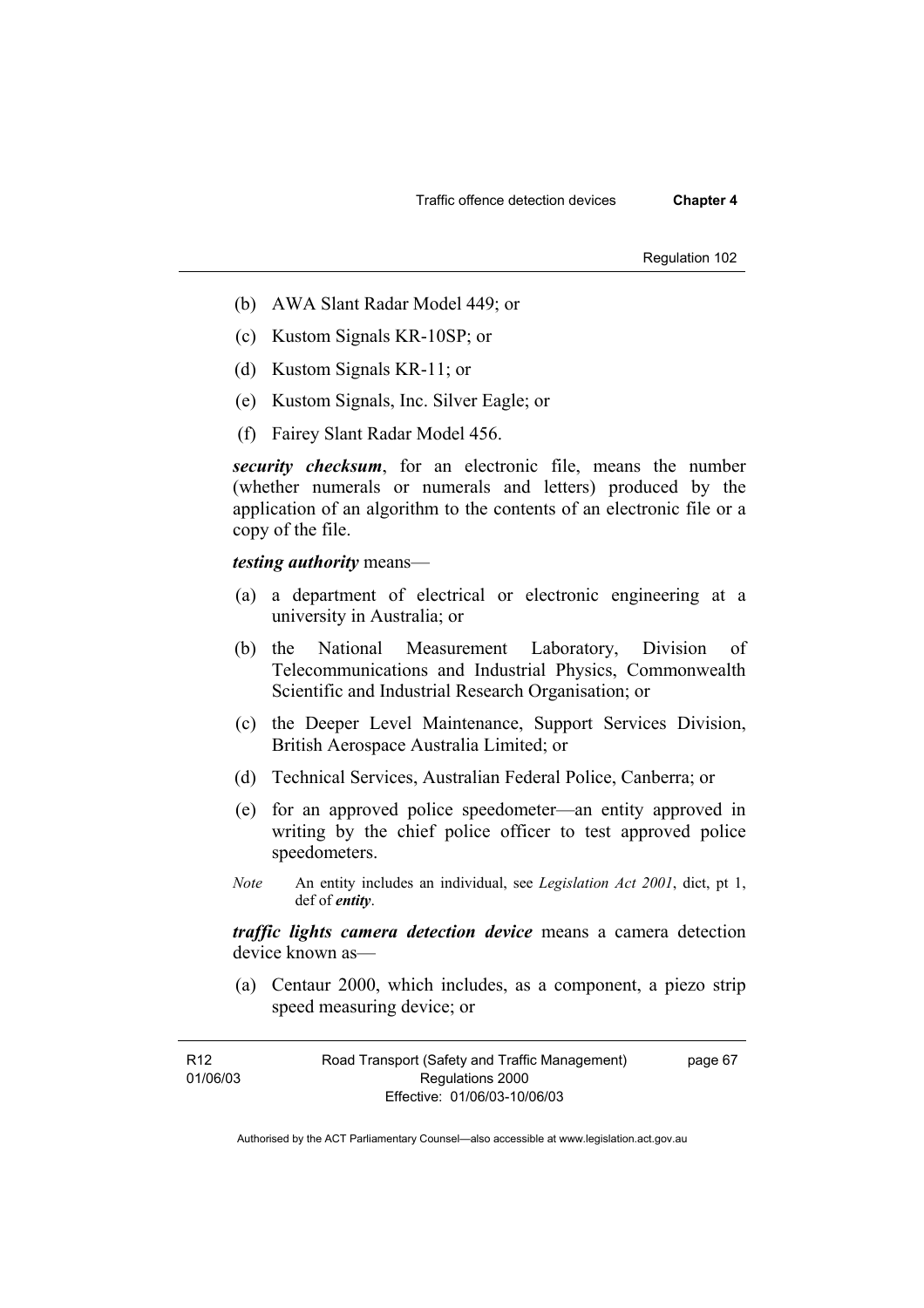(b) Redflex SMARTCAMred, which includes, as a component, a piezo strip speed measuring device.

### **103 Approved traffic offence detection devices**

- (1) For the Act, dictionary, definition of *approved camera detection device*, each digital camera detection device and traffic lights camera detection device is approved.
- (2) For the Act, dictionary, definition of *approved speed measuring device*, each laser speed measuring device, piezo strip speed measuring device, radar speed measuring device and approved police speedometer is approved.

# **103A Approval of police vehicle speedometers**

- (1) For regulation 102, definition of *approved police speedometer*, the chief police officer may, in writing, approve a kind of speedometer that is fitted to a motor vehicle driven by a police officer for measuring the speed at which vehicles are being driven.
- (2) An approval is a notifiable instrument.

*Note* A notifiable instrument must be notified under the *Legislation Act 2001*.

# **104 Major testing of traffic offence detection devices**

- (1) The following devices must be tested in accordance with this regulation at least once in every 12 months:
	- (a) a laser speed measuring device;
	- (b) the laser speed measuring device component of a digital camera detection device;
	- (c) the piezo strip speed measuring device component of a traffic lights camera detection device;
	- (d) a radar speed measuring device;

| page 68 | Road Transport (Safety and Traffic Management) | R <sub>12</sub> |
|---------|------------------------------------------------|-----------------|
|         | Regulations 2000                               | 01/06/03        |
|         | Effective: 01/06/03-10/06/03                   |                 |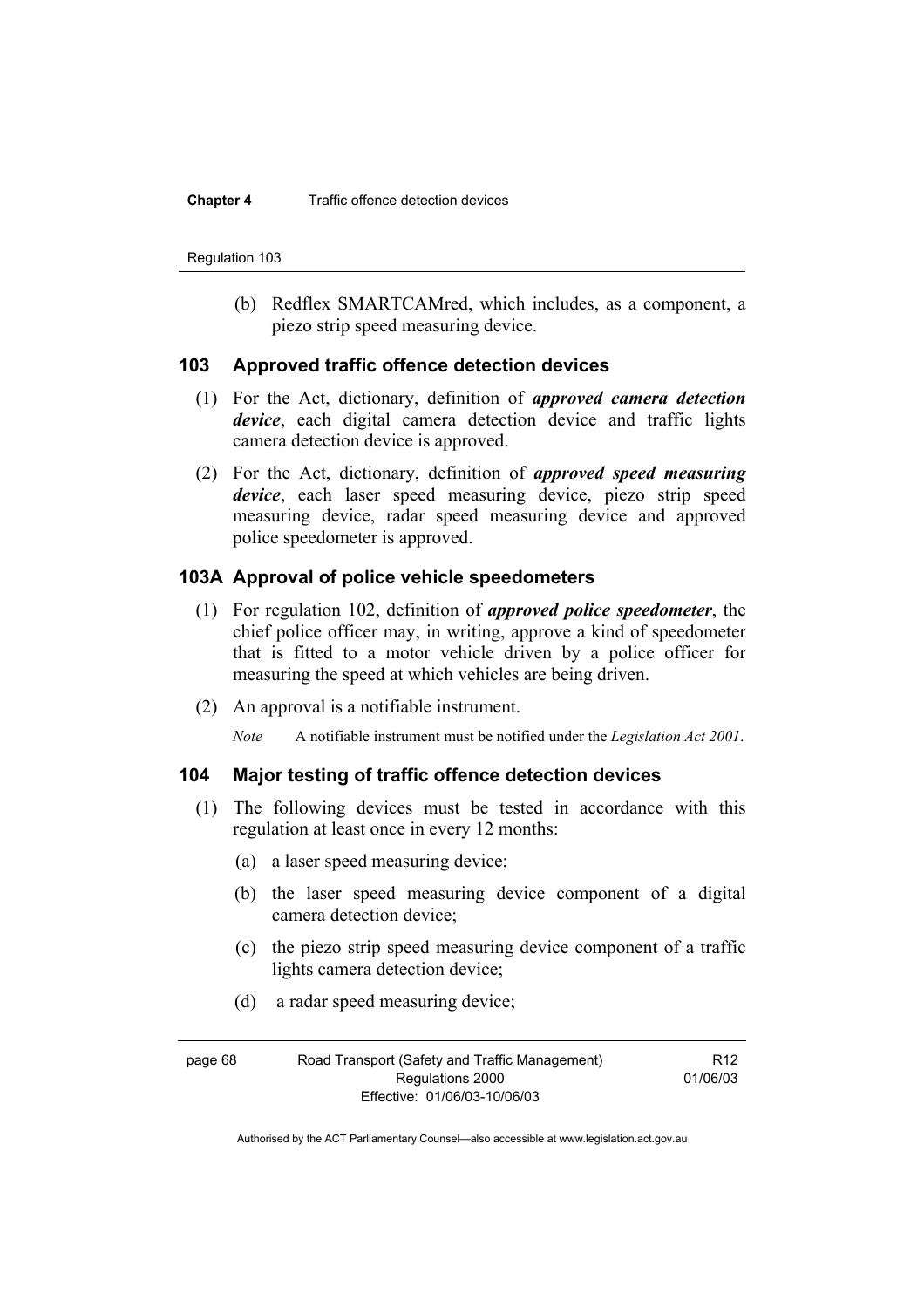- (e) an approved police speedometer.
- (2) The test must be carried out by a person approved under regulation 106 (Approved people—testing and sealing).
- (3) The testing of a laser speed measuring device, the laser speed measuring device component of a digital camera detection device, or the piezo strip speed measuring device component of a traffic lights camera detection device, must find out whether the device—
	- (a) is operating in accordance with the manufacturer's specifications; and
	- (b) is accurate within a tolerance of 2 km/h.
- (4) The testing of a radar speed measuring device must find out whether the device is operating in accordance with Australian Standard 2898.1-2.
- (5) The testing of an approved police speedometer must find out whether the device is accurate within a tolerance of 2%.
- (6) If the test establishes the matters mentioned in subregulation (3) or the matter mentioned in subregulation (4) or (5), the person who carried out the test must—
	- (a) sign a certificate to that effect; and
	- (b) if a seal on the device has been damaged or removed—seal the device.
- (7) For this regulation—
	- (a) it is sufficient for the laser speed measuring device component of a digital camera detection device to be tested separately from the other components of the device, and it is not necessary for the other components to be tested; and
	- (b) it is sufficient for the piezo strip speed measuring device component of a traffic lights camera detection device to be

| R <sub>12</sub> | Road Transport (Safety and Traffic Management) | page 69 |
|-----------------|------------------------------------------------|---------|
| 01/06/03        | Regulations 2000                               |         |
|                 | Effective: 01/06/03-10/06/03                   |         |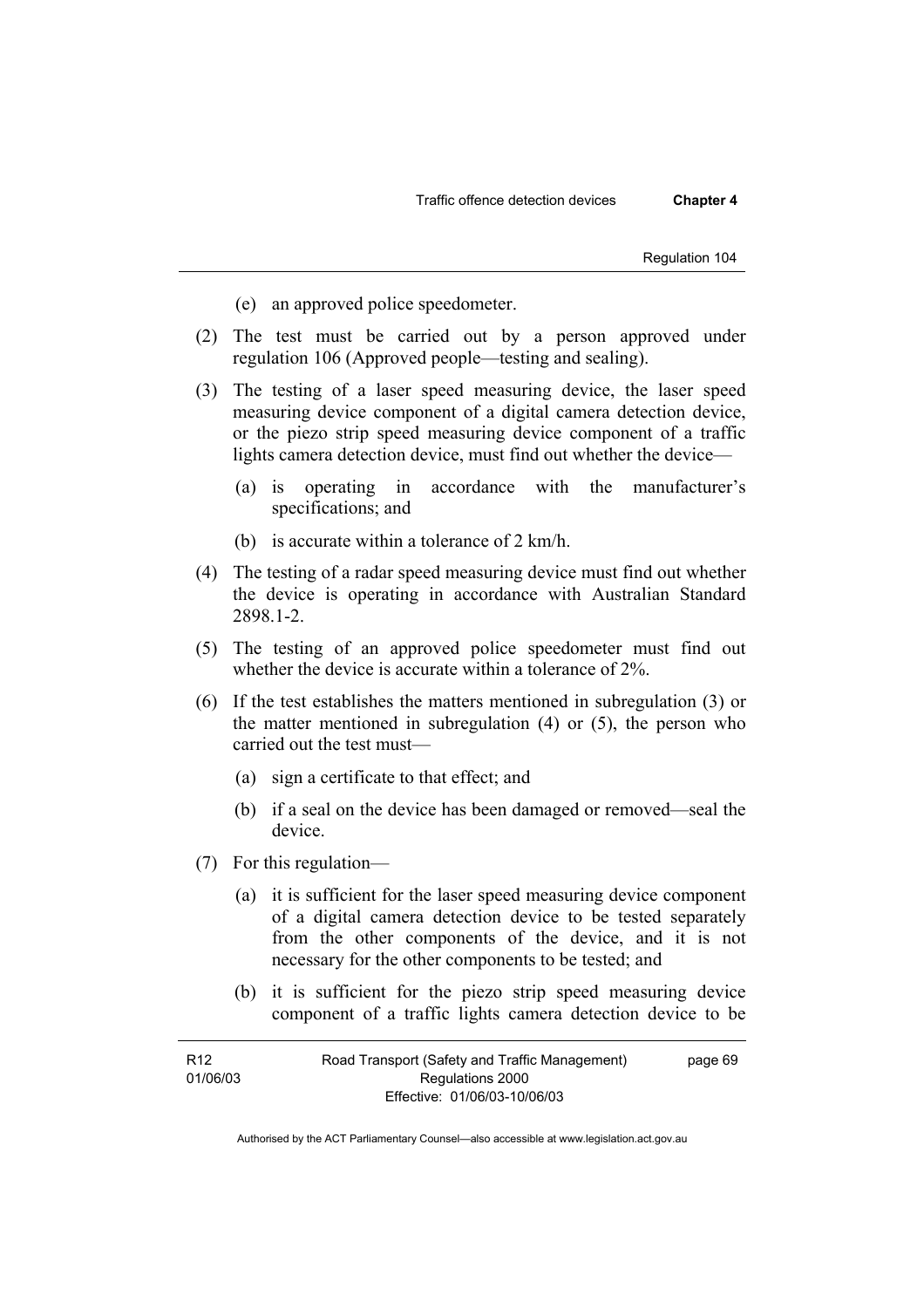#### **Chapter 4** Traffic offence detection devices

Regulation 105

tested separately from the other components of the device, and it is not necessary for the other components to be tested.

### **105 Use of digital camera detection devices**

- (1) A digital camera detection device must be used by an operator by doing the following operations in accordance with the manufacturer's instructions for the device:
	- (a) testing the laser speed measuring component of the device at the beginning of each shift of the operator by carrying out the following checks:
		- (i) an instrument confidence check;
		- (ii) a calibration verification check;
		- (iii) a scope alignment check;
	- (b) activating the device;
	- (c) operating the device;
	- (d) testing the laser speed measuring component of the device at the end of each shift of the operator by carrying out the checks mentioned in paragraph (a).
- (2) However, after the operator of the device has carried out the operations mentioned in subregulation (1) (a) and (b), the device may operate unattended.
- (3) To remove any doubt, if the device is used at more than 1 place during a shift of the operator, the operator is not required to carry out the checks mentioned in subregulation (1) (a) each time the device is activated at a different place.
- (4) If the device is used by 2 or more operators who are working together during the shift, the tests mentioned in subregulation (1) (a) and (d) may be carried out by different operators.

R12 01/06/03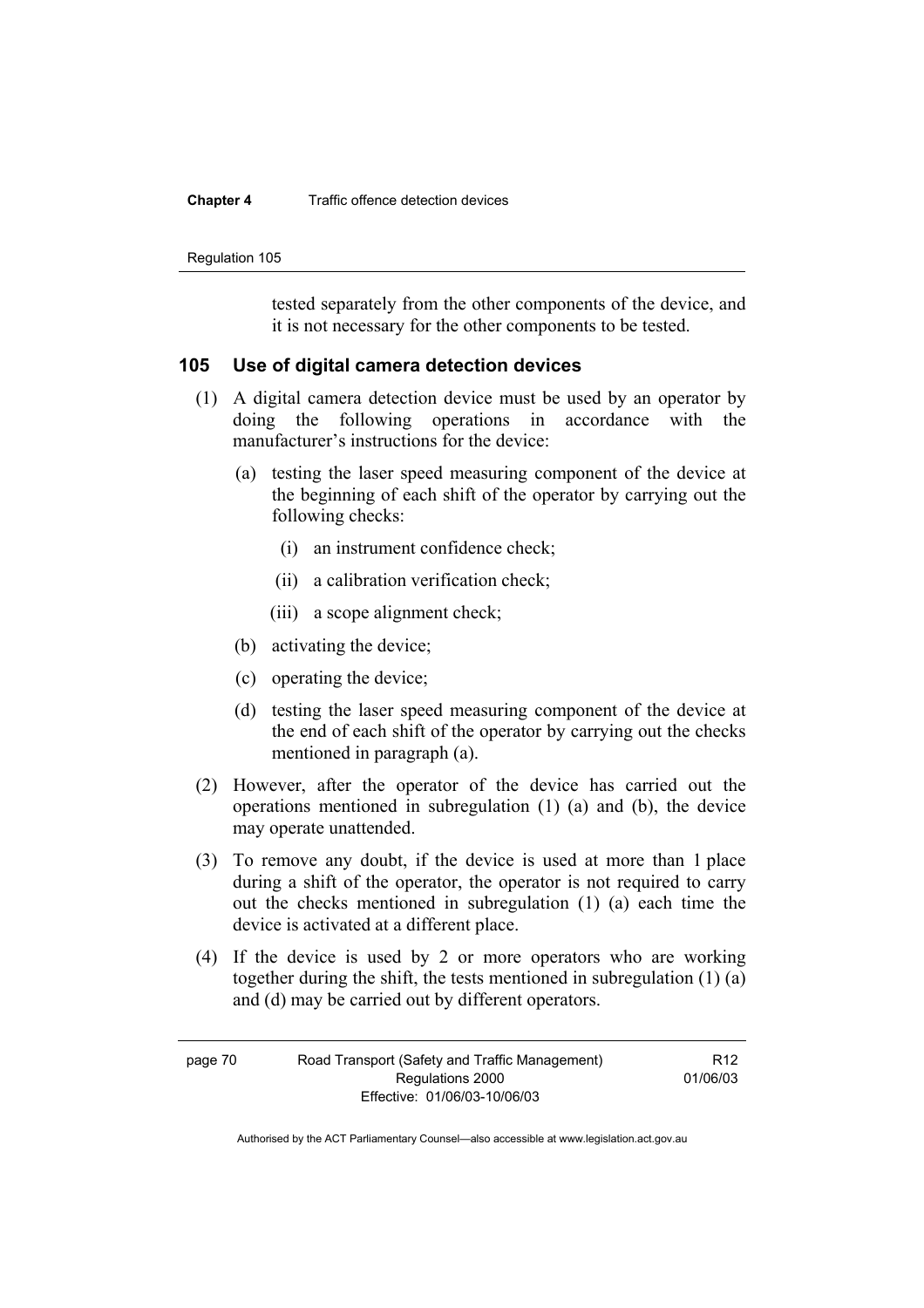Regulation 105A

(5) In this regulation:

*operator* means a person approved to use a traffic offence detection device under regulation 107 (Approved people—use).

### **105A Use of laser speed measuring devices**

- (1) A laser speed measuring device must be used by an operator by doing the following operations in accordance with the manufacturer's instructions for the device:
	- (a) testing the device at the beginning of each shift of the operator by carrying out the following checks:
		- (i) an instrument confidence check;
		- (ii) a calibration verification check;
		- (iii) a scope alignment check;
	- (b) activating the device;
	- (c) operating the device;
	- (d) testing the device at the end of each shift of the operator by carrying out the checks mentioned in paragraph (a).
- (2) To remove any doubt, if the device is used at more than 1 place during a shift of the operator, the operator is not required to carry out the checks mentioned in subregulation (1) (a) each time the device is activated at a different place.
- (3) If the device is used by 2 or more operators who are working together during the shift, the tests mentioned in subregulation (1) (a) and (d) may be carried out by different operators.
- (4) In this regulation:

*operator* means a person approved to use a traffic offence detection device under regulation 107 (Approved people—use).

| R12      | Road Transport (Safety and Traffic Management) | page 71 |
|----------|------------------------------------------------|---------|
| 01/06/03 | Regulations 2000                               |         |
|          | Effective: 01/06/03-10/06/03                   |         |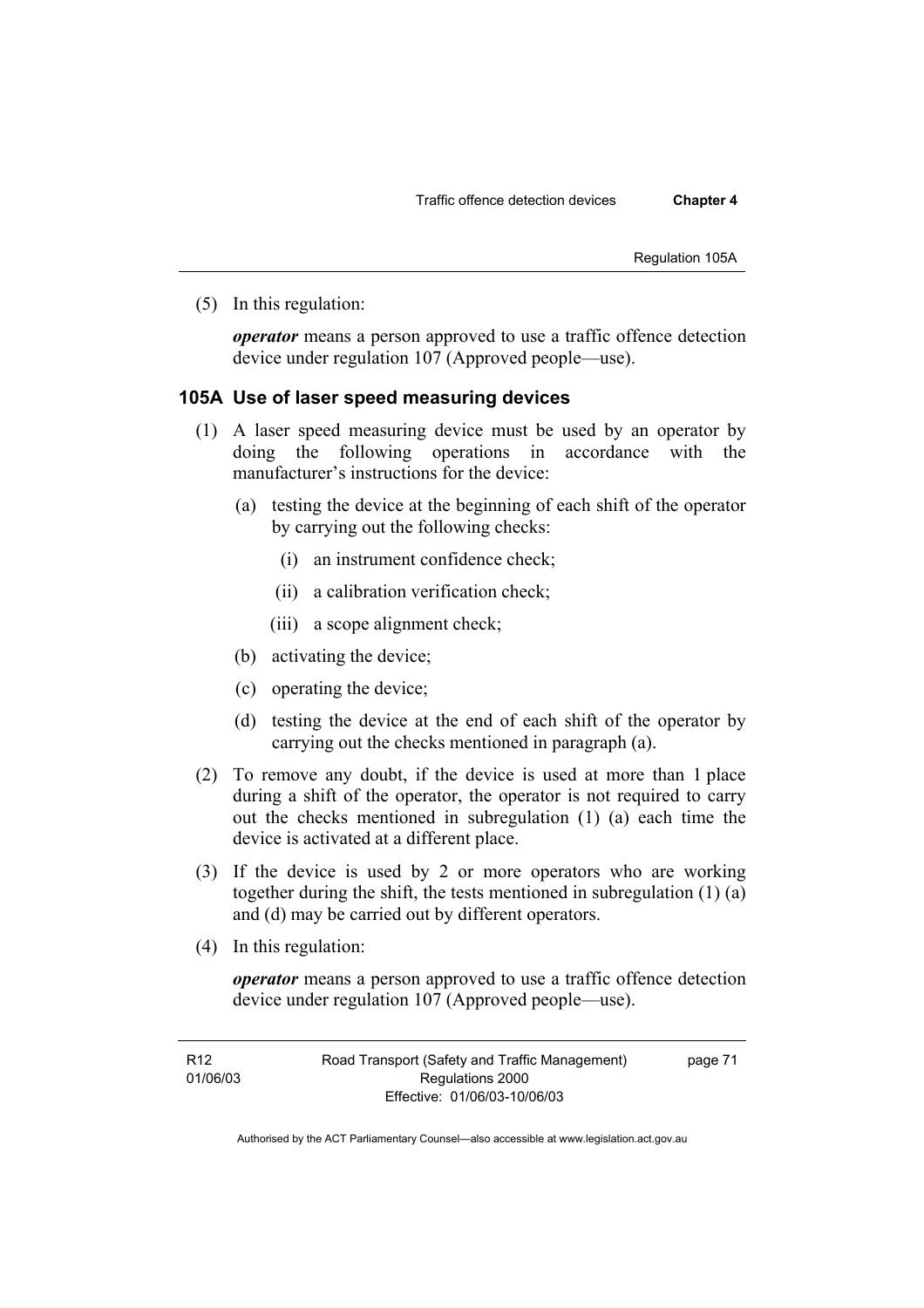#### **Chapter 4** Traffic offence detection devices

Regulation 105B

### **105B Use of radar speed measuring devices**

- (1) A radar speed measuring device must be used by an operator in accordance with the manufacturer's instructions for the device.
- (2) The operator must test the device—
	- (a) at the beginning of each shift of the operator against an approved police speedometer; and
	- (b) at the end of each shift of the operator against the speedometer mentioned in paragraph (a); and
	- (c) if the operator's shift is longer than 9 hours—9 hours after the beginning of the shift against the speedometer mentioned in paragraph (a).
- (3) After each test, the device must be found to be accurate within a tolerance of 2 km/h.
- (4) To remove any doubt, if the device is used at more than 1 place during a shift of the operator, the operator is not required to carry out the checks mentioned in subregulation (2) (a) each time the device is activated at a different place.
- (5) If the device is used by 2 or more operators who are working together during the shift, the tests mentioned in subregulation (2) may be carried out by different operators.
- (6) In this regulation:

*operator* means a person approved to use a traffic offence detection device under regulation 107 (Approved people—use).

### **106 Approved people—testing and sealing**

Each person employed by a testing authority to test and seal traffic offence detection devices is approved to test and seal traffic offence detection devices.

| page 72 | Road Transport (Safety and Traffic Management) | R <sub>12</sub> |
|---------|------------------------------------------------|-----------------|
|         | Regulations 2000                               | 01/06/03        |
|         | Effective: 01/06/03-10/06/03                   |                 |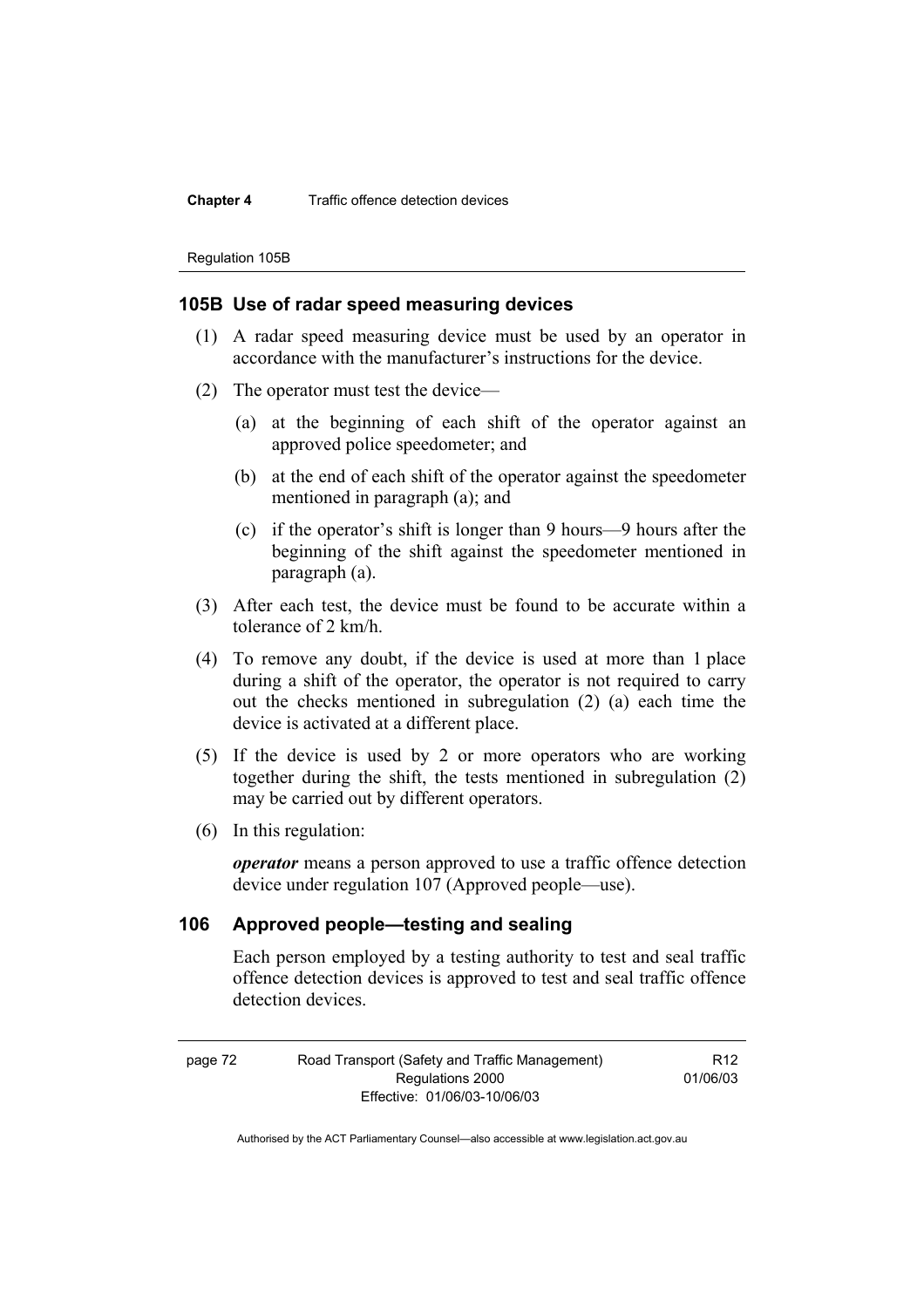# **107 Approved people—use**

- (1) Each police officer is approved to use any traffic offence detection device (other than a traffic lights camera detection device).
- (2) The road transport authority may approve a person who is not a police officer to use digital camera detection devices.
- (3) The road transport authority may only approve a person under subregulation (2) if the authority is satisfied that the person has appropriate qualifications to operate, or experience in the operation of, digital camera detection devices.

# **107A Recording of digital camera detection device image files—Act, s 23 (2) (c) (ii)**

An electronic file created by a digital camera detection device must be recorded on a magneto-optical write once read many disk (a *WORM disk*) attached directly to, or located with, the device.

# **107B Recording of traffic lights camera detection device image files—Act, s 23 (2) (c) (ii)**

- (1) An electronic file created by a traffic lights camera detection device must be recorded on a WORM disk or another storage medium for electronic data (a *recording medium*).
- (2) The recording medium for a traffic lights camera detection device may be—
	- (a) attached directly to, or located with, the device; or
	- (b) at a place other than the place where the device is located.

#### **Example for par (b)**

If a motor vehicle goes through a red traffic light and an image of the vehicle is taken by a traffic lights camera detection device, the electronic file created by the device in relation to the offence is sent along a wire or optical fibre to a recording

R12 01/06/03 Road Transport (Safety and Traffic Management) Regulations 2000 Effective: 01/06/03-10/06/03

page 73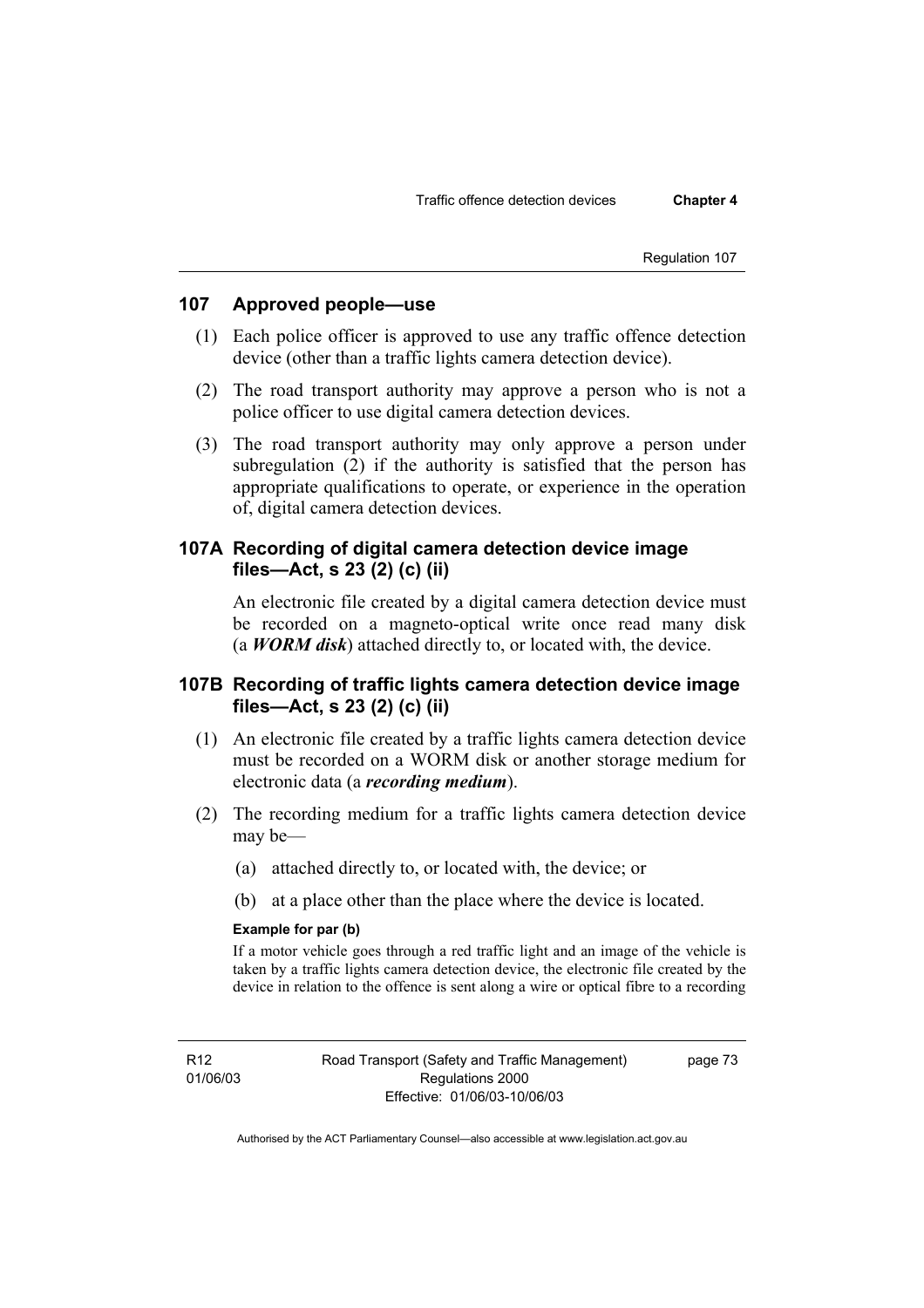#### **Chapter 4** Traffic offence detection devices

#### Regulation 107C

device in a building in another suburb and is stored at that building on a recording medium.

- (3) If the recording medium for a traffic lights camera detection device is at a place other than the place where the device is located—
	- (a) the device must produce a security checksum for each electronic file created by the device; and
	- (b) the device must encrypt the security checksum and the file; and
	- (c) the security checksum and the encrypted file must be recorded as soon as practicable on a recording medium.
- (4) However, subregulation (3) does not prevent other security measures being taken in relation to a security checksum or an electronic file before it is recorded on the recording medium.

# **107C Verification of traffic lights camera detection device image files—Act, s 23 (2) (c) (iii)**

- (1) This regulation applies if an electronic file that contains an image of a vehicle taken by a traffic lights camera detection device is recorded on a recording medium that is at a place other than the place where the device is located.
- (2) Before the image of the vehicle is produced from the file, the accuracy of the file must be verified by using a computer to—
	- (a) recalculate the security checksum for the file; and
	- (b) confirm that the security checksum produced by the recalculation is identical to the checksum produced by the device for the file.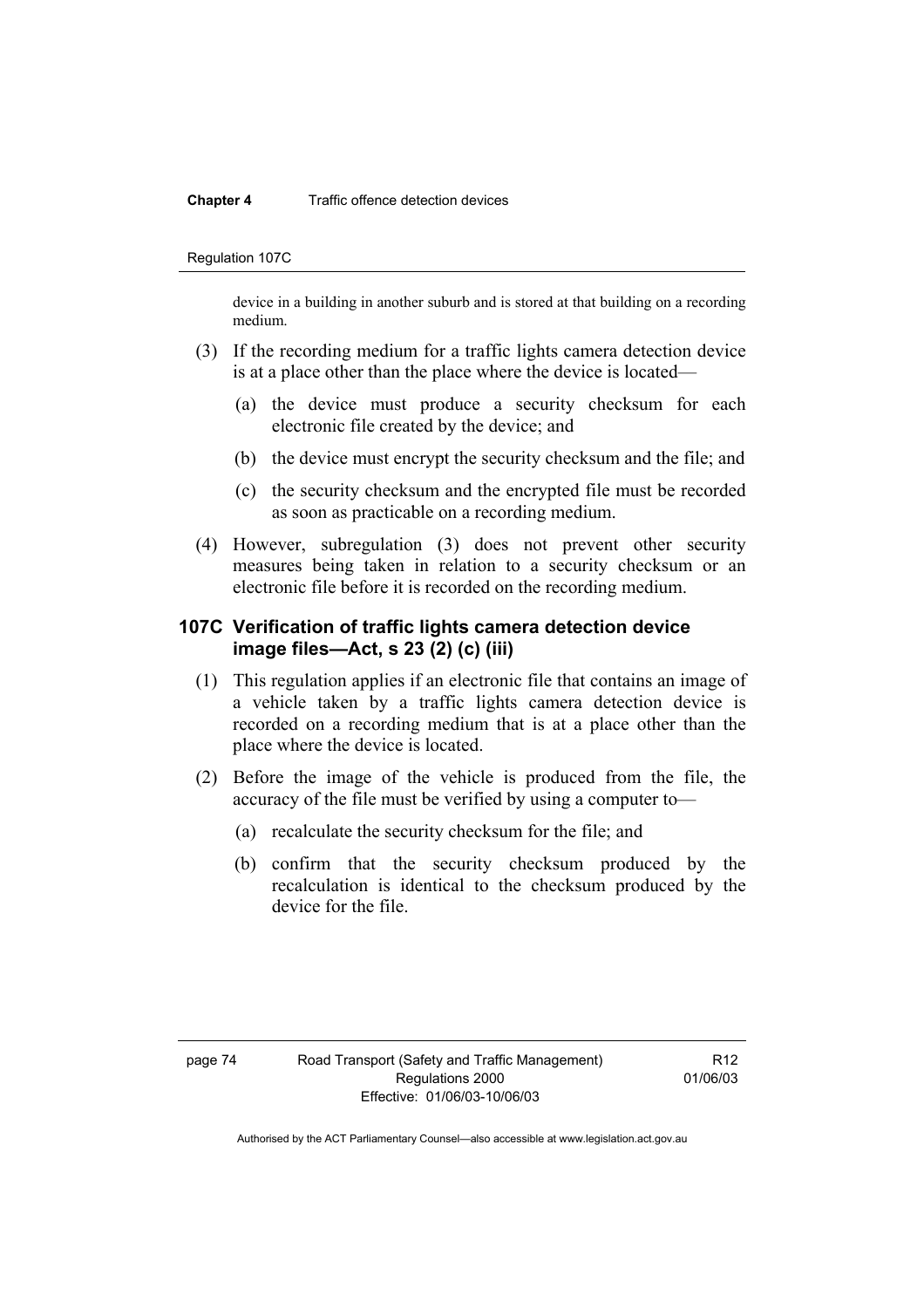# **108 Meaning of vehicle image codes**

- (1) This regulation defines the meaning of codes and other information indicated on an image of a vehicle taken by an approved camera detection device.
	- *Note* Information etc that is indicated on an image includes information etc accompanying or reasonably associated with the image (see the Act, dict, def of *indicated on*).
- (2) It is not necessary that all the codes and other information mentioned in this regulation be indicated on an image but if they do appear they have the meaning given in this regulation.
- (3) The characters (whether numbers, letters or both) in the field immediately after 'Device' is the code for—
	- (a) the laser speed measuring device component of the digital camera detection device that took the image; or
	- (b) the piezo strip speed measuring device component of the traffic lights camera detection device that took the image.

#### **Example**

'Device: 012409' indicates that the code for the laser speed measuring device component of the digital camera detection device, or piezo strip speed measuring device component of the traffic lights camera detection device, that took the image is 012409.

 (4) The characters (whether numbers, letters or both) in the field immediately after 'Location' or 'Loc' is the code for the place where the image was taken (the *location code*).

#### **Example**

'Location: sls0015' indicates that the code for the place where the image was taken is 0015 (see sch 1, item 15).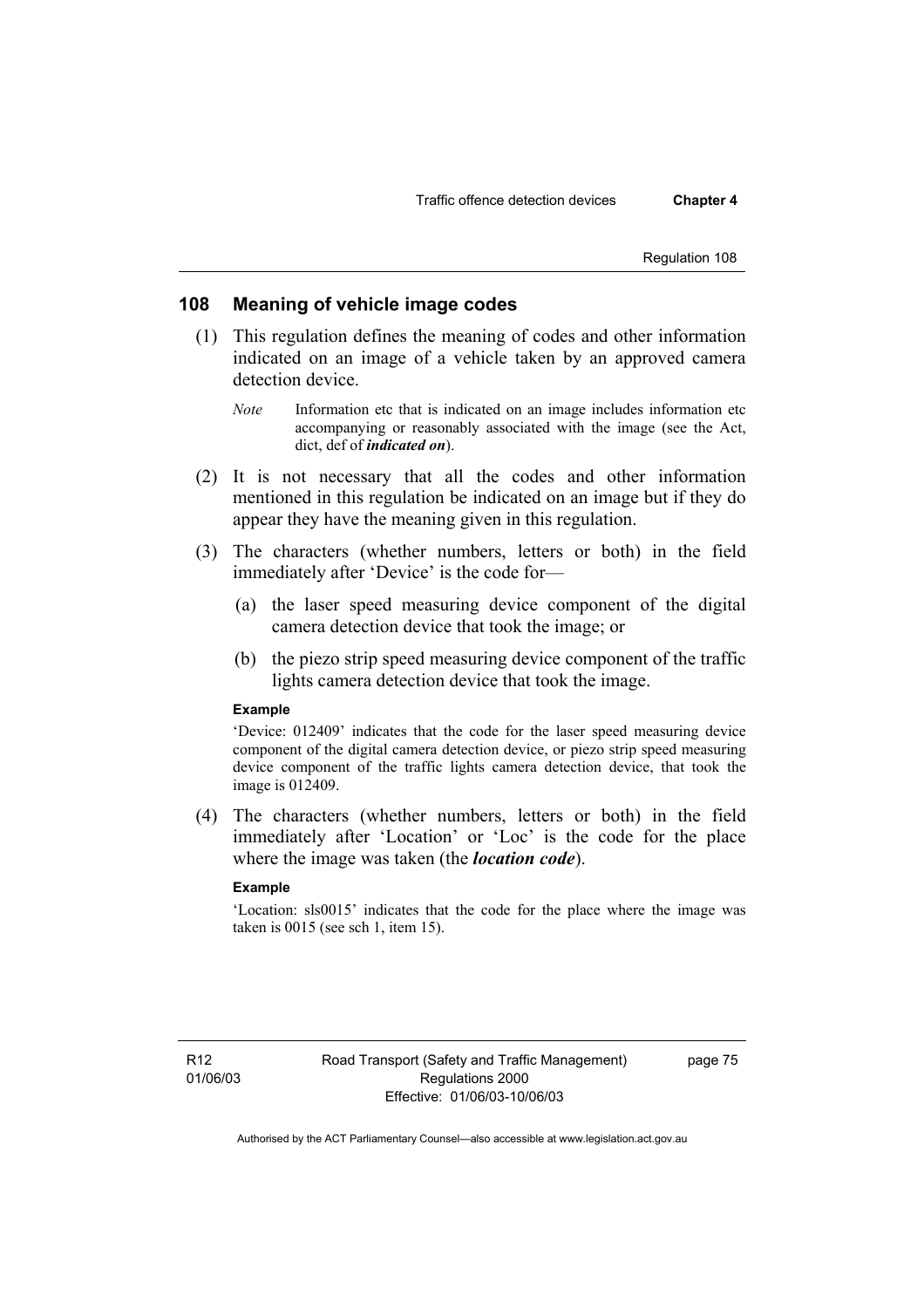#### **Chapter 4** Traffic offence detection devices

#### Regulation 108

(5) A location code has the meaning given by schedule 1.

#### **Example**

The location code '0015' indicates that the image was taken at Kingsford Smith Drive between Kuringa Drive and Spalding Street (see sch 1, item 15).

 (6) For subregulation (5) and schedule 1, if a road (however described) mentioned in an item of schedule 1 intersects with another road (however described) more than once, the word '(north)' or '(south)' is included after the name of the road to indicate the intersection relevant to the meaning of the location code.

#### **Example**

The location code '0003' means that the image was taken on Athllon Drive between Beasley Street '(south)' and Sulwood Drive (see sch 1, item 3). As Beasley Street intersects Athllon Drive more than once, the word 'south' indicates that the southern intersection is the relevant intersection.

 (7) The characters in the field immediately after 'Date' is the date when the image was taken, with the first 2 numbers indicating the day of the month, followed by an abbreviation for the month and the year.

#### **Example**

'Date: 15/11/00' indicates that the image was taken on 15 November 2000.

 (8) The numbers in the field immediately after 'Time' is the time when the image was taken, stated in the 24-hour clock system.

#### **Examples**

- 1 'Time: 11.07.00.23' indicates that the image was taken at 0.23 seconds after 11.07 am.
- 2 'Time: 13:53:10:07' indicates that the image was taken at 10.07 seconds after 1.53 pm.
- (9) The letter in the field immediately after 'Direction' or 'Dir' indicates—
	- (a) for an image taken by a digital camera detection device whether the general direction in which the vehicle was travelling was away from or towards the device, with

| page 76 | Road Transport (Safety and Traffic Management) | R <sub>12</sub> |
|---------|------------------------------------------------|-----------------|
|         | Regulations 2000                               | 01/06/03        |
|         | Effective: 01/06/03-10/06/03                   |                 |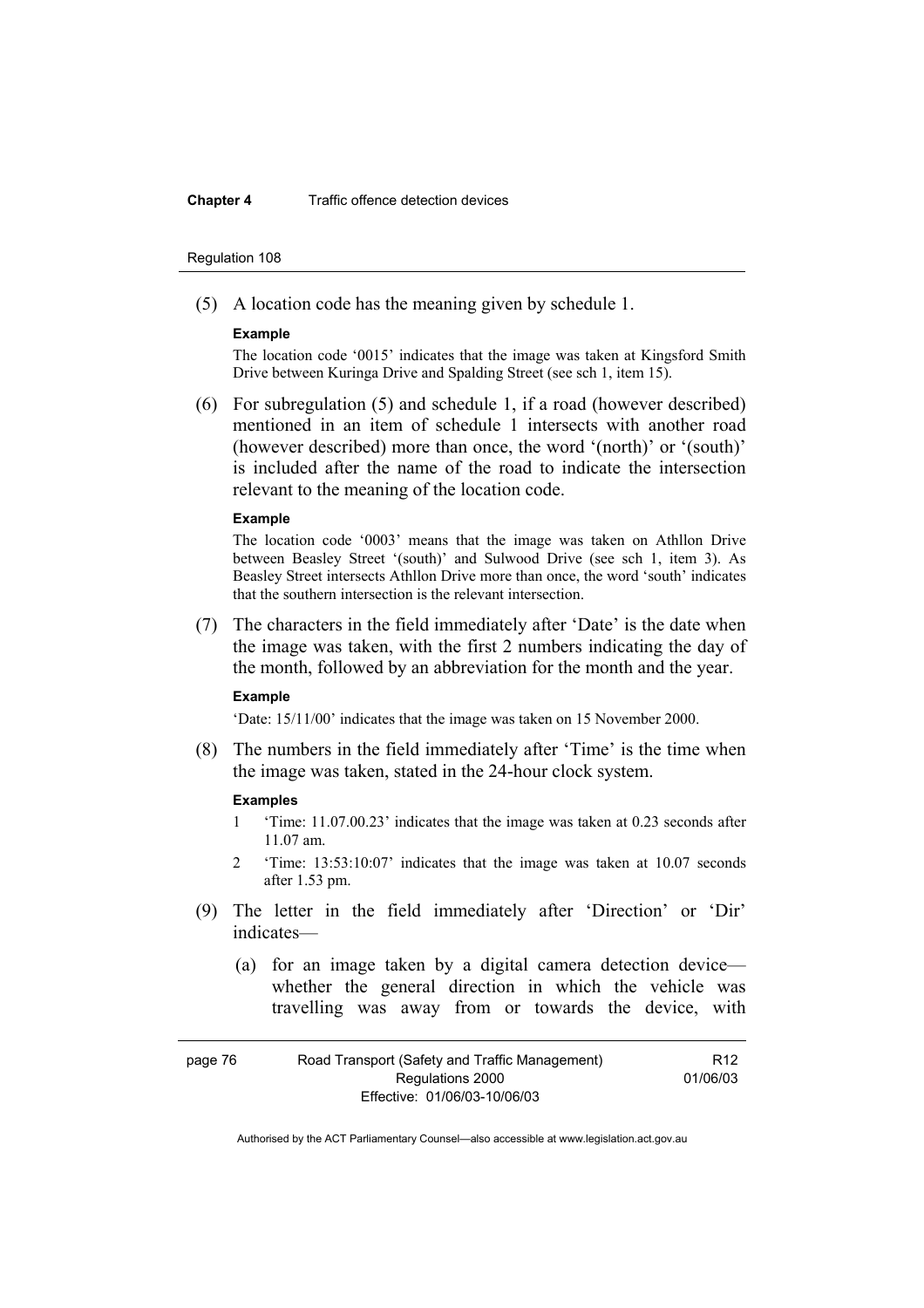'A' indicating away from the device and 'T' indicating towards the device; or

 (b) for an image taken by a traffic lights camera detection device—the general direction in which the vehicle was travelling when the image was taken, with 'N' indicating north, 's' indicating south, 'E' indicating east and 'W' indicating west.

#### **Example for par (a)**

'Direction: A' indicates that when the image was taken the vehicle was generally travelling away from the digital camera detection device that took the image.

#### **Example for par (b)**

'Direction: N' indicates that when the image was taken the vehicle was travelling in the general direction of north.

- (10) The characters in the field immediately after 'Lane' is the code for the lane in which the vehicle was travelling when the image was taken, with the following codes having the stated meaning:
	- 'L1' means the lane next to the centre of the road
	- 'L2' means the lane immediately to the left of L1
	- 'L3' means the lane immediately to the left of L2
	- 'L4' means the lane immediately to the left of L3.

#### **Example**

'Lane: L1' indicates that the vehicle was travelling in the lane next to the centre of the road when the image was taken.

 (11) The number in the field immediately after 'Red time' is the time in seconds and part seconds (stated as a fraction) that a red traffic light or red traffic arrow facing the driver of the vehicle had been showing before the driver entered the intersection concerned.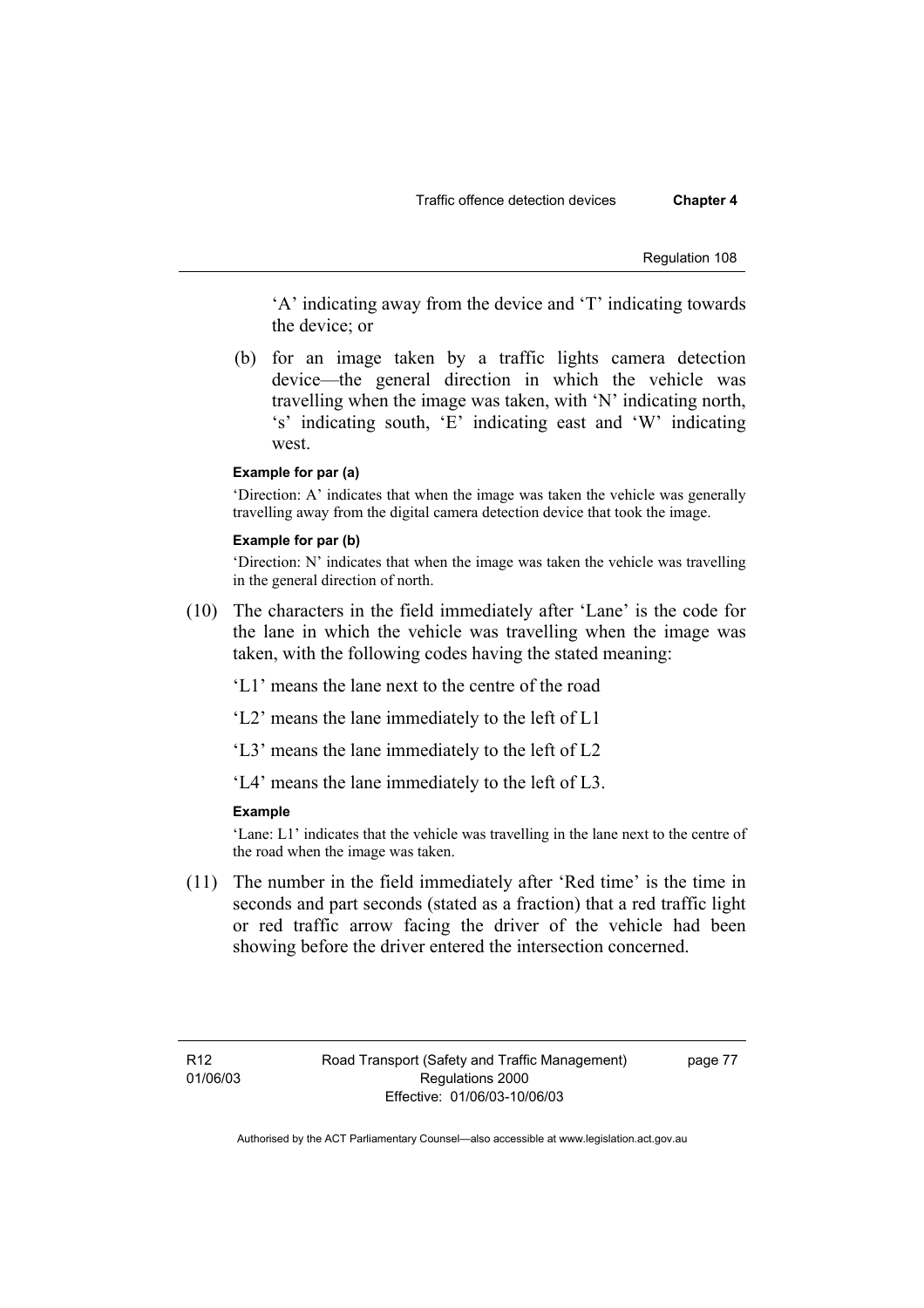#### **Chapter 4** Traffic offence detection devices

#### Regulation 108

#### **Example**

'Red time: 1.50' indicates that the red traffic light or red traffic arrow facing the driver of the vehicle had been showing for 1.5 seconds before the driver entered the intersection concerned.

 (12) The number in the field immediately after 'Speed li' is the speed limit applying to the driver of the vehicle for the length of road where the driver was driving when the image was taken.

#### **Example**

'Speed li: 60' indicates that the speed limit applying to the driver of the vehicle for the length of road where the driver was driving when the image was taken is 60 km/h.

 (13) The number in the field immediately after 'Speed' is the speed in kilometres per hour at which the driver of the vehicle was driving when the image was taken.

#### **Example**

'Speed: 82' indicates that the driver of the vehicle was driving at 82 km/h when the image was taken.

 (14) The characters (whether numbers, letters or both) in the field immediately after 'Operator' is the code for the person responsible for the use of the device when the image was taken.

#### **Example**

'Operator: op002' indicates that the code for the person responsible for the device when the image was taken is operator 002.

 (15) The characters (whether numbers, letters or both) in the field immediately after 'Disk' is the code for the recording medium used to record the image of the vehicle.

#### **Example**

'Disk: WD0022' indicates that the code for the WORM disk used to record the image was WD0022.

*Note* An example is part of the Act, is not exhaustive and may extend, but does not limit, the meaning of the provision in which it appears (see *Legislation Act 2001*, s 126 and s 132).

| page 78 | Road Transport (Safety and Traffic Management) | R <sub>12</sub> |
|---------|------------------------------------------------|-----------------|
|         | Regulations 2000                               | 01/06/03        |
|         | Effective: 01/06/03-10/06/03                   |                 |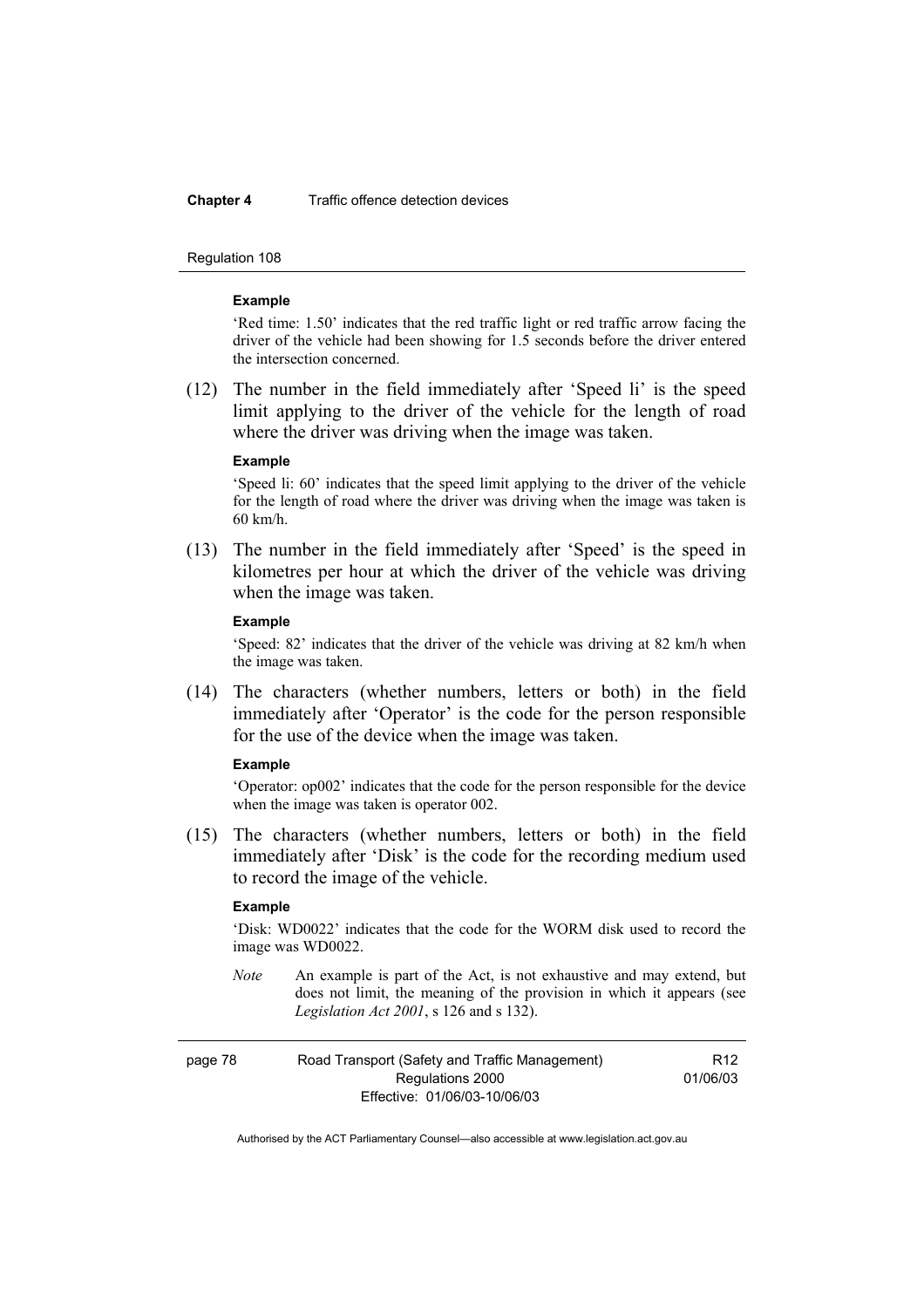# **Chapter 5 Miscellaneous**

# **109 Additional powers of police**

- (1) A police officer may request or signal the driver of a vehicle to stop the vehicle.
- (2) A person must not, without reasonable excuse, fail to comply with a request or signal made or given by a police officer under subregulation  $(1)$ .

Maximum penalty: 20 penalty units.

 (3) A police officer may, during a temporary obstruction or danger to traffic or in an emergency direct the responsible person for or driver of a vehicle parked in any part of a pay parking area to remove the vehicle or, if no one appears to be in charge of the vehicle, remove the vehicle.

# **110 Prohibition on car minding**

- (1) The chief police officer may, by written notice given to a person, prohibit the person from—
	- (a) parking, minding, caring for, or taking charge of any motor vehicle or trailer (other than a motor vehicle or trailer of which the person is the driver) on a road; or
	- (b) offering his or her services for any such purpose.
- (2) A person who is given a notice under subregulation (1) must comply with the notice.

Maximum penalty: 20 penalty units.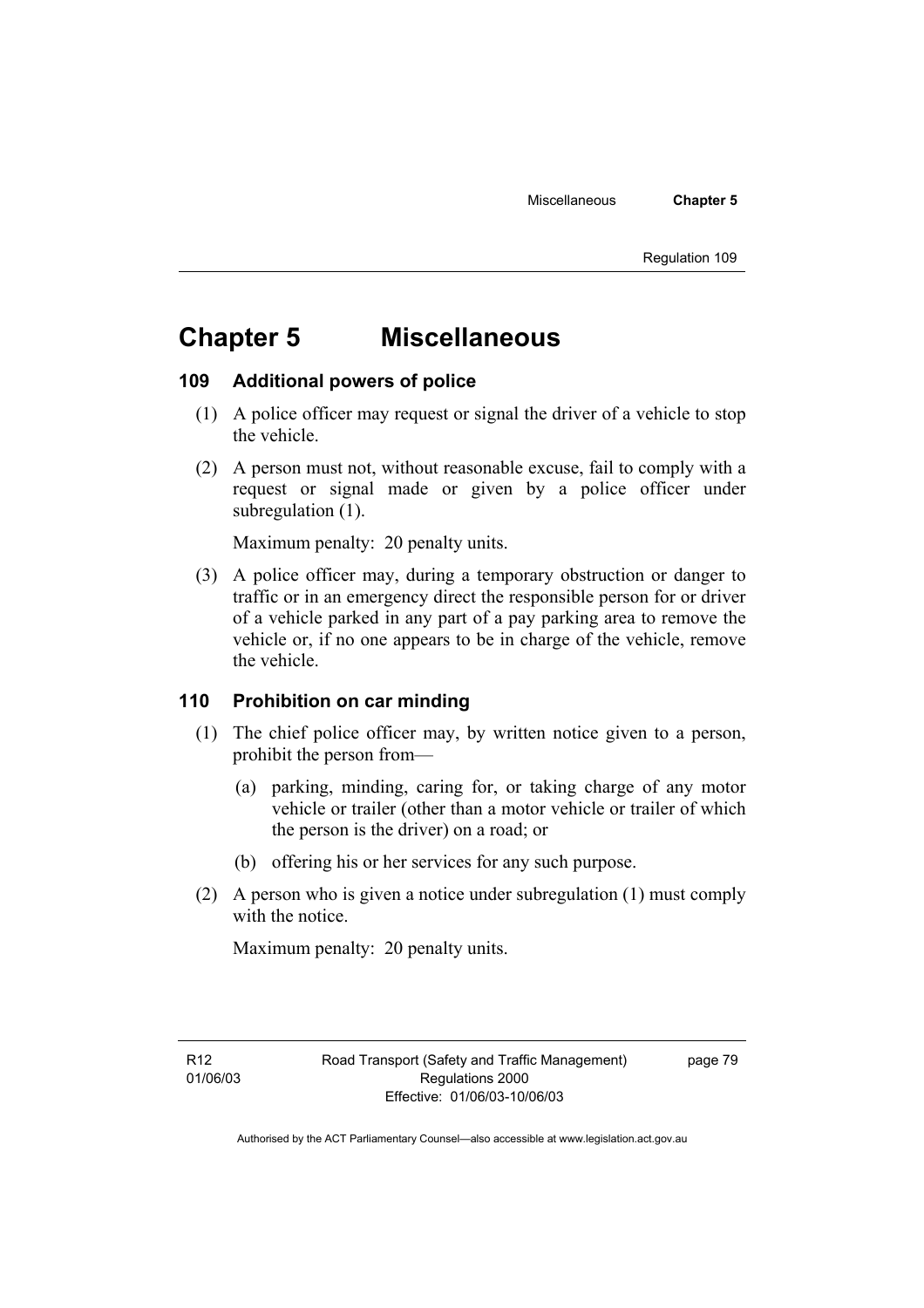#### **Chapter 5** Miscellaneous

#### Regulation 111

- (3) This regulation does not authorise the chief police officer to prohibit the proprietor of a parking station or parking area—
	- (a) from parking, minding, caring for, or taking charge of a motor vehicle or trailer in or on the parking station or parking area; or
	- (b) from offering the proprietor's services for that purpose—
		- (i) whether by the display or publication of an advertisement in relation to the parking station or parking area or otherwise; and
		- (ii) whether the services are performed or offered to be performed by the proprietor or by an employee or agent of the proprietor.

### **111 Removal of unattended vehicles from certain places**

For the Act, section 32 (1) (c), a police officer or authorised person may move an unattended vehicle from a road or road related area to a retention area if the vehicle is in—

- (a) a bus lane; or
- (b) a length of road to which a *clearway sign* applies; or
- (c) a transit lane.

# **112 Disposal of impounded vehicles—Act, s 10J**

- (1) This regulation applies to a vehicle impounded under the following provisions of the Act:
	- (a) section 10AA (Impounding of vehicles used for menacing driving on court order before conviction etc);
	- (b) section 10A (Impounding or forfeiture of vehicles on conviction etc for certain offences);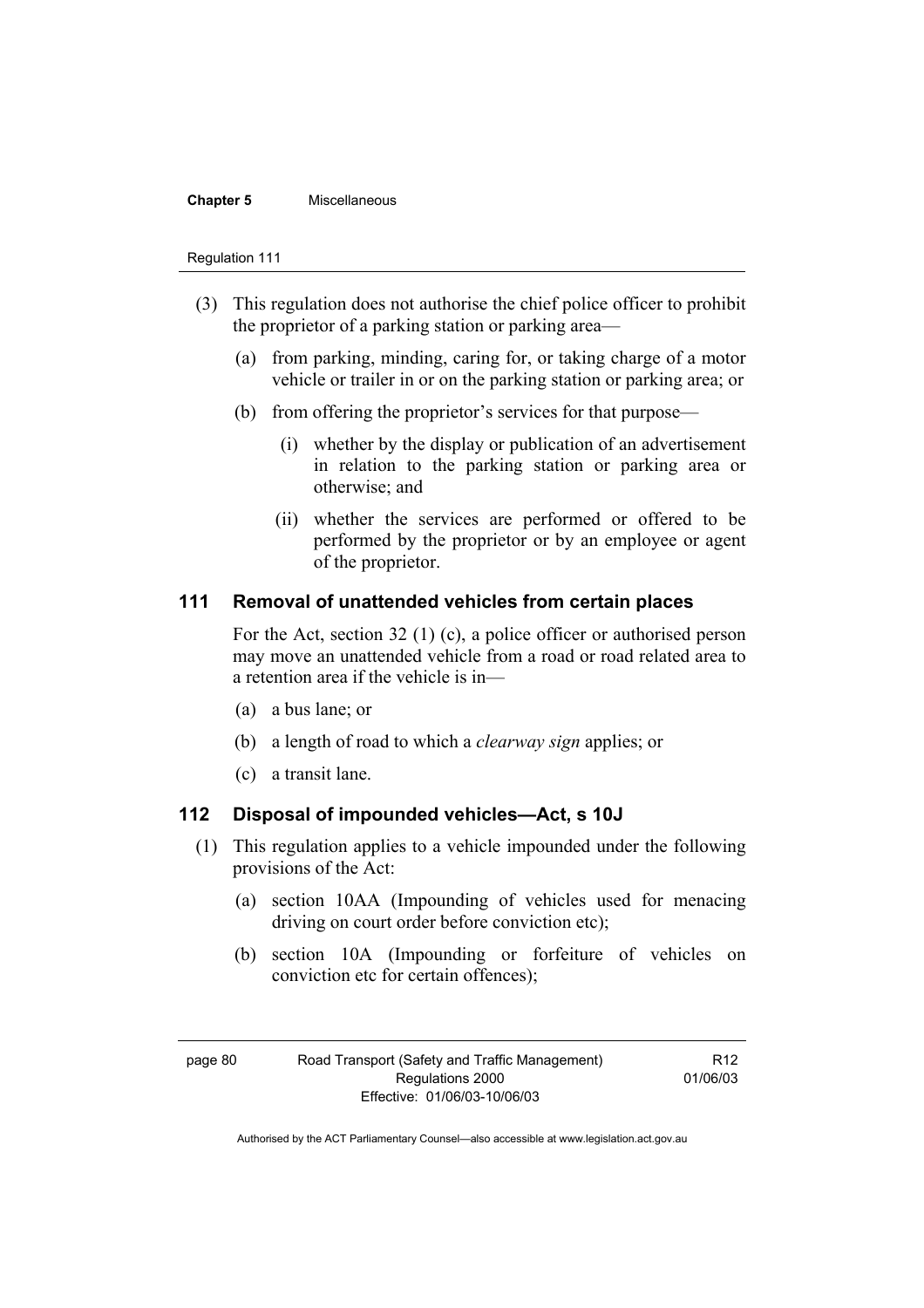Miscellaneous **Chapter 5** 

- (c) section 10B (Powers of police officers to seize and impound vehicles used in committing certain offences).
- (2) If a person has not applied to the chief police officer for the release of the vehicle at the end of the period of impoundment, the chief police officer must, by notice served on the registered operator of the vehicle and every person who has a registered interest in the vehicle, warn them that the vehicle may be offered for sale if the vehicle is not removed from the place of impoundment within 28 days after the day of service of the notice.
- (3) The vehicle may be offered for sale, by public auction or public tender, if the vehicle is not removed within 28 days after service of the notice or, if more than 1 notice is served under subregulation (2), the later of the notices.
- (4) A person may apply to the chief police officer for payment to the person of the balance of the proceeds of sale of a vehicle within 1 year after the vehicle is sold in accordance with subregulation (3).
- (5) The balance of the proceeds of sale may be paid to the person if the person satisfies the chief police officer that—
	- (a) the person was lawfully entitled to possession of the vehicle immediately before its sale; and
	- (b) there was a reasonable excuse for the person's failure to obtain release of the vehicle before it was sold.
- (6) In this regulation:

*balance of the proceeds of sale*, of a vehicle, means the proceeds of the sale of the vehicle less—

- (a) any fee or other amount payable under the *Road Transport (General) Act 1999* for the seizure, impounding and storage of the vehicle; and
- (b) the reasonable costs of or incidental to the sale.

| R12      | Road Transport (Safety and Traffic Management) | page 81 |
|----------|------------------------------------------------|---------|
| 01/06/03 | Regulations 2000                               |         |
|          | Effective: 01/06/03-10/06/03                   |         |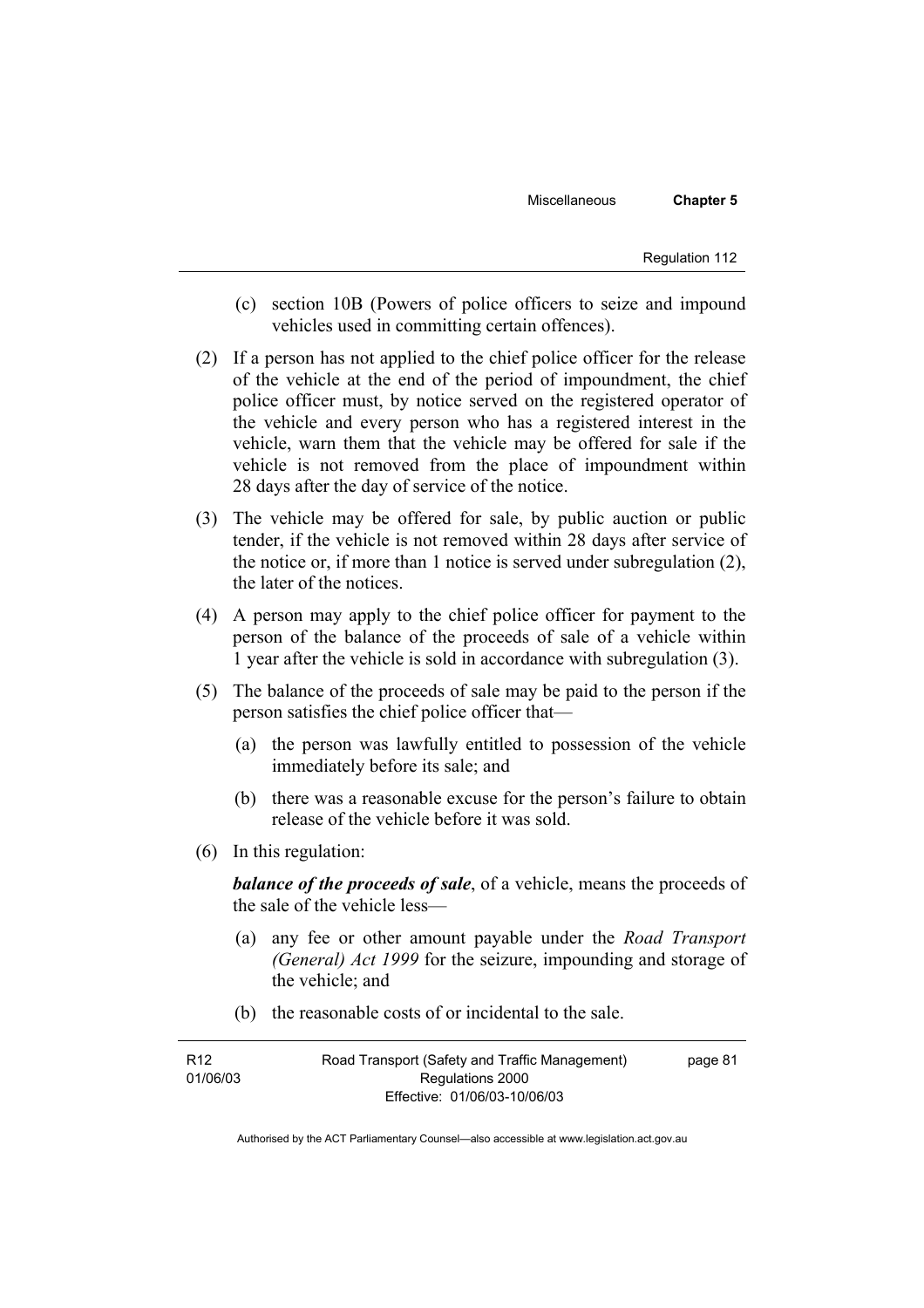#### **Chapter 5** Miscellaneous

Regulation 112A

# **112A Disposal of forfeited vehicles—Act, s 10J**

A vehicle that has been forfeited to the Territory under the Act, section 10A (Impounding or forfeiture of vehicles on conviction etc for certain offences) may be offered for sale by public auction or public tender.

### **113 Responsible person to inspect driver licence**

 (1) Before permitting someone else to drive a motor vehicle, the responsible person for, or the person in charge of, the vehicle must require the person to produce his or her Australian driver licence or external driver licence and must inspect the licence.

Maximum penalty: 20 penalty units.

 (2) It is a defence to a prosecution of a person for an offence against subregulation (1) if the person proves that the person had taken reasonable steps (other than those mentioned in the subregulation) to ensure the person permitted to drive the motor vehicle was the holder of a current Australian driver licence or external driver licence.

# **114 Responsible person's consent**

The person in charge of a motor vehicle or trailer on a road must not, without reasonable excuse, permit anyone to use the vehicle without the consent of the responsible person for the vehicle.

Maximum penalty: 20 penalty units.

R12 01/06/03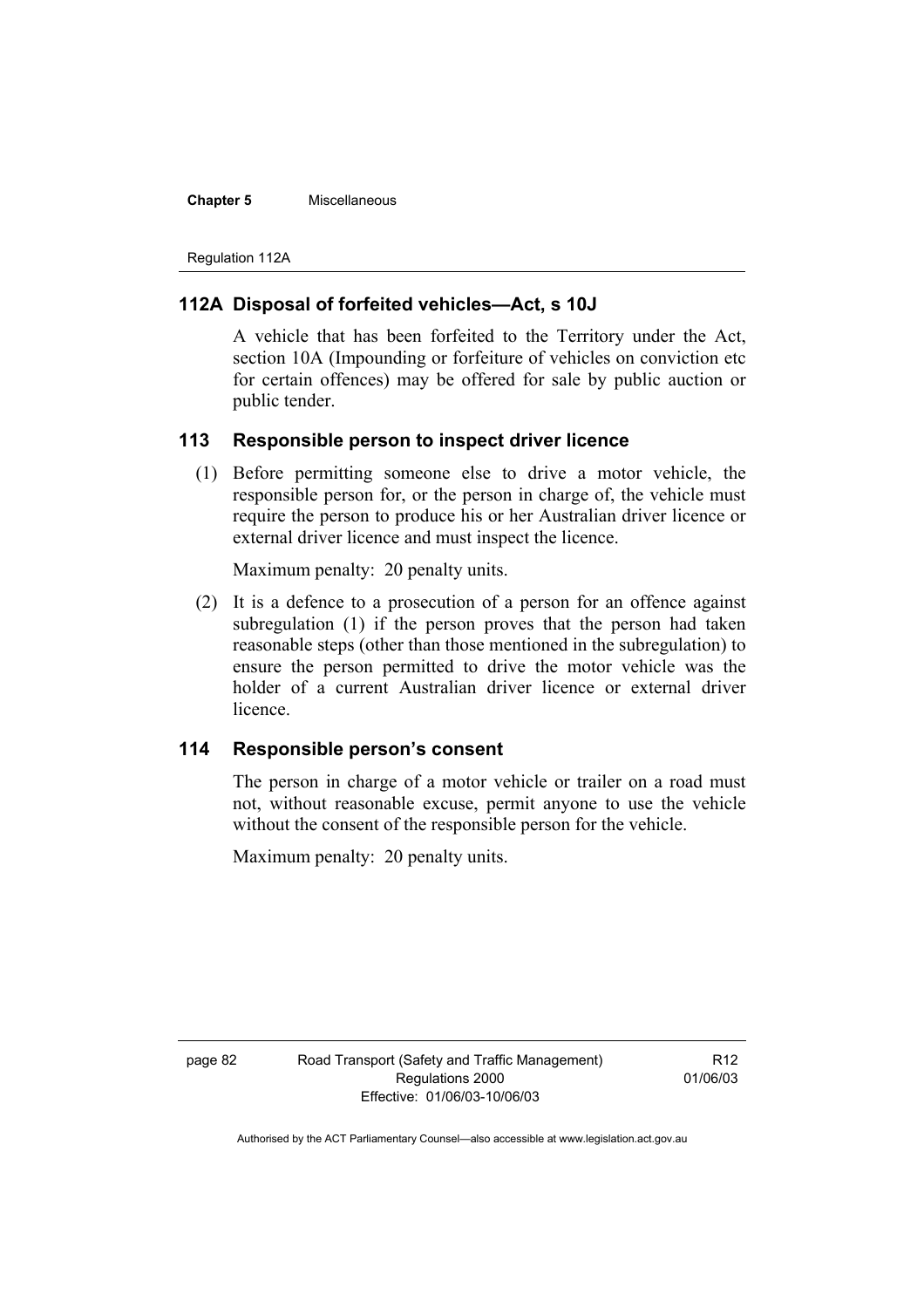# **Schedule 1 Meaning of location codes on images**

(see reg 108)

# **Part 1.1 Digital camera detection devices**

| item                        | <b>location</b><br>code | place where image was taken                                                   |
|-----------------------------|-------------------------|-------------------------------------------------------------------------------|
| $\mathbf{1}$                | 0001                    | Adelaide Avenue between Hopetoun Circuit and Kent Street                      |
| 2                           | 0002                    | <b>Antill Street</b>                                                          |
| 3                           | 0003                    | Athllon Drive between Beasley Street (south) and Sulwood Drive                |
| 4                           | 0004                    | Belconnen Way between Barry Drive and Coulter Drive                           |
| 5                           | 0005                    | Bowen Drive between Brisbane Avenue and Kings Avenue                          |
| 6                           | 0006                    | Coppins Crossing Road between Uriarra Road and William Hovell Drive           |
| 7                           | 0007                    | Drakeford Drive between Sulwood Drive and Athllon Drive                       |
| 8                           | 0008                    | Erindale Drive between Sulwood Drive and Sternberg Crescent                   |
| 9                           | 0009                    | Florey Drive between Southern Cross Drive and Ginninderra Drive               |
| 10                          | 0010                    | Ginninderra Drive between Tillyard Drive and Kingsford Smith Drive            |
| 11                          | 0011                    | Ginninderra Drive between Ellenborough Street and Tucker Street               |
| 12                          | 0012                    | Gungahlin Drive between Wells Station Drive and Gundaroo Drive                |
| 13                          | 0013                    | Hindmarsh Drive between Dalrymple Street and Jerrabomberra Avenue             |
| 14                          | 0014                    | Hindmarsh Drive between Athllon Drive and Melrose Drive                       |
| 15                          | 0015                    | Kingsford Smith Drive between Kuringa Drive and Spalding Street               |
| 16                          | 0016                    | Lady Denman Drive between Cotter Road and Barrenjoey Drive                    |
| 17                          | 0017                    | Long Gully Road                                                               |
| 18                          | 0018                    | Melrose Drive between Athllon Drive and Hindmarsh Drive                       |
| 19                          | 0019                    | Monaro Highway between Canberra Avenue and Hindmarsh Drive                    |
| R <sub>12</sub><br>01/06/03 |                         | Road Transport (Safety and Traffic Management)<br>page 83<br>Regulations 2000 |

Effective: 01/06/03-10/06/03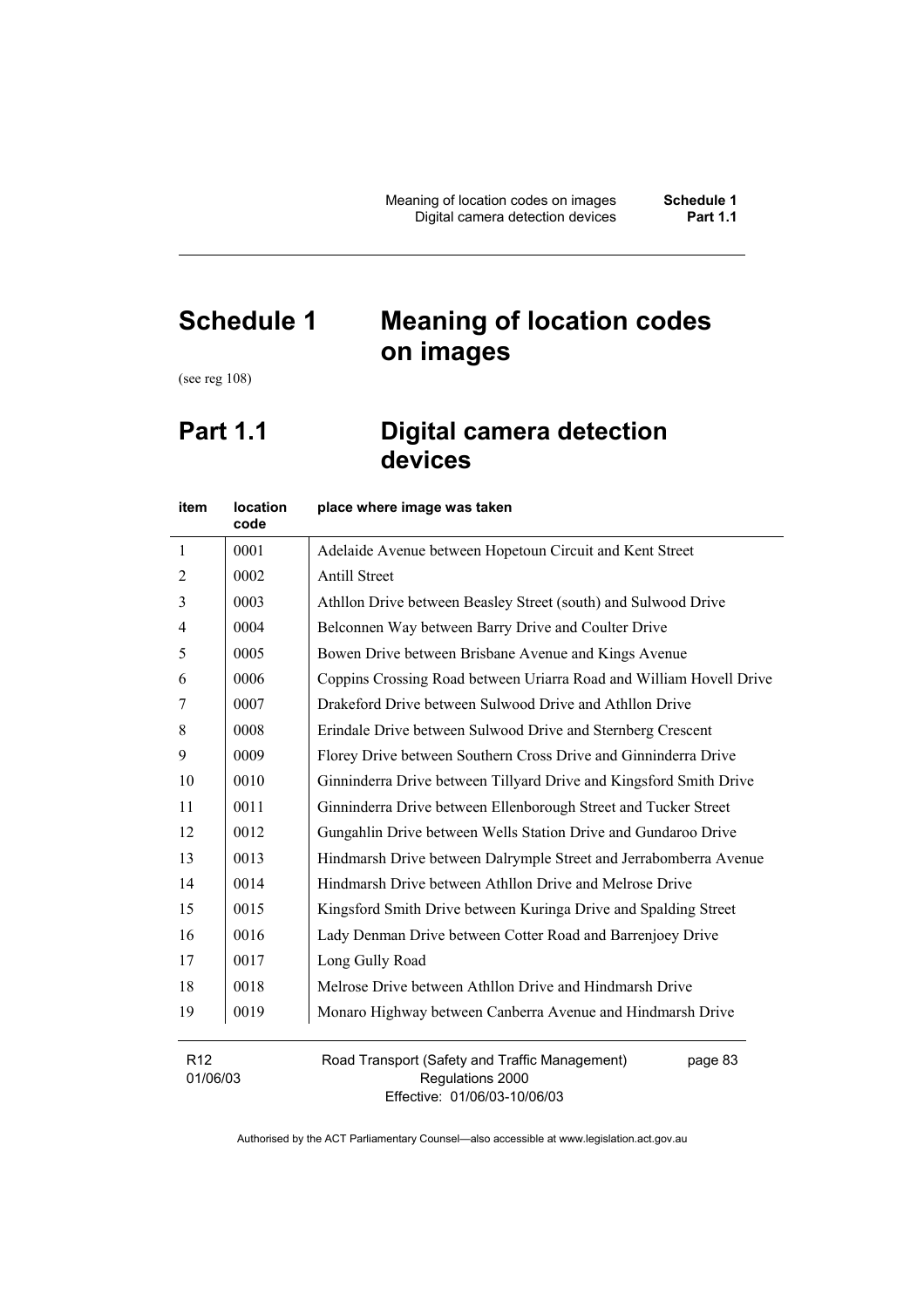| Schedule 1      | Meaning of location codes on images |
|-----------------|-------------------------------------|
| <b>Part 1.1</b> | Digital camera detection devices    |

| item | location<br>code | place where image was taken                                        |
|------|------------------|--------------------------------------------------------------------|
| 20   | 0020             | Monaro Highway between Hindmarsh Drive and Isabella Drive          |
| 21   | 0021             | Mugga Lane between Narrabundah Lane and Long Gully Road            |
| 22   | 0022             | Northbourne Avenue between Macarthur Avenue and Antill Street      |
| 23   | 0023             | Parkes Way between Clunies Ross Street and Glenloch Interchange    |
| 24   | 0024             | Tuggeranong Parkway between Lakeside Interchange and Cotter Road   |
| 25   | 0025             | Tuggeranong Parkway between Hindmarsh Drive and Cotter Road        |
| 26   | 0026             | Tuggeranong Parkway between Hindmarsh Drive and Sulwood Drive      |
| 27   | 0027             | Yamba Drive between Mawson Drive and Beasley Street                |
| 28   | 0028             | Pocket Avenue                                                      |
| 29   | 0029             | Owen Dixon Drive (excluding residential service road of same name) |
| 30   | 0030             | <b>Taverner Street</b>                                             |
| 31   | 0031             | Springvale Drive                                                   |
| 32   | 0032             | Kerrigan Street                                                    |
| 33   | 0033             | Gladstone Street, Hall                                             |
| 34   | 0034             | Heysen Street                                                      |
| 35   | 0035             | Mugga Way                                                          |
| 36   | 0036             | <b>Badimara Street</b>                                             |
| 37   | 0037             | Namatjira Drive                                                    |
| 38   | 0038             | Empire Circuit between Grey Street and Canberra Avenue             |
| 39   | 0039             | Longmore Crescent                                                  |
| 40   | 0040             | Maribyrnong Avenue                                                 |
| 41   | 0041             | <b>Learmonth Drive</b>                                             |
| 42   | 0042             | <b>Petterd Street</b>                                              |
| 43   | 0043             | Williamson Street                                                  |
| 44   | 0044             | <b>Tillyard Drive</b>                                              |
| 45   | 0045             | Dryandra Street between Fairfax Street and Archibald Street        |
| 46   | 0046             | Newman Morris Circuit                                              |

#### page 84 Road Transport (Safety and Traffic Management) Regulations 2000 Effective: 01/06/03-10/06/03

R12 01/06/03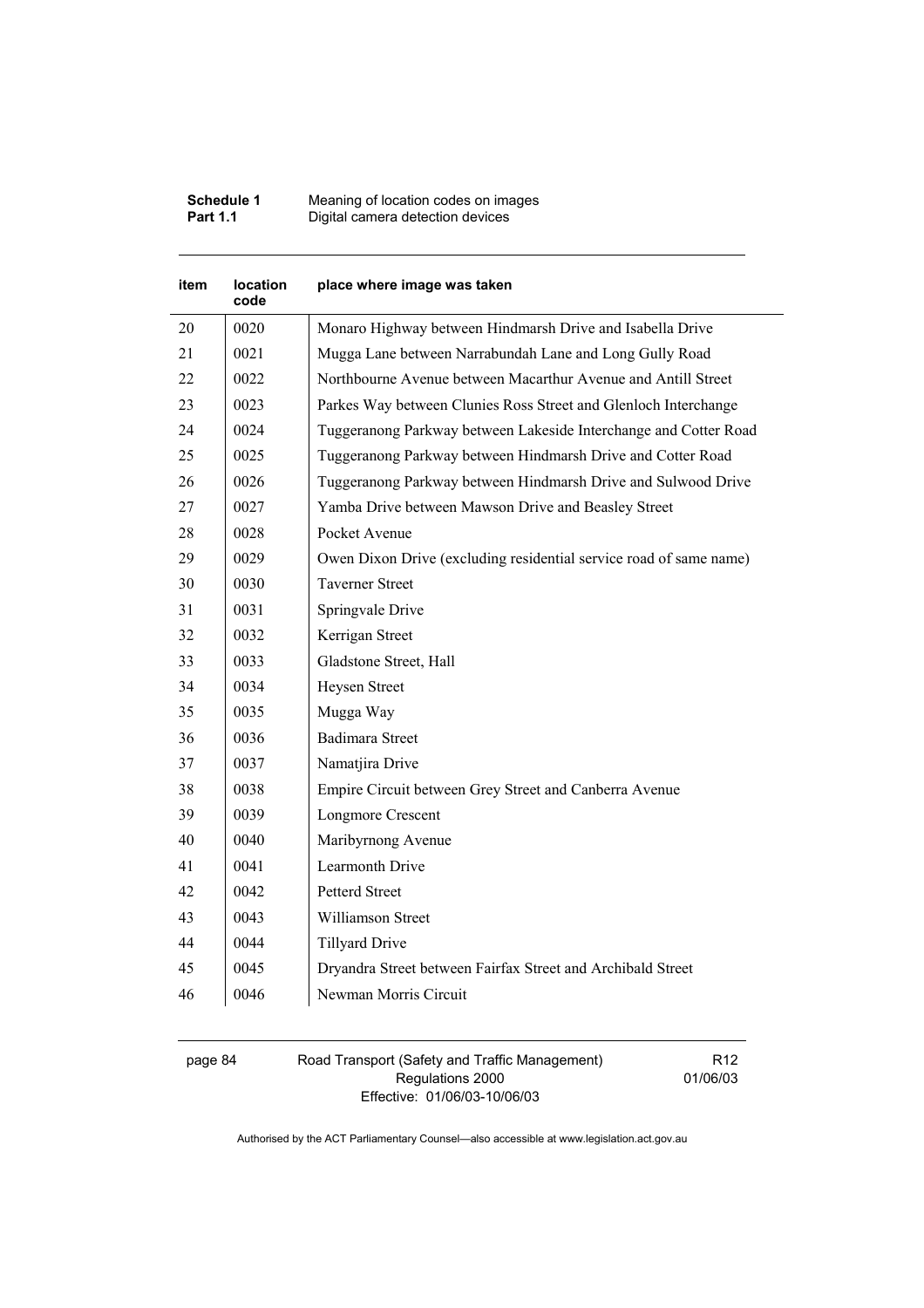#### Meaning of location codes on images **Schedule 1**  Digital camera detection devices **Part 1.1**

| item | location<br>code | place where image was taken                                       |
|------|------------------|-------------------------------------------------------------------|
| 47   | 0047             | Chuculba Crescent                                                 |
| 48   | 0048             | Livingston Avenue                                                 |
| 49   | 0049             | Clive Steele Avenue                                               |
| 50   | 0050             | Darwinia Terrace                                                  |
| 51   | 0051             | La Perouse Street                                                 |
| 52   | 0052             | Novar Street                                                      |
| 53   | 0053             | Goyder Street between Dalrymple Street and Jerrabomberra Avenue   |
| 54   | 0054             | Launceston Street between Hindmarsh Drive and Melrose Drive       |
| 55   | 0055             | Athllon Drive between Hindmarsh Drive and Beasley Street (south)  |
| 56   | 0056             | Athllon Drive between Sulwood Drive and Anketell Street (north)   |
| 57   | 0057             | Northbourne Avenue between Barry Drive and Macarthur Avenue       |
| 58   | 0058             | Northbourne Avenue between Antill Street and Barton Highway       |
| 59   | 0059             | Belconnen Way between Coulter Drive and Kingsford Smith Drive     |
| 60   | 0060             | Phillip Avenue between Majura Avenue and Federal Highway          |
| 61   | 0061             | Barton Highway between Federal Highway and Kuringa Drive          |
| 62   | 0062             | Drakeford Drive between Athllon Drive and Isabella Drive          |
| 63   | 0063             | Hindmarsh Drive between Athllon Drive and Dalrymple Street        |
| 64   | 0064             | Hindmarsh Drive between Jerrabomberra Avenue and Canberra Avenue  |
| 65   | 0065             | <b>Barry Drive</b>                                                |
| 66   | 0066             | Ginninderra Drive between Tucker Street and Kingsford Smith Drive |
| 67   | 0067             | Ginninderra Drive between Tillyard Drive and Florey Drive         |

R12 01/06/03 Road Transport (Safety and Traffic Management) Regulations 2000 Effective: 01/06/03-10/06/03

page 85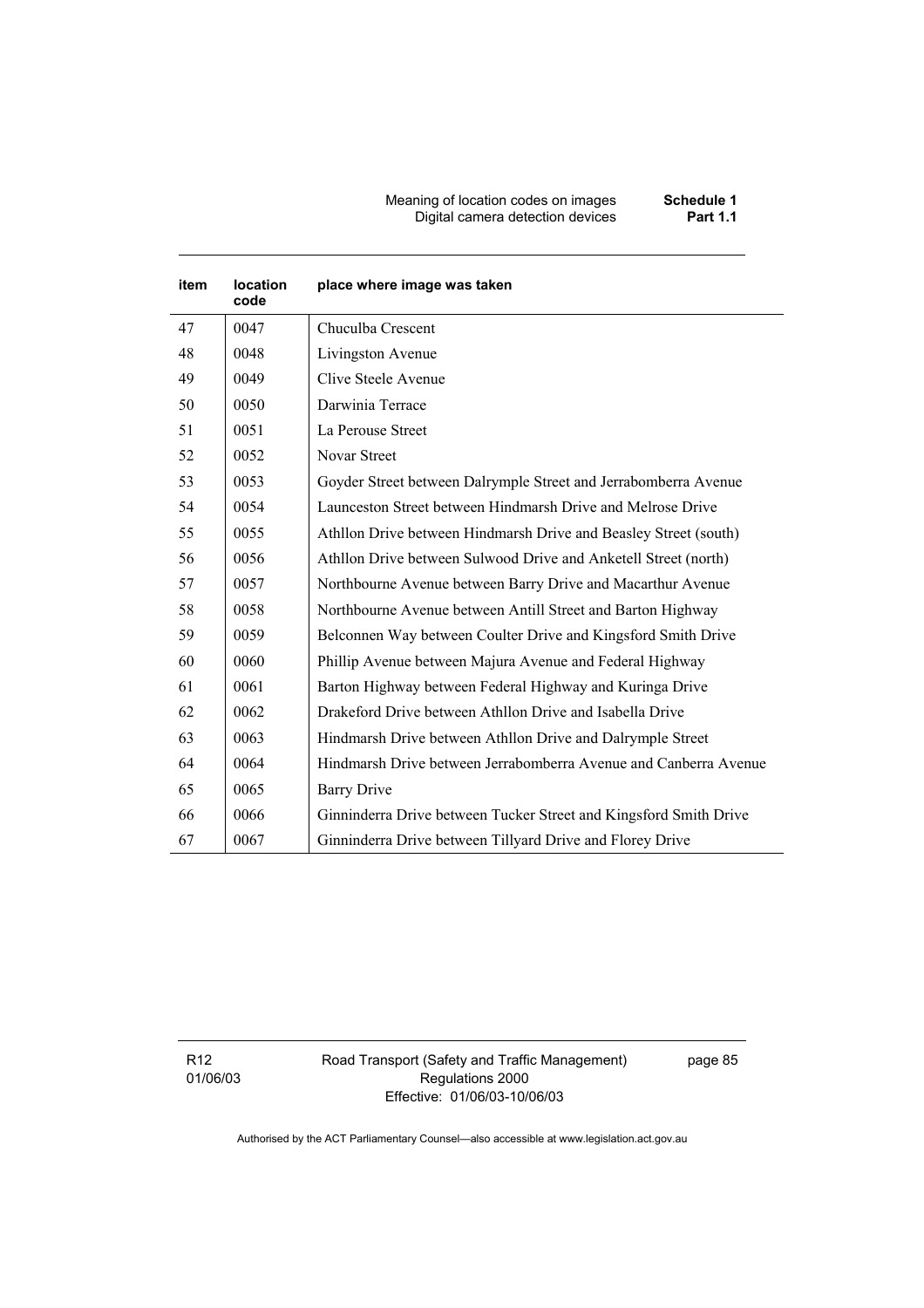# **Part 1.2 Traffic lights camera detection devices**

| item | location<br>code | place where image was taken                           |
|------|------------------|-------------------------------------------------------|
| 68   | 1001             | Northbourne Avenue/London Circuit                     |
| 69   | 1002             | Northbourne Avenue/Barry Drive/Cooyong Street         |
| 70   | 1003             | Coulter Drive/Southern Cross Drive/Luxton Street      |
| 71   | 1004             | Drakeford Drive/Boddington Crescent/Marconi Crescent  |
| 72   | 1005             | Benjamin Way/Chan Street/Cameron Avenue               |
| 73   | 1006             | Northbourne Avenue/Antill Street/Mouat Street         |
| 74   | 1007             | Ginninderra Drive/Aikman Drive                        |
| 75   | 1008             | Hindmarsh Drive/Tuggeranong Parkway                   |
| 76   | 1009             | Kingsford Smith Drive/Southern Cross Drive            |
| 77   | 1010             | Belconnen Way/Bindubi Street/Eastern Valley Way       |
| 78   | 1011             | Ginninderra Drive/Coulter Drive                       |
| 79   | 1012             | Ginninderra Drive/Baldwin Drive/Haydon Drive          |
| 80   | 1013             | Macarthur Avenue/David Street/Wattle Street           |
| 81   | 1014             | Benjamin Way/College Street                           |
| 82   | 1015             | Barry Drive/North Road/McCaughey Street               |
| 83   | 1016             | Ginninderra Drive/Copland Drive/John Cleland Crescent |
| 84   | 1017             | Hindmarsh Drive/Ainsworth Street                      |
| 85   | 1018             | Monaro Highway/Newcastle Street/Dairy Road            |
| 86   | 1019             | Belconnen Way/Caswell Drive                           |
| 87   | 1020             | Barry Drive/Marcus Clarke Street                      |

page 86 Road Transport (Safety and Traffic Management) Regulations 2000 Effective: 01/06/03-10/06/03

R12 01/06/03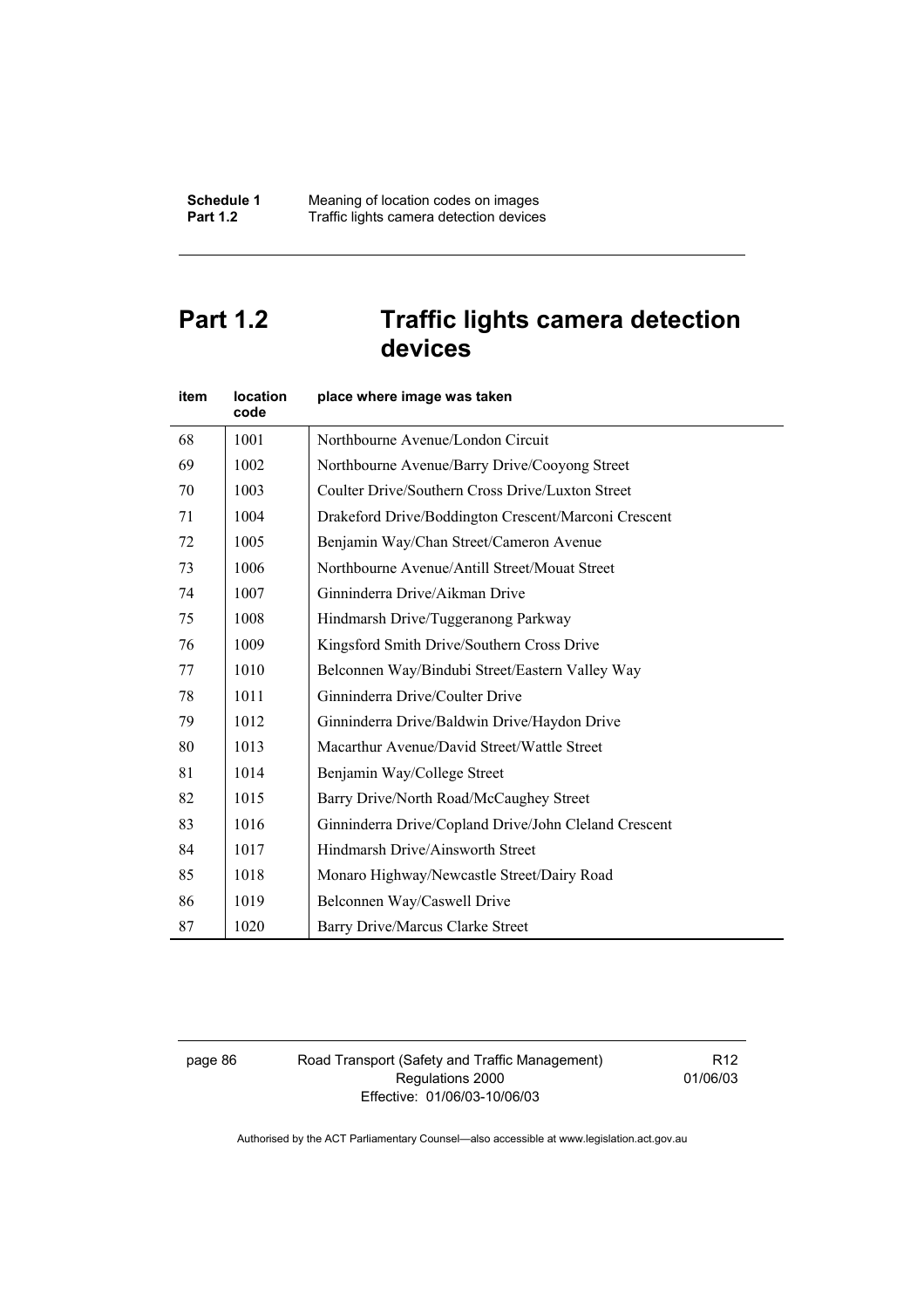# **Dictionary**

(see reg 3)

*approved child restraint* means a child restraint approved by the road transport authority under regulation 66 (1) (b) (Approvals etc by road transport authority).

*approved police speedometer*, for chapter 4 (Traffic offence detection devices)—see regulation 102 (Definitions for ch 4).

*area*—see the Australian Road Rules, dictionary.

*area of operations*, for a parking authority, means the area of operations declared for the parking authority under regulation 75A (Parking authorities).

*ARR* means Australian Road Rules.

*articulated vehicle* means a motor vehicle with—

- (a) 2 rigid sections, each of which has wheels; and
- (b) the rear section pivoted on, and part of the rear section (other than a pole, drawbar or similar device, or an accessory of the motor vehicle) superimposed on, the front section.

*Australian driver licence*—see the *Road Transport (Driver Licensing) Act 1999*, dictionary.

*Australian Road Rules*—see regulation 5.

*axle group*—see the *Road Transport (Vehicle Registration) Regulations 2000*, dictionary.

*B-double*—see the *Road Transport (Vehicle Registration) Regulations 2000*, dictionary.

*bicycle*—see the Australian Road Rules, dictionary.

R12 01/06/03 Road Transport (Safety and Traffic Management) Regulations 2000 Effective: 01/06/03-10/06/03

page 87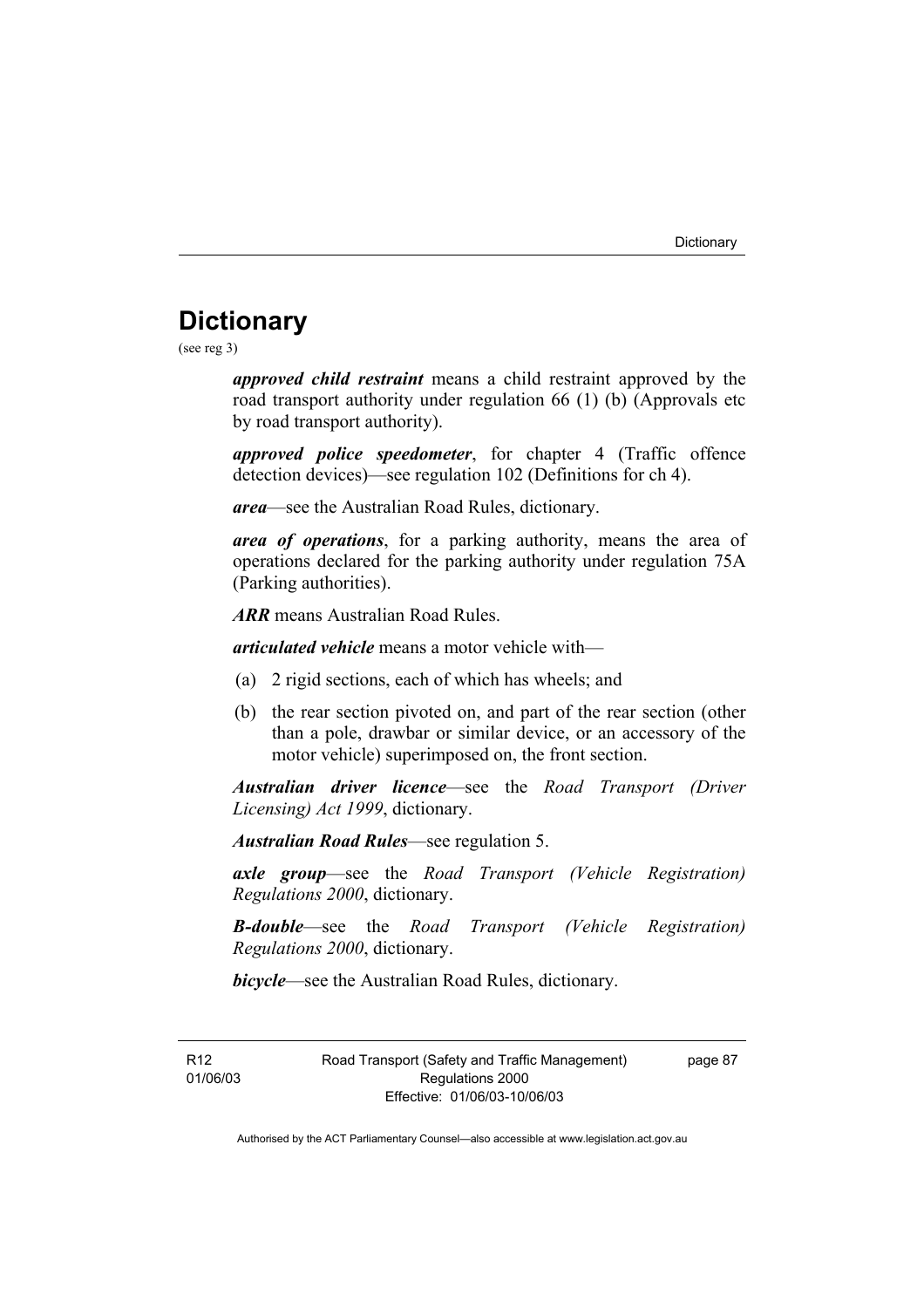**built-up area**, in relation to a length of road—see the Australian Road Rules, dictionary.

*bus*—see the Australian Road Rules, dictionary.

*bus lane*—see the Australian Road Rules, rule 154.

*camera detection device*—see the Act, section 23 (1) (Use of camera detection devices).

*centre of the road*—see the Australian Road Rules, dictionary.

*clearway sign*—see the Australian Road Rules, schedule 2 and rules 314 to 316.

*code of practice*, for division 3.1.3 (Heavy vehicle parking)—see regulation 82.

*combination*—see the *Road Transport (Vehicle Registration) Regulations 2000*, dictionary.

*controlled parking hours*, in relation to a pay parking space, means the periods (as indicated by information on or with traffic signs applying to the space) when a vehicle may not be parked in the space unless the relevant parking fee has been paid.

*converter dolly*—see the *Road Transport (Vehicle Registration) Regulations 2000*, dictionary.

*crash*—see the Australian Road Rules, dictionary.

*digital camera detection device*, for chapter 4 (Traffic offence detection devices)—see regulation 102 (Definitions for ch 4).

*dog trailer*—see the *Road Transport (Vehicle Registration) Regulations 2000*, dictionary.

*do not overtake turning vehicle sign*—see the Australian Road Rules, schedule 4 and rules 319 to 320.

page 88 Road Transport (Safety and Traffic Management) Regulations 2000 Effective: 01/06/03-10/06/03

R12 01/06/03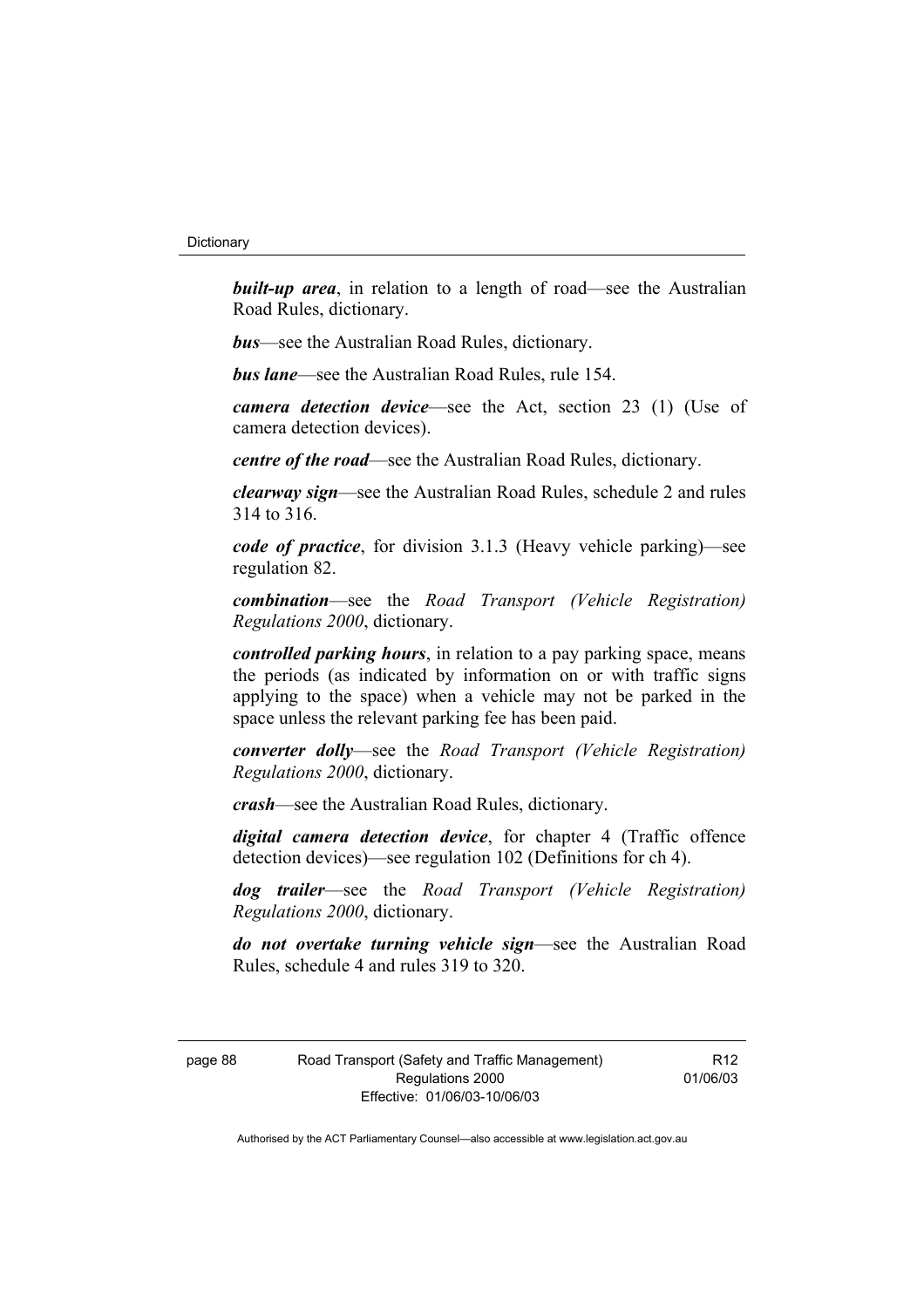*drawbar*—see the *Road Transport (Vehicle Registration) Regulations 2000*, dictionary.

*driver's vehicle*, for a driver*—*see the Australian Road Rules, dictionary.

*emergency stopping lane*—see the Australian Road Rules, rule 95.

*emergency vehicle* means any vehicle driven by a person who is—

- (a) an emergency worker; and
- (b) driving the vehicle in the course of his or her duties as an emergency worker.

*emergency worker* means—

- (a) a member of the ambulance service rendering or providing transport for sick or injured persons; or
- (b) a member of the fire brigade, the rural fire fighting service or the emergency service providing transport in the course of an emergency; or
- (c) a person who is declared by the road transport authority under regulation 66 (Approvals etc by road transport authority) to be an emergency worker.

*exemption*, for division 3.1.3 (Heavy vehicle parking)—see regulation 82.

*existing operator's certificate*, for division 3.1.3 (Heavy vehicle parking)—see regulation 82.

*external driver licence*—see the *Road Transport (Driver Licensing) Act 1999*, dictionary.

*footpath*—see the Australian Road Rules, dictionary.

*give way*—see the Australian Road Rules, dictionary.

R12 01/06/03 Road Transport (Safety and Traffic Management) Regulations 2000 Effective: 01/06/03-10/06/03

page 89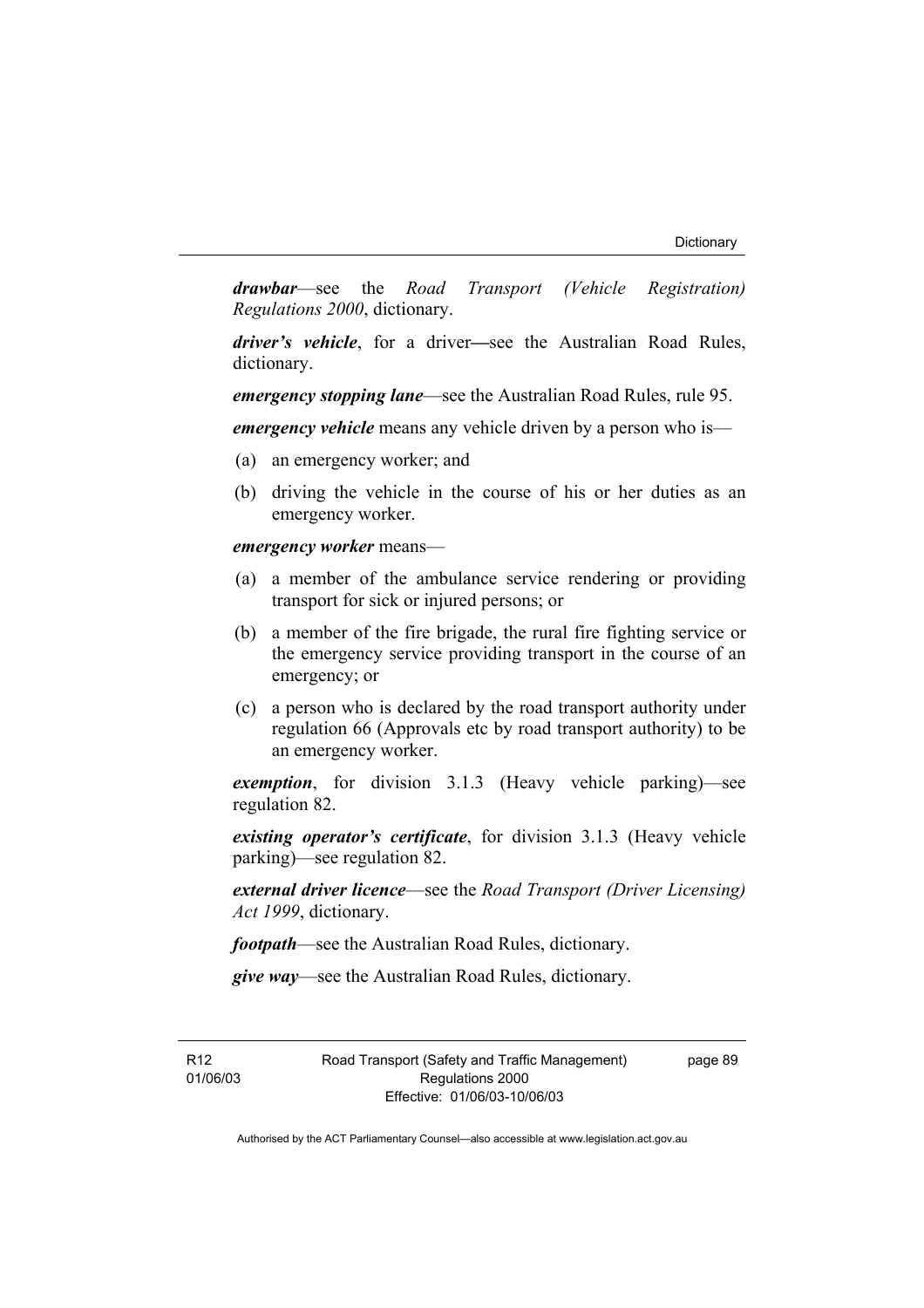*GVM*—see the *Road Transport (Vehicle Registration) Act 1999*, dictionary.

*heavy vehicle*, for division 3.1.3 (Heavy vehicle parking)—see regulation 82.

*implement*—see the *Road Transport (Vehicle Registration) Regulations 2000*, dictionary.

*indicated on*, an image of a vehicle taken by an approved camera detection device—see the Act, dictionary.

*land adjoining residential land*, for division 3.1.3 (Heavy vehicle parking)—see regulation 82.

*laser speed measuring device*, for chapter 4 (Traffic offence detection devices)—see regulation 102 (Definitions for ch 4).

*length*, of road—see the Australian Road Rules, dictionary.

*lift and tow trailer* means a trailer consisting of an axle group and a drawbar designed to support 1 axle group of a vehicle under tow.

*loading zone*—see the Australian Road Rules, rule 179.

*loading zone permit* means a loading zone permit issued under regulation 100 (Parking permits).

*marked foot crossing*—see the Australian Road Rules, dictionary.

*metered parking area* means a length of road or area that is set aside as a metered parking area in accordance with regulation 73 (Metered parking areas).

*metered parking scheme* means a metered parking scheme under division 3.1.1

*metered parking sign* means a *permissive parking sign* with the word 'meter' on or with the sign.

page 90 Road Transport (Safety and Traffic Management) Regulations 2000 Effective: 01/06/03-10/06/03

R12 01/06/03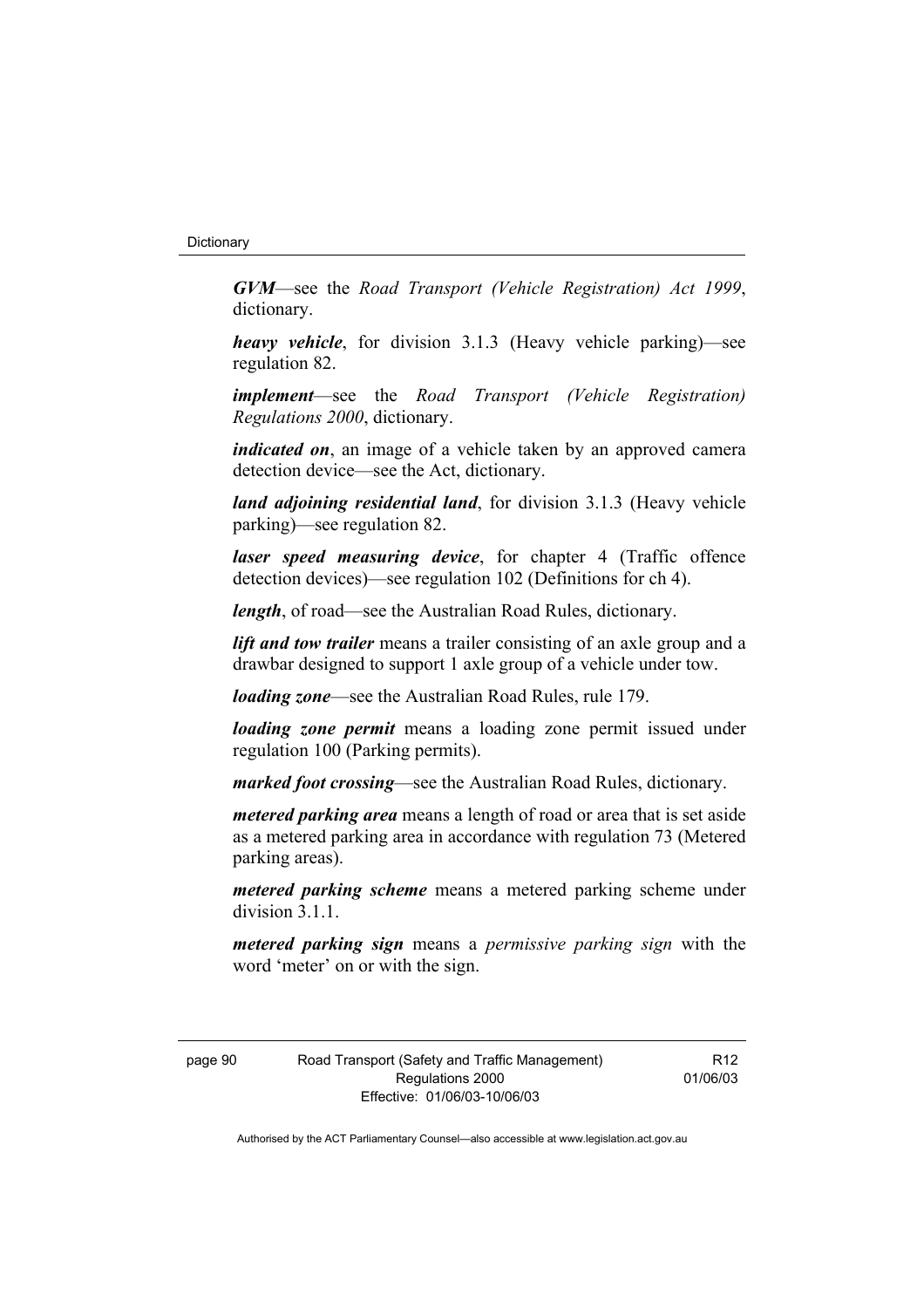*metered parking space* means an area that is a metered parking space mentioned in regulation 75.

*mobility parking scheme authority* means an authority issued under regulation 101 (Mobility parking schemes and authorities).

*motorbike*—see the Australian Road Rules, dictionary, definition of *motor bike*.

*motor vehicle*—see the Act, dictionary.

*Note Motor vehicle* is defined in identical terms in the Australian Road Rules, dict.

*multi-space parking meter* means a parking meter that applies to 2 or more metered parking spaces.

*nature strip*—see the Australian Road Rules, dictionary.

*night*—see the Australian Road Rules, dictionary.

*no parking sign*—see the Australian Road Rules, schedules 2 and 3 and rules 314 to 316.

*no trucks sign*—see the Australian Road Rules, schedule 2 and rules 314 to 316.

*oncoming vehicle*, for a driver—see the Australian Road Rules, dictionary.

*park*, in relation to a driver, includes stop and allow the driver's vehicle to stay (whether or not the driver leaves the vehicle).

*parking authority* means a person declared to be a parking authority under regulation 75A (Parking authorities).

*parking authority guidelines*—see regulation 75B (1) (Parking authority guidelines).

*parking bay*—see the Australian Road Rules, dictionary.

*parking control sign*—see the Australian Road Rules, dictionary.

R12 01/06/03 Road Transport (Safety and Traffic Management) Regulations 2000 Effective: 01/06/03-10/06/03

page 91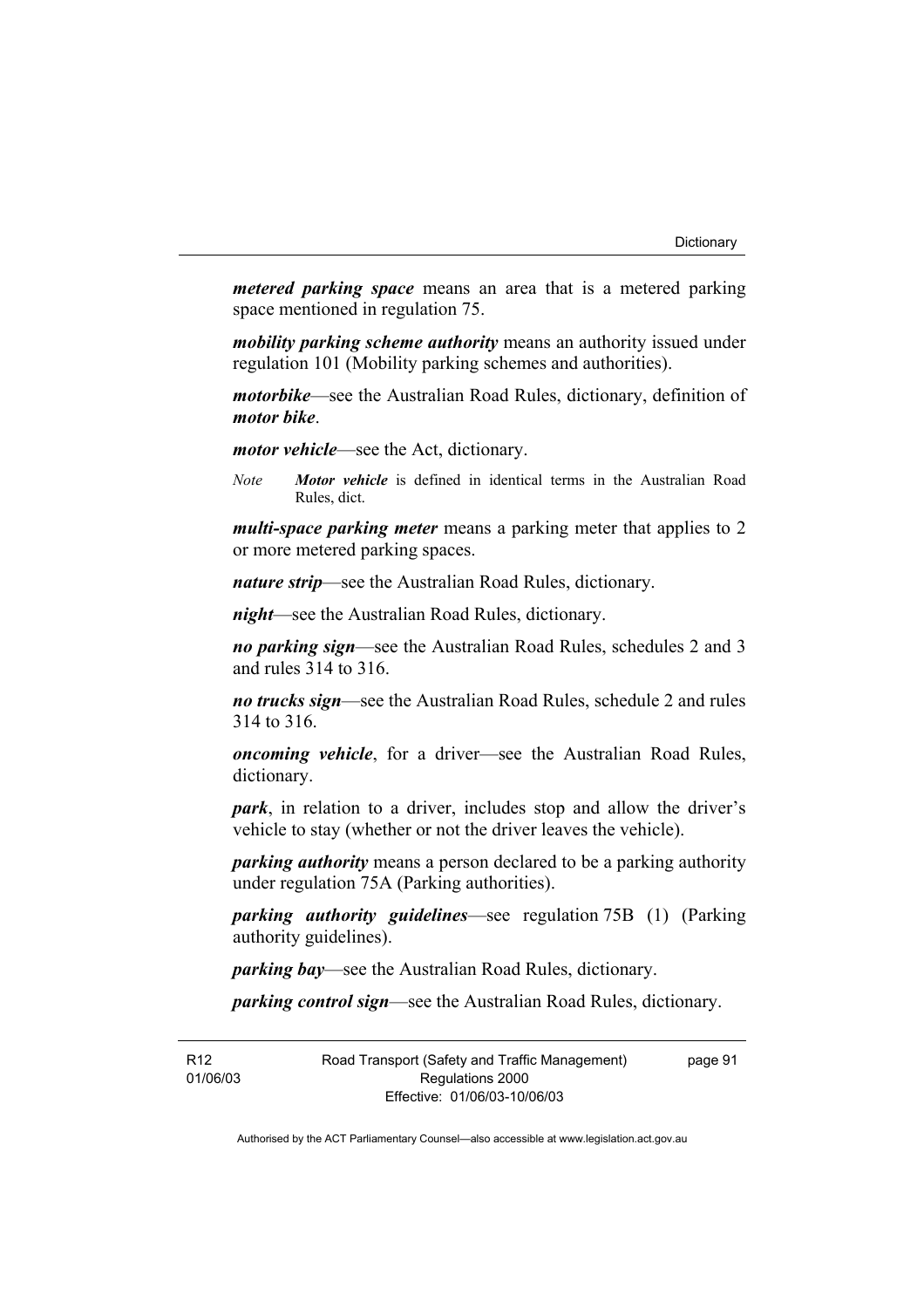#### **Dictionary**

*parking meter* means a device designed to indicate, or capable of indicating, whether the fee fixed by the road transport authority for the parking of a vehicle in a metered parking space has been paid, and includes the stand on which such a device is erected.

*parking meter hood* means a hood or other cover designed to be fitted to a parking meter and to cover the part of the meter that would normally display a sign with the word 'expired' when the meter is not in operation.

*parking permit* means a permit issued under regulation 100 (Parking permits).

*parking ticket* means a ticket issued by the road transport authority or a parking authority (by means of a parking ticket machine) for display in or on a vehicle as evidence of the prepayment of a parking fee.

*parking ticket machine* means a device designed to issue parking tickets, and includes the stand on which such a device is erected.

*pay parking area* means a metered parking area or ticket parking area.

*pay parking device*—see regulation 76 (2) (Ticket parking schemes).

*pay parking scheme* means a metered parking scheme or ticket parking scheme.

*pay parking space* means a metered parking space or ticket parking space.

*pedestrian*—see the Australian Road Rules, rule 18.

*permissive parking sign*—the Australian Road Rules, schedules 2 and 3 and rules 314 to 316.

*person with a disability* means a person—

page 92 Road Transport (Safety and Traffic Management) Regulations 2000 Effective: 01/06/03-10/06/03

R12 01/06/03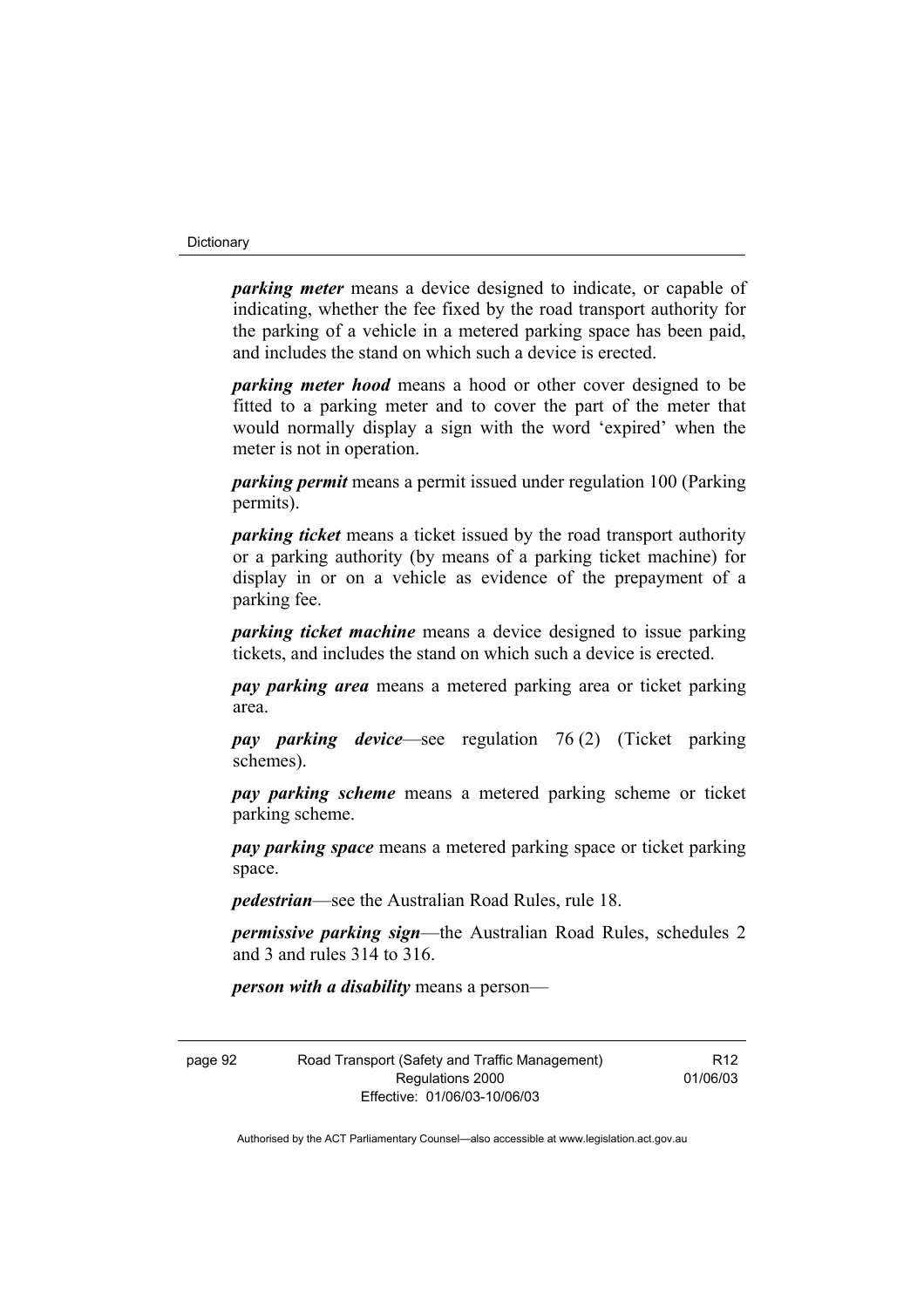- (a) who cannot walk because of permanent or temporary loss of the use of 1 or both legs or another permanent medical or physical condition; or
- (b) whose physical condition is detrimentally affected by walking 100m; or
- (c) who needs to use a walking frame, crutches, callipers, a scooter, a wheelchair or a similar mobility aid.

*piezo strip speed measuring device*, for chapter 4 (Traffic offence detection devices)—see regulation 102 (Definitions for ch 4).

*police vehicle* means any vehicle driven by a person who is—

- (a) a police officer; and
- (b) driving the vehicle in the course of his or her duties as a police officer.

*postal vehicle*—see the Australian Road Rules, dictionary.

*Note Postal worker* is defined in reg 32 for the Australian Road Rules.

*prime mover*—see the *Road Transport (Vehicle Registration) Regulations 2000*, dictionary.

*private hire car*—see the *Road Transport (General) Act 1999*, section 100.

*public bus*—see the *Road Transport (Public Passenger Services) Act 2001*, dictionary.

*radar speed measuring device*, for chapter 4 (Traffic offence detection devices)—see regulation 102 (Definitions for ch 4).

*recording medium*, for chapter 4 (Traffic offence detection devices)—see regulation 107B (1) (Recording of traffic lights camera detection device image files—Act, s 23 (2) (c) (ii)).

*red traffic arrow*—see the Australian Road Rules, dictionary.

R12 01/06/03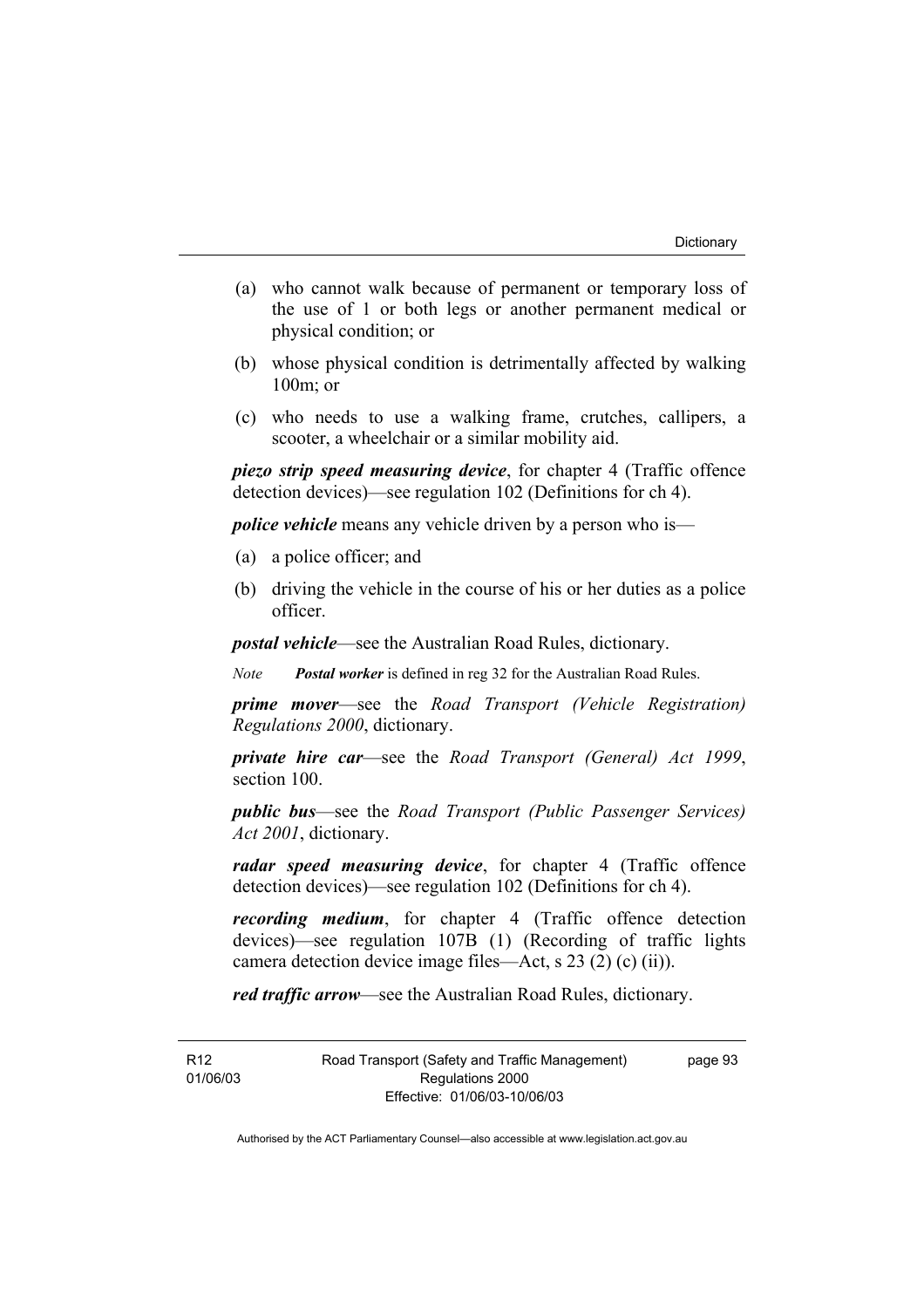*red traffic light*—see the Australian Road Rules, dictionary.

*registered interest*—see the Act, dictionary.

*registered operator*—see the *Road Transport (Vehicle Registration) Act 1999*, dictionary.

*relevant parking fee*, for the parking of a vehicle in a pay parking space, means the fee for parking a vehicle in the space, for the day and time when the vehicle is parked in the space, as indicated on the parking meter or ticket machine applying to the space.

*residential land*, for division 3.1.3 (Heavy vehicle parking)—see regulation 82.

*restricted hire vehicle*—see the *Road Transport (General) Act 1999*, section 100.

*ride*—see the Australian Road Rules, dictionary.

*rider*—see the Australian Road Rules, rule 17.

*road*—see the Act, dictionary, and includes a road related area.

*road marking*—see the Australian Road Rules, dictionary.

*road related area*—see the Act, dictionary.

*road train*—see the *Road Transport (Vehicle Registration) Regulations 2000*, dictionary.

*road user*—see the Australian Road Rules, rule 14.

*security checksum*, for chapter 4 (Traffic offence detection devices)—see regulation 102 (Definitions for ch 4).

*semitrailer*—see the *Road Transport (Vehicle Registration) Regulations 2000*, dictionary.

*speed measuring device*—see the Act, dictionary.

page 94 Road Transport (Safety and Traffic Management) Regulations 2000 Effective: 01/06/03-10/06/03

R12 01/06/03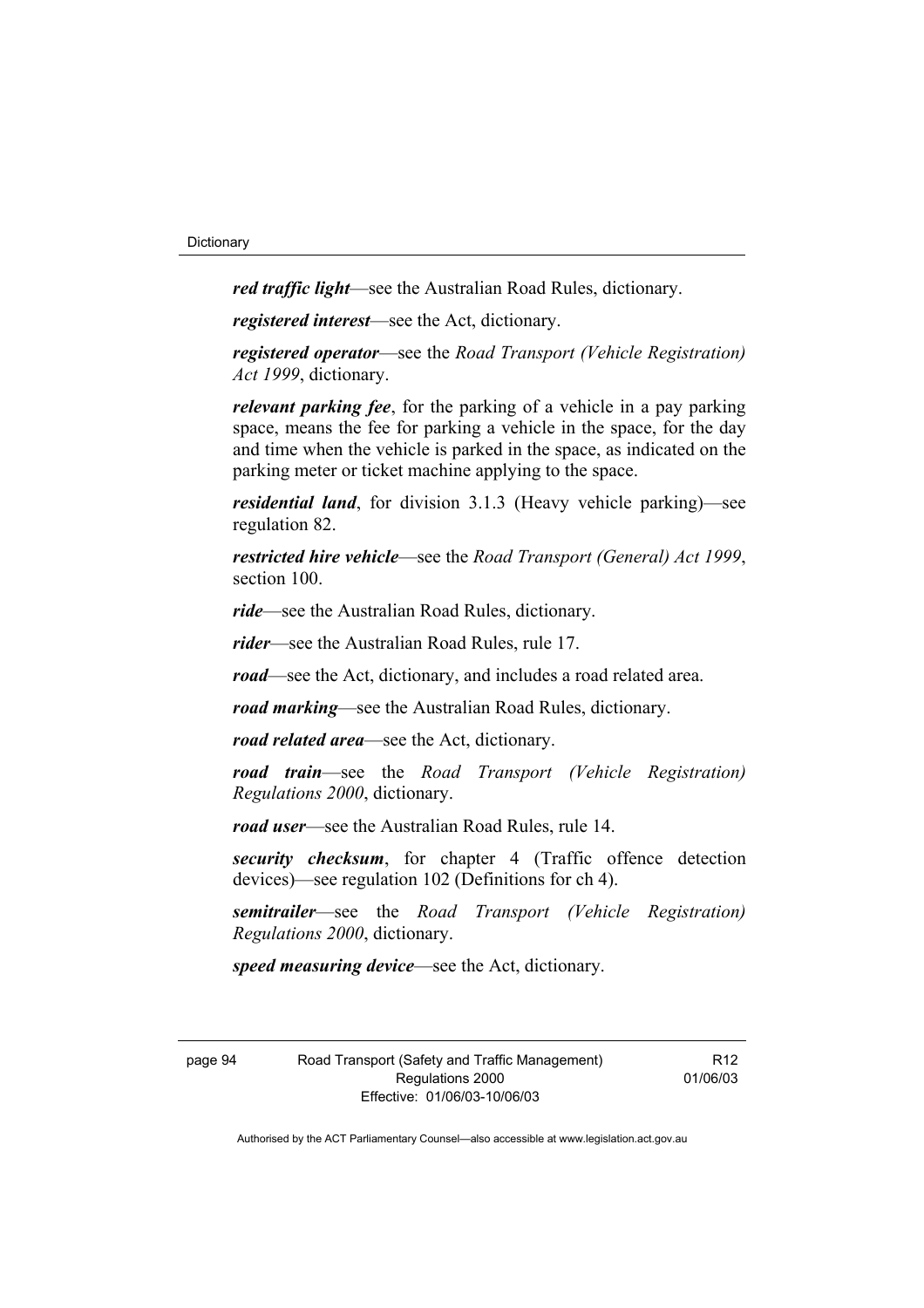*stock truck*, for division 3.1.3 (Heavy vehicle parking)—see regulation 82.

*stop*, for a driver, includes park, but does not include stop to reverse the driver's vehicle into a parking bay or other parking space.

*taxi*—see the *Road Transport (Public Passenger Services) Act 2001*, section 45 (Meaning of *taxi*).

*testing authority*, for chapter 4 (Traffic offence detection devices) see regulation 102 (Definitions for ch 4).

*ticket parking area* means a length of road or area that is set aside as a ticket parking area in accordance with regulation 77 (Ticket parking areas).

*ticket parking scheme* means a ticket parking scheme under division 3.1.2.

*ticket parking sign* means a *permissive parking sign* with the word 'ticket' on or with the sign.

*ticket parking space* means an area that is a ticket parking space mentioned in regulation 78 (Ticket parking spaces).

*tow truck*—see the *Road Transport (Vehicle Registration) Regulations 2000*, dictionary.

*towing attachment* means a device fitted to a vehicle to which the drawbar of a trailer may be attached.

*tractor*—see the *Road Transport (Vehicle Registration) Regulations 2000*, dictionary.

*traffic control device*—see the Australian Road Rules, dictionary.

*traffic lights camera detection device*, for chapter 4 (Traffic offence detection devices)—see regulation 102 (Definitions for ch 4).

*traffic-related item*—see the Australian Road Rules, dictionary.

R12 01/06/03 Road Transport (Safety and Traffic Management) Regulations 2000 Effective: 01/06/03-10/06/03

page 95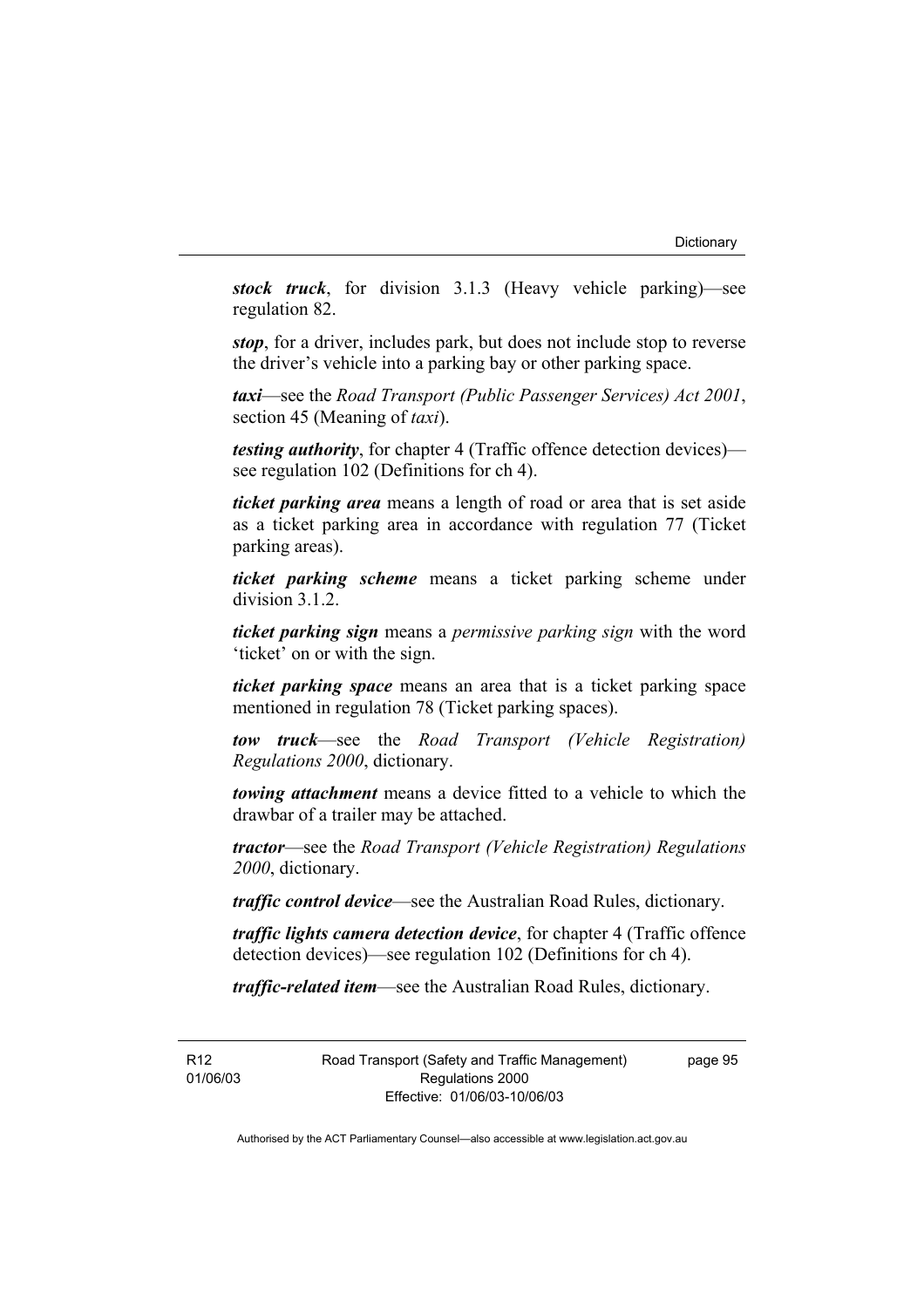*traffic sign*—see the Australian Road Rules, dictionary.

*traffic signals*—see the Australian Road Rules, dictionary.

*trailer*—see the Act, dict.

*Note Trailer* is defined in identical terms in the Australian Road Rules, dict.

*transit lane*—see the Australian Road Rules, rule 156.

*truck lane*—see the Australian Road Rules, rule 157.

*use* a vehicle includes drive, park or stop the vehicle.

*vehicle*—see the Australian Road Rules, rule 15.

*with*, for information about the application of a traffic control device—see the Australian Road Rules, dictionary.

*wheeled recreational device*—see the Australian Road Rules, dictionary.

*wheeled toy*—see the Australian Road Rules, dictionary.

*WORM disk*, for chapter 4 (Traffic offence detection devices)—see regulation 107A (Recording of digital camera detection device image files—Act, s 23 (2) (c) (ii)).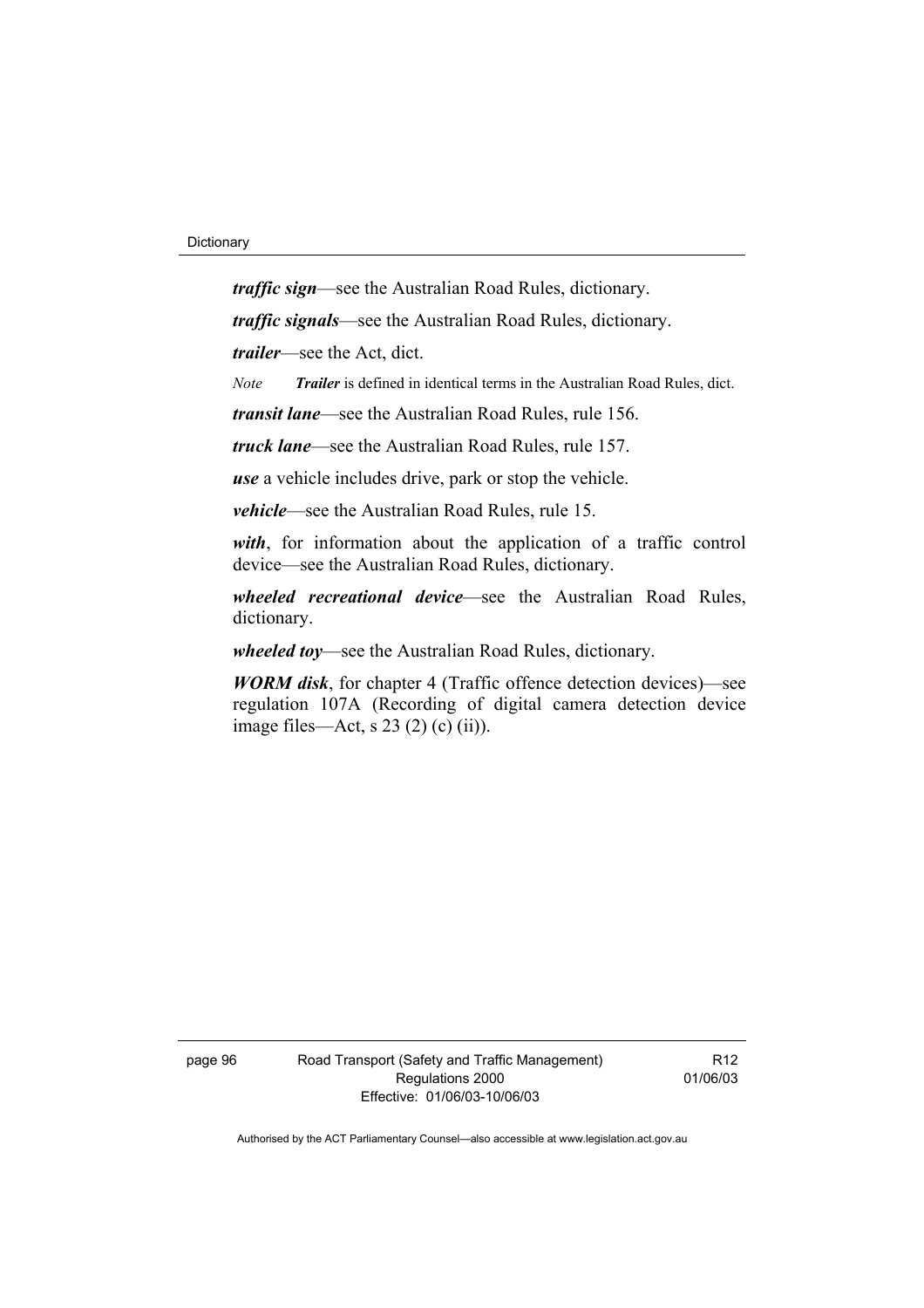#### **Endnotes**

# **Endnotes**

| 1 | <b>About the endnotes</b> |  |  |  |
|---|---------------------------|--|--|--|
|---|---------------------------|--|--|--|

Amending and modifying laws are annotated in the legislation history and the amendment history. Current modifications are not included in the republished law but are set out in the endnotes.

Not all editorial amendments made under the *Legislation Act 2001*, part 11.3 are annotated in the amendment history. Full details of any amendments can be obtained from the Parliamentary Counsel's Office.

Uncommenced amending laws and expiries are listed in the legislation history and the amendment history. These details are underlined. Uncommenced provisions and amendments are not included in the republished law but are set out in the last endnote.

If all the provisions of the law have been renumbered, a table of renumbered provisions gives details of previous and current numbering.

The endnotes also include a table of earlier republications.

If the republished law includes penalties, current information about penalty unit values appears on the republication inside front cover.

# **2 Abbreviation key**

| $ord = ordinance$                         |  |  |
|-------------------------------------------|--|--|
| orig = original                           |  |  |
| $p = page$                                |  |  |
| par = paragraph                           |  |  |
| pres = present                            |  |  |
| $prev = previous$                         |  |  |
| $(\text{prev})$ = previously              |  |  |
| $prov = provision$                        |  |  |
| $pt = part$                               |  |  |
| $r = rule/subrule$                        |  |  |
| $reg = regulation/subregulation$          |  |  |
| $renum = renumbered$                      |  |  |
| $reloc = relocated$                       |  |  |
| $R[X]$ = Republication No                 |  |  |
| $RI =$ reissue                            |  |  |
| s = section/subsection                    |  |  |
| $sch = schedule$                          |  |  |
| $sdiv = subdivision$                      |  |  |
| $sub =$ substituted                       |  |  |
| $SL = Subordinate Law$                    |  |  |
| underlining = whole or part not commenced |  |  |
| or to be expired                          |  |  |
|                                           |  |  |

R12 01/06/03 Road Transport (Safety and Traffic Management) Regulations 2000 Effective: 01/06/03-10/06/03

page 97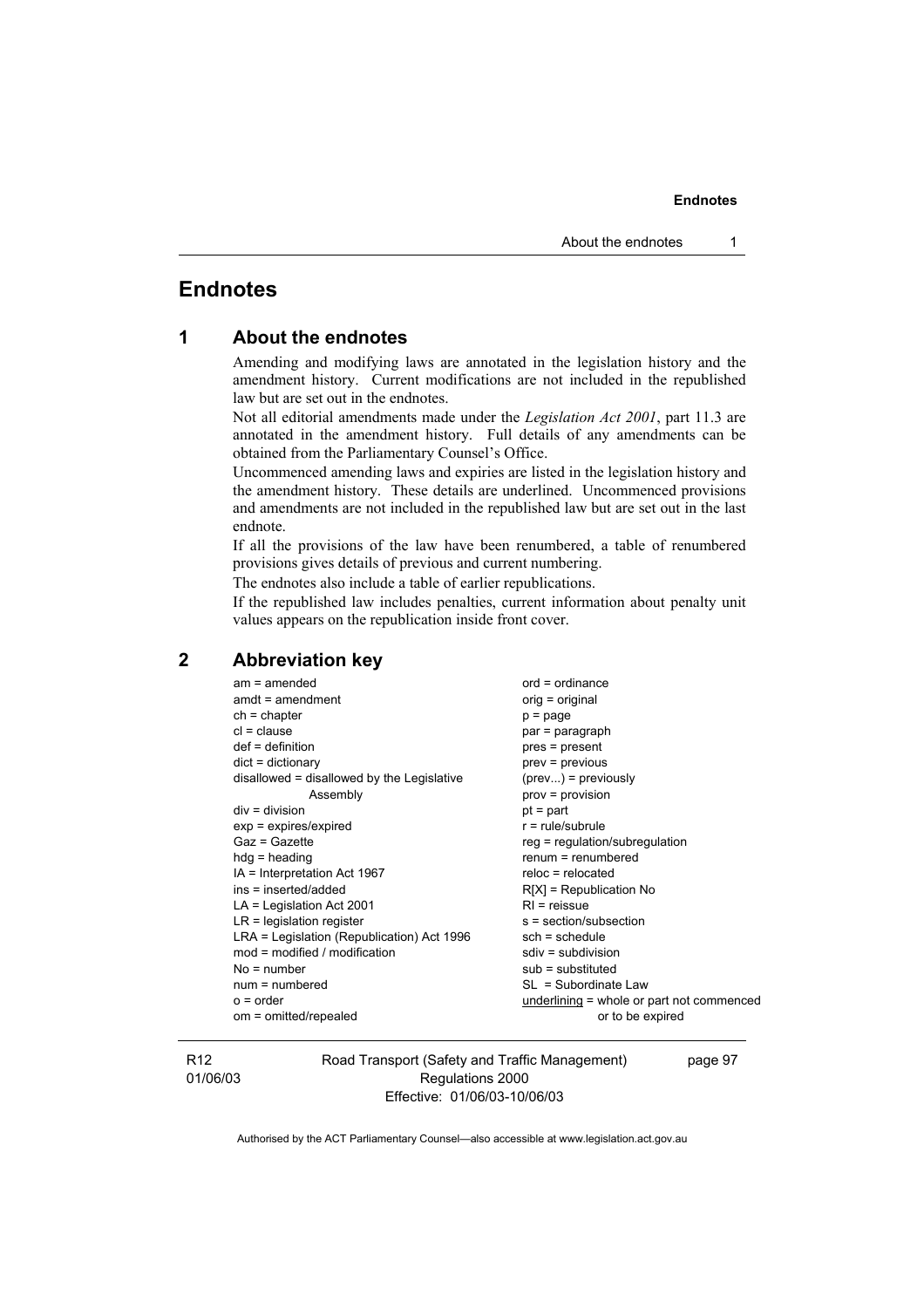#### **Endnotes**

3 Legislation history

# **3 Legislation history**

#### **Road Transport (Safety and Traffic Management) Regulations SL 2000 No 10**

notified 29 February 2000 (Gaz 2000 No S6) reg 1, reg 2 commenced 29 February 2000 (IA 10B) remainder commenced 1 March 2000 (reg 2 and Gaz 2000 No S5)

as amended by

#### **Legislative Assembly**

notified 18 May 2000 (Gaz 2000 No 20 p 505) commenced 18 May 2000 (SLA s 6 (13))

# **Road Transport (Safety and Traffic Management) Regulations**

**Amendment SL 2000 No 21 pt 2** 

notified 18 May 2000 (Gaz 2000 No 20) commenced 18 May 2000 (reg 1)

#### **Road Transport Legislation Regulations Amendment SL 2000 No 33 pt 2**

notified 2 August 2000 (Gaz 2000 No S41) commenced 2 August 2000 (reg 1)

#### **Road Transport Legislation Regulations Amendment SL 2000 No 52 pt 2**

notified 14 December 2000 (Gaz 2000 No 50) commenced 14 December 2000 (reg 1)

#### **Road Transport Legislation Amendment Act 2001 No 27 sch 4**

notified 24 May 2001 (Gaz 2001 No 21) s 1, s 2 commenced 24 May 2001 (IA s 10B) sch 4 commenced 24 May 2001 (s 2)

#### **Road Transport (Safety and Traffic Management) Amendment Act 2001 No 29 pt 3**

notified 24 May 2001 (Gaz 2001 No 21) commenced 24 May 2001 (s 2)

page 98 Road Transport (Safety and Traffic Management) Regulations 2000 Effective: 01/06/03-10/06/03

R12 01/06/03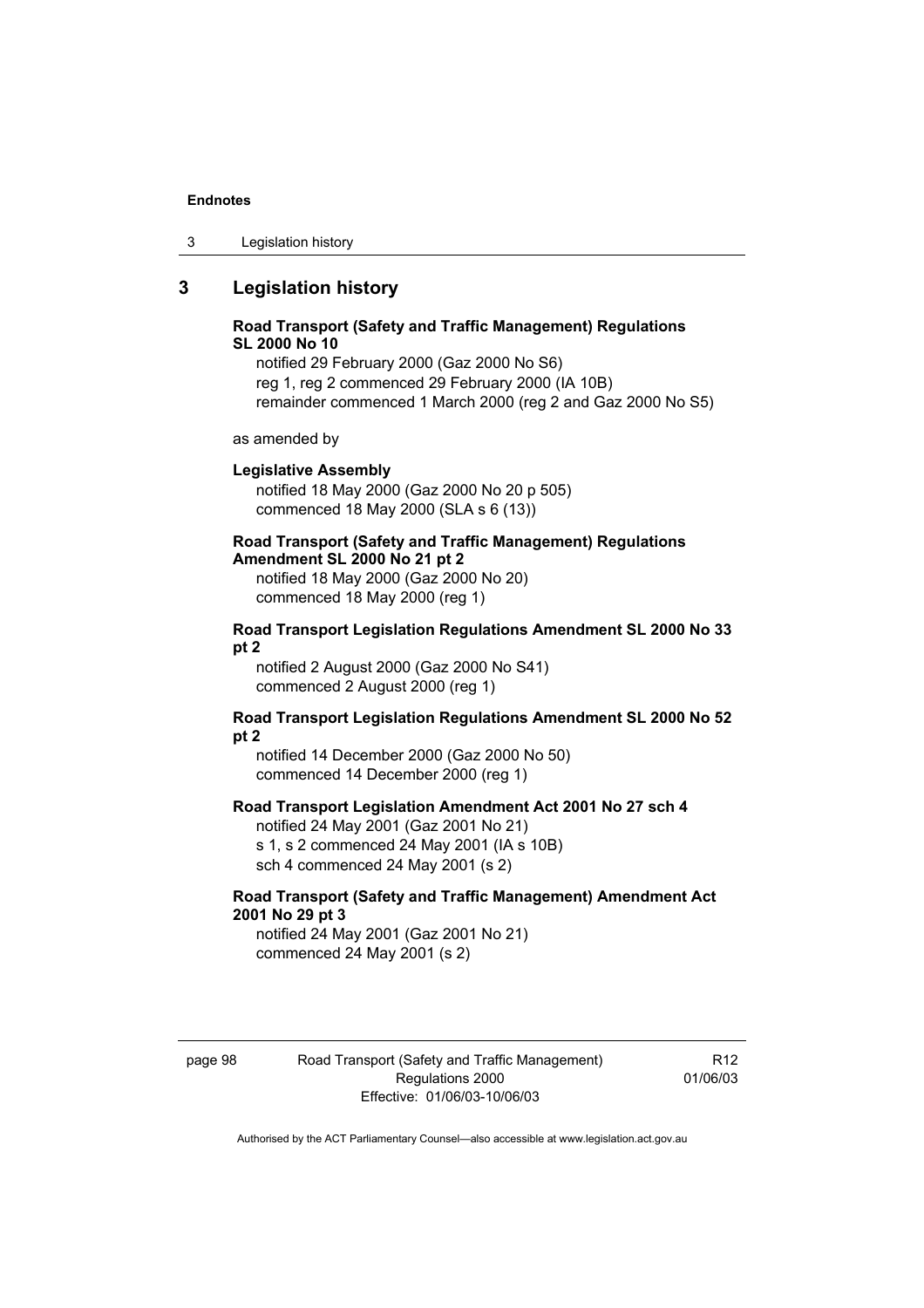# **Legislation (Consequential Amendments) Act 2001 No 44 pt 348**

notified 26 July 2001 (Gaz 2001 No 30) s 1, s 2 commenced 26 July 2001 (IA s 10B) pt 348 commenced 12 September 2001 (s 2 and see Gaz 2001 No S65)

# **Statute Law Amendment Act 2001 No 56 pt 3.46**  notified 5 September 2001 (Gaz 2001 No S 65)

s 1, s 2 commenced 5 September 2001 (IA s 10B)

pt 3.46 commenced 12 September 2001 (amdt 3.475)

### **Road Transport (Safety and Traffic Management) Regulations Amendment 2001 SL 2001 No 32**

notified 11 September 2001 (Gaz 2001 No S69) commenced 11 September 2001 (reg 1)

### **Road Transport (Public Passenger Services) Act 2001 No 62 pt 1.12**

notified 10 September 2001 (Gaz 2001 No S66) s 1, s 2 commenced 10 September 2001 (IA s 10B)

pt 1.12 commenced 1 December 2001 (s 2 and CN 2001 No 2)

# **Road Transport Legislation Amendment Regulations 2002 SL No 2**

### **pt 5**

notified LR 27 February 2002 reg 1, reg 2 commenced 27 February 2002 (LA s 75) pt 5 commenced 1 March 2002 (reg 2 and see CN 2002 No 2)

### **Road Transport (Safety and Traffic Management) Amendment Regulations 2002 SL No 7**

notified LR 15 April 2002 commenced 16 April 2002 (reg 2)

## **Statute Law Amendment Act 2002 No 30 pt 3.73**

notified LR 16 September 2002

s 1, s 2 taken to have commenced 19 May 1997 (LA s 75 (2)) pt 3.73 commenced 17 September 2002 (s 2 (1))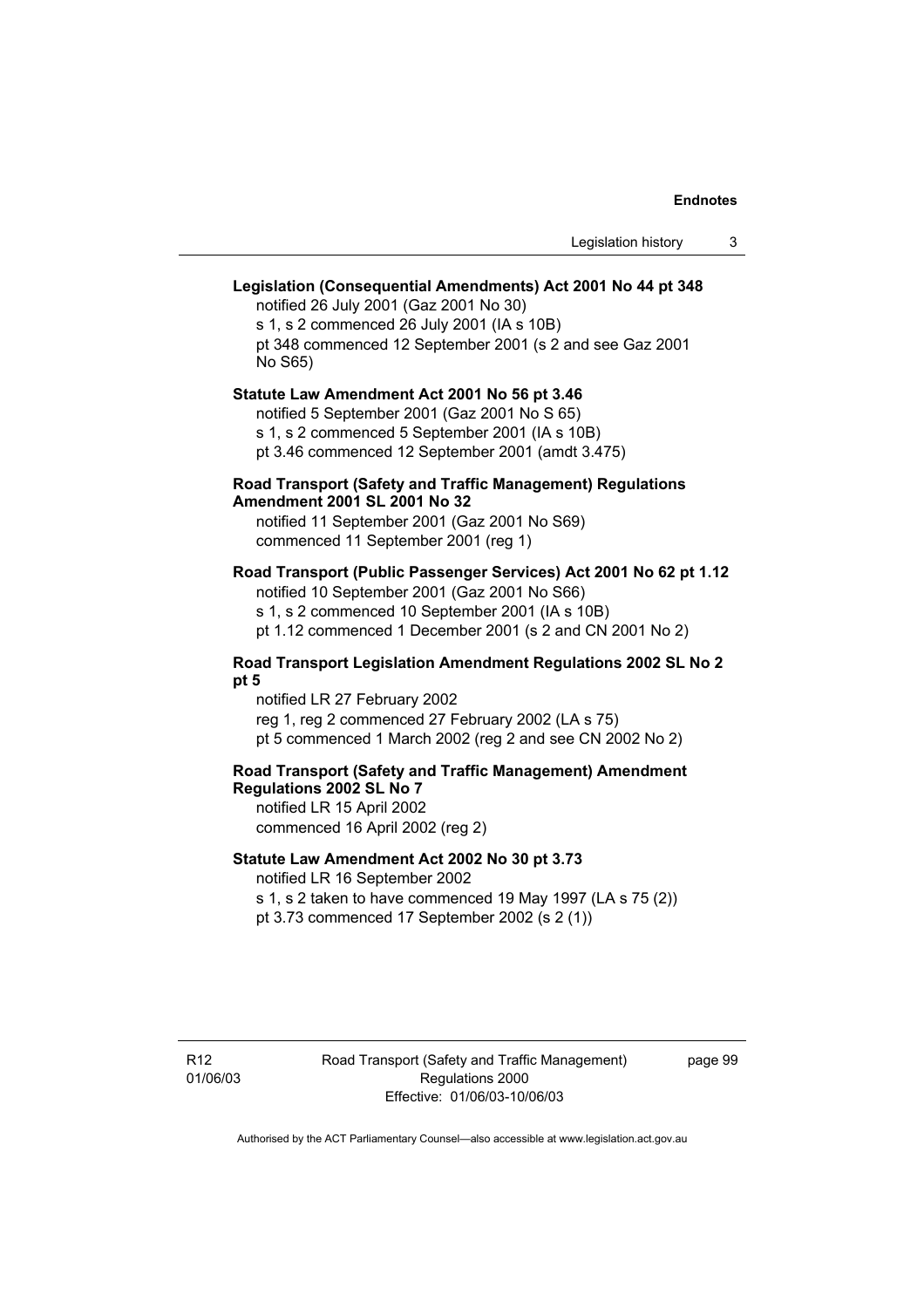4 Amendment history

# **Road Transport Legislation Amendment Regulations 2002 (No 2) SL2002-31 pt 5**

notified LR 31 October 2002 reg 1, reg 2 commenced 31 October 2002 (LA s 75 (1)) pt 5 commenced 1 November 2002 (reg 2 (1))

### **Criminal Code 2002 No 51 pt 1.20**

notified LR 20 December 2002 s 1, s 2 commenced 20 December 2002 (LA s 75) pt 1.20 commenced 1 January 2003 (s 2 (1))

### **Urban Services (Application of Criminal Code) Amendment Regulations 2002 SL2003-1 pt 4**

notified LR 9 January 2003 reg 1, reg 2 commenced 9 January 2003 (LA s 75 (1)) pt 4 commenced 10 January 2003 (reg 2 (3) and see LA s 73 (3) (b))

### **Road Transport (Safety and Traffic Management) Amendment Regulation 2003 (No 1) SL2003-12**

notified LR 22 May 2003 reg 1, reg 2 commenced 22 May 2003 (LA s 75 (1)) remainder commenced 1 June 2003 (reg 2 and CN2003-3)

# **4 Amendment history**

### **Commencement**

reg 2 om Act 2001 No 27 amdt 4.24

### **Definitions—the dictionary**

|          | reg 3 hdg<br>reg 3                 | bracketed note exp 17 September 2002 (reg 4 (3))<br>am Act 2001 No 44 amdt 1.3793                                                                                      |      |
|----------|------------------------------------|------------------------------------------------------------------------------------------------------------------------------------------------------------------------|------|
|          | <b>Notes</b><br>reg 4 hdg<br>reg 4 | bracketed note exp 17 September 2002 (reg 4 (3))<br>am Act 2001 No 44 amdt 1.3794; Act 2002 No 30 amdt 3.769<br>$(2)$ , $(3)$ exp 17 September 2002 (reg $(4 \ (3))$ ) |      |
|          | reg 4A                             | <b>Offences against regulations—application of Criminal Code etc</b><br>ins SL2003-1 reg 16                                                                            |      |
|          | reg 4B                             | Offences against regulations are strict liability offences<br>ins SL2003-1 reg 16                                                                                      |      |
|          | reg 4C                             | General defence of accident or reasonable effort<br>ins SL2003-1 reg 16                                                                                                |      |
| page 100 |                                    | Road Transport (Safety and Traffic Management)                                                                                                                         | R12. |

Regulations 2000 Effective: 01/06/03-10/06/03 01/06/03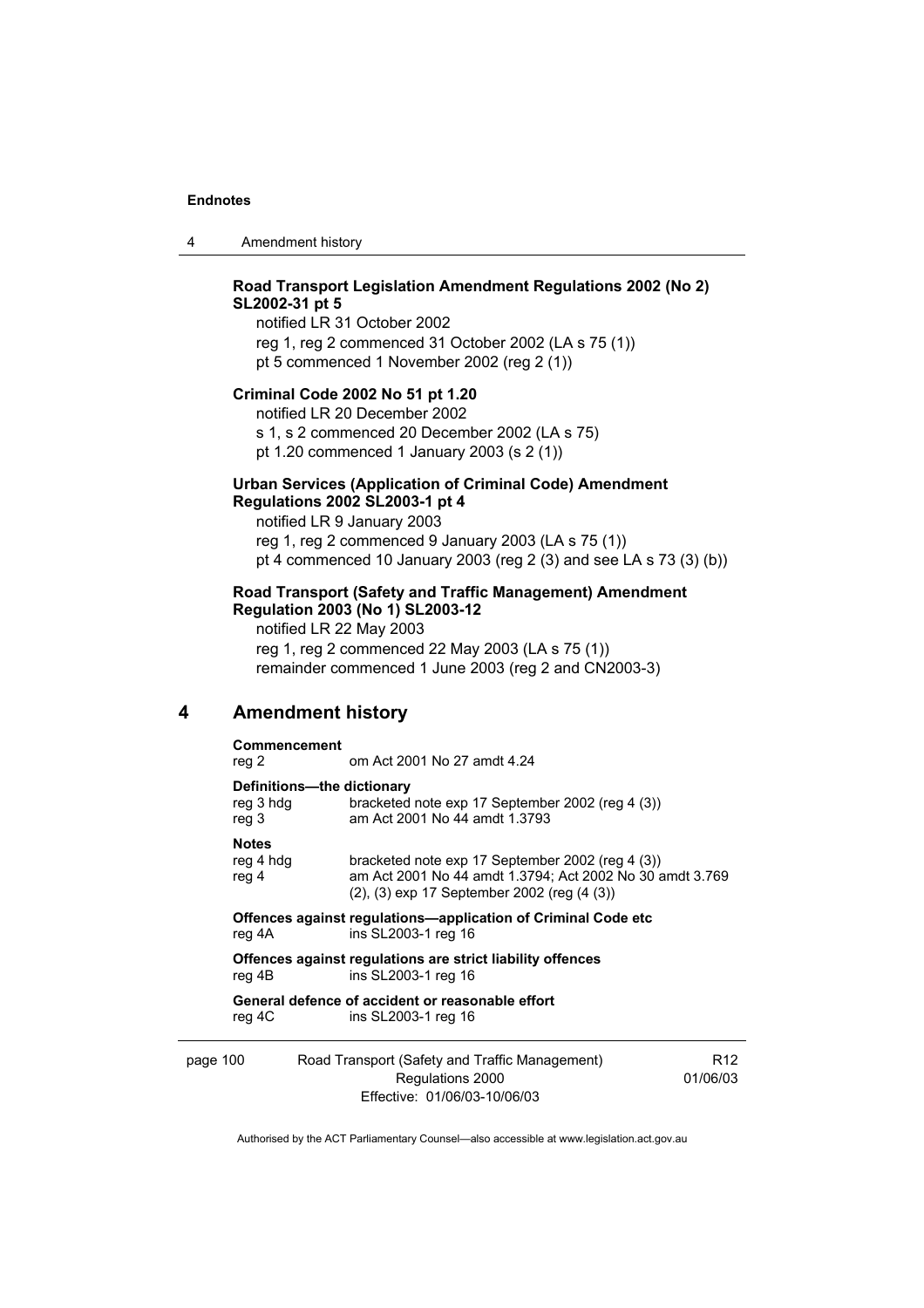**What are the Australian Road Rules**  reg 5 hdg bracketed note exp 17 September 2002 (reg 4 (3)) **Incorporation of Australian Road Rules into ACT law**  reg 6 hdg bracketed note exp 17 September 2002 (reg 4 (3)) **General**  div 2.2.1 note 2 am 2000 No 52 reg 3; 2001 No 32 reg 3; 2002 No 31 reg 22; SL2003-12 reg 4 **References to another law of this jurisdiction etc**  reg 7 hdg bracketed note exp 17 September 2002 (reg 4 (3)) reg 7 am Act 2001 No 44 amdt 1.3795, amdt 1.3796 **ARR r 10 (2)—penalties for offences**  reg 8 hdg bracketed note exp 17 September 2002 (reg 4 (3)) **ARR r 25 (2)—default speed-limit in built-up area**  reg 8A ins SL2003-12 reg 5 **ARR r 95—emergency stopping lane only signs**  reg 9 hdg bracketed note exp 17 September 2002 (reg 4 (3)) **ARR r 104—no truck signs**  reg 10 hdg bracketed note exp 17 September 2002 (reg 4 (3)) **ARR r 158 (2) (c)—other vehicles permitted to travel in bus lanes**  reg 12 hdg bracketed note exp 17 September 2002 (reg 4 (3)) reg 12 sub 2002 No 31 reg 23 **ARR r 179 (1) (c)—stopping in a loading zone**  reg 13 hdg bracketed note exp 17 September 2002 (reg 4 (3)) **ARR r 199 (2)—stopping near a postbox**  reg 14 hdg bracketed note exp 17 September 2002 (reg 4 (3)) **ARR r 206 (2) (b), (c)—parking by people with disabilities permit holders**  reg 15 hdg bracketed note exp 17 September 2002 (reg 4 (3)) **ARR r 207 (2) (a)—fees for parking in pay parking spaces**  reg 16 hdg bracketed note exp 17 September 2002 (reg 4 (3)) **ARR r 213—non-application in ACT**  reg 16A ins Legislative Assembly (see Gaz 2000 No 20) **ARR r 216 (3)—towing a vehicle at night or in hazardous weather conditions**  reg 18 hdg bracketed note exp 17 September 2002 (reg 4 (3)) **ARR r 225—use of radar detectors**  reg 22 hdg bracketed note exp 17 September 2002 (reg 4 (3))

R12 01/06/03 Road Transport (Safety and Traffic Management) Regulations 2000 Effective: 01/06/03-10/06/03

page 101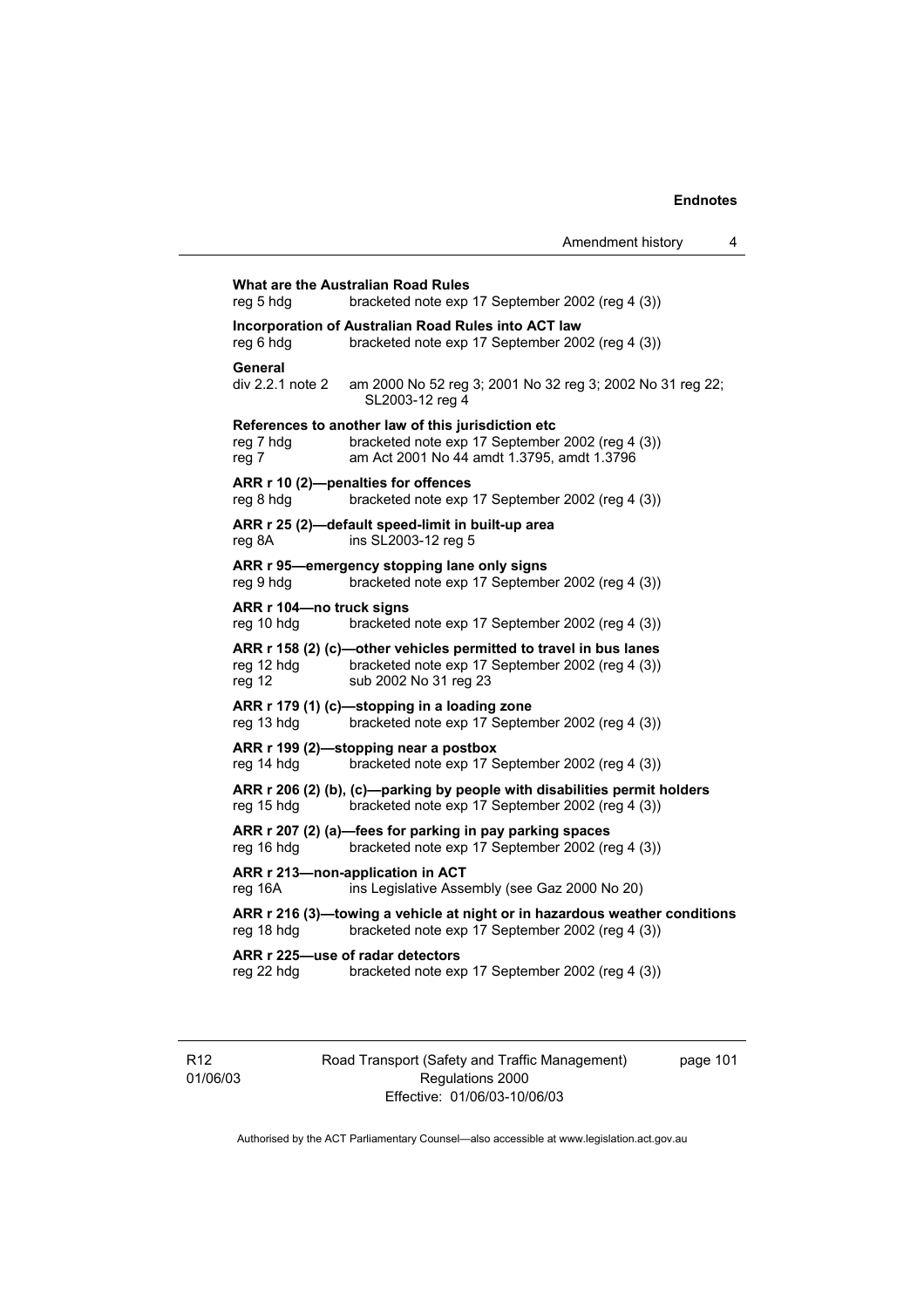| 4 | Amendment history |
|---|-------------------|
|---|-------------------|

**ARR r 240 (2)—wheeled recreational devices and toys not to be used on certain roads**  reg 23 hdg bracketed note exp 17 September 2002 (reg 4 (3)) **ARR r 248—bicycle rider may ride across marked foot crossing if authorised**  reg 23A ins 2000 No 21 reg 3 **ARR r 266 (3) (b)—wearing of seatbelts by passengers under 16 years old**  reg 23B ins 2001 No 32 reg 4 am 2002 No 2 reg 28; Act 2002 No 51 amdt 1.38 **ARR r 266 (7)—wearing of seatbelts by passengers under 16 years old**  reg 24 hdg bracketed note exp 17 September 2002 (reg 4 (3)) **ARR r 267 (3)—certificates of exemption from wearing seatbelts**  reg 25 hdg bracketed note exp 17 September 2002 (reg 4 (3)) **ARR r 270 (3)—wearing motorbike helmets**  reg 26 hdg bracketed note exp 17 September 2002 (reg 4 (3)) **ARR r 271 (6)—riding on motorbikes**  reg 27 hdg bracketed note exp 17 September 2002 (reg 4 (3)) **ARR r 280 (2) (a)—other vehicles to which B light rules apply**  reg 27A ins 2002 No 31 reg 24 **ARR r 287 (3) (e), (4)—duties of participants in crashes**  reg 28 hdg bracketed note exp 17 September 2002 (reg 4 (3)) **ARR r 289 (1) (g)—driving on a nature strip**  reg 29 hdg bracketed note exp 17 September 2002 (reg 4 (3)) **ARR r 313—postal workers**  reg 32 hdg bracketed note exp 17 September 2002 (reg 4 (3)) **ARR dict—definitions for dictionary**  reg 33 hdg bracketed note exp 17 September 2002 (reg 4 (3)) reg 33 def *police officer* sub Act 2001 No 56 amdt 3.475 def *public bus* sub Act 2001 No 62 amdt 1.38 def *taxi* sub 2002 No 2 reg 29 **Offences against the Australian Road Rules**  div 2.2.3 hdg om SL2003-1 reg 17 **Application of Criminal Code**  reg 34 hdg bracketed note exp 17 September 2002 (reg 4 (3)) reg 34 sub Act 2002 No 51 amdt 1.39 om SL2003-1 reg 17

page 102 Road Transport (Safety and Traffic Management) Regulations 2000 Effective: 01/06/03-10/06/03

R12 01/06/03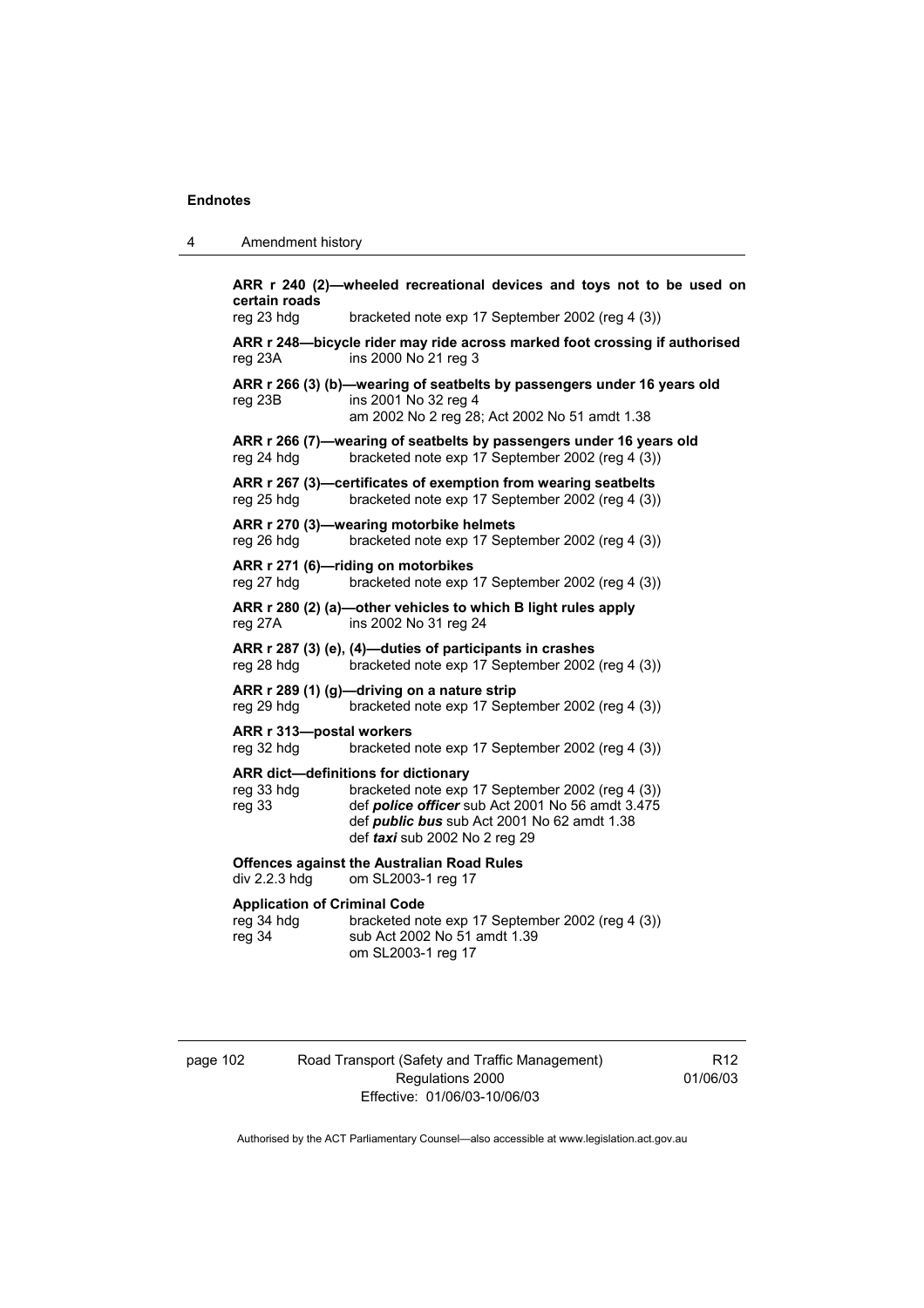# **Offences are strict liability offences**

| reg 35 hdg<br>reg 35                           | bracketed note exp 17 September 2002 (reg 4 (3))<br>am Act 2002 No 51 amdt 1.40<br>om SL2003-1 reg 17                                                     |
|------------------------------------------------|-----------------------------------------------------------------------------------------------------------------------------------------------------------|
| reg 36 hdg<br>reg 36                           | General defence of accident or reasonable effort<br>bracketed note exp 17 September 2002 (reg 4 (3))<br>am Act 2002 No 51 amdt 1.41<br>om SL2003-1 reg 17 |
| reg 37 hdg                                     | Making unnecessary engine noise<br>bracketed note exp 17 September 2002 (reg 4 (3))                                                                       |
| Emission of waste oil or grease<br>reg 38 hdg  | bracketed note exp 17 September 2002 (reg 4 (3))                                                                                                          |
| Safety of persons on trailers<br>reg 39 hdg    | bracketed note exp 17 September 2002 (reg 4 (3))                                                                                                          |
| reg 40 hdg                                     | Passengers in sidecars to be seated<br>bracketed note exp 17 September 2002 (reg 4 (3))                                                                   |
| reg 41 hdg                                     | Number of vehicles that may be drawn<br>bracketed note exp 17 September 2002 (reg 4 (3))                                                                  |
| Towing by vehicles under 4.5t<br>reg 42 hdg    | bracketed note exp 17 September 2002 (reg 4 (3))                                                                                                          |
| reg 43 hdg                                     | Lights on motor vehicles generally<br>bracketed note exp 17 September 2002 (reg 4 (3))                                                                    |
| reg 44 hdg                                     | Use of meters in metered parking areas<br>bracketed note exp 17 September 2002 (reg 4 (3))                                                                |
| reg 45 hdg                                     | Parking in metered parking spaces<br>bracketed note exp 17 September 2002 (reg 4 (3))                                                                     |
| reg 46 hdg                                     | Temporary closure of metered parking spaces<br>bracketed note exp 17 September 2002 (reg 4 (3))                                                           |
| <b>Misuse of parking meters</b><br>reg 47 hdg  | bracketed note exp 17 September 2002 (reg 4 (3))                                                                                                          |
| reg 48 hdg                                     | Interfering with parking meters etc<br>bracketed note exp 17 September 2002 (reg 4 (3))                                                                   |
| reg 49 hdg                                     | Use of tickets in ticket parking areas<br>bracketed note exp 17 September 2002 (reg 4 (3))                                                                |
| Parking in ticket parking spaces<br>reg 50 hdg | bracketed note exp 17 September 2002 (reg 4 (3))                                                                                                          |
|                                                |                                                                                                                                                           |

R12 01/06/03 Road Transport (Safety and Traffic Management) Regulations 2000 Effective: 01/06/03-10/06/03

page 103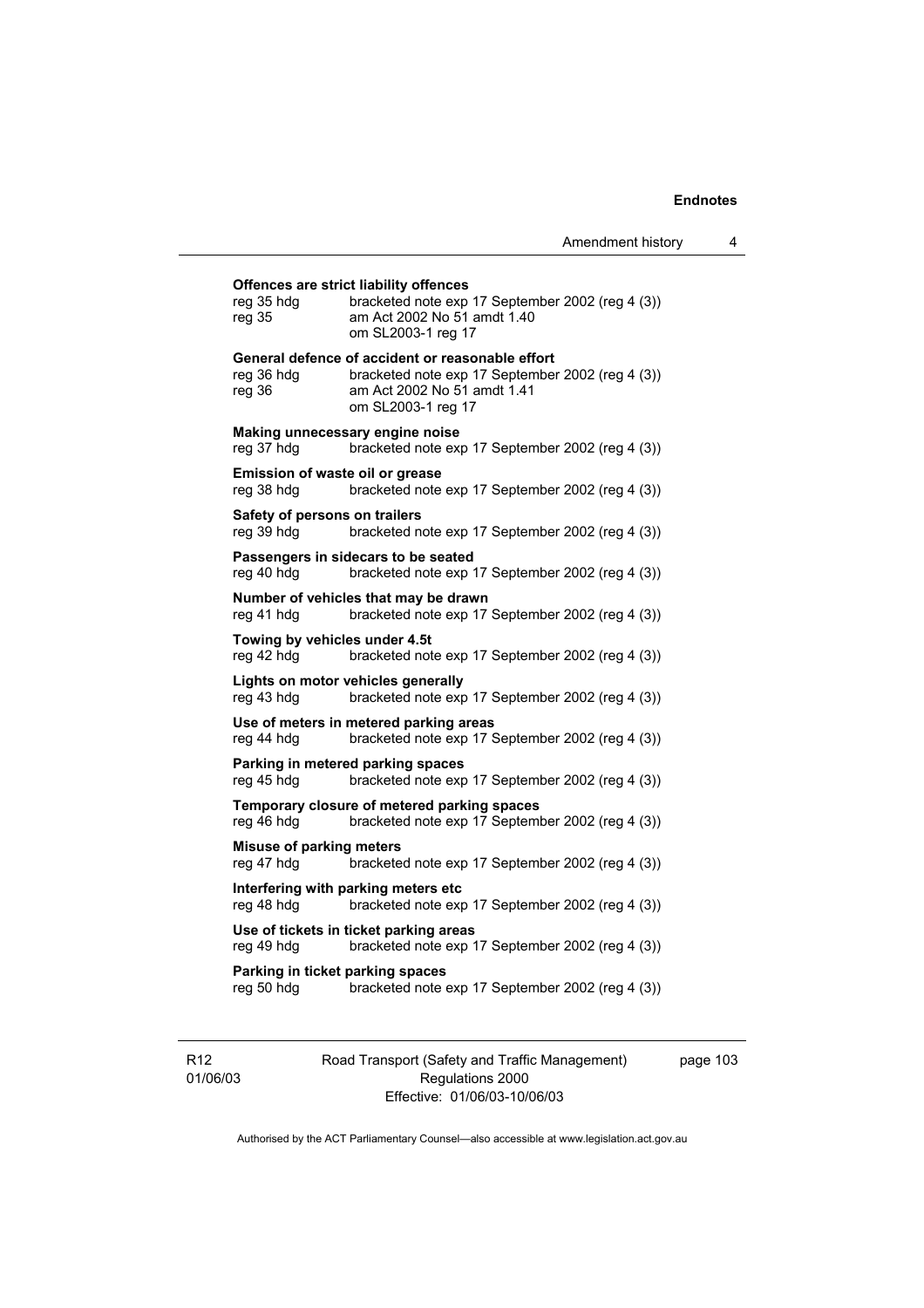4 Amendment history

| reg 51 hdg<br>reg 51                             | Temporary closure of ticket parking spaces<br>bracketed note exp 17 September 2002 (reg 4 (3))<br>am 2002 No 7 reg 4, reg 5; regs renum R6 LA (see 2002 No 7<br>reg 6) |
|--------------------------------------------------|------------------------------------------------------------------------------------------------------------------------------------------------------------------------|
| reg 52 hdg                                       | Use of false or damaged parking tickets etc<br>bracketed note exp 17 September 2002 (reg 4 (3))                                                                        |
| <b>Misuse of ticket machines</b><br>reg 53 hdg   | bracketed note exp 17 September 2002 (reg 4 (3))                                                                                                                       |
| reg 54 hdg                                       | Interfering with parking ticket machines etc<br>bracketed note exp 17 September 2002 (reg 4 (3))                                                                       |
| Removing parking tickets etc<br>reg 55 hdg       | bracketed note exp 17 September 2002 (reg 4 (3))                                                                                                                       |
| reg 56 hdg<br>reg 56                             | Unauthorised use and revocation of mobility parking scheme authorities<br>bracketed note exp 17 September 2002 (reg 4 (3))<br>am Act 2002 No 30 amdt 3.770             |
| reg 57                                           | No stopping on a road with a red kerb<br>am 2001 No 32 reg 5<br>exp 1 December 2002 (reg 57 (2))                                                                       |
| reg 57A hdg<br>reg 57A                           | Stopping public buses in bus zones and at bus stops<br>bracketed note exp 17 September 2002 (reg 4 (3))<br>ins 2000 No 33 reg 3<br>am 2001 Act No 62 amdts 1.39-1.41   |
| reg 58 hdg                                       | Stopping in an emergency etc or to comply with another law<br>bracketed note exp 17 September 2002 (reg 4 (3))                                                         |
| <b>Carriage of dangerous goods</b><br>reg 59 hdg | bracketed note exp 17 September 2002 (reg 4 (3))                                                                                                                       |
| reg 60 hdg                                       | Interrupting funeral processions etc<br>bracketed note exp 17 September 2002 (reg 4 (3))                                                                               |
| Driving on roads closed to traffic<br>reg 61 hdg | bracketed note exp 17 September 2002 (reg 4 (3))                                                                                                                       |
| reg 62 hdg                                       | Use of wheeled recreational devices and wheeled toys on roads<br>bracketed note exp 17 September 2002 (reg 4 (3))                                                      |
| reg 63 hdg                                       | Devices that are prescribed traffic control devices<br>bracketed note exp 17 September 2002 (reg 4 (3))                                                                |
|                                                  | Preventing prescribed traffic control devices being clearly visible                                                                                                    |

page 104 Road Transport (Safety and Traffic Management) Regulations 2000 Effective: 01/06/03-10/06/03

R12 01/06/03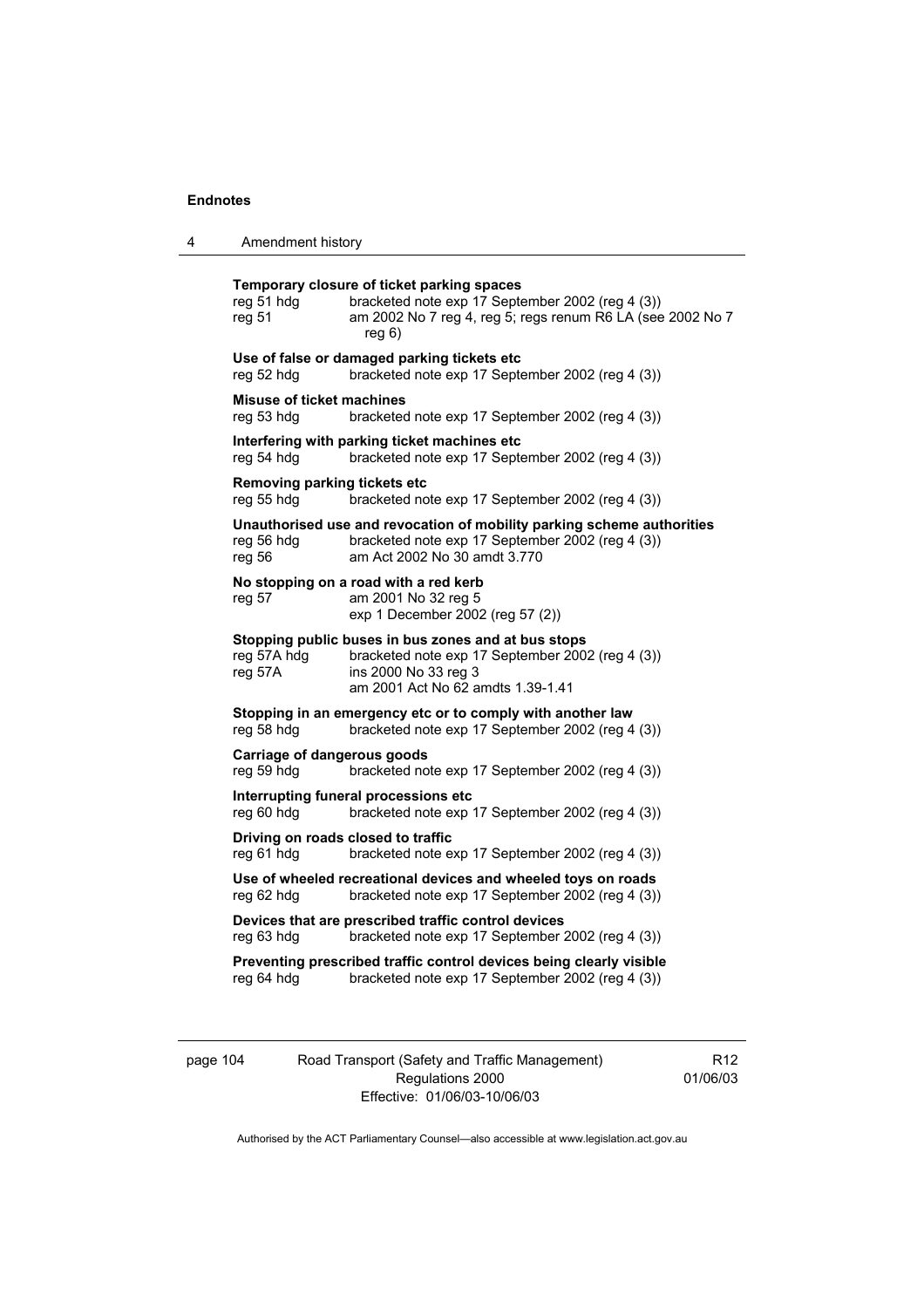|                                                        |                                                                                                                                | Amendment history | 4 |
|--------------------------------------------------------|--------------------------------------------------------------------------------------------------------------------------------|-------------------|---|
| reg 65 hdg                                             | Use of do not overtake turning vehicle sign<br>bracketed note exp 17 September 2002 (reg 4 (3))                                |                   |   |
| reg 66                                                 | Approvals etc by road transport authority<br>am Act 2001 No 44 amdt 1.3797, amdt 1.3798                                        |                   |   |
| reg 68 hdg                                             | Defence of complying with direction of police officer or authorised person<br>bracketed note exp 17 September 2002 (reg 4 (3)) |                   |   |
| reg 69 hdg                                             | <b>Exemption for driver of police vehicles</b><br>bracketed note exp 17 September 2002 (reg 4 (3))                             |                   |   |
| reg 70 hdg                                             | <b>Exemption for driver of emergency vehicles</b><br>bracketed note exp 17 September 2002 (reg 4 (3))                          |                   |   |
|                                                        | Stopping and parking exemption for police and emergency vehicles and                                                           |                   |   |
| reg 71 hdg<br>reg 71                                   | bracketed note exp 17 September 2002 (reg 4 (3))<br>sub 2002 No 7 reg 7                                                        |                   |   |
| <b>Parking</b><br>ch 3 hdg                             | ins 2001 No 32 reg 6                                                                                                           |                   |   |
| <b>Metered parking schemes</b><br>reg 72 hdg           | bracketed note exp 17 September 2002 (reg 4 (3))                                                                               |                   |   |
| <b>Metered parking areas</b><br>reg 73 hdg             | bracketed note exp 17 September 2002 (reg 4 (3))                                                                               |                   |   |
| <b>Parking meters</b><br>reg 74 hdg                    | bracketed note exp 17 September 2002 (reg 4 (3))                                                                               |                   |   |
| <b>Metered parking spaces</b><br>reg 75 hdg            | bracketed note exp 17 September 2002 (reg 4 (3))                                                                               |                   |   |
| <b>Parking authorities</b><br>reg 75A                  | ins 2002 No 7 reg 8                                                                                                            |                   |   |
| Parking authority guidelines<br>reg 75B hdg<br>reg 75B | bracketed note exp 17 September 2002 (reg 4 (3))<br>ins 2002 No 7 reg 8                                                        |                   |   |
| reg 76 hdg                                             | Ticket parking schemes-road transport authority<br>sub 2002 No 7 reg 9<br>bracketed note exp 17 September 2002 (reg 4 (3))     |                   |   |
| reg 76A hdg<br>reg 76A                                 | Ticket parking schemes-parking authority<br>bracketed note exp 17 September 2002 (reg 4 (3))<br>ins 2002 No 7 reg 10           |                   |   |
| <b>Ticket parking areas</b><br>reg 77 hdg              | bracketed note exp 17 September 2002 (reg 4 (3))                                                                               |                   |   |
| authorised people                                      |                                                                                                                                |                   |   |

R12 01/06/03 Road Transport (Safety and Traffic Management) Regulations 2000 Effective: 01/06/03-10/06/03

page 105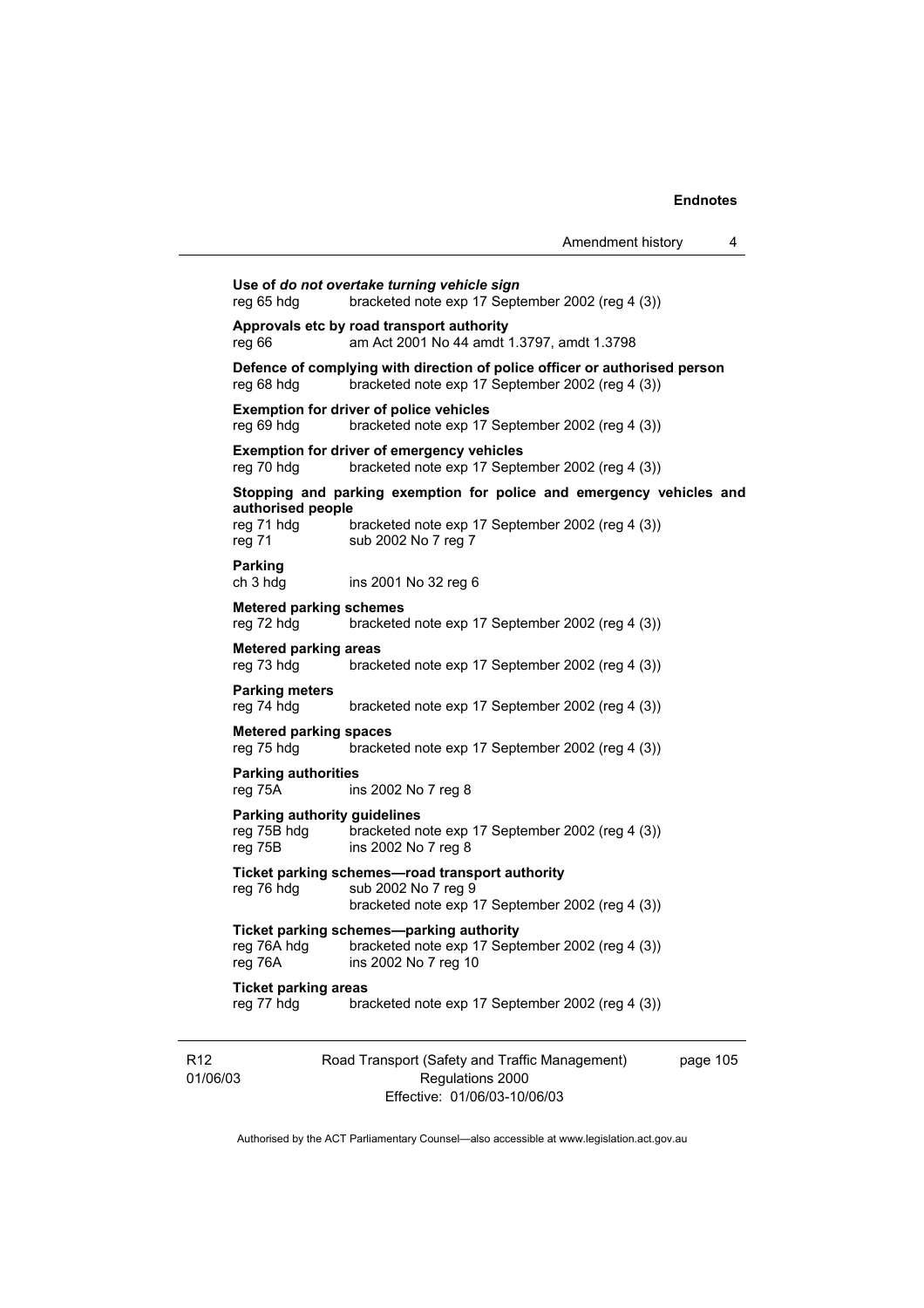| 4 | Amendment history                                       |                                                                                                                                                                 |
|---|---------------------------------------------------------|-----------------------------------------------------------------------------------------------------------------------------------------------------------------|
|   | reg 77                                                  | (3), (4) exp 1 December 2006 (reg 77 (4))                                                                                                                       |
|   | <b>Ticket parking spaces</b><br>reg 78 hdg              | bracketed note exp 17 September 2002 (reg 4 (3))                                                                                                                |
|   | <b>Ticket machines</b><br>reg 79 hdg                    | bracketed note exp 17 September 2002 (reg 4 (3))                                                                                                                |
|   | <b>Parking tickets</b><br>reg 80 hdg<br>reg 80          | bracketed note exp 17 September 2002 (reg 4 (3))<br>am 2002 No 7 reg 11                                                                                         |
|   | <b>Duration of parking tickets</b><br>reg 81 hdg        | bracketed note exp 17 September 2002 (reg 4 (3))                                                                                                                |
|   | Definitions for div 3.1.3<br>reg 82 hdg                 | bracketed note exp 17 September 2002 (reg 4 (3))                                                                                                                |
|   | reg 83 hdg                                              | References in div to land adjoining residential land<br>bracketed note exp 17 September 2002 (reg 4 (3))                                                        |
|   | reg 84 hdg                                              | Vehicle parked partly on residential land<br>bracketed note exp 17 September 2002 (reg 4 (3))                                                                   |
|   | reg 85 hdg                                              | Parking of certain vehicles on residential land prohibited<br>bracketed note exp 17 September 2002 (reg 4 (3))                                                  |
|   | reg 86 hdg                                              | Parking of certain vehicles on land adjoining residential land prohibited<br>bracketed note exp 17 September 2002 (reg 4 (3))                                   |
|   | reg 87 hdg<br>reg 87                                    | Parking of certain commercial vehicles on land with multi-unit developments<br>bracketed note exp 17 September 2002 (reg 4 (3))<br>am Act 2002 No 30 amdt 3.771 |
|   | Daily infringement<br>reg 88 hdg                        | bracketed note exp 17 September 2002 (reg 4 (3))                                                                                                                |
|   | <b>Codes of practice</b><br>reg 89 hdg<br>reg 89        | bracketed note exp 17 September 2002 (reg 4 (3))<br>am Act 2001 No 44 amdt 1.3799, amdt 1.3800                                                                  |
|   | Notice of codes of practice etc<br>reg 90 hdg<br>reg 90 | bracketed note exp 17 September 2002 (reg 4 (3))<br>am Act 2001 No 44 amdts 1.3801-1.3803<br>def the code of practice om Act 2001 No 44 amdt 1.3803             |
|   | <b>Application for exemption</b><br>reg 91 hdg          | bracketed note exp 17 September 2002 (reg 4 (3))                                                                                                                |
|   | reg 92 hdg                                              | Decision on application for exemption<br>bracketed note exp 17 September 2002 (reg 4 (3))                                                                       |
|   |                                                         |                                                                                                                                                                 |

| page 106 | Road Transport (Safety and Traffic Management) |
|----------|------------------------------------------------|
|          | Regulations 2000                               |
|          | Effective: 01/06/03-10/06/03                   |

R12 01/06/03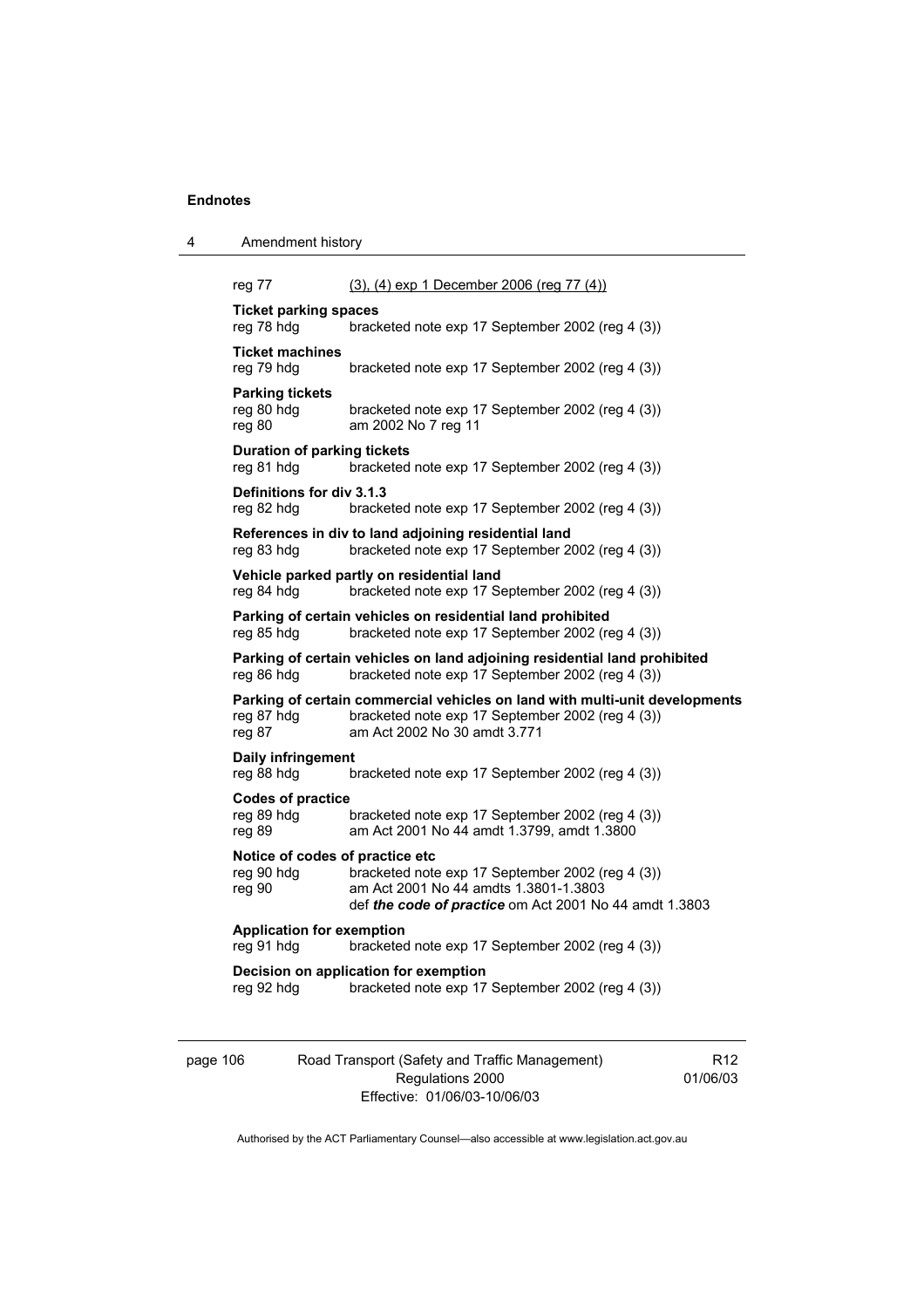|                             |                                                          |                                                                                                                                                                                                                                                                                                           | Amendment history | 4        |
|-----------------------------|----------------------------------------------------------|-----------------------------------------------------------------------------------------------------------------------------------------------------------------------------------------------------------------------------------------------------------------------------------------------------------|-------------------|----------|
|                             | <b>Endorsement of certificates</b><br>reg 93 hdg         | bracketed note exp 17 September 2002 (reg 4 (3))                                                                                                                                                                                                                                                          |                   |          |
|                             | reg 94 hdg                                               | Variation of conditions of exemptions<br>bracketed note exp 17 September 2002 (reg 4 (3))                                                                                                                                                                                                                 |                   |          |
|                             | reg 95 hdg                                               | Additional information by applicant<br>bracketed note exp 17 September 2002 (reg 4 (3))                                                                                                                                                                                                                   |                   |          |
|                             | reg 96 hdg                                               | Loss etc of existing operator's certificate<br>bracketed note exp 17 September 2002 (reg 4 (3))                                                                                                                                                                                                           |                   |          |
|                             | reg 97 hdg<br>reg 97                                     | Cancellation of existing operator's certificate etc<br>bracketed note exp 17 September 2002 (reg 4 (3))<br>am Act 2002 No 30 amdt 3.772                                                                                                                                                                   |                   |          |
|                             | reg 97A hdg<br>reg 97A                                   | Other powers to provide pay parking<br>bracketed note exp 17 September 2002 (reg 4 (3))<br>ins 2002 No 7 reg 12                                                                                                                                                                                           |                   |          |
|                             | <b>Overlapping schemes</b><br>reg 98 hdg<br>reg 98       | bracketed note exp 17 September 2002 (reg 4 (3))<br>am 2002 No 7 reg 13                                                                                                                                                                                                                                   |                   |          |
|                             | reg 98A hdg<br>reg 98A                                   | Income from ticket parking scheme<br>bracketed note exp 17 September 2002 (reg 4 (3))<br>ins 2002 No 7 reg 14                                                                                                                                                                                             |                   |          |
|                             | Costs of ticket parking scheme<br>reg 98B hdg<br>reg 98B | bracketed note exp 17 September 2002 (reg 4 (3))<br>ins 2002 No 7 reg 14                                                                                                                                                                                                                                  |                   |          |
|                             | Trailers not separately chargeable<br>reg 99 hdg         | bracketed note exp 17 September 2002 (reg 4 (3))                                                                                                                                                                                                                                                          |                   |          |
|                             | <b>Parking permits</b><br>reg 100 hdg                    | bracketed note exp 17 September 2002 (reg 4 (3))                                                                                                                                                                                                                                                          |                   |          |
|                             | reg 101 hdg                                              | Mobility parking scheme authorities<br>bracketed note exp 17 September 2002 (reg 4 (3))                                                                                                                                                                                                                   |                   |          |
|                             | Definitions for ch 4<br>reg 102 hdg<br>reg 102           | bracketed note exp 17 September 2002 (reg 4 (3))<br>am 2000 No 33 reg 4; 2000 No 52 reg 4<br>def approved police speedometer ins 2001 No 32 reg 7<br>def digital camera detection device sub 2001 No 32 reg 8<br>def security checksum ins 2001 No 32 reg 9<br>def testing authority am 2001 No 32 reg 10 |                   |          |
|                             | reg 103 hdg<br>reg 103                                   | Approved traffic offence detection devices<br>bracketed note exp 17 September 2002 (reg 4 (3))<br>sub 2000 No 52 reg 5                                                                                                                                                                                    |                   |          |
| R <sub>12</sub><br>01/06/03 |                                                          | Road Transport (Safety and Traffic Management)<br>Regulations 2000<br>Effective: 01/06/03-10/06/03                                                                                                                                                                                                        |                   | page 107 |

Authorised by the ACT Parliamentary Counsel—also accessible at www.legislation.act.gov.au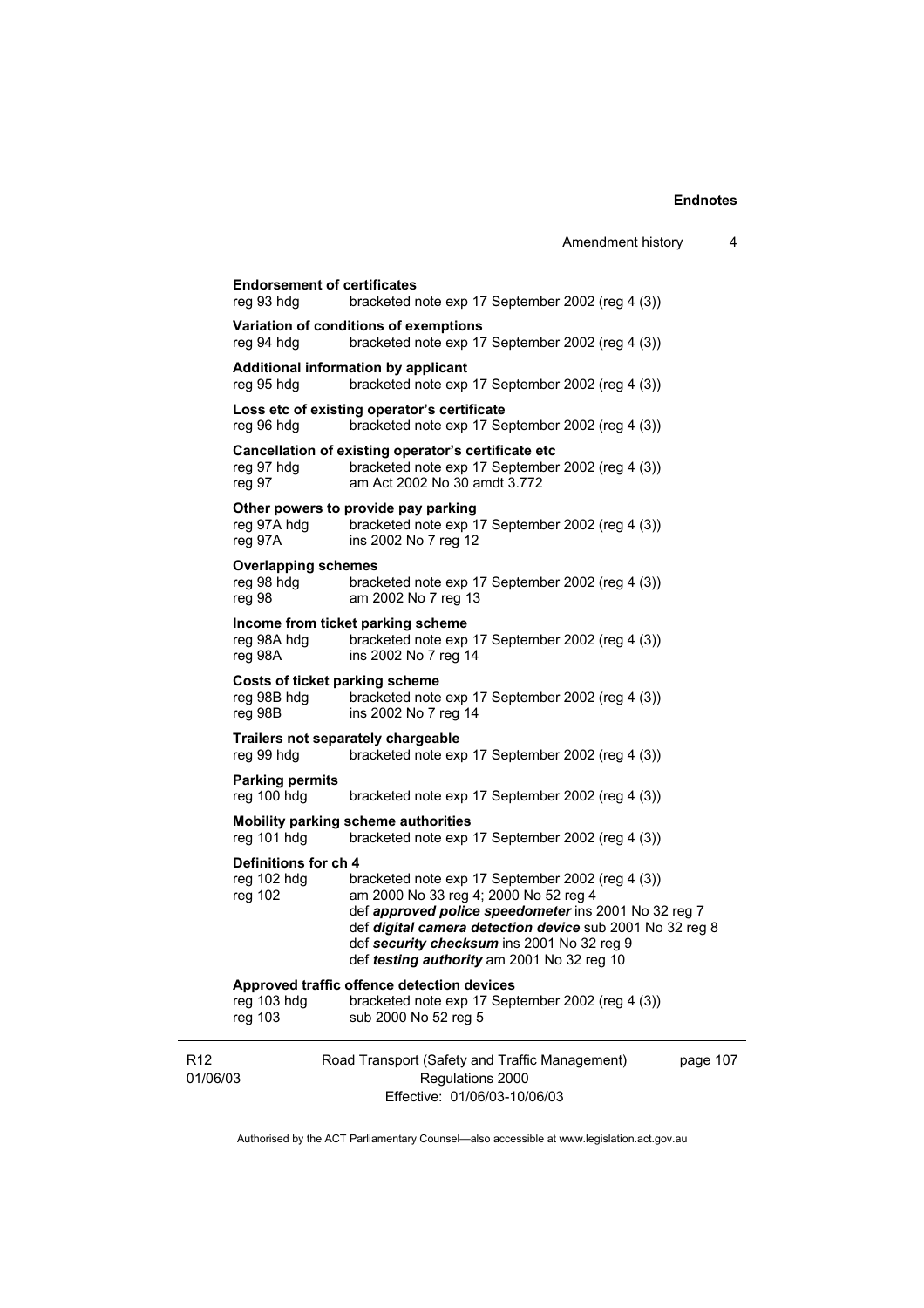| 4 | Amendment history |
|---|-------------------|
|---|-------------------|

# am 2001 No 32 reg 11

| Approval of police vehicle speedometers<br>ins 2001 No 32 reg 12<br>reg 103A |                                                                                                                                                                                   |  |
|------------------------------------------------------------------------------|-----------------------------------------------------------------------------------------------------------------------------------------------------------------------------------|--|
| reg 104 hdg<br>reg 104                                                       | Major testing of traffic offence detection devices<br>bracketed note exp 17 September 2002 (reg 4 (3))<br>am 2000 No 33 reg 5<br>sub 2000 No 52 reg 5<br>am 2001 No 32 regs 13-17 |  |
| reg 105 hdg<br>reg 105                                                       | Use of digital camera detection devices<br>bracketed note exp 17 September 2002 (reg 4 (3))<br>sub 2001 No 32 reg 18                                                              |  |
| reg 105A hdg<br>reg 105A                                                     | Use of laser speed measuring devices<br>bracketed note exp 17 September 2002 (reg 4 (3))<br>ins 2001 No 32 reg 18                                                                 |  |
| reg 105B hdg<br>reg 105B                                                     | Use of radar speed measuring devices<br>bracketed note exp 17 September 2002 (reg 4 (3))<br>ins 2001 No 32 reg 18                                                                 |  |
| reg 106 hdg                                                                  | Approved people-testing and sealing<br>bracketed note exp 17 September 2002 (reg 4 (3))                                                                                           |  |
| Approved people-use<br>reg 107 hdg<br>reg 107                                | bracketed note exp 17 September 2002 (reg 4 (3))<br>am 2000 No 52 reg 6                                                                                                           |  |
| reg 107A                                                                     | Recording of digital camera detection device image files-Act, s 23 (2) (c) (ii)<br>ins 2001 No 32 reg 19                                                                          |  |
| s 23 (2) (c) (ii)<br>reg 107B                                                | Recording of traffic lights camera detection device image files-Act,<br>ins 2001 No 32 reg 19                                                                                     |  |
| s 23 (2) (c) (iii)<br>reg 107C                                               | Verification of traffic lights camera detection device image files-Act,<br>ins 2001 No 32 reg 19                                                                                  |  |
| Meaning of vehicle image codes<br>reg 108 hdg<br>reg 108                     | bracketed note exp 17 September 2002 (reg 4 (3))<br>sub 2000 No 33 reg 6; 2000 No 52 reg 7<br>am 2001 No 32 regs 20-22                                                            |  |
| <b>Additional powers of police</b><br>reg 109 hdg                            | bracketed note exp 17 September 2002 (reg 4 (3))                                                                                                                                  |  |
| Prohibition on car minding<br>reg 110 hdg                                    | bracketed note exp 17 September 2002 (reg 4 (3))                                                                                                                                  |  |
|                                                                              |                                                                                                                                                                                   |  |

page 108 Road Transport (Safety and Traffic Management) Regulations 2000 Effective: 01/06/03-10/06/03 R12 01/06/03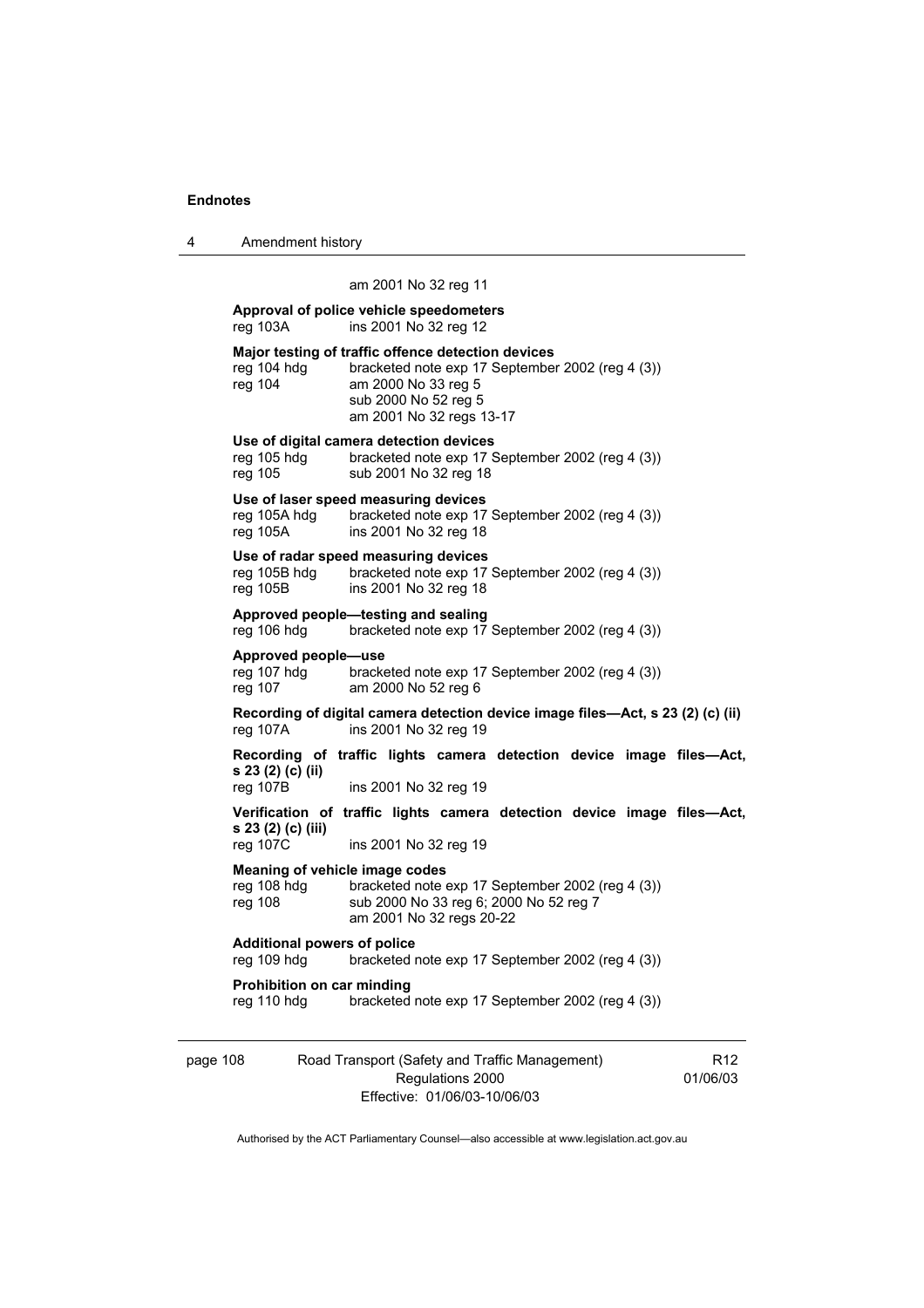**Removal of unattended vehicles from certain places**  reg 111 hdg bracketed note exp 17 September 2002 (reg 4 (3)) **Disposal of impounded or forfeited vehicles**  reg 112 hdg bracketed note exp 17 September 2002 (reg 4 (3)) reg 112 am Act 2001 No 29 s 14 sub 2001 No 32 reg 23 **Disposal of forfeited vehicles—Act, s 10J**  reg 112A hdg bracketed note exp 17 September 2002 (reg 4 (3)) reg 112A ins 2001 No 32 reg 23 **Responsible person to inspect driver licence**  reg 113 hdg bracketed note exp 17 September 2002 (reg 4 (3)) **Responsible person's consent**  reg 114 hdg bracketed note exp 17 September 2002 (reg 4 (3)) **Application of Criminal Code to regulations**  reg 115 hdg bracketed note exp 17 September 2002 (reg 4 (3))<br>reg 115 sub Act 2002 No 51 amdt 1.42 sub Act 2002 No 51 amdt 1.42 om SL2003-1 reg 18 **Offences against regulations are strict liability offences**  reg 116 hdg bracketed note exp 17 September 2002 (reg 4 (3)) reg 116 am Act 2002 No 51 amdt 1.43 om SL2003-1 reg 18 **General defence of accident or reasonable effort**  reg 117 hdg bracketed note exp 17 September 2002 (reg 4 (3)) reg 117 am Act 2002 No 51 amdt 1.44 om SL2003-1 reg 18 **Transitional**  exp 1 March 2002 (reg 128) **Parking**  pt 6.1 hdg exp 1 March 2002 (reg 128) **Existing Class A and Class B parking spaces**  reg 118 exp 1 March 2002 (reg 128) **Existing parking labels**  reg 119 exp 1 March 2002 (reg 128) **Existing disability labels**  reg 120 exp 1 June 2000 (reg 120) **Existing codes of practice**  reg 121 exp 1 March 2002 (reg 128)

R12 01/06/03 Road Transport (Safety and Traffic Management) Regulations 2000 Effective: 01/06/03-10/06/03

page 109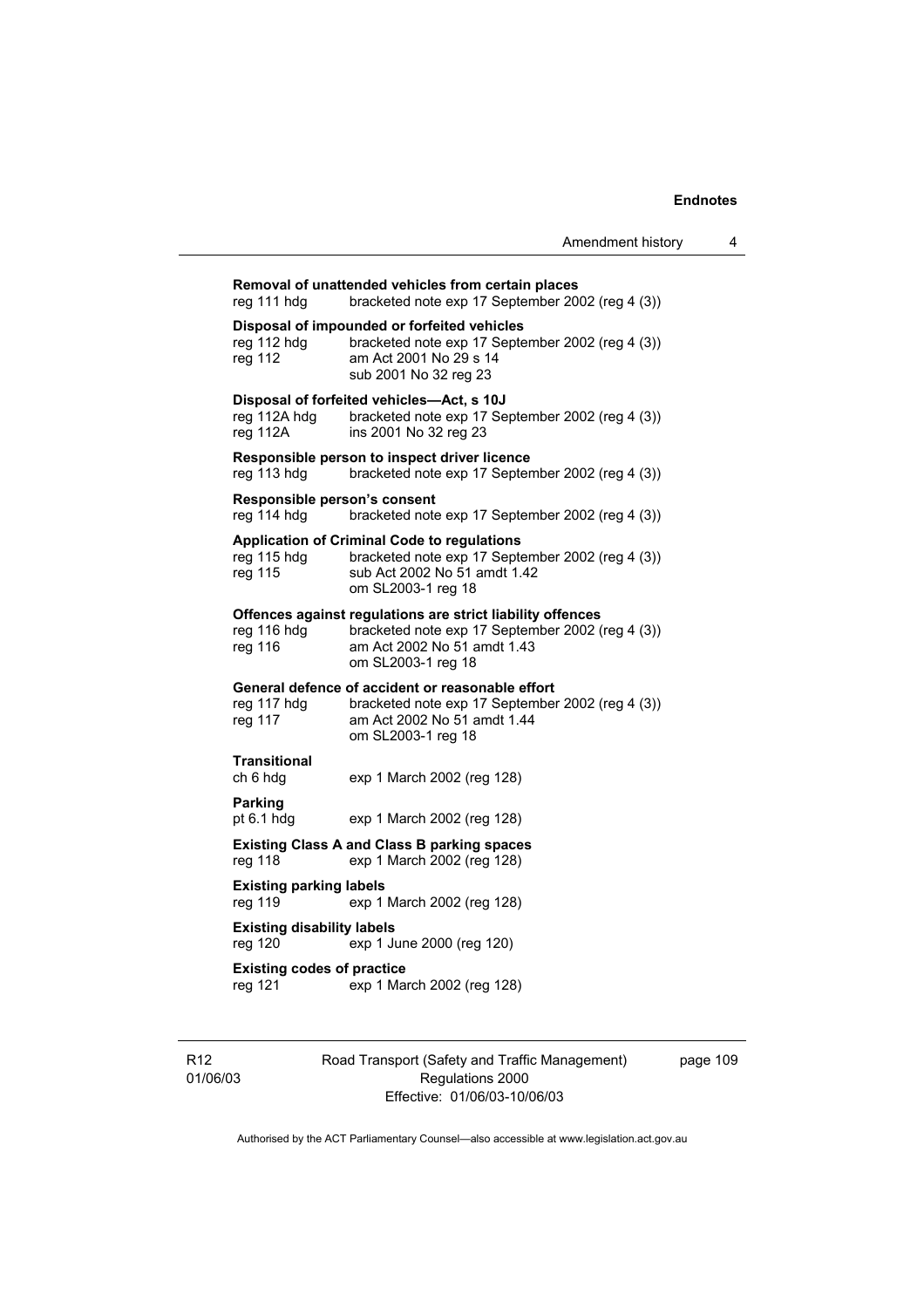4 Amendment history

| <b>Existing exemptions</b><br>exp 1 March 2002 (reg 128)                                                                                                                                                                                                                                                                                                                                                                                                                                                                                                                                                                                                                                  |
|-------------------------------------------------------------------------------------------------------------------------------------------------------------------------------------------------------------------------------------------------------------------------------------------------------------------------------------------------------------------------------------------------------------------------------------------------------------------------------------------------------------------------------------------------------------------------------------------------------------------------------------------------------------------------------------------|
| Existing applications for exemptions and variation of conditions<br>exp 1 March 2002 (reg 128)                                                                                                                                                                                                                                                                                                                                                                                                                                                                                                                                                                                            |
| <b>Existing notices to show cause</b><br>exp 1 March 2002 (reg 128)                                                                                                                                                                                                                                                                                                                                                                                                                                                                                                                                                                                                                       |
| <b>Traffic offence detection devices</b><br>exp 1 March 2002 (reg 128)                                                                                                                                                                                                                                                                                                                                                                                                                                                                                                                                                                                                                    |
| <b>Existing tests and certificates</b><br>am 2001 No 32 reg 24<br>exp 1 March 2002 (reg 128)                                                                                                                                                                                                                                                                                                                                                                                                                                                                                                                                                                                              |
| <b>Existing approved people-use</b><br>exp 1 March 2002 (reg 128)                                                                                                                                                                                                                                                                                                                                                                                                                                                                                                                                                                                                                         |
| <b>Other transitional provisions</b><br>exp 1 March 2002 (reg 128)                                                                                                                                                                                                                                                                                                                                                                                                                                                                                                                                                                                                                        |
| <b>Existing medical certificate about seatbelts</b><br>exp 1 March 2002 (reg 128)                                                                                                                                                                                                                                                                                                                                                                                                                                                                                                                                                                                                         |
| am Act 2001 No 27 amdt 4.25<br>am Act 2001 No 44 amdt 1.3804<br>exp 1 March 2002 (reg 128)                                                                                                                                                                                                                                                                                                                                                                                                                                                                                                                                                                                                |
| Meaning of location codes on images<br>sub 2000 No 33 reg 8<br>am 2000 No 52 reg 8; pts renum R4 LA                                                                                                                                                                                                                                                                                                                                                                                                                                                                                                                                                                                       |
| def approved police speedometer ins 2001 No 32 reg 26<br>def area of operations ins 2002 No 7 reg 15<br>def ARR ins SL2003-12 reg 6<br>def camera detection device ins 2000 No 52 reg 9<br>sub 2001 No 32 reg 25<br>def centre of the road ins 2000 No 52 reg 9<br>def digital camera detection device ins 2000 No 52 reg 9<br>def give way ins 2000 No 21 reg 4<br>def indicated on ins 2001 No 32 reg 26<br>def laser speed measuring device ins 2000 No 52 reg 9<br>def length ins 2000 No 52 reg 9<br>def length of road om 2000 No 52 reg 9<br>def marked foot crossing ins 2000 No 21 reg 4<br>def motor vehicle ins 2000 No 52 reg 9<br>def parking authority ins 2002 No 7 reg 15 |
|                                                                                                                                                                                                                                                                                                                                                                                                                                                                                                                                                                                                                                                                                           |

| page 110 | Road Transport (Safety and Traffic Management) |
|----------|------------------------------------------------|
|          | Regulations 2000                               |

Regulations 2000 Effective: 01/06/03-10/06/03

R12 01/06/03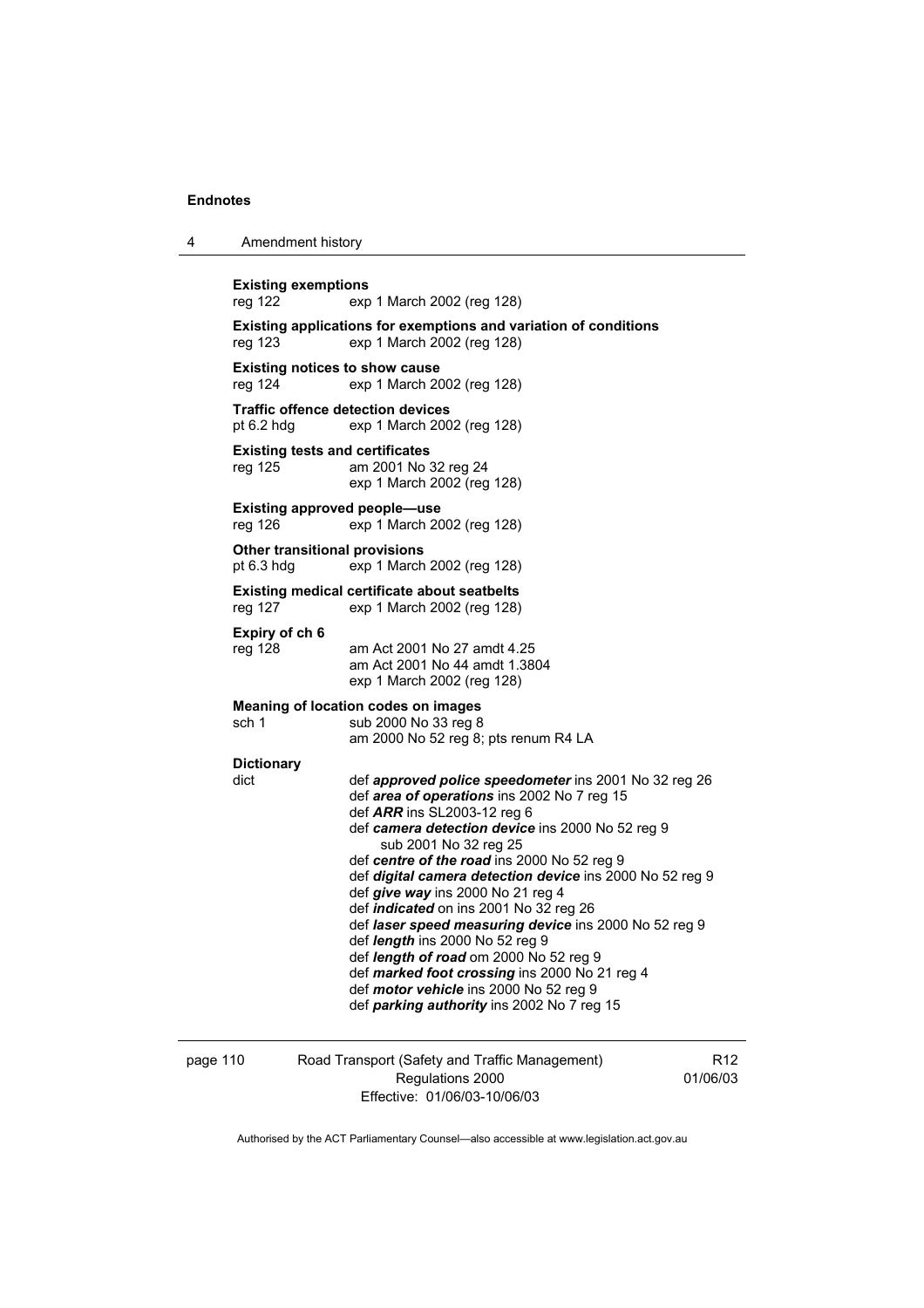def *parking authority guidelines* ins 2002 No 7 reg 15 def *parking ticket* am 2002 No 7 reg 16 def *pedestrian* ins 2000 No 21 reg 4 def *piezo strip speed measuring device* ins 2000 No 52 reg 9 def *public bus* sub Act 2001 No 62 amdt 1.42 def *radar speed measuring device* ins 2000 No 52 reg 9 def *recording medium* ins 2001 No 32 reg 26 def *red traffic arrow* ins 2000 No 52 reg 9 def *red traffic light* ins 2000 No 52 reg 9 def *restricted taxi* om 2002 No 2 reg 30 def *ride* ins 2000 No 21 reg 4 def *rider* ins 2000 No 21 reg 4 def *road* sub Act 2002 No 30 amdt 3.773 def *road related area* ins Act 2002 No 30 amdt 3.774 def *security checksum* ins 2001 No 32 reg 26 def *speed measuring device* ins 2000 No 52 reg 9 def *taxi* sub 2002 No 2 reg 31 def *testing authority* ins 2000 No 52 reg 9 def *the Act* om Act 2001 No 44 amdt 1.3805 def *traffic lights camera detection* ins 2000 No 52 reg 9 def *trailer* ins 2000 No 52 reg 9 def *vehicle* ins 2000 No 52 reg 9 def *WORM disk* ins 2001 No 32 reg 26

# **5 Earlier republications**

Some earlier republications were not numbered. The number in column 1 refers to the publication order.

Since 12 September 2001 every authorised republication has been published in electronic pdf format on the ACT legislation register. A selection of authorised republications have also been published in printed format. These republications are marked with an asterisk (\*) in column 1. Except for the footer, electronic and printed versions of an authorised republication are identical.

| <b>Republication No</b> | <b>Amendments to</b> | <b>Republication date</b> |
|-------------------------|----------------------|---------------------------|
| 1                       | not amended          | 1 March 2000              |
| 2                       | Act 2001 No 56       | 12 September 2001         |
| 3                       | Act 2001 No 62       | 3 December 2001           |
| 4                       | SL 2002 No 2         | 1 March 2002              |
| $5*$                    | SL 2002 No 2         | 2 March 2002              |
| 6                       | SL 2002 No 7         | 16 April 2002             |
|                         |                      |                           |

R12 01/06/03 Road Transport (Safety and Traffic Management) Regulations 2000 Effective: 01/06/03-10/06/03

page 111